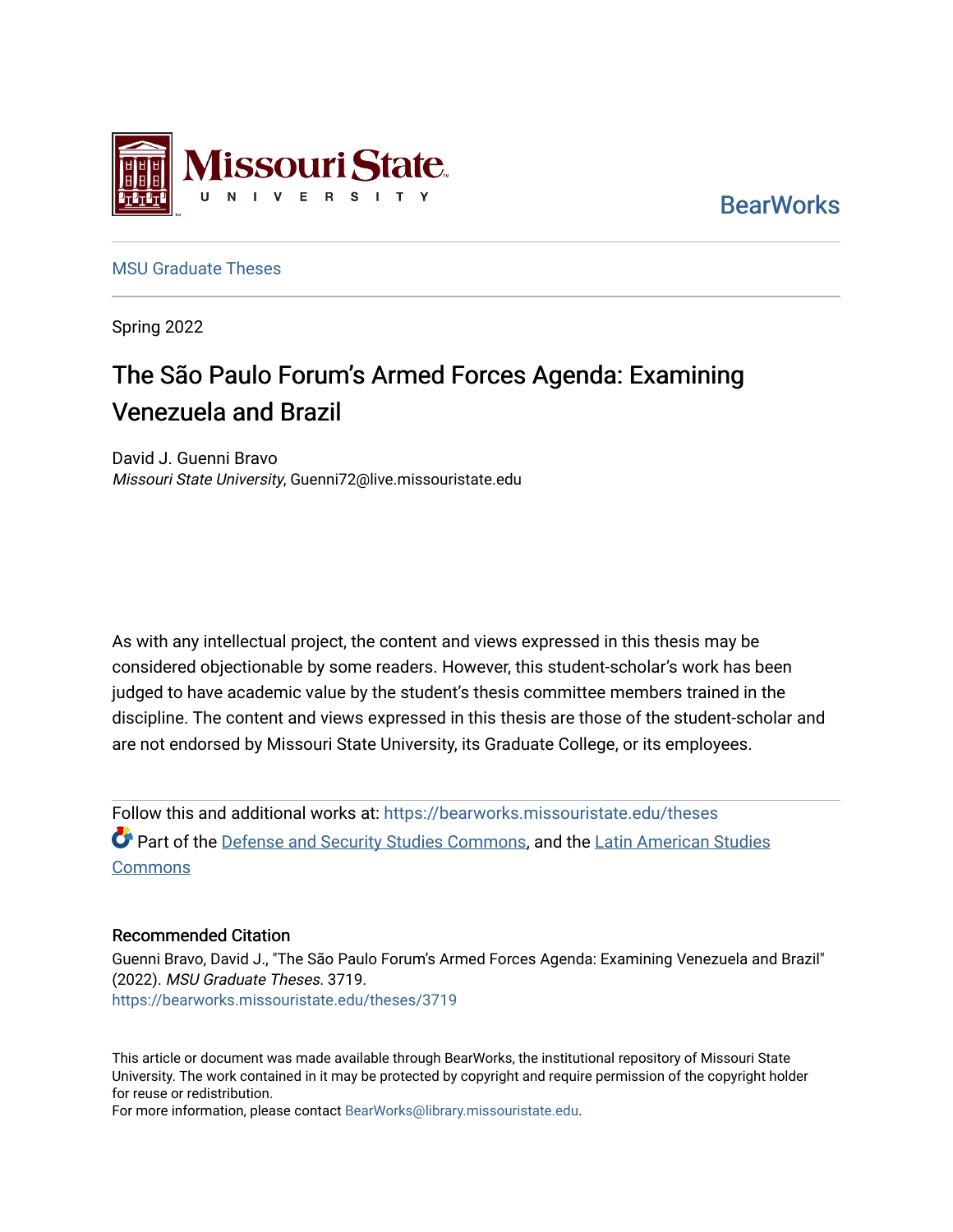# **THE SÃO PAULO FORUM'S ARMED FORCES AGENDA: EXAMINING**

# **VENEZUELA AND BRAZIL**

A Master's Thesis

Presented to

The Graduate College of

Missouri State University

In Partial Fulfillment

Of the Requirements for the Degree

Master of Science, Defense & Strategic Studies

By

David José Guenni Bravo

May 2022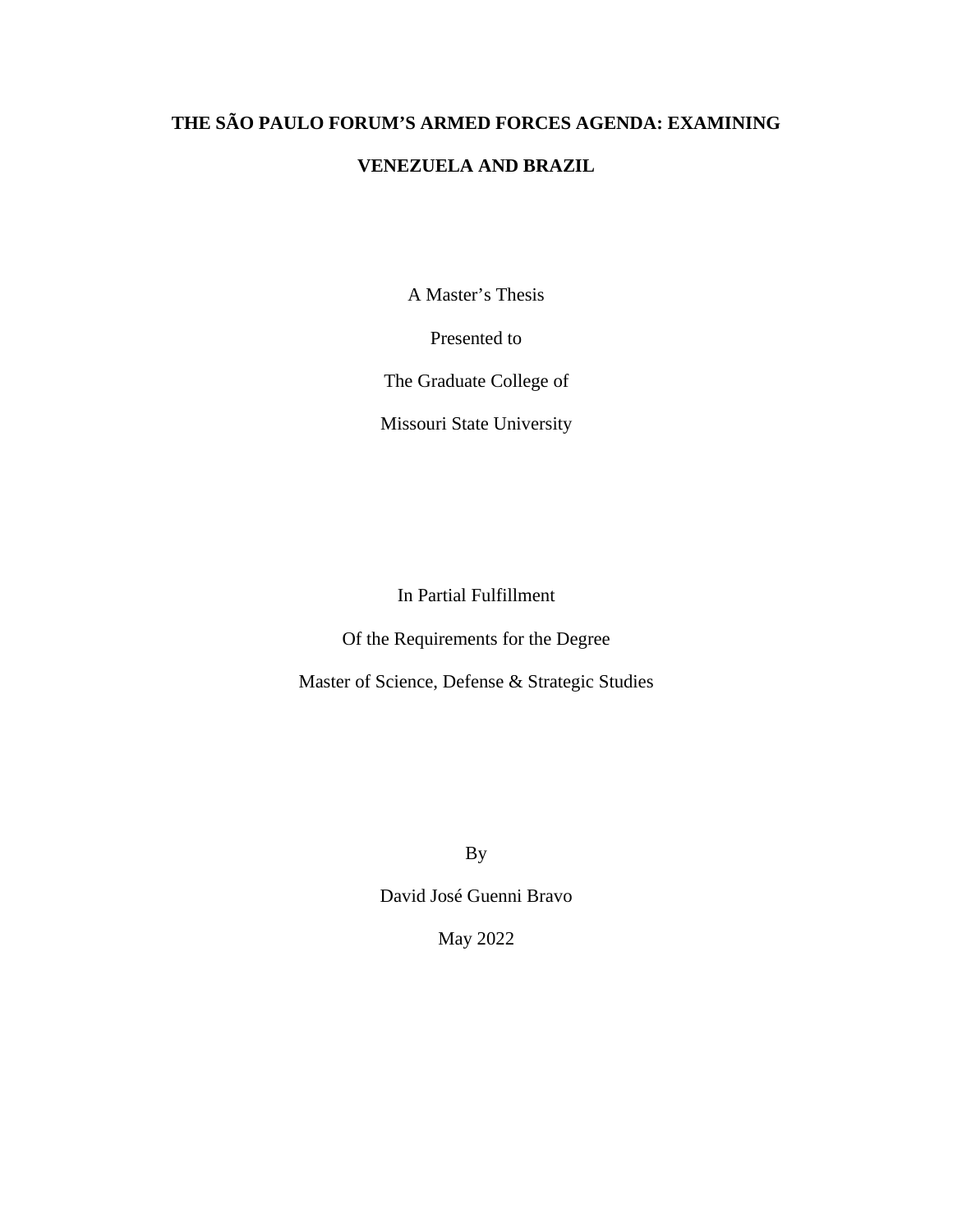Copyright 2022 by David José Guenni Bravo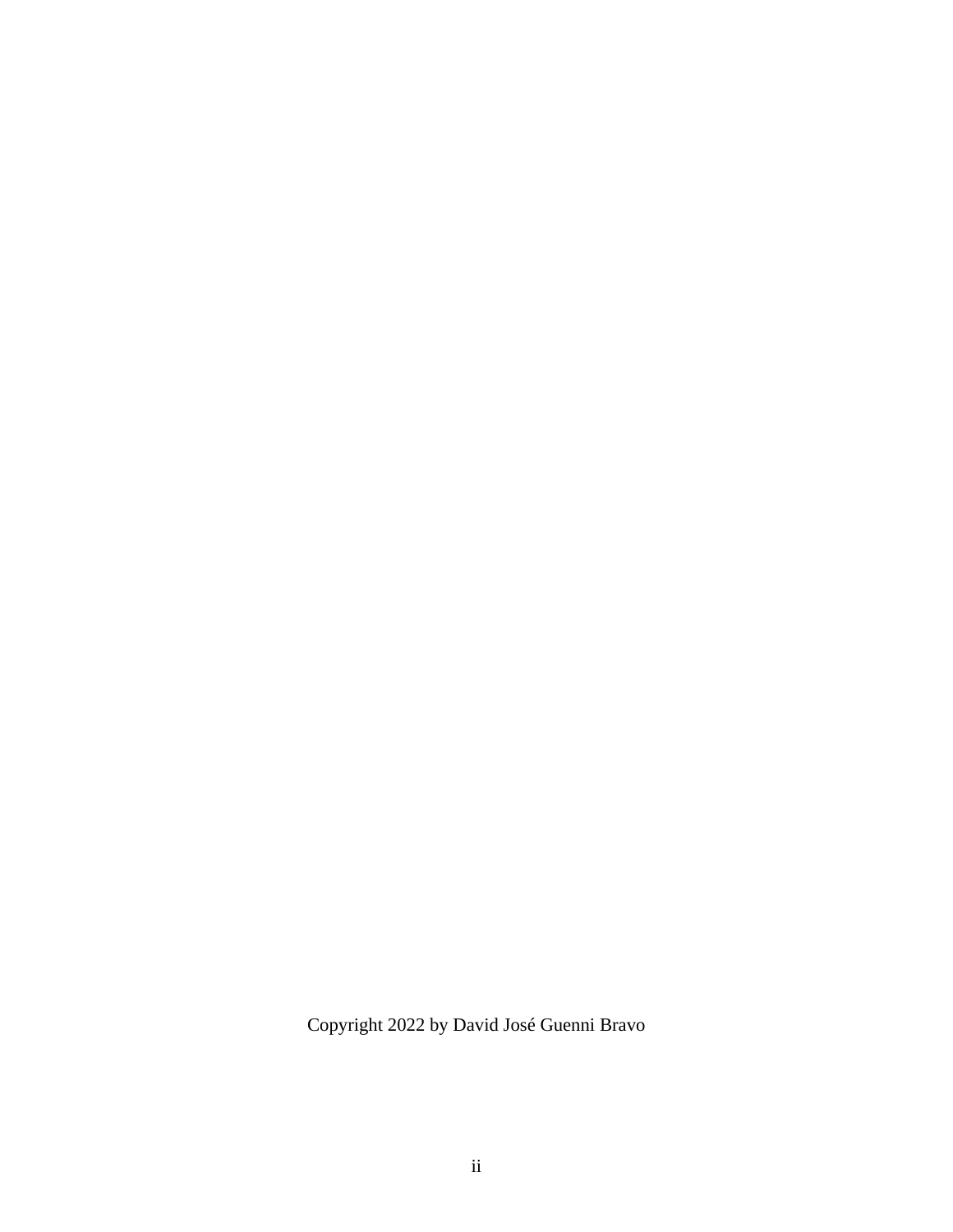# **THE SÃO PAULO FORUM'S ARMED FORCES AGENDA: EXAMINING**

# **VENEZUELA AND BRAZIL**

Defense & Strategic Studies

Missouri State University, May 2022

Master of Science

David José Guenni Bravo

## **ABSTRACT**

The São Paulo Forum (SPF) is a resilient ideological alliance that provides extremist public policy recommendations to formal political parties, social movements, and insurgent groups throughout the Western Hemisphere. Based on substantial evidence, this research project asserts that the SPF has successfully influenced the national security and defense policies of states in the Latin America & Caribbean (LAC) region. Analysis of two significant cases in South America shows that, after being elected to high office, SPF affiliates and their political parties/platforms sought transformation of their countries' national security and defense sectors to conform to SPF positions. Given its extensive influence and stated goal, the Forum's support for malign, extrahemispheric actors, rogue states within the LAC region, and "endogenous" violent non-state actors portends serious obstacles for the United States' political, strategic, and operational objectives regarding hemispheric security and stability in the Americas. Critical examination of official SPF declarations, public statements, and resolutions; subject-matter-expert commentary; and available literature on the organization's guidelines, are combined with case-study reviews of defense-policy modifications under Chávez's MVR/PSUV (*Movimiento V República* / *Partido Socialista Unido de Venezuela*) and under Lula's PT (*Partido dos Trabalhadores -*  Brazil) administrations, respectively.

**KEYWORDS**: USSOUTHCOM, Foro de São Paulo, defense policy, grand strategy, Brazil, Venezuela, world revolution, asymmetric warfare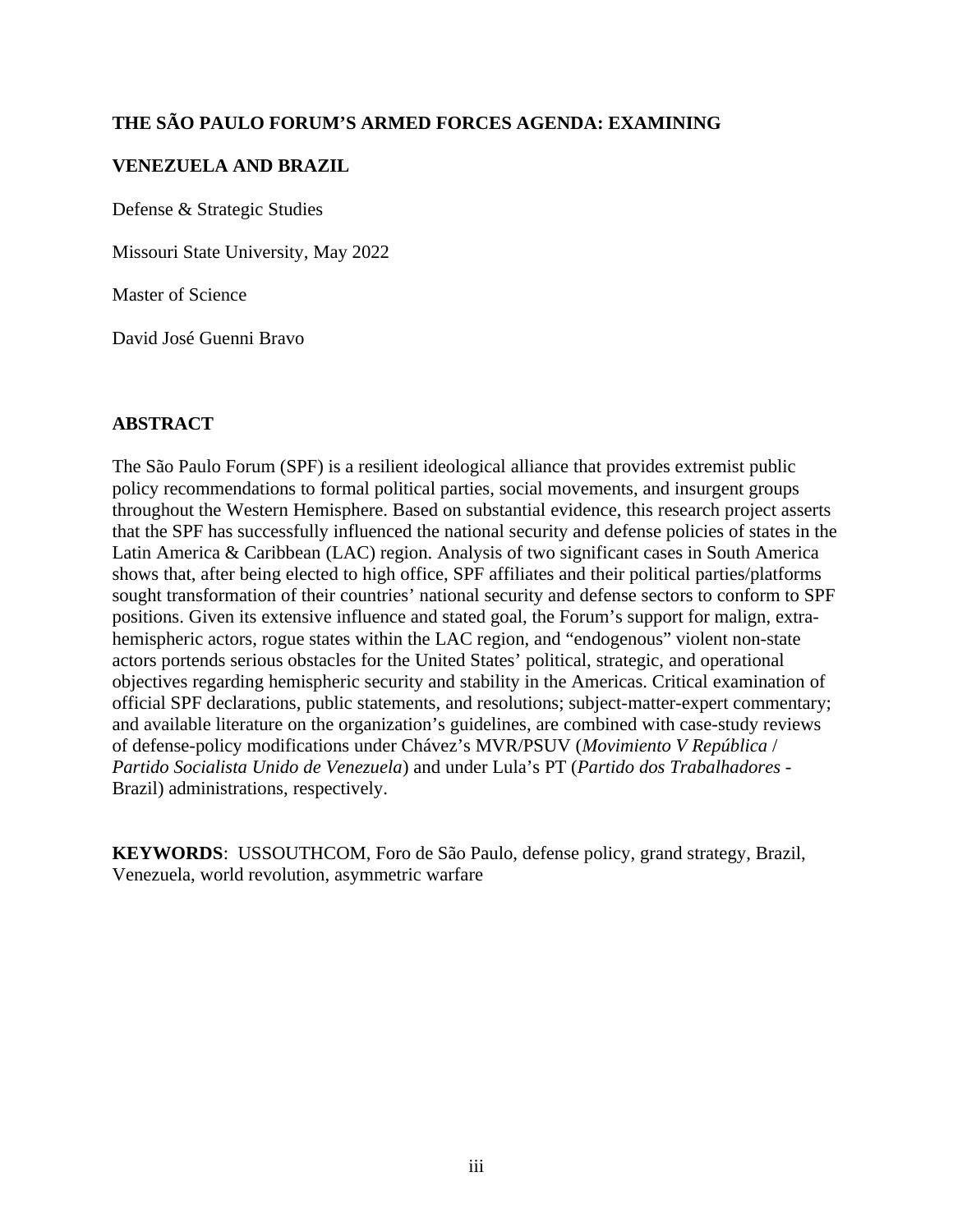# **THE SÃO PAULO FORUM'S ARMED FORCES AGENDA: EXAMINING**

## **VENEZUELA AND BRAZIL**

By

David José Guenni Bravo

A Master's Thesis Submitted to the Graduate College Of Missouri State University In Partial Fulfillment of the Requirements For the Degree of Master of Science, Defense & Strategic Studies

May 2022

Approved:

Richard Downie, Ph.D., Thesis Committee Chair

Ilan Berman, Ph.D., Committee Member

Andrei Shoumikhin, Ph.D., Committee Member

Julie Masterson, Ph.D., Dean of the Graduate College

In the interest of academic freedom and the principle of free speech, approval of this thesis indicates the format is acceptable and meets the academic criteria for the discipline as determined by the faculty that constitute the thesis committee. The content and views expressed in this thesis are those of the student-scholar and are not endorsed by Missouri State University, its Graduate College, or its employees.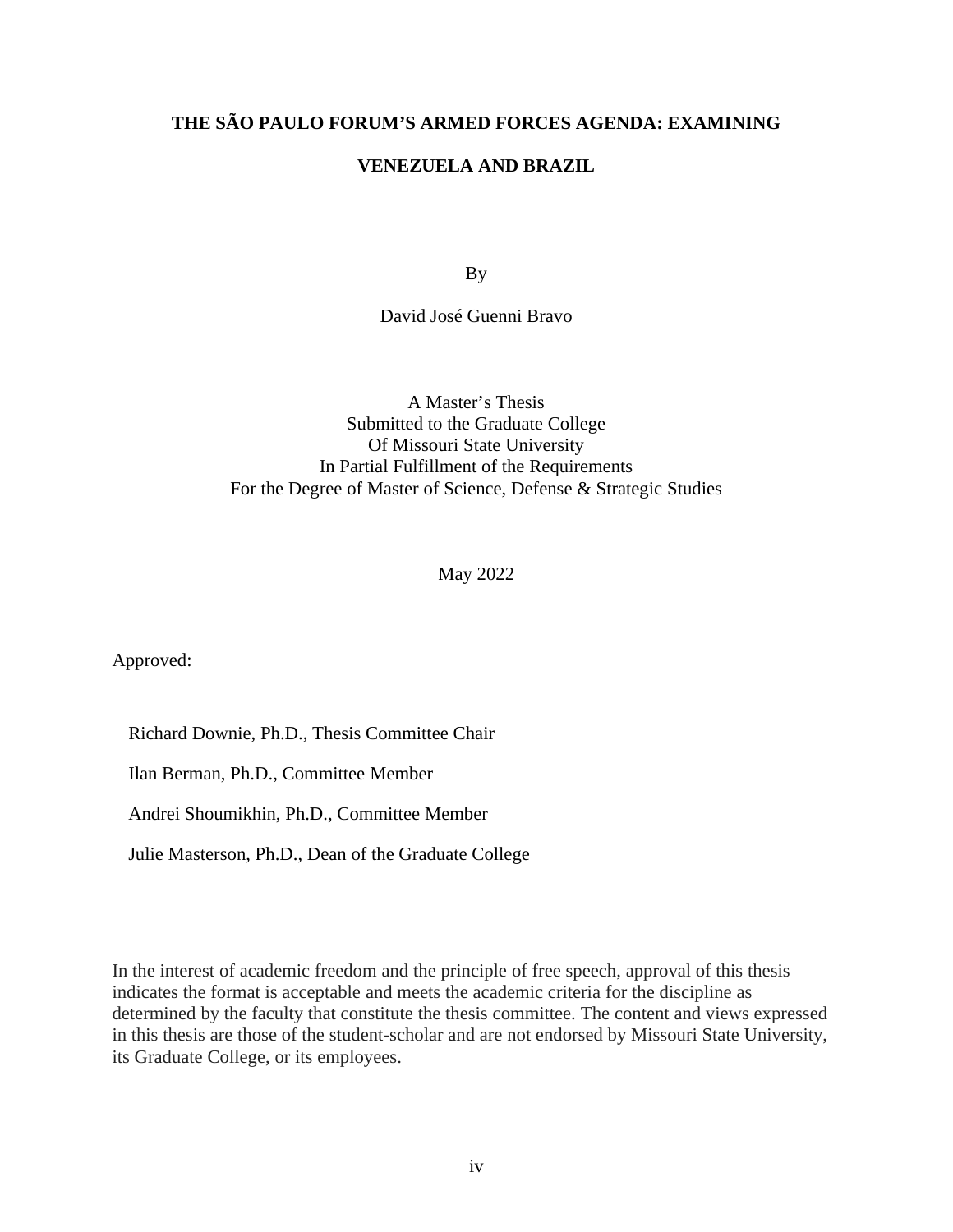#### **ACKNOWLEDGMENTS**

I would like to thank the following persons for their support during the course of my

graduate studies:

My parents, Lelys and Orlando – without them I wouldn't have made it anywhere.

My adviser, Dr. Richard Downie – the voice of structure and logic in a difficult project.

My partner a the time, Natalie Martinez – she put up with my late nights and stressed-out days, providing advice and ideas in the face of blockages.

My friends Jorge Rojas and Noel Leal – true veterans from my politically-active days in Venezuela, who always share their great insights.

My favorite accomplices, Robert Romero and Pavel Quintero – they never cease in doing their part for the cause.

My mentor and reference, Edgardo Ricciuti – first to introduce the São Paulo Forum to my awareness and research ambitions.

Everyone at Missouri State University's Department of Defense & Strategic Studies, especially Dr. John Rose – they all believed in me and always had my back.

My good friend Luis Semprum – a fighter who doesn't quit and who convinced me that civilians can study in this field too.

My undergraduate tutor, Antonio Suárez – he gave me motivation and perspective, yet again.

My Weberian buddy, Luis Hernández – voicing mental flexibility and sociological imagination.

I dedicate this thesis, in memory of Óscar Pérez, to the Venezuelan resistance heroes: those

destroyed, those imprisoned, and those who are still fighting – *AVT LIBERTAS AVT NIHIL*.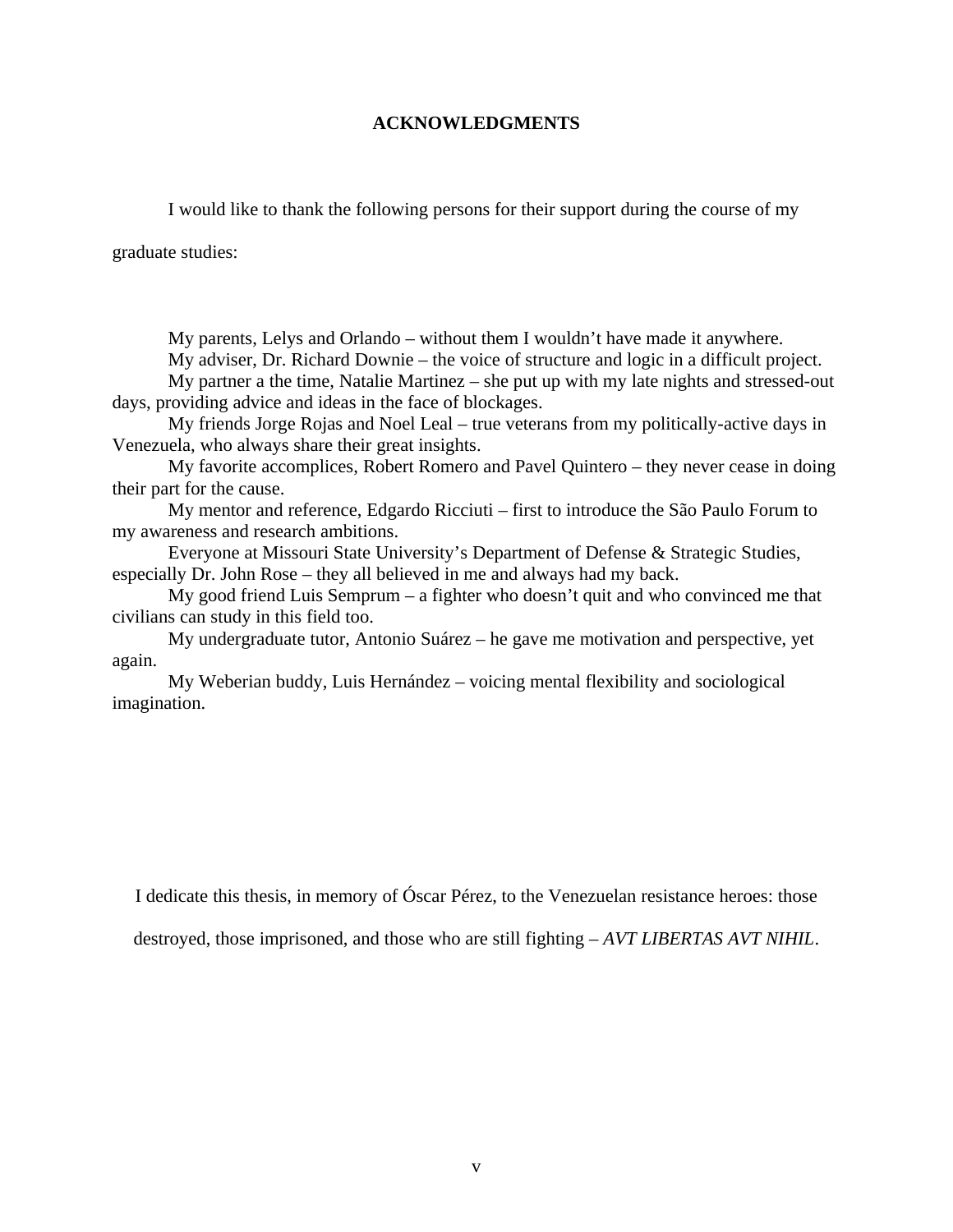# **TABLE OF CONTENTS**

| Introduction                                                 | Page 1  |
|--------------------------------------------------------------|---------|
| <b>Thesis Statement</b>                                      | Page 1  |
| Research Design Road Map                                     | Page 1  |
| <b>Research Objectives</b>                                   | Page 2  |
| Research Design Rationale and Limitations                    | Page 3  |
| The Vision Behind U.S. Policy for the Americas               | Page 6  |
| What is the São Paulo Forum?                                 | Page 9  |
| The Forum's Roots                                            | Page 12 |
| The Forum's Modus Operandi                                   | Page 13 |
| The Forum's Scope and Ramifications                          | Page 15 |
| Chapter 1: Policy Guidance à la São Paulo Forum              | Page 18 |
| Understanding Defense and National Security Topics in        |         |
| Context                                                      | Page 18 |
| Defense and Security Policy in the LAC: an Anti-U.S. Rewrite | Page 20 |
| Military as Stigma                                           | Page 22 |
| Integrating the Block - Also in Uniform                      | Page 23 |
| The Agenda: a Snapshot                                       | Page 24 |
| <b>Bottom Line</b>                                           | Page 30 |
| Chapter 2: Chávez Transforms Venezuela's Military            | Page 32 |
| Civil-Military Union (Plan Bolívar 2000 and Beyond)          | Page 33 |
| Revolutionizing the Armed Forces' Legal and Judicial         |         |
| Frameworks                                                   | Page 34 |
| Military Vote and Politics in the Barracks                   | Page 36 |
| New Approach Toward Guerrilla Movements                      | Page 37 |
| Doing Away with All U.S. and NATO Ties                       | Page 38 |
| Creation of the Reserves and of the Militia as a Separate    |         |
| <b>Branch</b>                                                | Page 39 |
| Partnering with Russia, Iran, the PRC, Belarus               | Page 40 |
| Fuerza Armada Nacional Bolivariana (FANB) and the            |         |
| Subordination to the Socialist Project                       | Page 42 |
| Anti-Imperialistic, Asymmetric Warfare Concepts              | Page 43 |
| The Military Occupies Large Portions of the Government       |         |
| (Chinese- and Soviet-Style Praetorianism)                    | Page 44 |
| Creating the CEO (Comando Estratégico Operacional)           | Page 45 |
| Creating New Ranks For the High Command                      | Page 46 |
| <b>Bottom Line</b>                                           | Page 46 |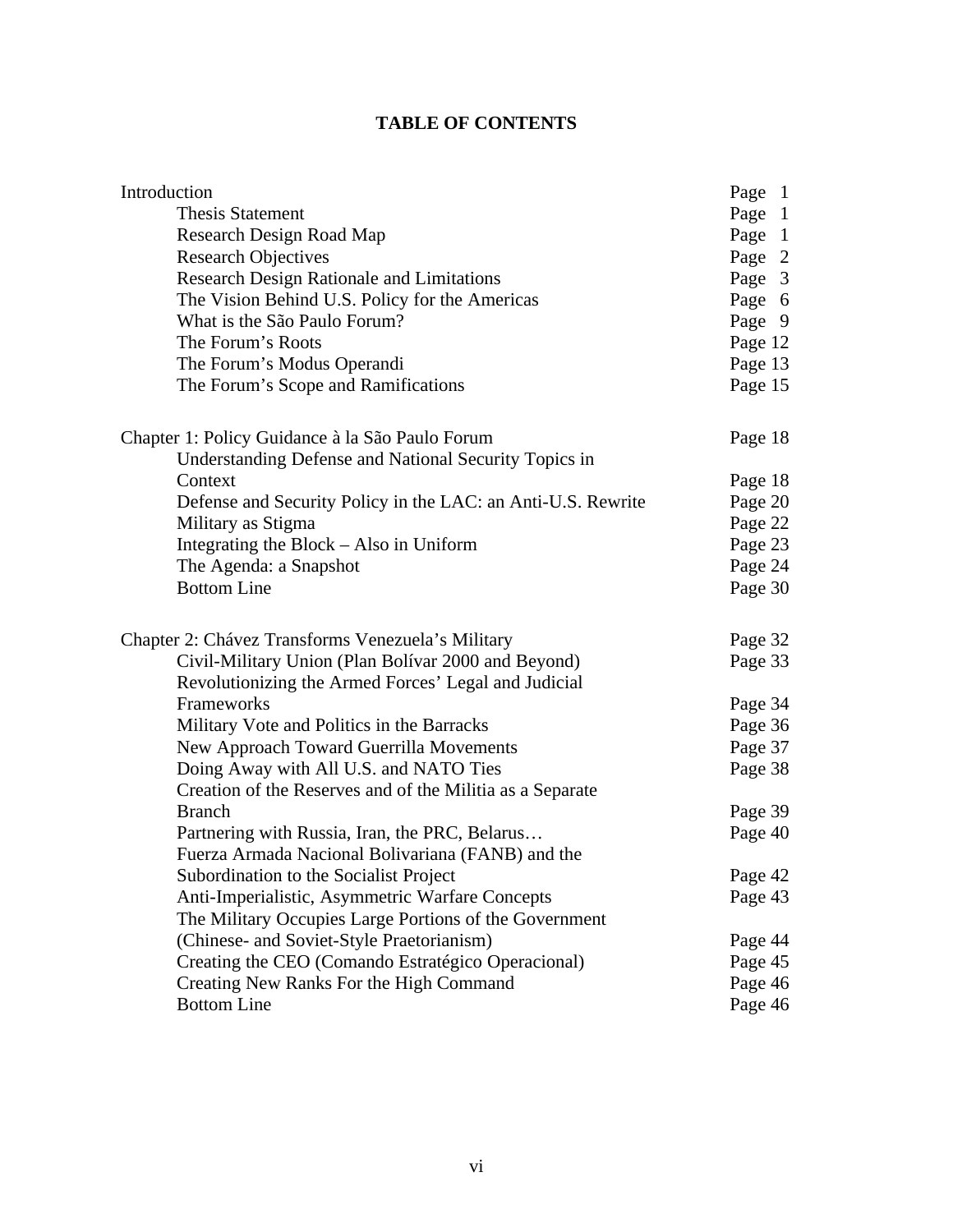| Chapter 3: Lula Projects Brazil's Military Outward       | Page 50 |
|----------------------------------------------------------|---------|
| Brazil Signals an Opposing Regional Stance Regarding the |         |
| Defense-Security Divide                                  | Page 51 |
| War on Terror in the LAC? What Terror?                   | Page 51 |
| A South American Defense Council at the Heart of UNASUR  | Page 52 |
| Seeking The Technological Modernization Of Brazilian     |         |
| <b>Military Forces</b>                                   | Page 52 |
| Peacekeeping Mission to Haiti: Proving Brazil's Burden   |         |
| <b>Sharing</b>                                           | Page 53 |
| The Defense Ministry Assumes a New Stature               | Page 54 |
| Forging a Systematic Approach to Strategic Guidance      | Page 54 |
| Change with Continuity                                   | Page 57 |
| <b>Bottom Line</b>                                       | Page 58 |
|                                                          |         |
| Chapter 4: Key Findings and Why they Matter              | Page 61 |
| Chávez-Era Venezuela                                     | Page 61 |
| Lula-Era Brazil                                          | Page 62 |
| Lessons Learned and their Significance                   | Page 64 |
|                                                          |         |
| <b>Conclusions and Recommendations</b>                   | Page 71 |
| <b>General Conclusions</b>                               | Page 73 |
| <b>Recommendations for Policy</b>                        | Page 77 |
| Recommendations for Further Research                     | Page 80 |
|                                                          |         |
|                                                          |         |
| References                                               | Page 83 |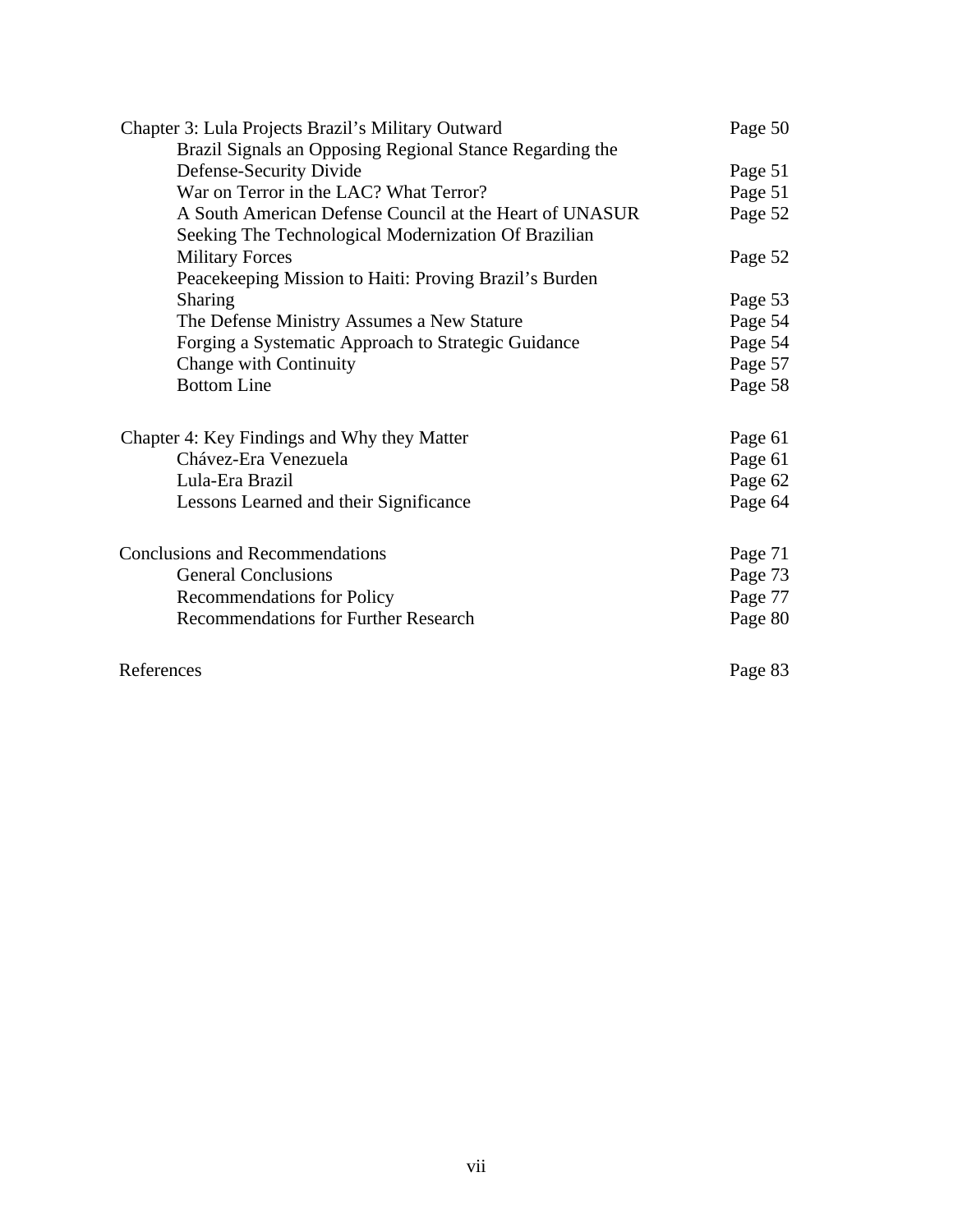#### **INTRODUCTION**

This research endeavor set out to compile evidence suggesting significant/substantial connection/correlation between a three-decade-old hemispheric ideological alliance's prescriptions [*independent variable*] and one aspect of the policy agendas [*dependent variable*] of that alliance's member organizations' respective administrations, once national-state control is attained by such members. The common name given to this entity is: São Paulo Forum (SPF).

In light of the alliance's radically anti-Western stance, and given such an entity's scope and reach, an examination of its impact, from a more concrete defense and security perspective, beyond the rather abstract notions about it found in most of the available literature, is justified and merited. The cases in which member parties have implemented -successfully or not- SPFinspired national security policy changes, particularly during their tenure in (national) executive power, suggest that there is value in studying whether or not the alliance poses a direct threat to the U.S.' vision for partnership throughout the Western Hemisphere.

#### **Thesis Statement**

The United States Department of Defense should consider the SPF a threat, because the SPF has had success in changing regional defense and security policies in ways antithetical to U.S. objectives.

#### **Research Design Road Map**

The *first stage* of the following thesis paper consisted of finding (general) SPF national security directives and/or policy guidelines. The *second stage* included performing separate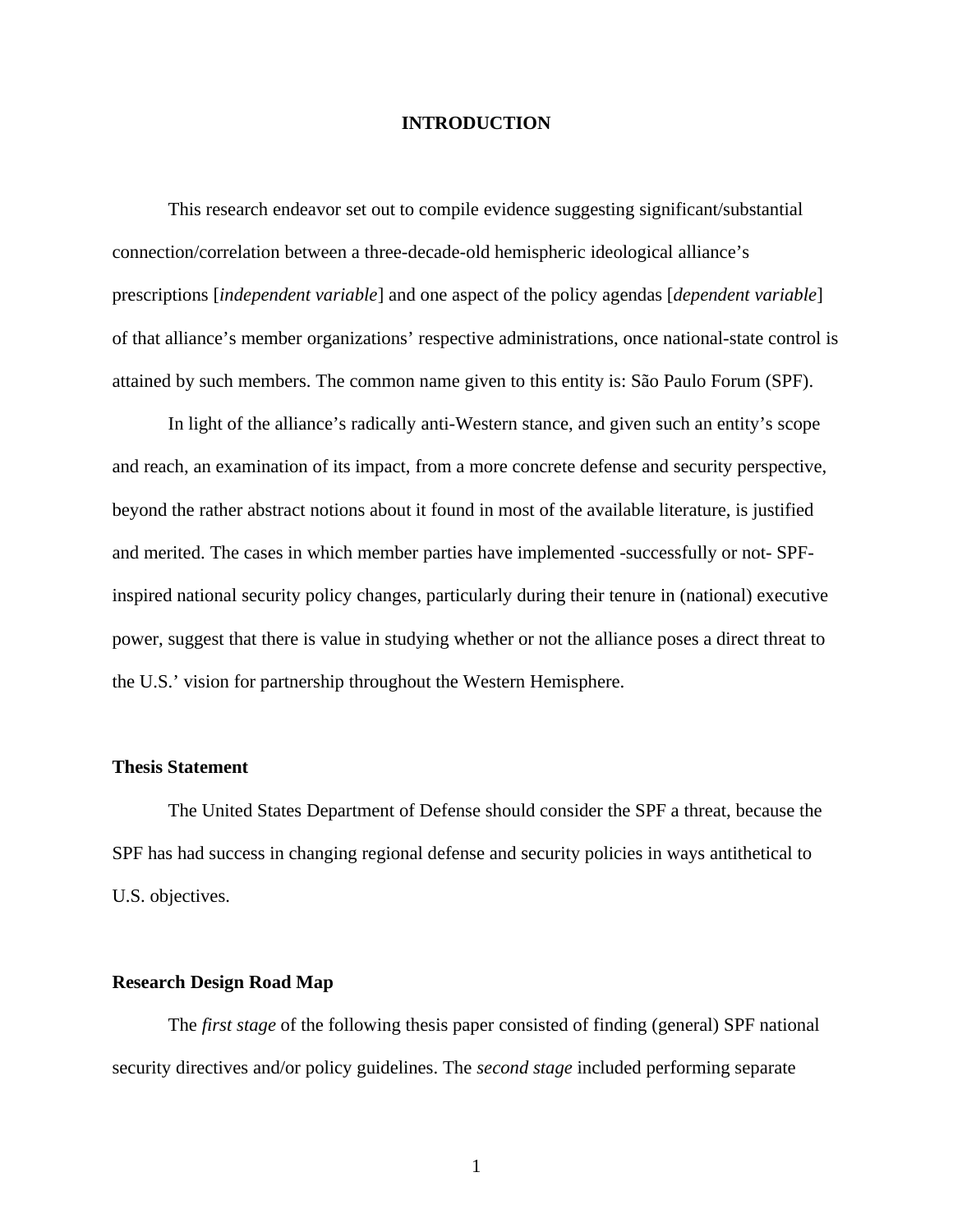analyses of two distinct country cases (Venezuela and Brazil) in which SPF member organizations have become / became ruling parties. The *third stage* entailed determining, separately, if the grand-strategic and/or national defense transformations that each respective party has striven / strove to implement, by way of their respective administrations, resembles or responds to the SPF's agenda. Through critical reading of secondary sources, the *fourth stage* allowed for the establishment of conclusions, following the correspondence analyses derived from the two separate cases, and of such conclusions' broader implications vis-a-vis the U.S.' policy vision for the Western Hemisphere – particularly regarding USSOUTHCOM (United States Southern Command). Further-research and policy implications, approaches, and recommendations are finally provided at the end of the results of that fourth stage.

#### **Research Objectives**

General: To prove correspondence -or lack thereof, or contrast- between (X) SPF prescriptions and (Y) individual members' attempts to transform national-security policy. Specific: To describe SPF guidelines regarding national/regional security and defense policy/strategy. To compare such guidelines to President Hugo Rafael Chávez's MVR/PSUV (V Republic Movement / United Socialist Party of Venezuela) administration (1999-2012) [attempted] changes made to the Venezuelan defense sector. To compare such guidelines to President Luiz Inácio "Lula" da Silva's PT (Workers' Party) administration (2003-2010) [attempted] changes made to the Brazilian defense sector. To hypothesize about the level of control/sway that the SPF has over its members' policy agendas upon their reaching national power.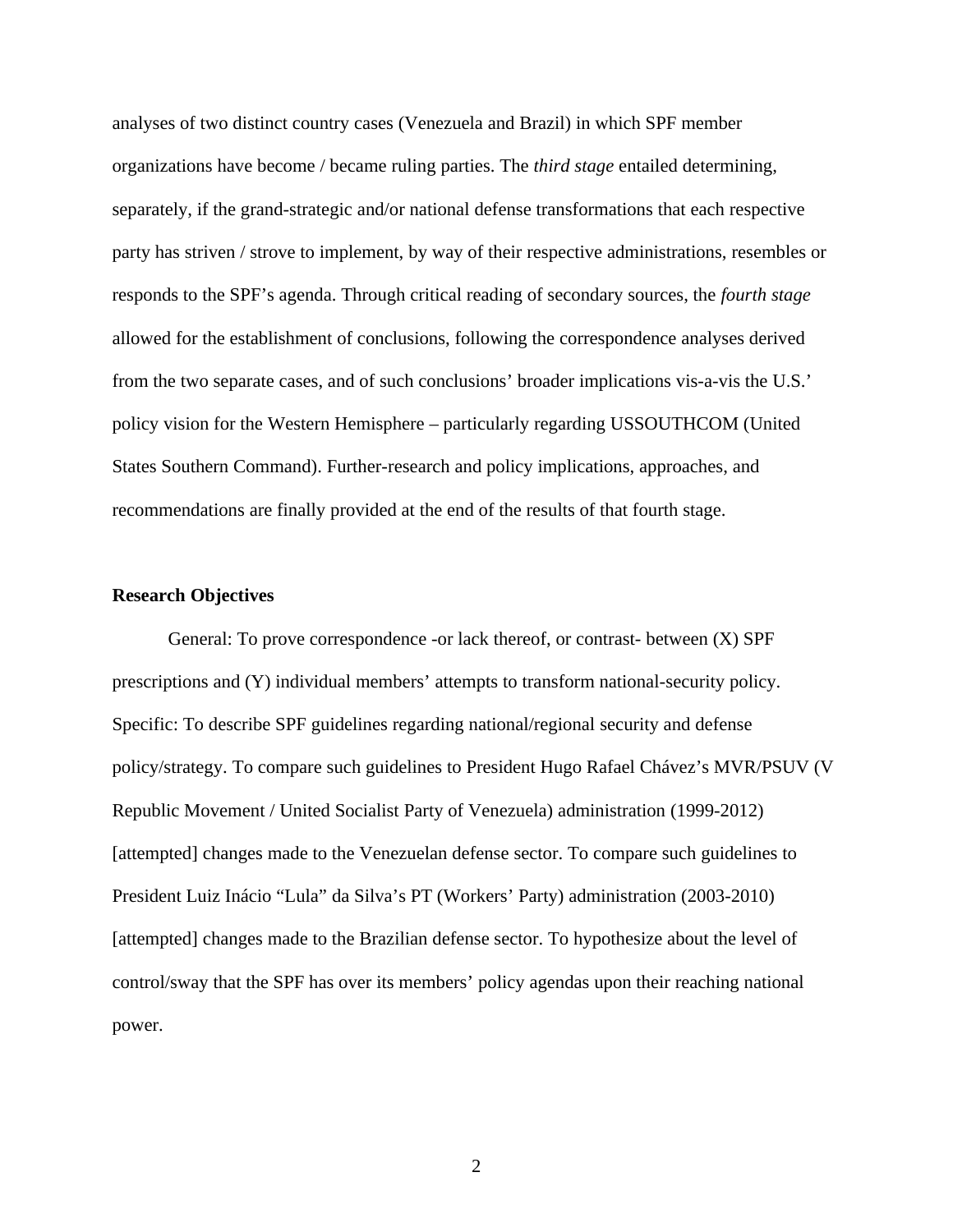#### **Research Design Rationale and Limitations**

The decision to study the São Paulo Forum derives from the author's familiarity with the structure and the almost decade-long monitoring of the Forum's suspected actions and most conspicuous protagonists. That decision is also a function of the growing availability of material, including first- and second-hand testimony and also "hard" data, now in the open source, about the SPF. Such surfacing of primary- and secondary-source material seems to have exponentially increased during the second decade of the present century. Once largely ignored -or, at the very least, overlooked- by the news media, the SPF has itself now published a sufficient corpus of information on its thinking and intellectual foundations, which allows for such field-specific research (i.e., defense and security affairs) to be conducted fairly well.

That being said, it is important to recognize that the general, summarizing nature of much of the unclassified primary-source material gathered has probably implied eschewing substantial details, or specifics, about what the Forum is up to and what it has decided upon – items that one can speculate would be available in a classified setting. On the other hand, the chosen focus on the São Paulo Forum has, as is likely the case with any standalone-research-product's focus requirements, methodologically forced the author of this thesis paper to reduce and/or subordinate the importance of other such organisms, networks, alliances, *fora…* of which there is certainly no shortage throughout the Latin America & Caribbean (LAC) region.

The decision to select Venezuela and Brazil as the case-study objects for this thesis project, is not only connected to the author's tacit proximity to both countries' recent historical developments. The decision is also based on the scientific value of both cases. The SPF was born in Brazil, although of clearly trans-regional parents. The PT party, as perhaps the most notorious of the Forum's founding members, attained high office after many years of SPF activity and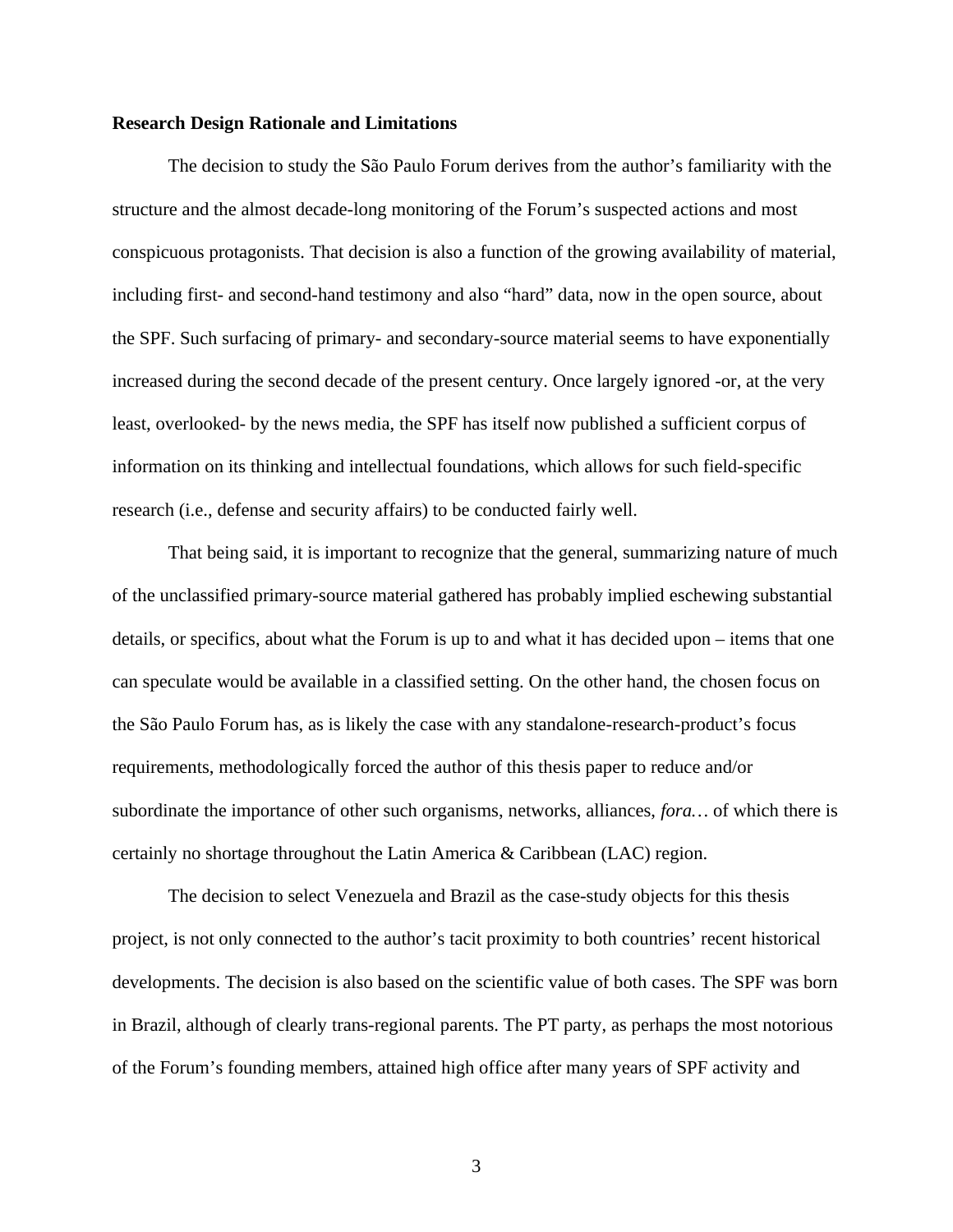consolidation, and it did so by way of its most important leader to date: Lula, whose administration constitutes the Brazilian case study matter. Therefore, one can reasonably expect this case study to be primordial -seminal, almost- in a larger casuistic research program within this line of work. Chávez's political platform was indeed a very young SPF member when it achieved its breakthrough electoral victory in 1998. Yet, this victory was the Forum's first major/ national executive-level electoral triumph that we know of, and resulted in, or brought about, the most resounding impact upon a Western Hemisphere country perhaps since the days of the Cold War's end. The well-known ideological alignment of the Chávez administration with the Castro regime and the Communist Party of Cuba (the other notorious SPF founding member), given the aforementioned particularities at play, made Chávez's Venezuela an almost irresistible choice for a case study, whose importance/priority seemed to parallel that of the Brazilian case.

At the same time, given the absolute importance of Brazil in the LAC region, its specific weight, and, in its own right, the dramatic nature of the Chavista regime in Venezuela, as well as the consequences of its years in power, there is ample documentation and commentary available in the public domain about both cases, also in the English language. The years of the administrations of both Chávez and Lula, respectively, have already been studied and analyzed and commented on from diverse angles and perspectives and disciplines, despite constituting very recent world history.

Lastly, both cases are somewhat comparable on many dimensions that are usually geopolitical and/or historical. But perhaps the most pertinent commonality of note to our academic interests is the proximity to the United States government that both countries' defense establishments had up until the end of the XX century. As USSOUTHCOM partners nations, the Brazilian and Venezuelan militaries -and, for that matter, defense and security sectors writ large-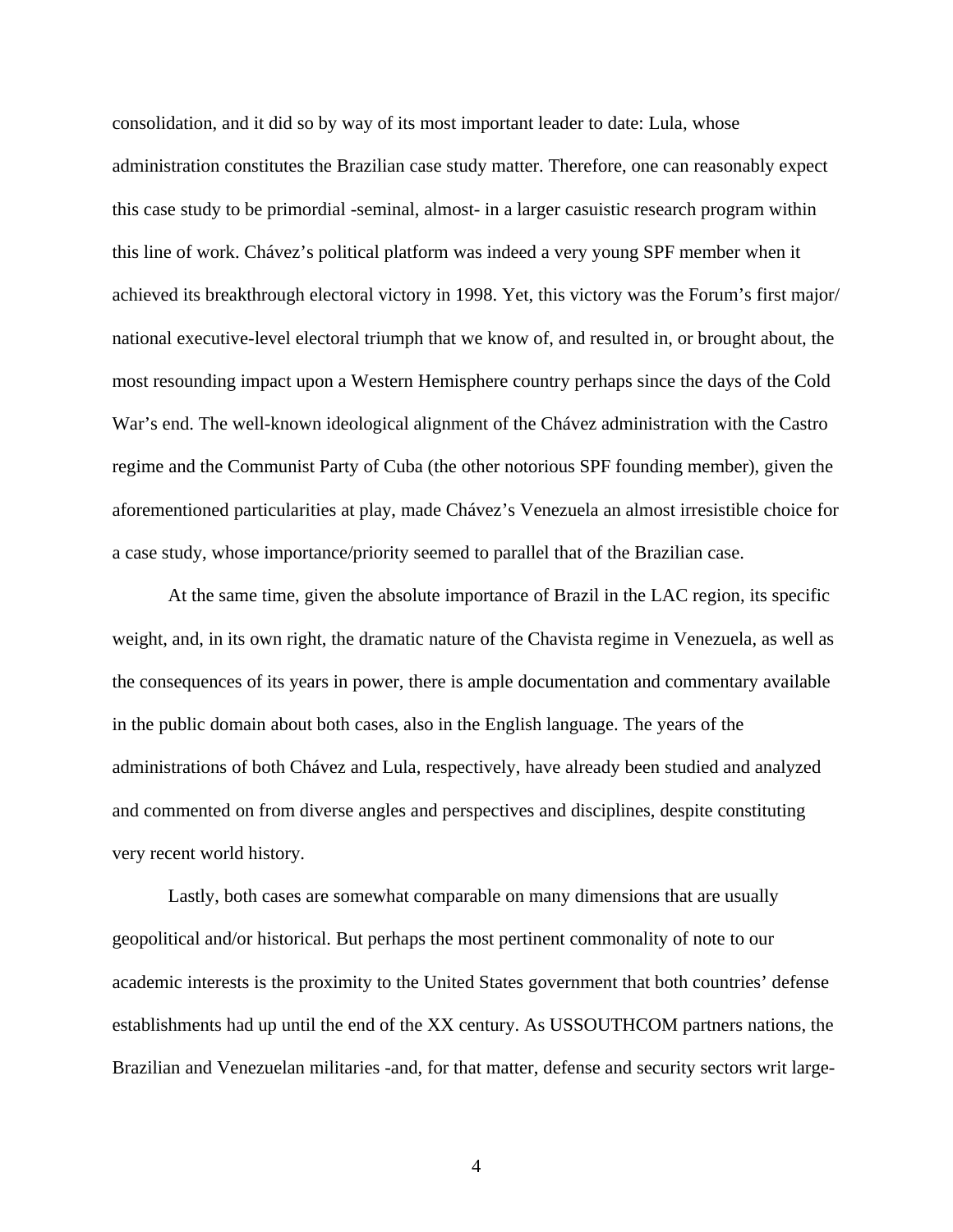enjoyed the fruits of cooperation and good relationships with the U.S. armed services and other components of the interagency, for many years in recent memory – and even excelled as partner forces.

While time and space prevented the author of this paper from doing so, it would have been useful to analyze additional cases – other than Venezuela and Brazil. Particularly useful would have been those in which SPF individual members who became president in their countries did not institute reforms that correspond to the SPF agenda, because of the explanatory power and heuristic value afforded to the hypothesis by the inclusion of such additional case studies, and because of the increase in scientific validity that the quantitative and qualitative expansion of this research project would have yielded. The problem with limiting the project to only Chávez's Venezuela and Lula's Brazil, for the purpose of providing exemplary case studies to give support to the thesis statement, is that such a decision impedes the development of a significant cross-sectional analysis, as well as that of a significant longitudinal analysis. In other words, it is very difficult, from running the chosen research design as it stands, to extract superior generalizations, because the dynamic between the dependent and the independent variables will not be based on a data set and/or sample large enough (in terms of the number of case-study countries), nor prolonged enough (in terms of timeframes), to warrant an inductive analysis that can yield such major abstractions.

And given the fact that a full-fledged comparative analysis between the two chosen historical cases (Venezuela during the Chávez administration and Brazil during the Lula administration) is not the method of study employed in this project, it is safe to say that this thesis paper relies on an exploratory research design, in strictly methodological terms.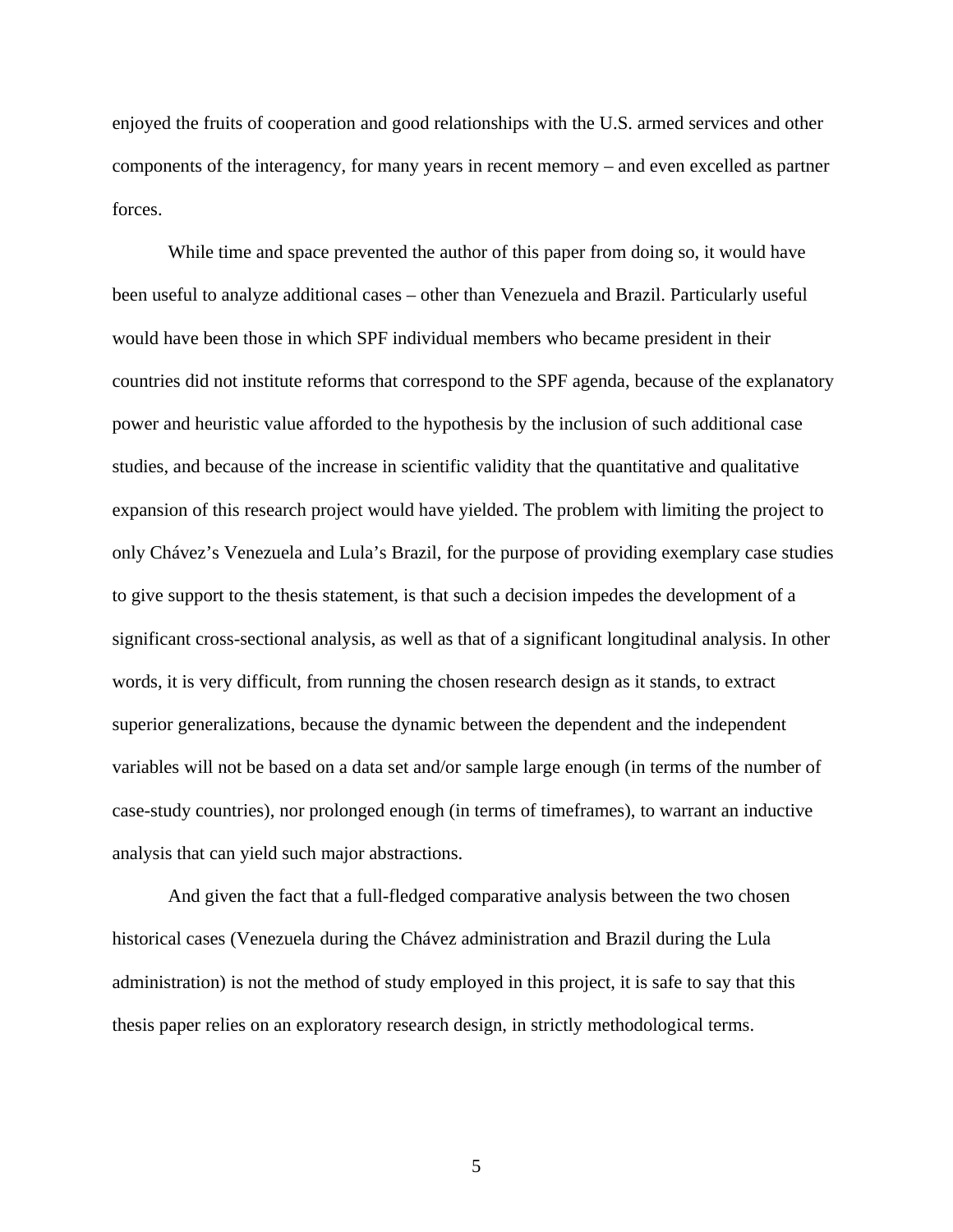Finally, a comment is needed regarding the sectorial boundaries picked out for the focus of this study. The affairs of national security encompass, within the responsibilities and burdens of the modern nation-state, a much-larger field than that covered or tackled by the defense sector alone. Focusing on the defense dimension, of course, made the thesis project manageable, proportional, and a good disciplinary fit for a thesis paper at the level required for this academic degree. However, it difficulted and therefore limited the understanding and comprehension of the complexity at play between the dependent and independent variables. Differentiating sectors, in cases such as the Venezuela study, seemed tough and arbitrary in and of itself. This holds true not to mention the amount of nuances and interesting facts lost- to both case studies, in the need to put aside the much-larger national security picture, and, worse still, the greater foreign-policy panorama, without which many factors and forces shaping defense policy get an unfair/insufficient amount of attention.

Nevertheless, the research design paid off intellectual dividends that have the potential to constitute themselves as breakthroughs for the understanding of contemporary and emerging strategic/security challenges in the Americas. It is the author's sincere belief that without grasping the theory and *praxis* of the São Paulo Forum, many phenomena and trends taking hold -for decades now- in the LAC region will remain alien even to the most trained observer.

#### **The Vision Behind U.S. Policy for the Americas**

While U.S. policy and strategy regarding Latin America and the Caribbean entails economic (commercial/trade, financial, etc.), political, diplomatic, and social components (Mora and Fonseca 2016), in addition to security and defense interests, this thesis paper focuses on USSOUTHCOM's strategy toward LAC, as an analytic tool, because: it is a thesis paper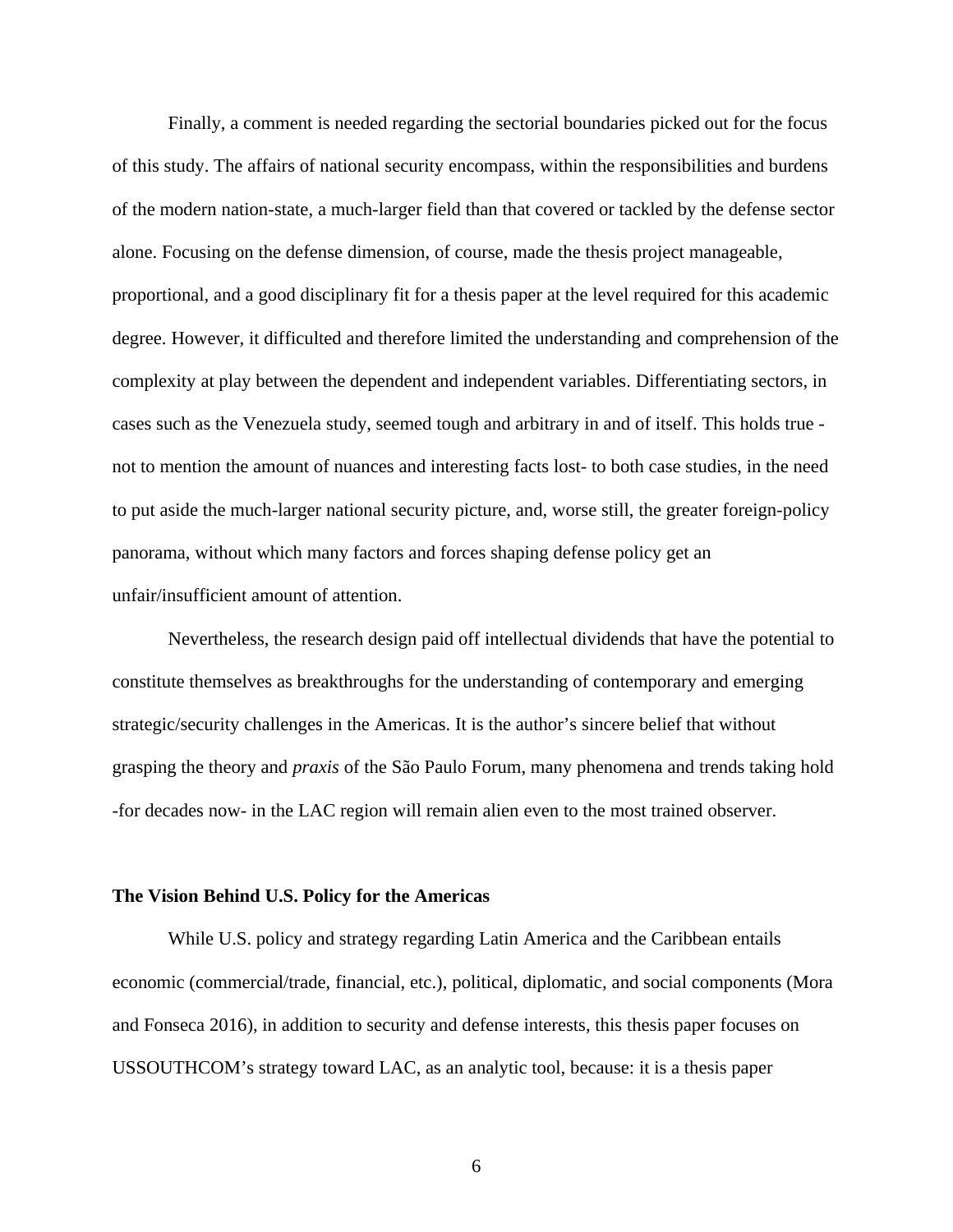completed within the field of defense and strategic studies, it is a thesis paper bound by the limitations and requirements and criteria set forth in a graduate department which focuses almost exclusively on defense and security affairs which affect the United States of America and its global interests and commitments, and the United States Southern Command is the premier organizational structure and interagency hub through which the United States Department of Defense and other key organs/components of the United States government make its defenseand-security-sector presence felt in the LAC region.

The United States military divides its coverage of the Western Hemisphere into two areas of responsibility (AOR), each assigned to a different unified geographic combatant command (COCOM). The first of those AORs is covered by the Northern Command (USNORTHCOM) and the second is covered by the Southern Command (USSOUTHCOM). The latter's AOR comprises most of what one could label as Latin America and the Caribbean (the LAC region), with exceptions: Mexico, Puerto Rico, Bahamas, Turks & Caicos… In fact, it «[...] encompasses 31 countries and 16 dependencies and areas of special sovereignty.» (SOUTHCOM's Area of Responsibility n.d.).

Strategic thinking about USSOUTHCOM's AOR has changed quite a bit since the days in which this COCOM was established (Stavridis 2010). This sub-section of the thesis will provide a brief summary of what the current vision for the LAC region is, from the perspective of the U.S. Armed Forces. The purpose here is to provide a basis for understanding how the São Paulo Forum's (SPF) agenda contrasts with this vision, as we move forward into understanding what this alliance wants.

The U.S. military in this region performs predominantly non-traditional missions (Ellis 2019). Security cooperation and assistance, humanitarian aid and disaster relief, and countering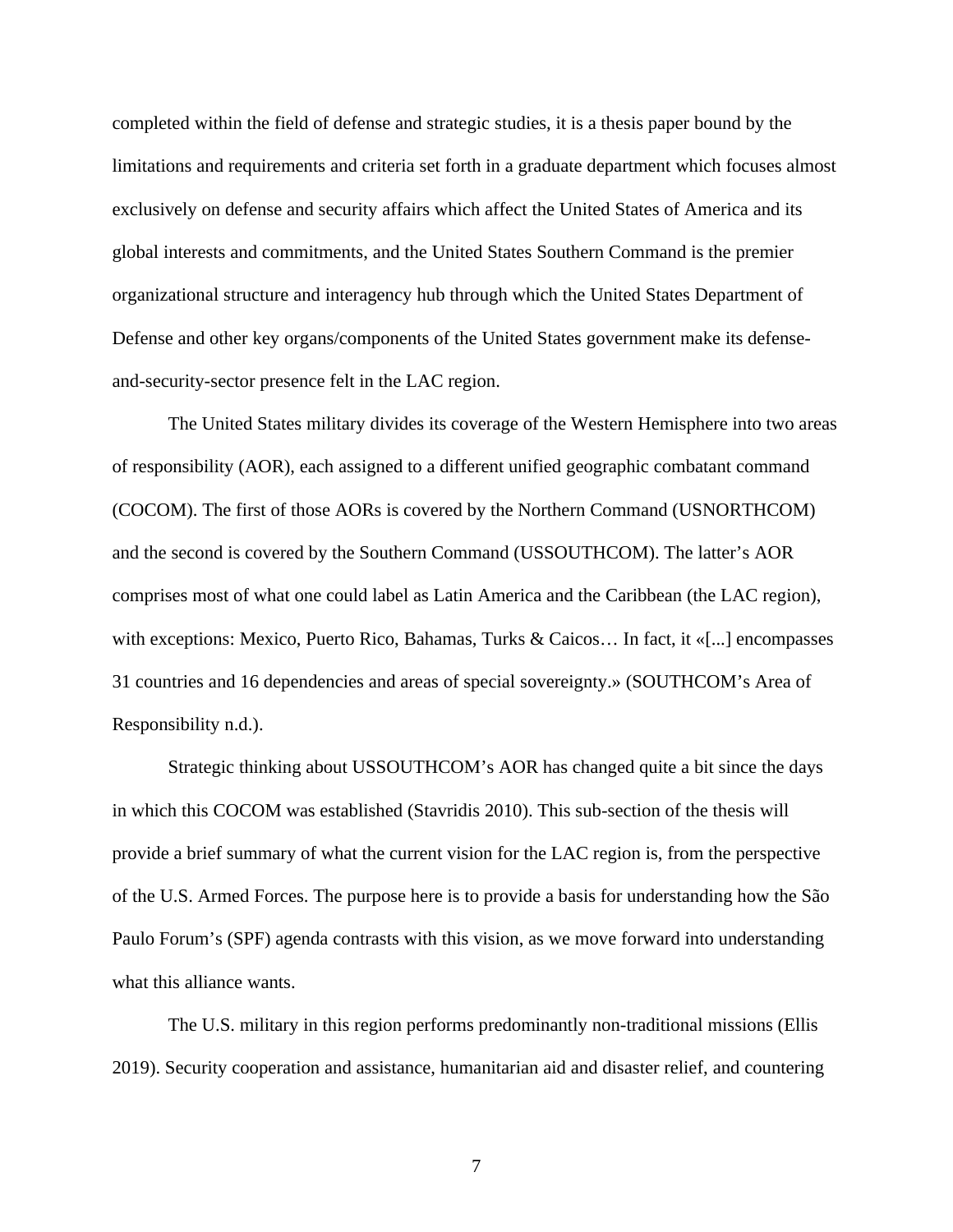illicit drug flows constitute the bulk of such missions at USSOUTHCOM (Faller 2020). They strive to provide the nations of the Hemisphere with the best means and ways to fend for themselves, in a strategic environment normally bereft of conventional, state-on-state military threats. The United States seeks a secure, stable, and prosperous LAC by way of «minimum deployment footprint» (S. De la Peña, personal communication, March 25, 2020).

Policy and grand strategy for the southern approaches to the U.S. have openly veered away from creating a sphere of influence to establishing an «arc of confidence» (Schechter 2019, p. 18). This translates into viewing the Western Hemisphere as a *neighborhood*, in which the nations of the Americas can coexist and collaborate as good neighbors, instead of North America viewing the rest of the continent as its *backyard*.

The emphasis, at least since the end of the 1990s, has therefore been on partnering with the willing states of the region to: mutually build capacity and expand force capabilities, institutionalize and professionalize partner-nation defense and security, and tackle threats to democratic governance, economic development, and to basic liberties (Faller 2019; Tidd 2017). Such a partnership is to be pursued without the implication of U.S. continental hegemony, tacit in concepts of late XIX century Pan-American projects (Rangel 1977).

Of course, such an approach still contemplates the implicit leadership of the United States Government (USG) (Farah and Babineau 2019). Indeed, the corollaries of the aforementioned strategy appear to sprout from, at least, the following four axioms: Strategic economic, financial, military, and/or political-ideological penetration of the region by hostile extra-hemispheric state actors will be the exception -and not the norm- in the foreseeable future. Organized crime will be considered a threat to LAC states' national security and will hence be combated (*SOUTHCOM Enhanced Counter Narcotics Operations* n.d.). Violent extremists will be considered antithetical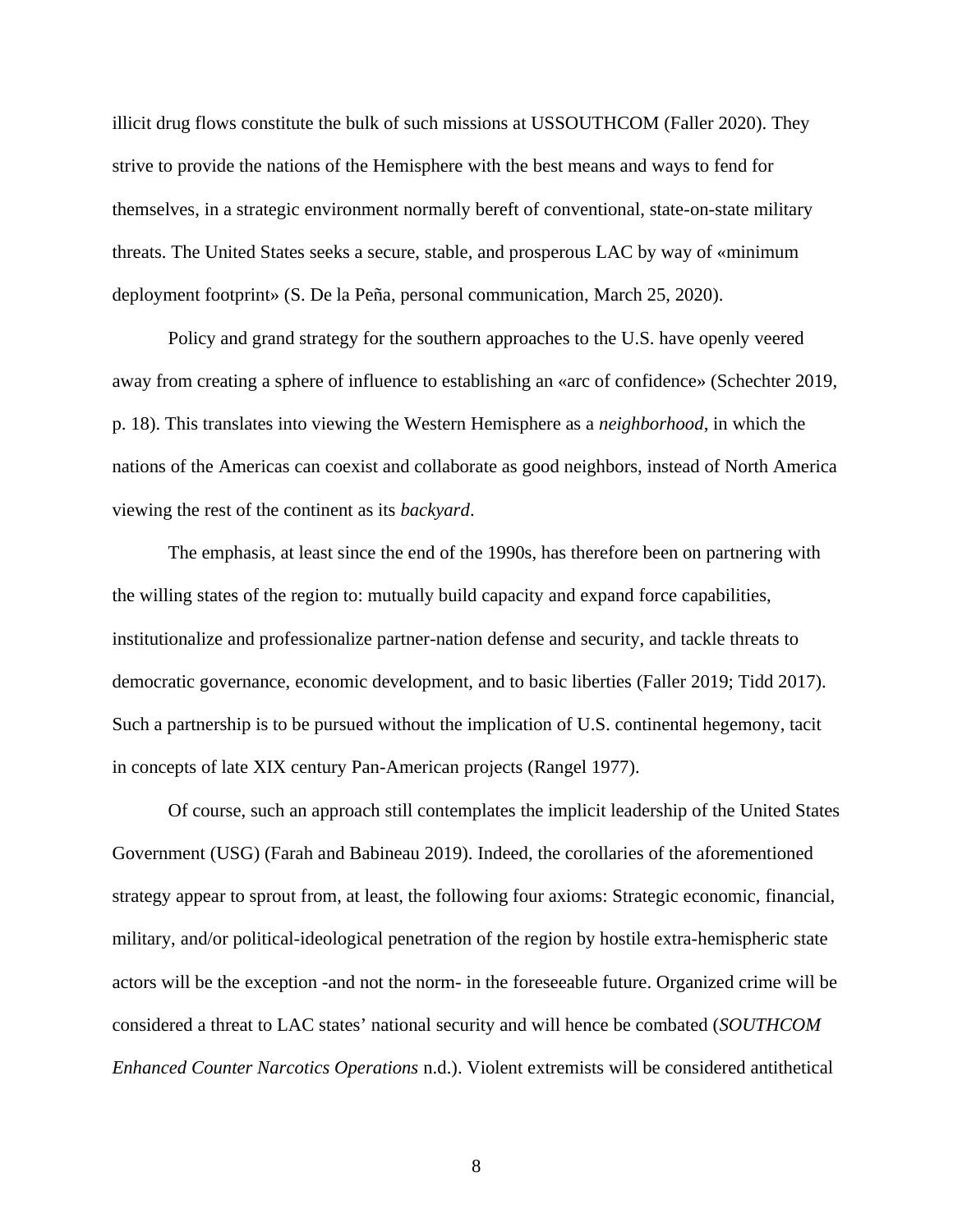to state sovereignty and will hence be combated (Oxford 2019). Governments in the LAC region will consider economic development and individual prosperity to be national priorities.

These assumptions beg the question: what are the implications of an absence of such a consensus among the governments of the Western Hemisphere? And, further: what are the consequences of an opposing view, or even an opposing consensus, existing among a significant portion of the political forces that can hold, have held, or hold power across the region? Let's take a look.

#### **What is the São Paulo Forum?**

The *Foro de São Paulo* (São Paulo Forum - SPF) is an alliance of political and parapolitical organizations from 27 countries in Latin America and the Caribbean (Foro de São Paulo Partidos n.d.), and, less prominently, some extra-regional countries. It functions as both a sort of think tank and as a periodic, recurrent meeting platform or gathering for the region's far-Left forces and movements (Mojena Milián 2018a; Redacción 2019). Researchers have summarized the strategic logic underlying the foundation of the SPF, as follows: «[it was created] with the goal of regaining in Latin America what had been lost in Eastern Europe» (Newman 2010, para. 8).

The São Paulo Forum is a resilient ideological alliance that provides extremist public policy recommendations to formal political parties, social movements, and insurgent groups throughout the Western Hemisphere (Mojena Milián 2018b). One truly promising approach (Boccanera 2019) to understanding the Forum has defined it as a political-ideological *lodge* that, on a regular basis, bears resemblance to the operation of the infamous, now-extinct P2 [Propaganda Due] lodge in Italy: in other words, a society which aims to connect -and be a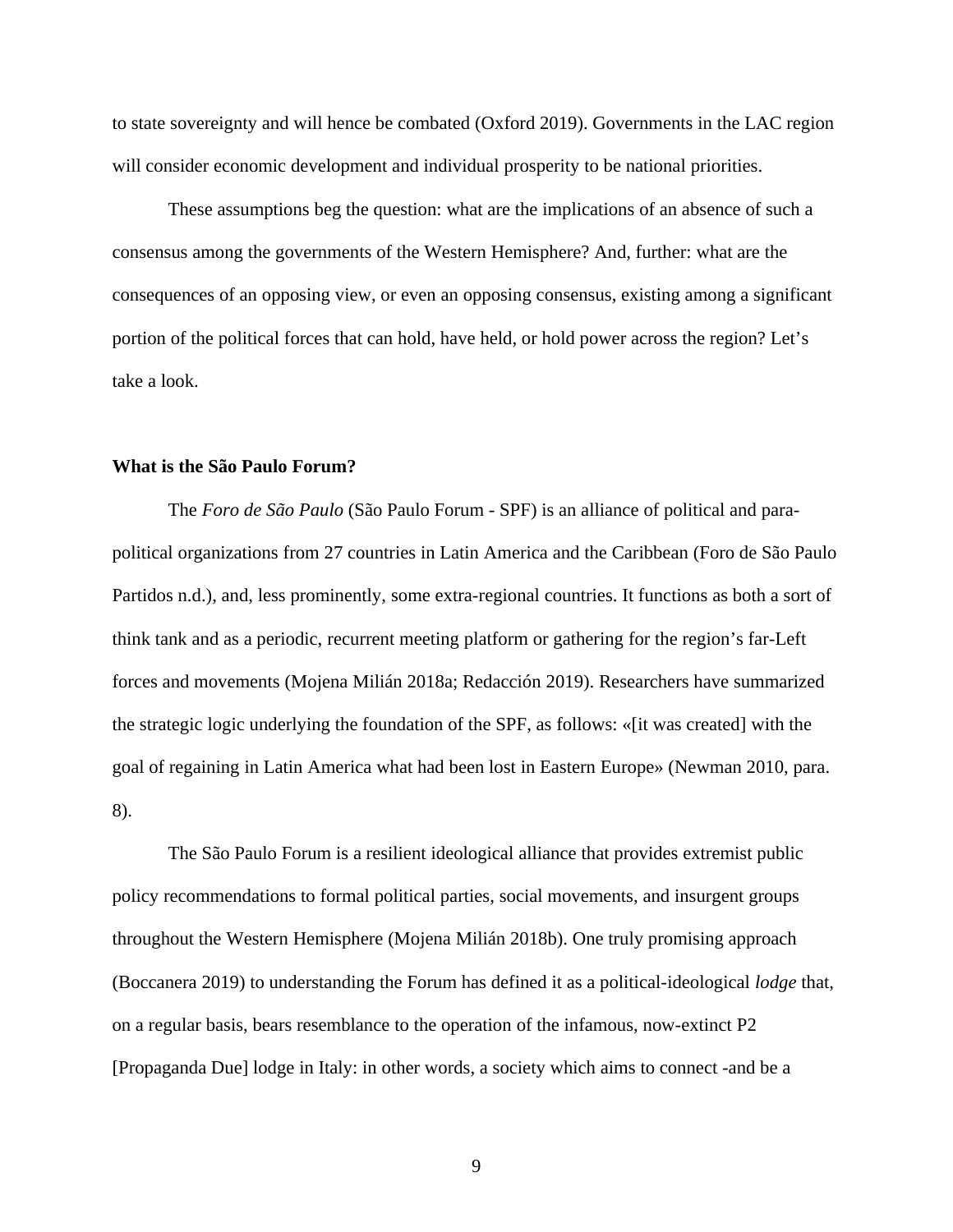communications/resources vessel between- public figures in government, prominent privatesector individuals/interests, and the criminal underworld.

Although the SPF managed to evade significant media exposure for many years since its inception (Guenni 2013), the last decade has hosted the debate on whether or not this alliance commands any real *policy* influence over its members. The debate is twofold: on one hand, it is about the actual structure -if it has such a thing- of the SPF; on the other hand, it is about the SPF's actual power and control. Given the specific connotation that the word alliance has in defense and security studies, the word *club* might do as a more precise term for encapsulating the idea of what the SPF is.

Even though, allegedly, conversations on the matter began in January 1989, the inauguration of the club is officially situated on July 3rd, 1990. It all took place in the city of São Paulo, Brazil. On the fourth, the *Encontro de Partidos e Organizações de Esquerda da América Latina e Caribe* (Meeting of [48] Left-wing Parties and Organizations of Latin America and the Caribbean) came up with its manifesto or joint declaration. The message was essentially negative and the content was kept at the level of broad policy statements: the Left shall strive to oppose what they called «neo-Liberalism».

The event took place under the auspices of the Workers' Party (PT) of Brazil, headquartered in São Paulo, and the Communist Party of Cuba (PCC). Another important convener was the Mexican PRD (Democratic Revolution Party). The two main figures politically sponsoring the move were Brazilian unionist leader Luis Da Silva and Cuban ruler Fidel Castro, respectively. Three points stand out from what is known: It is said that the SPF was launched to provide a substitute beacon to the far-Left in the LAC region, given the dissolution of the USSR. However, the Soviet Union didn't officially dissolve until December 1991 – three years after the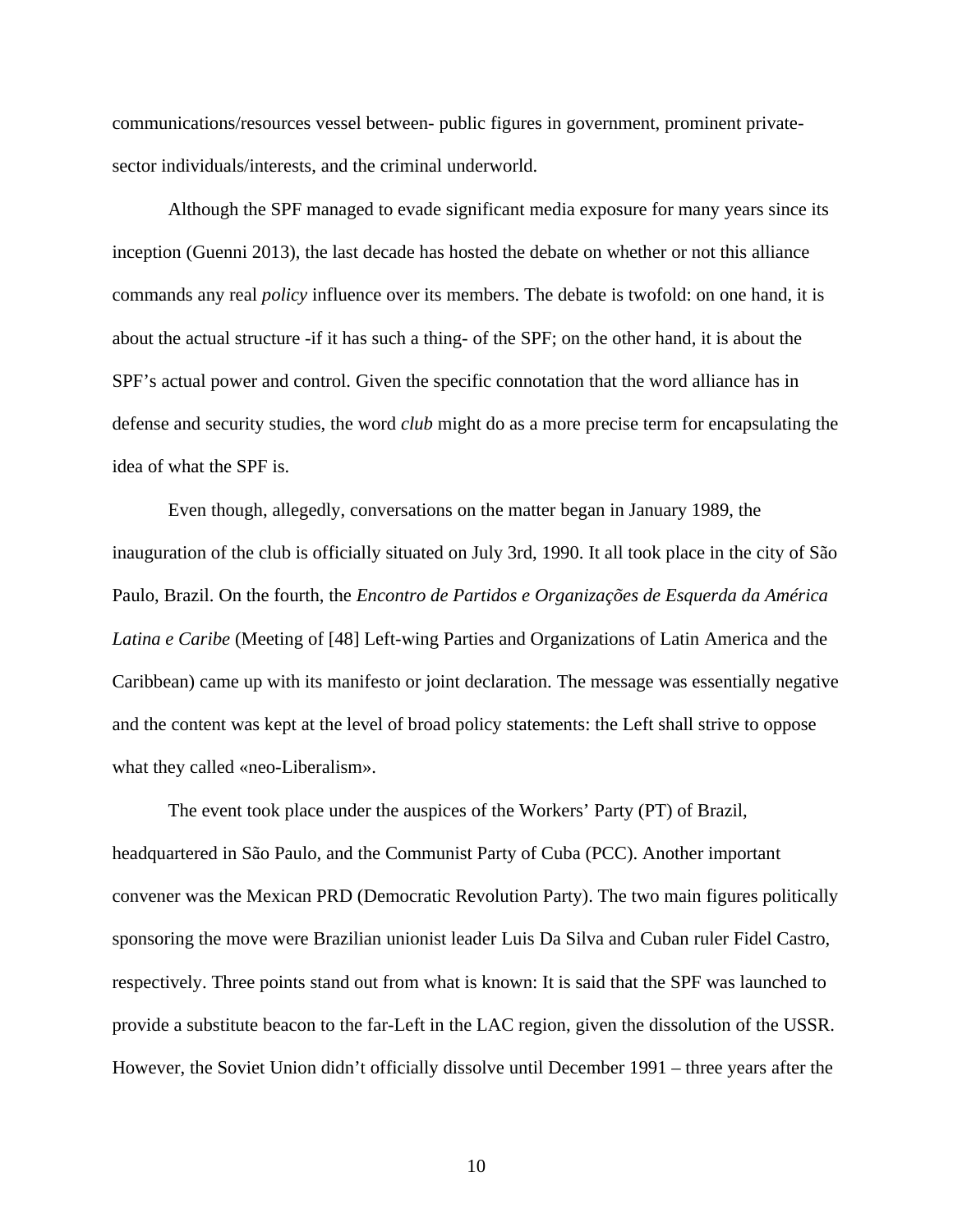initial talks that served as prelude to the announcement of the Forum. The confluence of the Cuban Revolution's Marxist-Leninist variant -Guevarism- with tendencies like Laborism and Trotskyism, signals the beginning of an era of greater ideological and operational flexibility and pragmatism for the revolutionary Left in the sub-continent. Armed struggle was not to be regarded as the top approach any longer. A major willingness to play by democratic rules and to adapt to country-specific political frameworks, in order to attain national power, became more evident. Brazil was to become an important player in this shift. Direct connections to, and participation of, violent extremist organizations (VOEs) like the Colombian FARC and the ELN, the Chilean MIR, and the Peruvian *Shining Path*, were to be carefully concealed later on, in light of the previous point and in an overt effort to present the SPF as a legitimate political gathering – a re-branding of sorts was therefore accomplished. Chief among the issues thus buried, would be the links to organized crime. It is perhaps worth recalling the critical events that took place in Nicaragua that very year<sup>[1](#page-18-0)</sup>.

As a political coalition, the SPF members list totals the largest number of presidencies in the history of the Western Hemisphere. Not looking into the Cuban example, over the years that list includes, at minimum, 20 major electoral successes [not in order and discounting reelections]: Hugo Chávez (Venezuela), Nicolás Maduro (Venezuela), Rafael Correa (Ecuador), Lenín Moreno (Ecuador), Evo Morales (Bolivia), Daniel Ortega (Nicaragua), Tabaré Vázquez (Uruguay), José Mujica (Uruguay), A.M. López Obrador (Mexico), Néstor and Cristina Kirchner (Argentina), Alberto Fernández (Argentina), Michelle Bachelet (Chile), Laurentino Cortizo

<span id="page-18-0"></span><sup>1</sup> "El Chamorrazo" was the name given to the surprising electoral victory by social-democrat candidate Violeta de Chamorro, during the 1990 presidential elections, against the incumbent Sandinista leader Daniel Ortega [see https://www.cia.gov/library/publications/the-world-factbook/geos/nu.html for a brief timeline (CIA n.d.)]. Many commentators have argued that this event inaugurated a period which, in essence, allowed the Sandinistas back to power in 2006. On a different level, such an event guaranteed amnesty and impunity for a political force -the FSLN (*Frente Sandinista de Liberación Nacional*)- deeply involved in drugs and narcotics trafficking, organized crime, and in subversive activity – all under the tutelage of Castro's Cuba (Douglass 2001, Chapter 8; Fuentes 2002).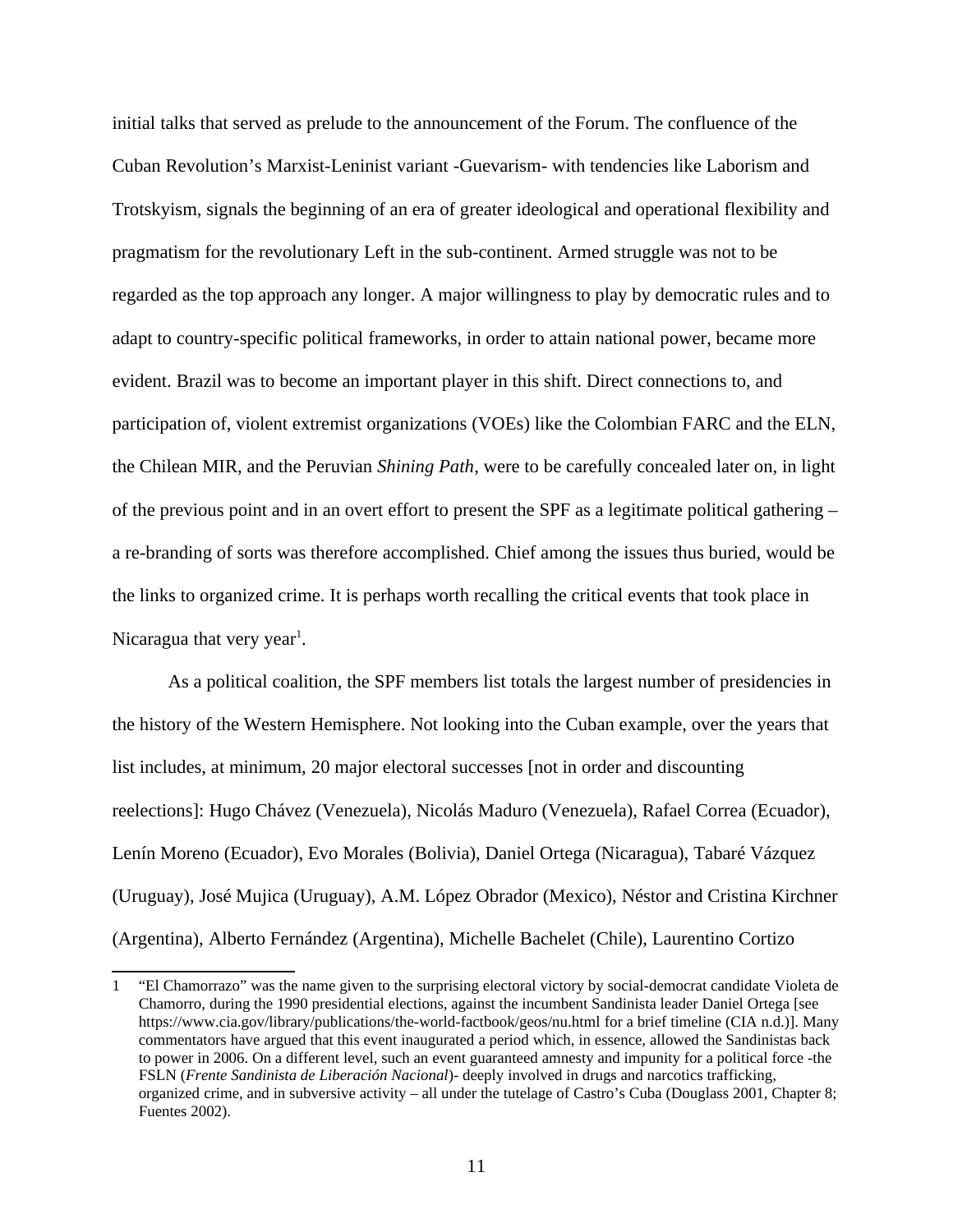(Panama), Danilo Medina (Dominican Republic), Mauricio Funes (El Salvador), Salvador Sánchez Cerén (El Salvador), Luiz Inácio da Silva (Brazil), Dilma Rousseff (Brazil), and Ollanta Humala (Peru).

#### **The Forum's Roots**

The origins of the SPF can be traced back, at least intellectually, to the short-lived LAC section [OLAS - Latin American Solidarity Organization] of the OSPAAAL: the Organization for the Solidarity of the Peoples of Africa, Asia, and Latin America. This alliance was convened at the first Tricontinental Conference – an event held in Havana, in January 1966, under the auspices of the Soviet Union. The first leader of this sub-section was Chilean Senator Salvador Allende, who would later on become President of Chile (Douglass 2001).

OLAS had the outspoken mission of coordinating the socialist revolutionaries and the anti-imperialist struggle in Latin America (Calvo González 2018). Its life span was rather short, but the experience served as inspiration to the far-Left founders and organizers of the SPF (García Ponce 2016). In the absence of an ideological and strategic *center of gravity* or metropolis, the strongest elements of the sub-continental Marxist current had been preparing a way to transition into the post-Soviet era:

During a meeting, which took place on January 8, 1989, Castro and leaders of the Brazilian Workers' Party decided that if Luiz Inácio Lula da Silva did not win the Brazilian presidential elections at the end of the year, they would establish an international organization to spearhead and coordinate the whole Latin American left and bring the United States to its knees, which was Castro's life purpose, as he himself had stated many times.

The Inter American Institute 2013, p. 2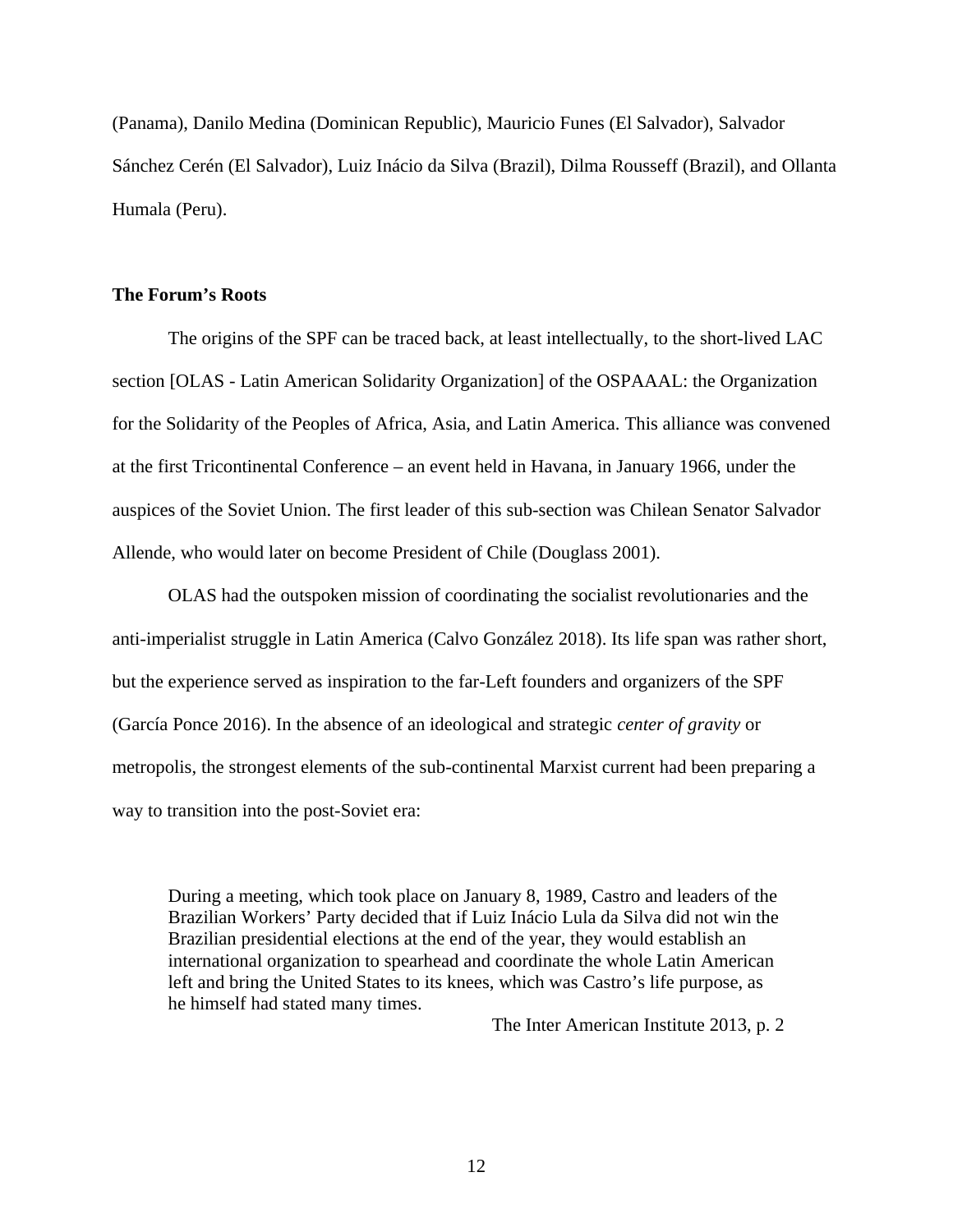The *pan-Leftist* power agenda promoted by the SPF [i.e. the unification of as many regional Left-wing currents as possible, under one banner, towards the goal of attaining national, transnational, and multilateral power], finds its ancestry in the meetings of the Second Congress of the Communist International (1920). According to Rangel (1977), it was during this seminal event that the first articulate, congruent policy declarations for socialist revolution in the Third World were drafted. The event's *Proceedings*<sup>[2](#page-20-0)</sup> issued initial guidance provisions on the application of Marxist-Leninist maxims to the struggle for World Revolution rising from the "periphery" (non-industrialized areas).

On the other hand, the first intellectual articulation of what became the doctrine of the Forum had already been fully essayed, in 1922, by Argentine Socialist Party member Manuel Ugarte, in *La patria grande*. Having supposedly coined the term -the great fatherland- himself, for this context, the book lays out the groundwork for the ideal that has been publicly espoused by so many of the SPF's leaders who have made it to their countries' presidency and have used that term. Chief among them: Cristina Kirchner (Argentina), Rafael Correa (Ecuador), "Lula" (Brazil), Daniel Ortega (Nicaragua), and Hugo Chávez (Venezuela). As hinted above, the ideal can be grasped by looking, for instance, at the main event of the 24th annual gathering of the São Paulo Forum, entitled: «For the Unity and Integration of Latin America and the Caribbean». That edition took place in Havana, in 2018.

#### **The Forum's Modus Operandi**

A brief look at this aspect of the SPF must take individuals and individual connections into account. The "club" is composed of member organizations, yes, but the key personalities of

<span id="page-20-0"></span><sup>2</sup> An open access, complete English translation of the minutes is fully available with this online version: https://www.marxists.org/history/international/comintern/2nd-congress/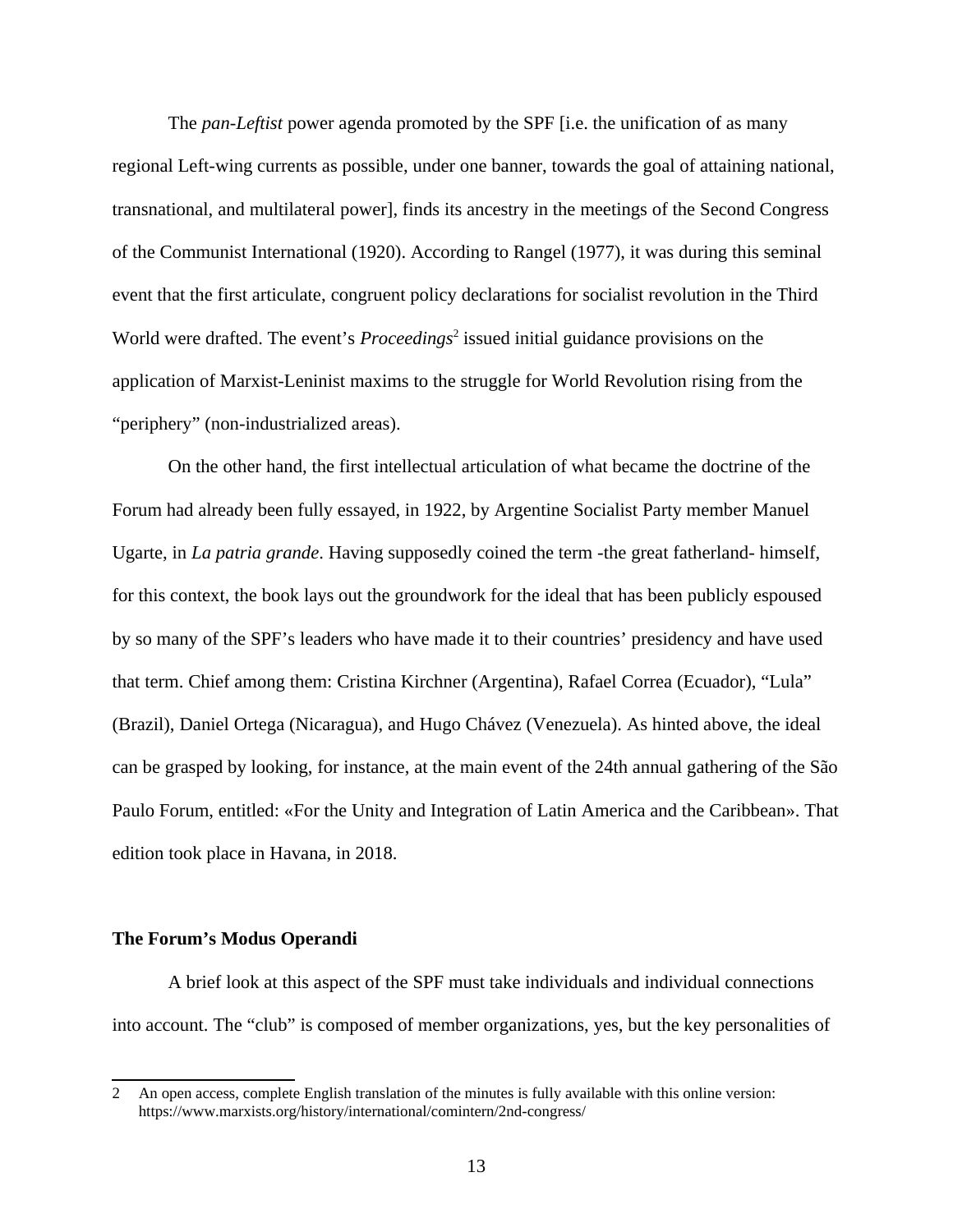the club share a common history, which unites them through and beyond ideology and diplomatic courtesy. For example: when the Forum was convened, it was done so at the *personal* request of Fidel Castro to "Lula" (Boyd 2009). Fidel had a very personal relationship with Venezuela's Hugo Chávez, a man whose policies will be examined in this work and whose Minister of Exterior and subsequent heir in power, Nicolás Maduro, was trained in Cuba. Leaders like Nicaragua's Daniel Ortega and Humberto Ortega have had a working relationship with Raul Castro that goes back many decades (Douglass 2001). Chávez had a personal relationship with Argentina's Cristina Kirchner… and so on.

This club has been construed by some researchers as essentially a PCC - PT - FARC [Revolutionary Armed Forces of Colombia] triad -or «trilogy»- of power (F. Boccanera, personal communication, April 7, 2020, para. 3). In this light, the Forum is not a political organization as such, it is not a new Internationale. Rather, it constitutes a «power system» (Boccanera 2019, para. 5), functioning more like a network of services and favors than a league of parties.

The SPF now openly boasts having an Executive Secretariat, domiciled in the city of São Paulo, flaunted on social media since 201[3](#page-21-0)<sup>3</sup>. It has an affiliated review journal or intellectual outlet called *América Libre* (Peña Esclusa 2010). Although it hasn't been able to assemble every single year since 1990, the Forum celebrates its annual meeting in a different city each time, inside the countries where it counts upon a member organization. Apart from the annual gatherings, its policy-guiding continuity is ensured by the regularity of the Work Groups,  $\langle \dots |$ that hold meetings almost every month in many capital cities of Latin America» (Boyd 2009, p. 2). These are also itinerant: they take place in different host cities each time.

<span id="page-21-0"></span><sup>3</sup> A closer look at https://twitter.com/forodesaopaulo will reveal an overview of the SPF's strategic messaging online.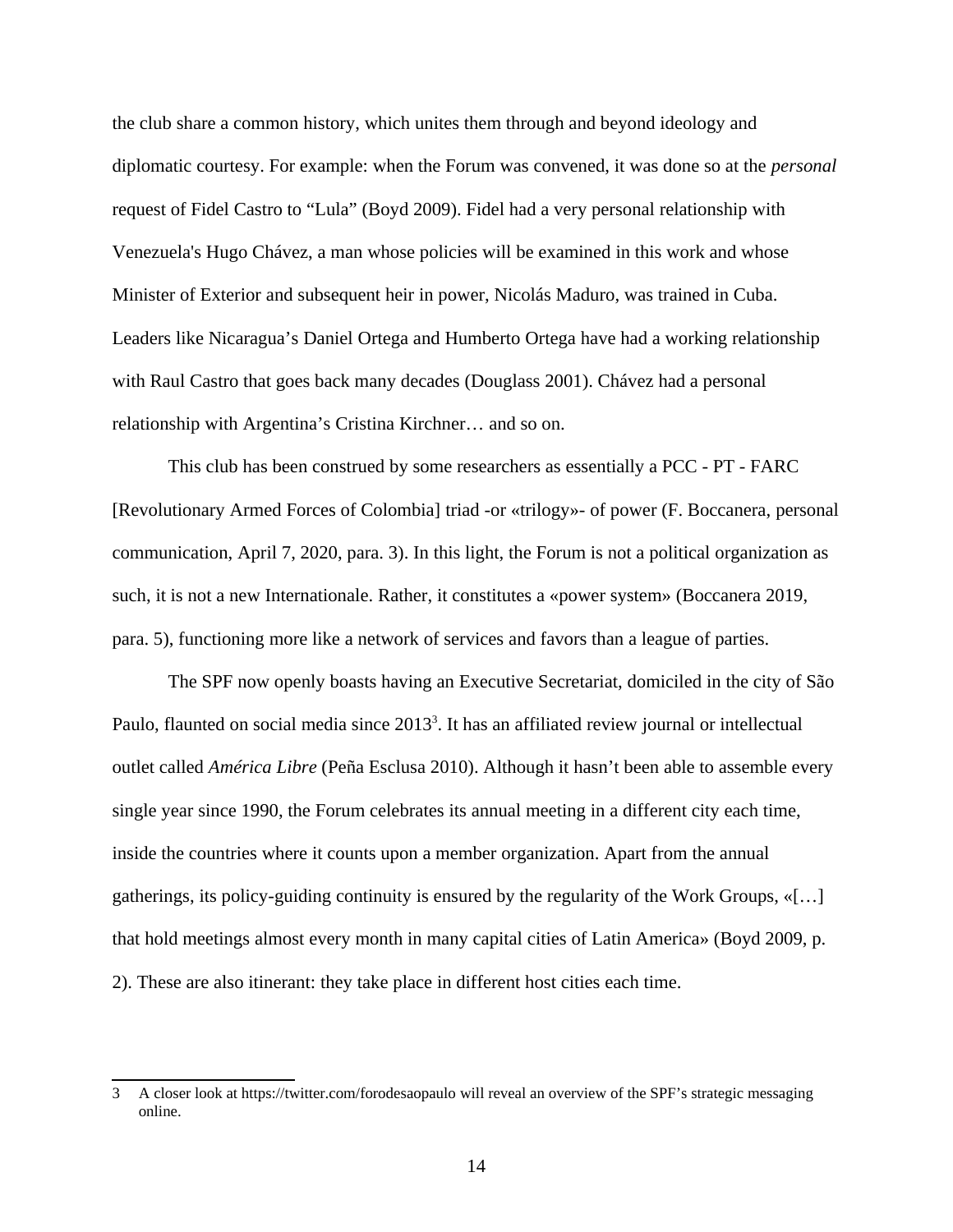Many other structures, groups, sub-groups, and entities, some known and some less known, sympathize with -and are at the disposal of- the SPF. In tandem, these pieces constitute real organizational means whereby the club behaves as a kind of conglomerate. Nevertheless, anatomy of this web is less pertinent here than an observation regarding the end result of such a synergy: the creation of *consensus*. And by this we don't mean philosophical, theoretical, or even political [which they might never need] – we mean *policy* consensus.

#### **The Forum's Scope and Ramifications**

With a total of at least 121 members (Foro de São Paulo Partidos n.d.), i.e. officially acknowledged affiliate organizations<sup>[4](#page-22-0)</sup>, the SPF is the vastest and most diverse ideologicallyexclusive power club in the entire LAC region (Boyd 2009). As evidenced before, it has reached or has come very close to 14-15 of the highest public offices on the land. This is no small feat, if one analyzes it from a qualitative, more than quantitative, viewpoint. For example, the relative importance of countries like Brazil, Venezuela, Mexico, Argentina, Panama, or Chile, geoeconomically and/or politically speaking, is enormous for the region (Peña Esclusa 2010).

Because of its weight and power, and given the coherence and cohesiveness among its members, and thanks to the relentless, cumulative nature of its efforts and projects over time and space, the club has survived – overcoming major setbacks like exposure or the loss of power in crucial countries. It is still very much alive today, after 30 years of continuous operation. The Forum manages to exert a great deal of control over/within many multilateral bodies, continental or regional blocs, and integration mechanisms throughout the Western Hemisphere (The Inter American Institute 2013).

<span id="page-22-0"></span><sup>4</sup> One important thing to remember is that the list of delegates invited to each SPF (quasi) annual meeting is not circumscribed to the list of SPF members. More countries and more represented organizations take part in the gatherings regularly, although non-members have a limited say in the official results of the events.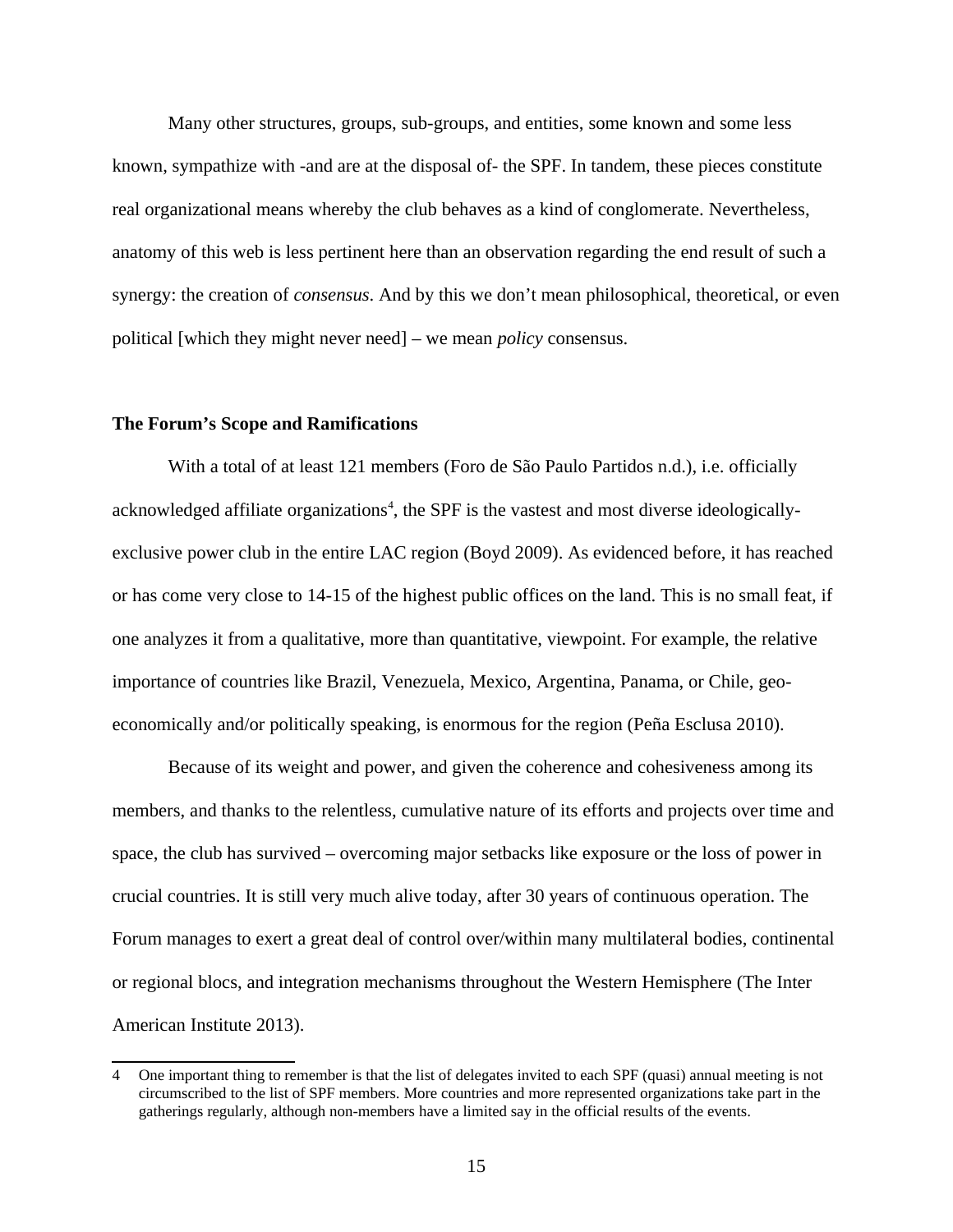The list of closely-aligned entities that, in many respects, have come to mirror the ambitions of the SPF's founders includes: UNASUR (Union of South American Nations). CELAC (Community of Latin American and Caribbean States). ALBA (Bolivarian Alliance for the Peoples of Our America). PetroCaribe.

The list of entities over which the SPF has come to hold great sway includes: MERCOSUR (Southern Common Market). CAN (Andean Community of Nations). OEA (Organization of American States - OAS). CARICOM (Caribbean Community). SICA (Central American Integration System).

On a final note for this section, it is essential to point out that the SPF maintains a worldwide set of connections to and relationships with other ideologically-motivated networks, institutions, and platforms, many of them have similar traits to the Forum. Of recent media worthiness, one can mention the emergence of the *Grupo de Puebla* (Puebla Group), which appears to be a more formal, permanent political device that brings together salient elements of the SPF with decisive operatives from the Socialist International, like Spain's Rodríguez Zapatero (José Luis Rodríguez Zapatero Llama a Poner a Estados Unidos En "Una Situación Imposible" 2020).

To a certain type of observer, more noteworthy could be the working relationship that the club maintains with the ruling parties of the People's Republic of China (PRC) and of the Democratic People's Republic of Korea (DPRK): the Chinese Communist Party and the Workers' Party of Korea, respectively. Both were invited to the 2019 SPF gathering, that took place in Caracas – its  $25<sup>th</sup>$  edition. It is no accident, then, that Venezuela's ruling party (PSUV -United Socialist Party of Venezuela) keeps close ties with both forces, as the Bolivarian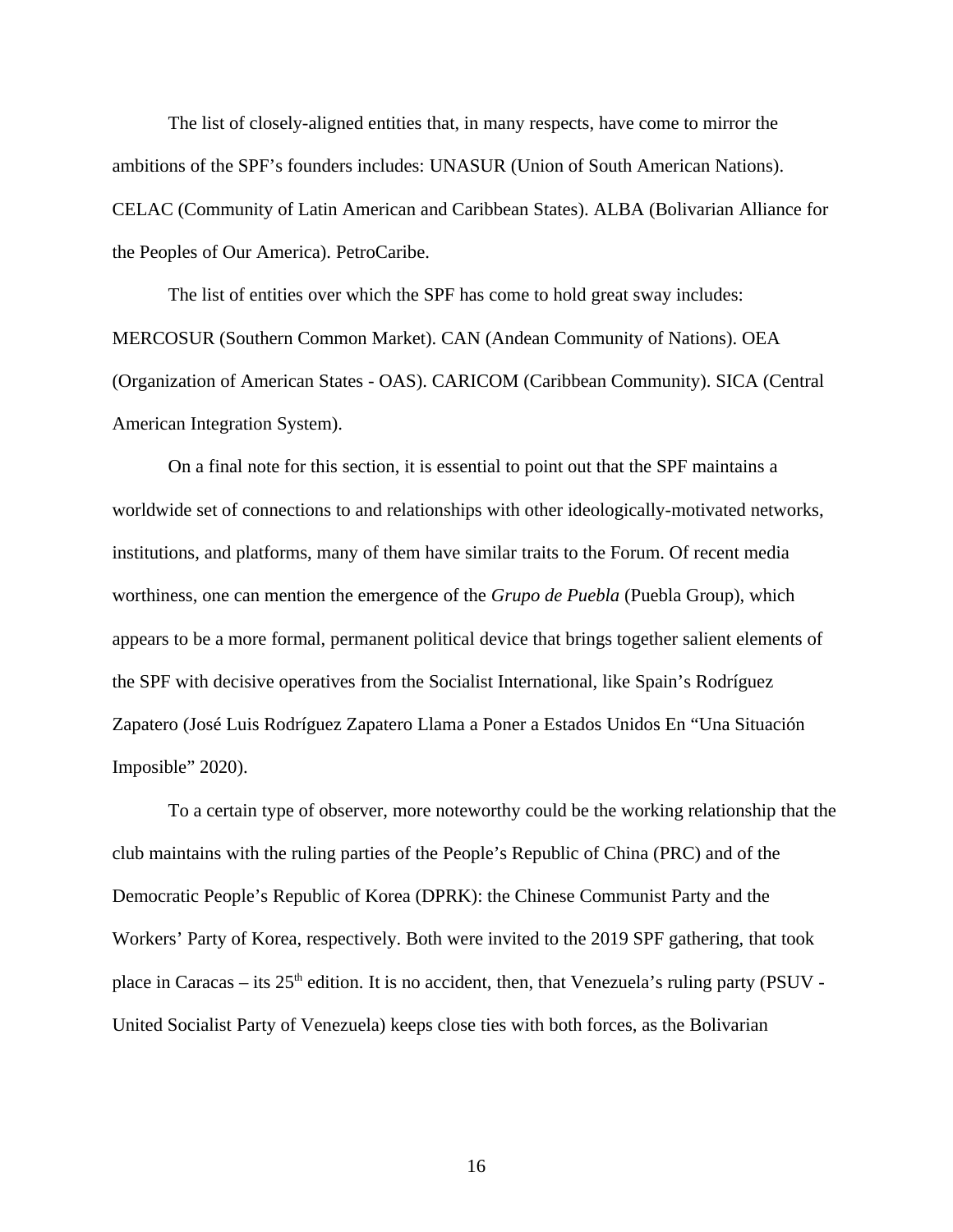Republic holds good -some would say *vital*- diplomatic relations with both East Asian states (Rodrigues 2019).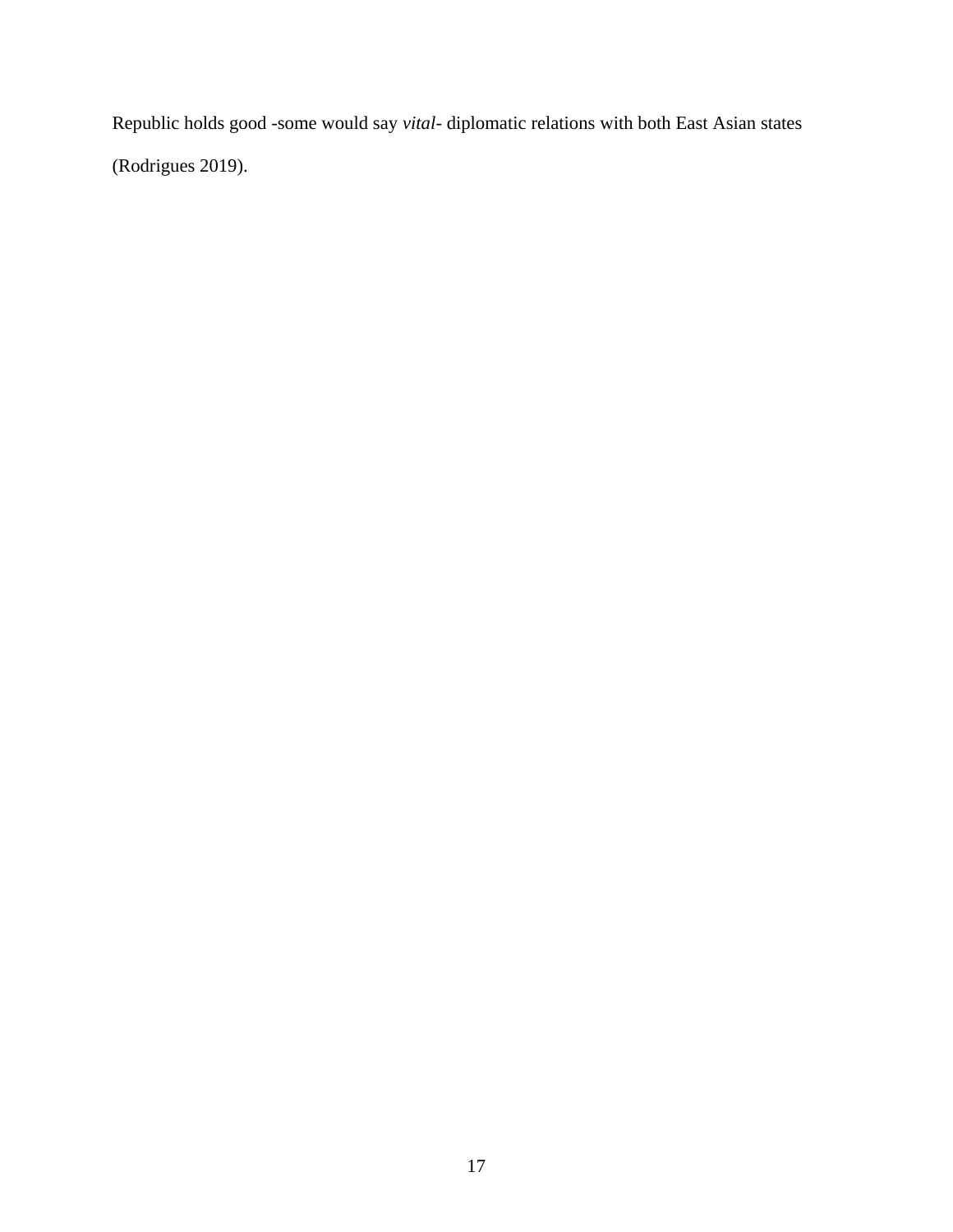#### **CHAPTER 1: POLICY GUIDANCE** *À LA* **SÃO PAULO FORUM**

It's not possible to separate the thinking that comes out of the São Paulo Forum, on regional policy issues, from the works and opinions of the LAC's far-Left *intelligentsia*. Some of these public intellectuals have even been ideologues of, and/or advisers to, governing figureheads in the region. Given the limited access to the more-detailed documentation that comes out of each gathering of the Forum, as well as from its quasi-permanent Working Group, a brief look at some influential sympathetic voices was granted here. However, it was mostly from a critical reading of official [final] SPF statements, called *Declarations*, that a summary reconstruction of the club's major "party lines" on the chosen topic was attempted.

#### **Understanding Defense and National Security Topics in Context**

The underlying assumption regarding national security and the state, is that the defense and security sectors of the LAC nations have historically served the interests of international capitalism and have been a conduit of imperialism (Rajland et al. 2003) – to the extent that these two are considered separate categories. Among the intellectual circles of the SPF, the corollary on the matter seems to be that so long as the Left and the Progressives do not manage to align the foundation and conduct of the military to the revolutionary agenda, the defense and security sectors of the region will remain instruments *against* that which the Left considers the sovereignty of the people(s).

One of the issues diagnosed as a core tenet of that tradition which these intellectuals deem perverse, and contrary to the revolutionary program, is the "artificial" separation of the defense establishment from civil society. The axiom then is that such a separation, cultivated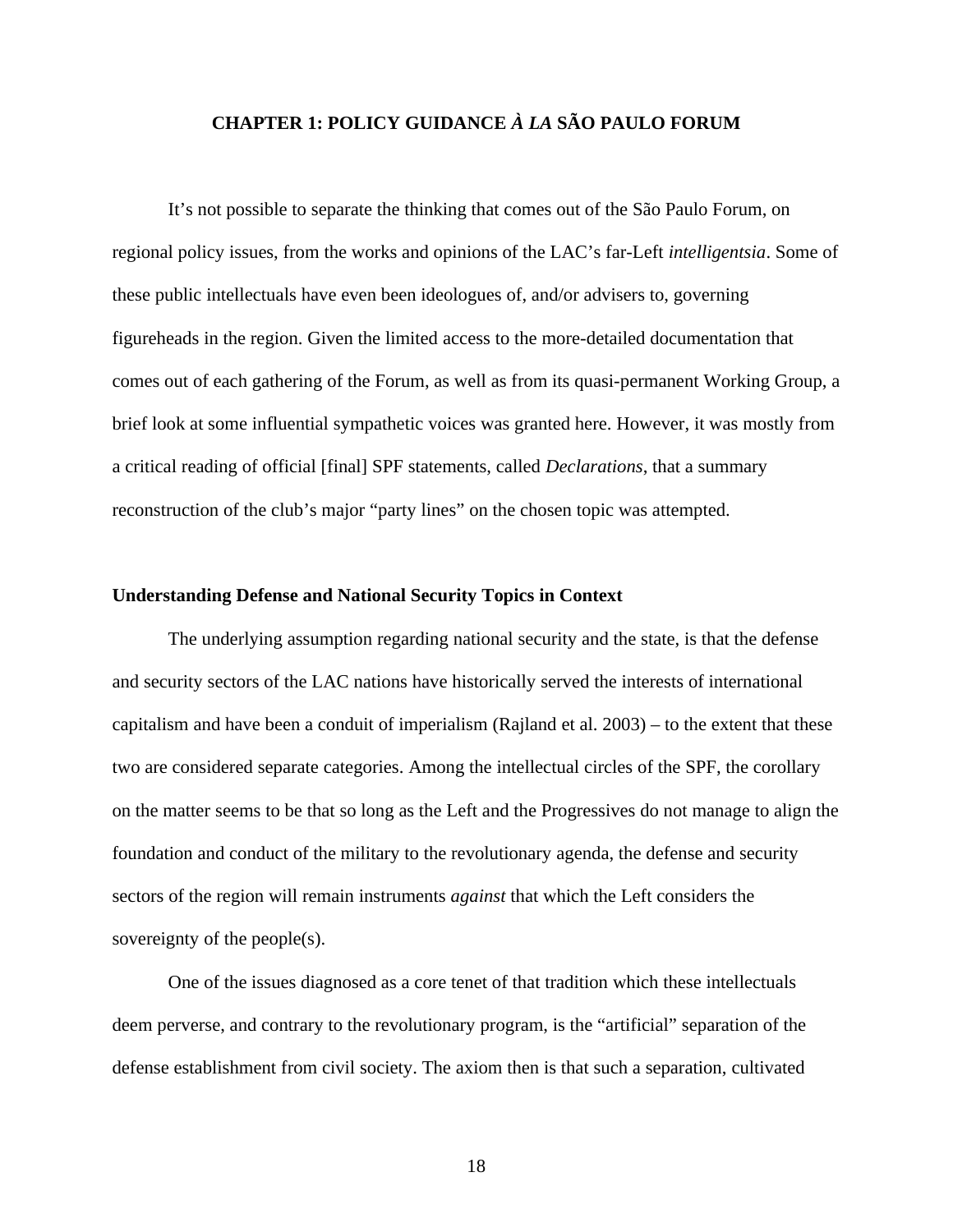through multiple generations of military professionals, results in the alienation of the armed forces from the rest of the nation-state.

This identified common trait is problematic, in the view of these analysts, in at least three related ways: it generates a certain degree of excessive autonomy for the defense establishment, giving rise to all sorts of abuses within a context of unaccountability; it shields and armors the military politically, placing it out of the easy reach of the revolutionary agenda, once the Left takes over the government; and it cements the perpetual risk of military backlash and reactionary activity for every opportunity in which the military "caste" feels that it is being threatened, or it is being excessively controlled, or it is losing its role of tutelage over the state.

The phrase *take over the government* is used here accordingly. Daniel Ortega (2003), the Nicaraguan leader and veteran revolutionary figure, succinctly explains why holding office is different from holding power. For a revolutionary force, making it to the government -electorally or not- does not mean having the power. In order to enact and execute deep societal changes, a Left-wing program, according to Ortega, must see to it that its revolutionaries are willing, ready, and able to not only seize all means or instruments of state power, but also to accrue all factors of power that are active nation-wide<sup>[5](#page-26-0)</sup>. In other words, having (some) power does not amount to having *the* power. Or, in short, government power is not total power – and what is needed in order to accomplish revolutionary transformations is, ultimately, the latter.<sup>[6](#page-26-1)</sup>

The recipe that these analysts have encountered in order to reverse or deconstruct the (perceived) common problem of the alienation of the defense and security apparatus, within the region's countries, rests upon the doctrine known as *civil-military union*. According to

<span id="page-26-0"></span><sup>5</sup> It might be worthwhile to note that Ortega has been true to his word: his administration is essentially carrying out today in Nicaragua what he proposed back in 2003.

<span id="page-26-1"></span><sup>6</sup> «*El objetivo no es meramente llegar al gobierno, sino llegar para transformar la sociedad.*» – *Mexico Declaration*, 1998, p. 7 (Foro de São Paulo 1990-2013). [This quote roughly translates to: The objective is not merely to reach high office, but to reach it in order to transform society.]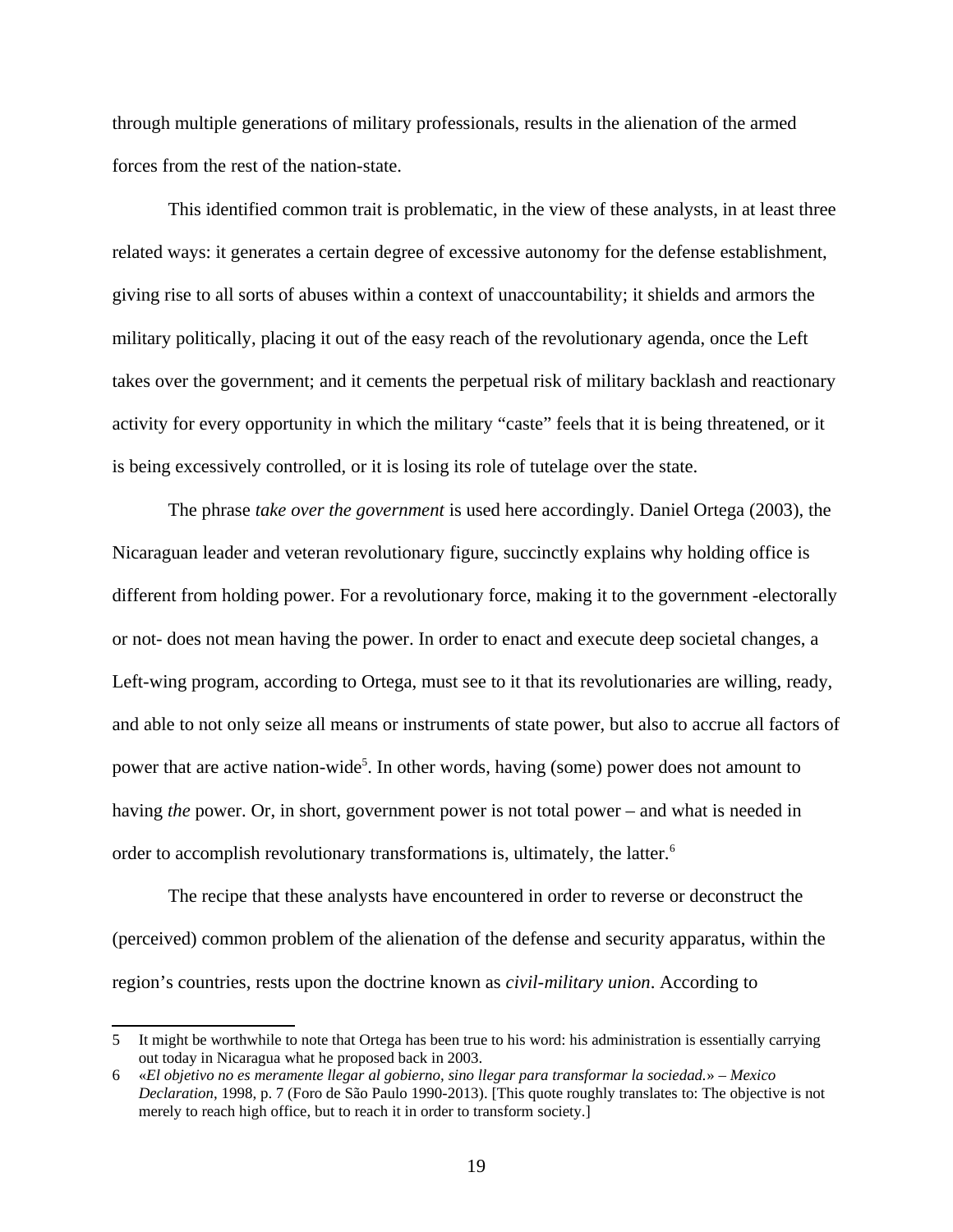intellectuals close to the SPF, a newly-formed Left-wing/Progressive Government ought to strive towards establishing policies and policy concepts that seek to blur the line between the armed forces and the rest of national society (Rajland et al. 2003).

This could be interpreted as a reform program for "civilianizing" the military and militarizing the civilian population, following perhaps some doctrine like that of *integral defense*, but, as indicated above, it goes beyond that idea. The vision-objective stretches to the point of realigning or re-prioritizing the very function of the defense establishment, in order to make such a function consonant with the projects of the Revolution.

#### **Defense and Security Policy in the LAC: an Anti-U.S. Rewrite**

The fight against transnational criminal organizations (TCOs), the War on Drugs, and the War on Terror, including the campaigns to combat the further spread and threat of narcoterrorism, are dismissed as subsequent excuses for the military and paramilitary expansion of Imperialism, in the absence of the Soviet menace, which, paraphrasing the Forum, cannot be exploited anymore by the U.S. to justify intervention $(\text{ism})^7$  $(\text{ism})^7$ . The SPF alleges that the main victims of the War on Drugs have been the farmers [*Mexico Declaration*, 1998, p. 10 (Foro de São Paulo 1990-2013)]. As for the War on Terror, there's a good snapshot of the Forum's thinking on this in the 2005 *São Paulo Declaration* – which reads [p. 1 (Foro de São Paulo 1990- 2013)]: «Bush [43] utilized the rhetoric of the fight against terrorism and the proclamation of preventive war as background for trying to criminalize the popular struggles in Latin America and the Caribbean.»<sup>[8](#page-27-1)</sup> Such criminalization, it is claimed, extends to politics, and to the social and

<span id="page-27-0"></span><sup>7</sup> By 2011, the Forum had bluntly stated that drug trafficking and organized crime are threats and tragedies caused by the policies of «Imperialism and the Right» [*Managua Declaration*, p. 1 (Foro de São Paulo 1990-2013)].

<span id="page-27-1"></span><sup>8</sup> The author's translation of: *Bush utilizaba la retórica de la lucha contra el terrorismo y la proclamación de la guerra preventiva como trasfondo para intentar criminalizar las luchas populares en América Latina y el Caribe.*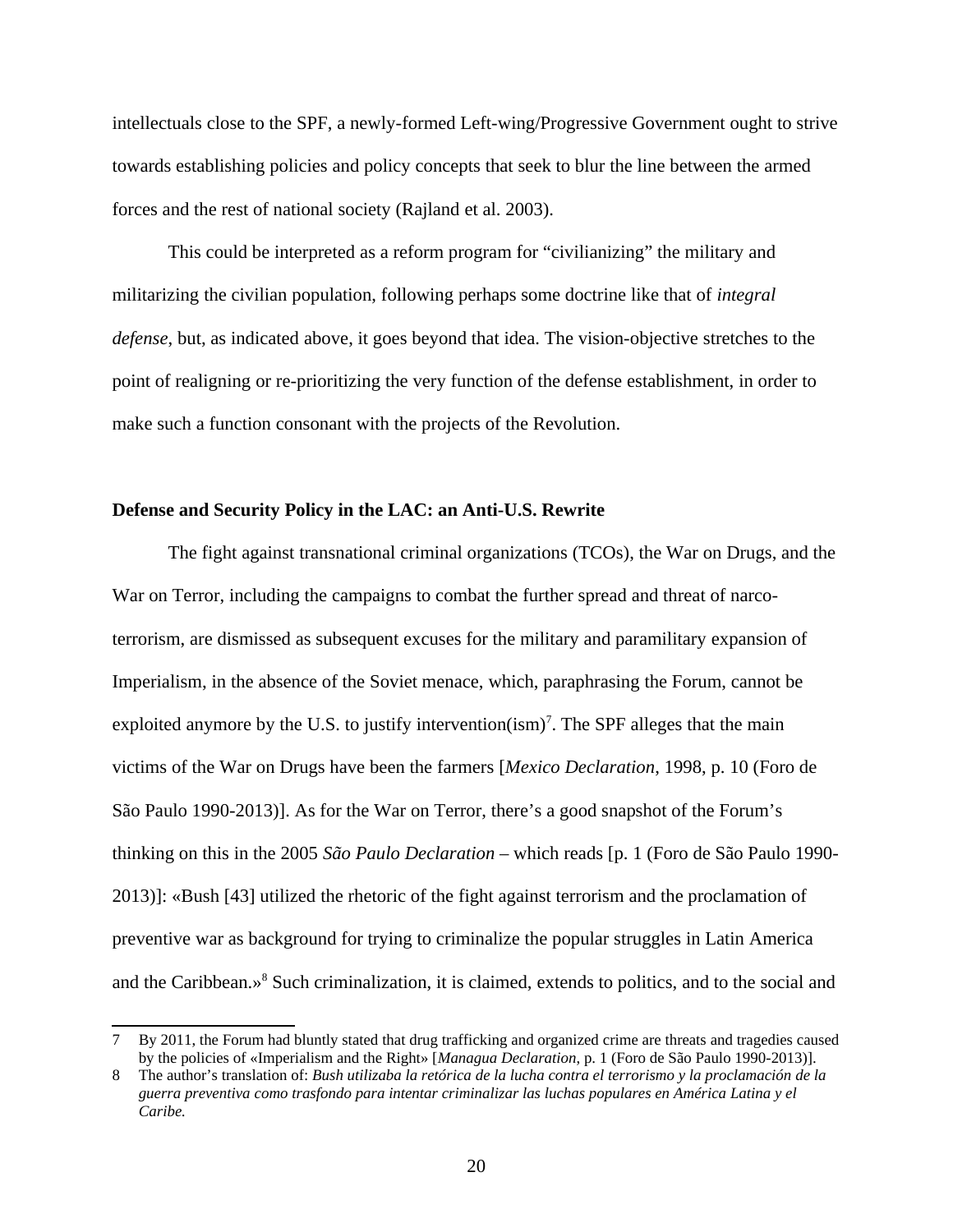political movements struggling for the «transformation of our peoples» [*Montevideo Declaration*, 2008, p. 3 (Foro de São Paulo 1990-2013)]. The Forum officially expresses rejection towards all forms of terrorism, but also towards the use of terrorism as an "excuse" to criminalize social protest and as scaremongering. In the countries where its members haven't reached high office or have been displaced from power, the SPF is particularly concerned about "the Right" using the fight against organized crime as pretext to promote security-sector policies which «militarize societies», leverage scaremongering among the population in order to favor ever-more repressive actions, and «reduce the political-action space for the Left» [*Mexico Declaration*, 2009, p. 3 (Foro de São Paulo 1990-2013)].

The Forum has usually portrayed both the invocation of the Organization of American States' 'Democratic Charter' and the reactivation of the Inter-American Treaty of Reciprocal Assistance as mere instruments of U.S. interventionism<sup>[9](#page-28-0)</sup>. Within the context of the War on Terror, these mechanisms serve as constraints against progressive change agendas throughout the LAC, according to the SPF [*Havana Declaration*, 2001, p. 3 (Foro de São Paulo 1990-2013)].

The presence of any and all U.S. military forces in the region $10$  is construed as an affront to national sovereignty and to the integral, autonomous development of the peoples and countries of the Western Hemisphere. This includes, among other demands, a call for the restitution (cessation) of the territory of Guantanamo to the Cuban state, and even for the departure of all U.S. military presence from Puerto Rico. The U.S. military footprint is denounced as a constant threat to the region's anti-imperialist regimes; decried as a repressive «occupation» army that

<span id="page-28-0"></span><sup>9</sup> Absolute rejection of OAS, by the Forum, has morphed into heavy criticism over the years – if one compares early depictions of the Organization, with the current stance. This change in "declaratory policy" is most likely due to the ability of the SPF to influence and/or conquer spaces within the OAS system, over time. However, as with any political entity and reality, one should always be ready to distinguish between what is publicly stated and what is actually carried out in practice.

<span id="page-28-1"></span><sup>10</sup> The United States of America is labeled an extra-regional actor on page 5 of the 2010 *Buenos Aires Declaration* (Foro de São Paulo 1990-2013).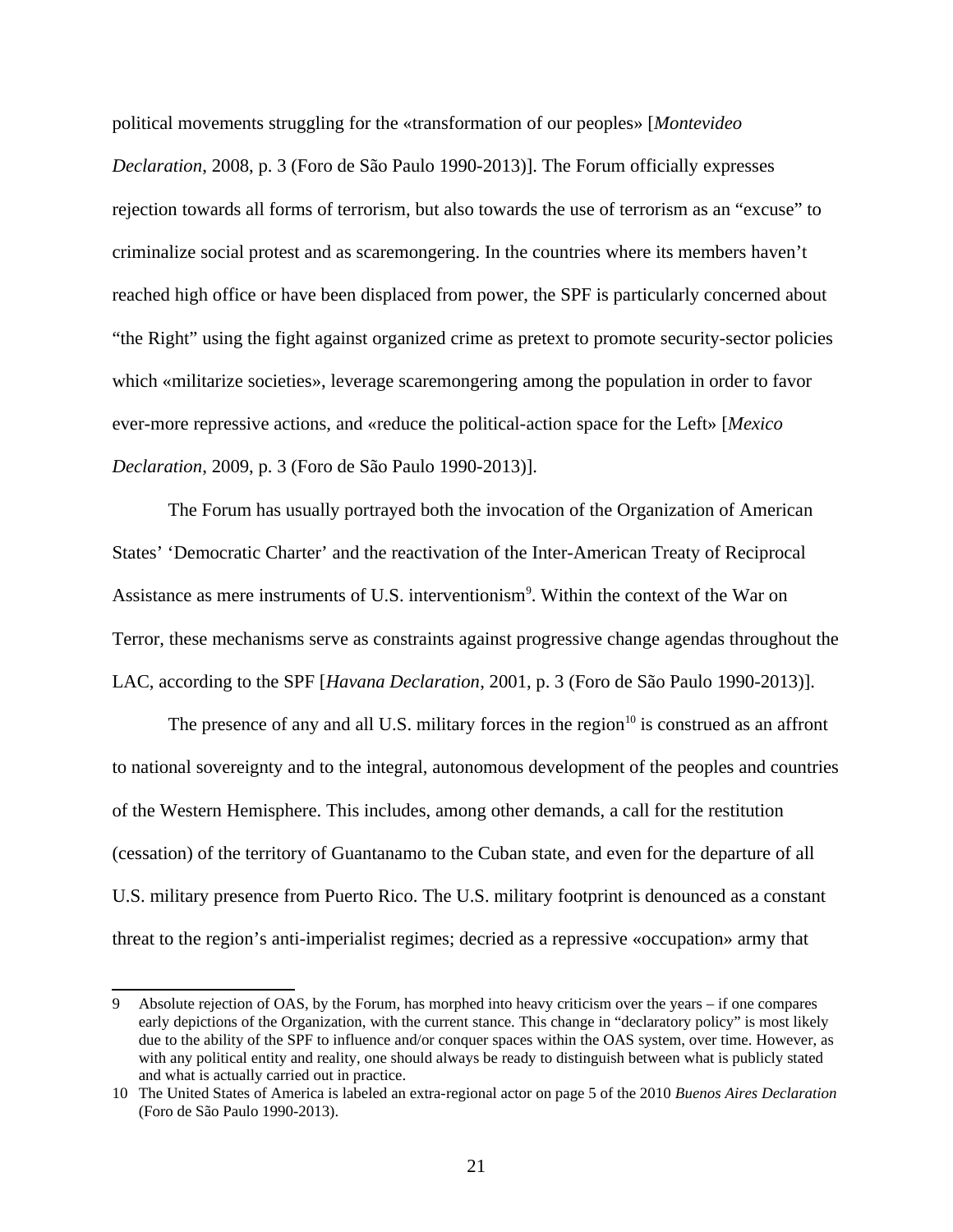contributes to sustaining the economic and social policies which the SPF opposes [*Havana Declaration*, 2001, p. 3 (Foro de São Paulo 1990-2013)]. It claims that such footprint affects «the stability and peaceful coexistence of the entire Latin American and Caribbean region» [*Mexico Declaration*, 2009, p. 3 (Foro de São Paulo 1990-2013)]. The Forum specifically denounces the United States' defense and security actions and cooperation efforts regarding counterinsurgency<sup>[11](#page-29-0)</sup>. The SPF has alleged that the U.S. seeks to develop its hegemonic aspiration by way of the preemptive-war policy, with the shorter-term goal of stalling «the processes of unity and integration» that allow the LAC region «a better defense of its natural riches.» [*Montevideo Declaration*, 2008, p. 1 (Foro de São Paulo 1990-2013)]

#### **Military as Stigma**

Use of the armed forces in national security functions, and for purposes other than defense, is considered a remnant of the National Security Doctrine and of the militarism of the XX-century dictatorships that arose all throughout Latin America and beyond. Early SPF declarations<sup>[12](#page-29-1)</sup> denounce any law  $\&$  order use of the armed forces in the region as: illegitimate, curtailing democracy, and abusing the military to be guarantors of the «imposed» neoliberal

<span id="page-29-0"></span><sup>11</sup> «*La estrategia contrainsurgente de los Estados Unidos ha generado la intervención militar y la militarización de la seguridad pública en los países de América Latina bajo el argumento de la lucha contra la real acción y violencia de las bandas delincuenciales y del narcotráfico que han puesto en crisis humanitaria a nuestros países y que son protegidas, política y financieramente, por las propias elites dominantes a las que sirven.*» – Reads: «The United States' counterinsurgency strategy has generated the military intervention and the militarization of public security in the countries of Latin America, under the argument of the fight against the real action and violence of the criminal gangs and of the narcotics-trafficking entities, which have put our countries under humanitarian crisis and which are protected, politically and financially, by the very dominant elites whom they serve.» [*Buenos Aires Declaration*, 2010, p. 3 (Foro de São Paulo 1990-2013)] Here the Forum doesn't limit itself to the familiar comment about the U.S. -fomenting and/or implementing- militarism and militarization under the guise of security and criminal justice cooperation, throughout the LAC. The SPF admits that malign and violent non-state actors have triggered a massive regional problem, but the admission comes with a twist from class-domination power theory: the hemisphere's ruling classes [whom the Forum opposes] are to blame for organized crime, since the violence and the criminal entities themselves are ultimately beneficial to the elites' self-serving structure.

<span id="page-29-1"></span><sup>12</sup> See, for instance: *Montevideo Declaration*, 1995, p. 2 (Foro de São Paulo 1990-2013). [Fifth gathering of the *Foro de São Paulo*, May 25-28, 1995.]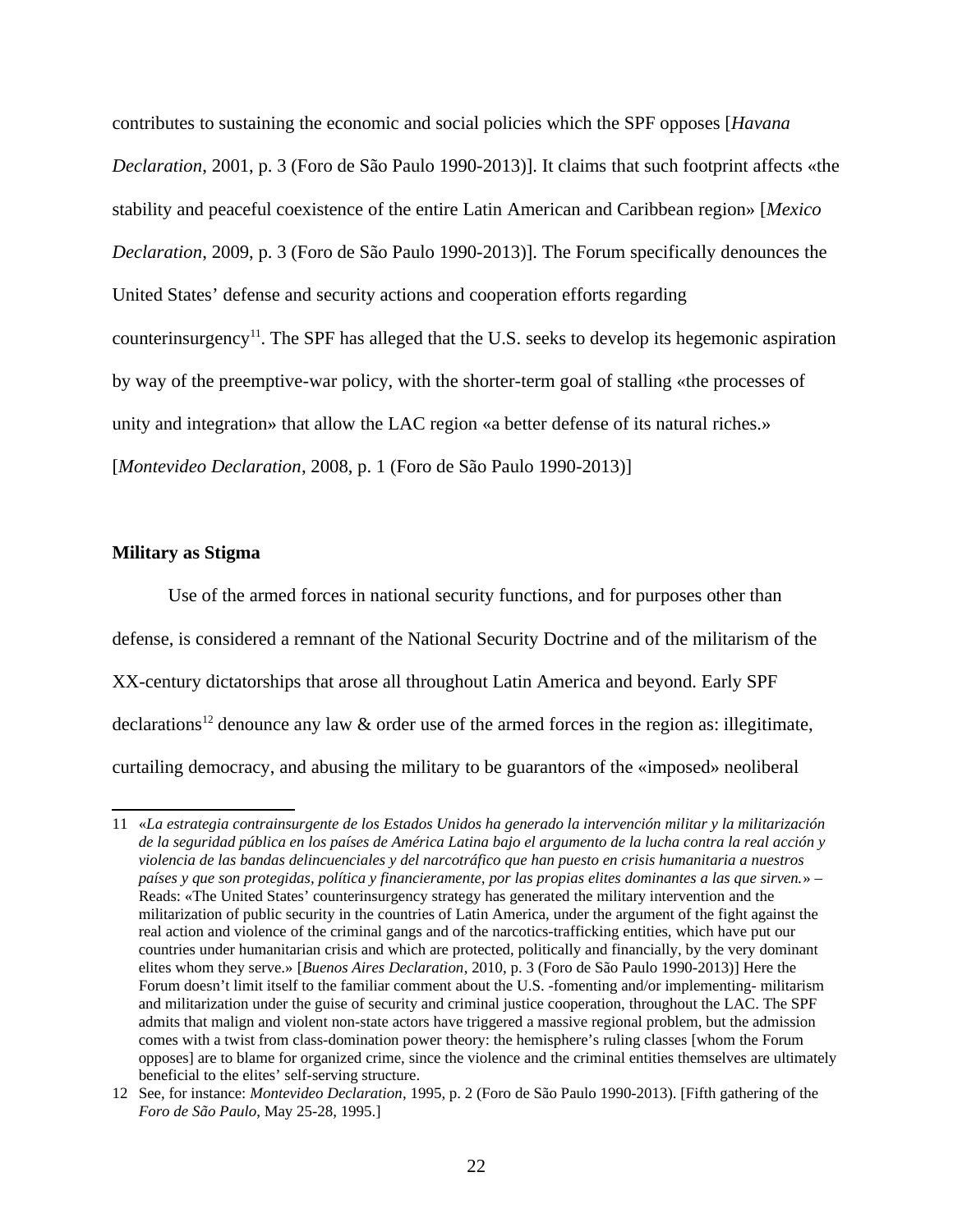model/system. Throughout the 1990s (that is, before they had reached any high office in the LAC region), the Forum consistently condemned what they viewed as «militarized», «tutored», or «cropped» democracies in the sub-continent. The states which, according to the SPF, still espoused those kinds of political systems were deemed authoritarian in nature.

The issues of security and narcotics trafficking $13$  are deemed to be in need of profound reinterpretation and reshaping, both intellectually and in the realm of policy. The SPF has sometimes referred to this as «the construction of an integral regional anti-drug policy» [*Buenos Aires* Declaration, 2010, p. 3 (Foro de São Paulo 1990-2013)]. Axiomatically, any need -real or hypothetical- for military support in order to tackle this problem-set meets the Forum's outright denial. That is so, despite widely-recognized, endemic regional vulnerabilities, directly related to those issues, such as: law-enforcement and judicial-system weaknesses or inadequacies, systemic corruption at multiple levels, the tactical disadvantages of civilian police forces against many violent transnational criminal organizations and their local branches, the inability of the state to secure its monopoly of force and its legitimacy across large areas or ungoverned territories within many countries, etc. As described further below, the professional armed forces are given their place rather somewhere else in this agenda.

#### **Integrating the Block – Also in Uniform**

There was a plan for a phased military integration of the Latin American countries' armed forces; it was formally presented to the IV Meeting of Defense Ministers of the Americas, in Brasilia, Brazil, by Chávez's then-minister of defense, Gen. Ismael Eliécer Hurtado Soucre,

<span id="page-30-0"></span><sup>13</sup> *La lucha contra el narcotráfico y sus redes requiere de nueva mirada más integral que incluya la corresponsabilidad de los grandes países consumidores, en enfoque de salud pública, y la no criminalización de los cultivos*. [A clearer posture, as seen in the *Montevideo Declaration* [2008, p. 3 (Foro de São Paulo 1990- 2013)]: «The fight against narcotics-trafficking and its networks requires a more integral look that includes the co-responsibility of the big consumer countries, in a public-health perspective, and the non-criminalization of the crops.»]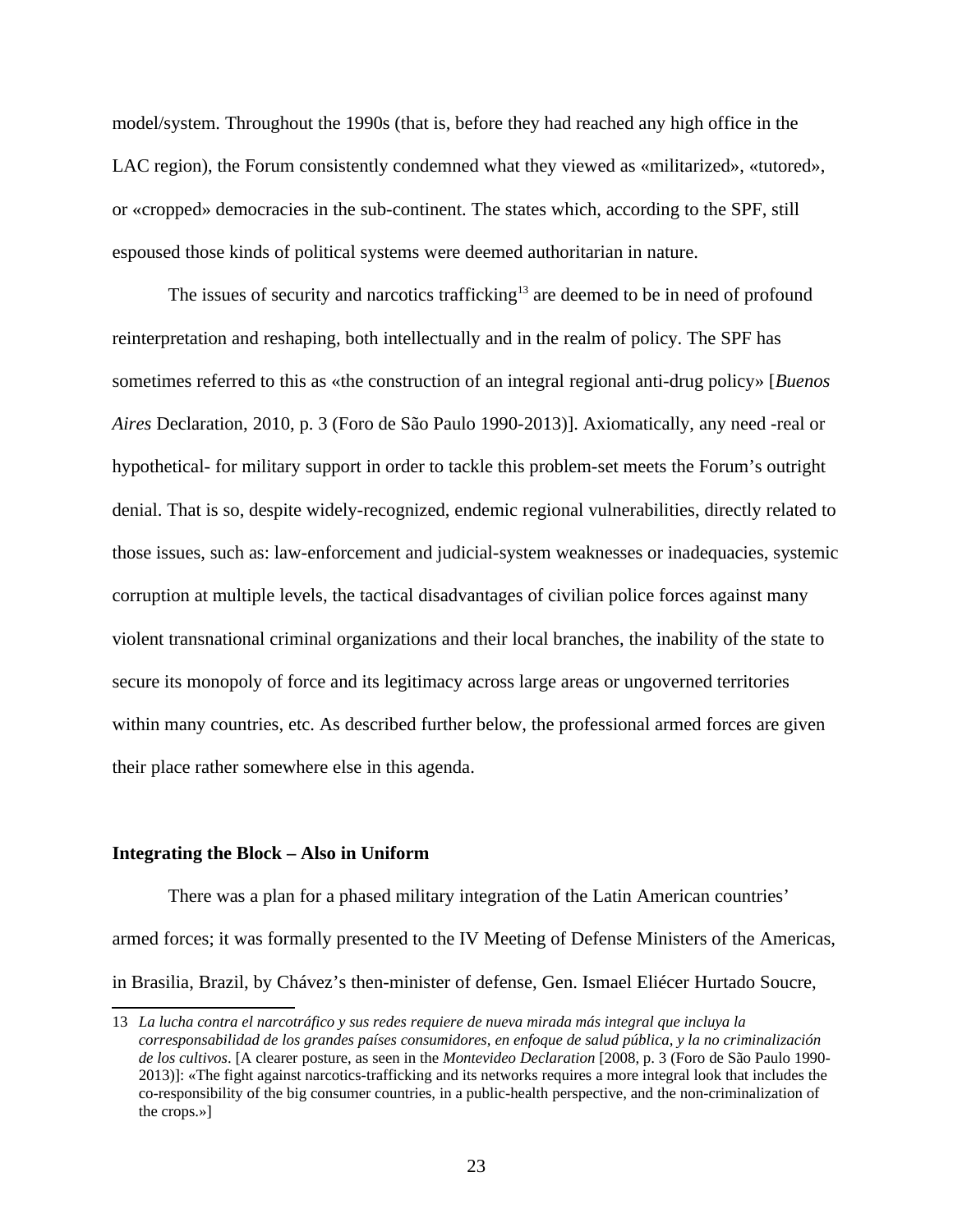back in October of 2000 (Dieterich 2004, Chapter 1). Years later, again in the 2005 *São Paulo Declaration* [p. 5, point 22 (Foro de São Paulo 1990-2013)], the SPF briefly hints at its member parties' commitment to working for the «articulation in defense matters» – this time covering the scope of the entire LAC region. The 2008 *Montevideo Declaration* [p. 3 (Foro de São Paulo 1990-2013)] has a positive recognition of the existing proposal to create a South American Defense Council (under the UNASUR integrative structure, mentioned in the previous chapter). By 2010, the creation of this instance/entity was already being celebrated on page 5 of the *Buenos Aires Declaration* (Foro de São Paulo 1990-2013).

The strategic end-goal of this envisioned military integration, coupled with the total withdrawal of any and all «foreign military bases» and forces from the LAC region, is, in the words of the Forum, to turn the subcontinent into a «peace zone»<sup>[14](#page-31-0)</sup> [«zona de paz» – a favorite term of the SPF-linked intellectuals and political figureheads] [*Buenos Aires Declaration*, 2010, p. 5 (Foro de São Paulo 1990-2013)]. In the cited document, a certain revelation is made: the Forum had been quietly pushing for its member-controlled governments to "renovate" (i.e. revolutionize, transform) their respective nation-states' strategic doctrines, in order to make these doctrines compatible with, and supportive of, the «[…] assertion of an autochthonous geopolitical thought» [p. 5 (Foro de São Paulo 1990-2013)] within the context of UNASUR – a very SPF-friendly multilateral structure. This renovation finally happened... and was formally acknowledged in 2010.

#### **The Agenda: a Snapshot**

<span id="page-31-0"></span><sup>14</sup> In the *Caracas Declaration*, 2012, this concept seems to include the idea of an LAC region «free of nuclear armament» [p. 2 (Foro de São Paulo 1990-2013)] – an issue which will be briefly discussed below.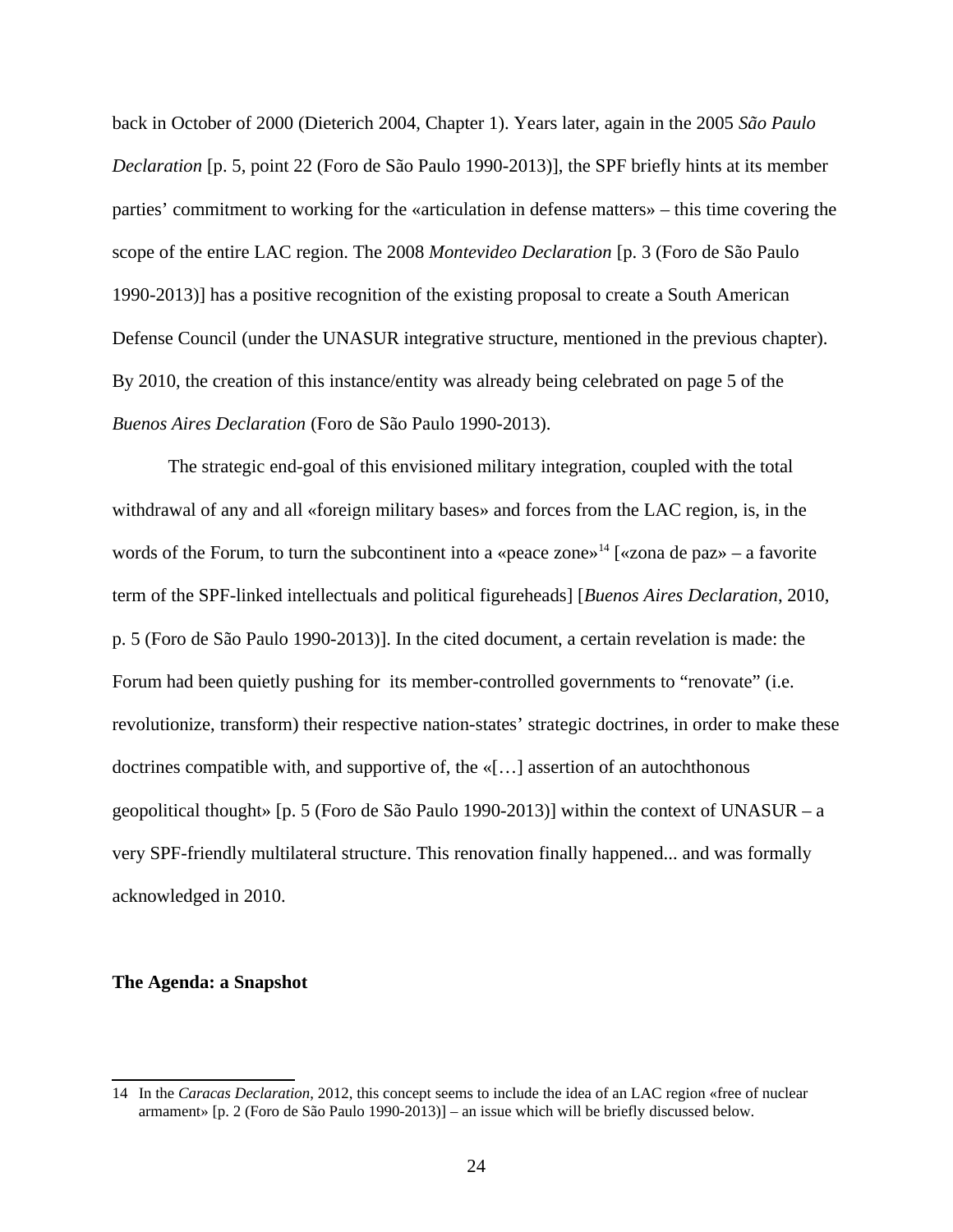From the outset, the club has expressed its utmost repulsion towards any U.S.

government initiative aimed at achieving greater economic or security cooperation, coordination, and/or integration with countries in the LAC sub-continent. The Forum's founding document, the 1990 *São Paulo Declaration*, states the following seminal paragraph about the G.H.W. Bush administration's plans to consolidate its LAC policy:

And so, then, these proposals are alien to the genuine interests of social and economic development of our region and go hand in hand with the restriction of our national sovereignties and with the trimming and tutelage of our democratic rights. They, in reality, aim at impeding an autonomous integration of our Latin America directed towards satisfying its most vital needs.<sup>[15](#page-32-0)</sup> Foro de São Paulo 1990-2013, p. 2

This *Patria Grande* [Great Fatherland] conception is consonant with Manuel Ugarte's (2010) 1920s dream of a socialist integration of Hispanic America – following a Bolivarian (Dieterich 2004), rather than Pan-American, doctrine.

Integration compatible with the interests and vision of the United State's Western Hemisphere policy is deemed a form of «subordinate» integration; hence, an «integration from below» [*Managua Declaration*, 1992, p. 5 (Foro de São Paulo 1990-2013)] is the only acceptable way forward for the LAC states – an «alternative» integration. In other words, regional integration must take place in a networked fashion, without a regional hegemon dictating the format from above. Therefore, when the Forum talks of *sovereignty* and of integration immediately afterwards, it is not being oxymoronic: its official documents are referring to the sovereignty of the desired, future LAC regional power bloc integrated as one.

<span id="page-32-0"></span><sup>15</sup> The current work's author's English translation of: «*Así pues, estas propuestas son ajenas a los genuinos intereses de desarrollo económico y social de nuestra región y van combinadas con la restricción de nuestras soberanías nacionales y con el recorte y tutelaje de nuestros derechos democráticos. Ellas, en realidad, apuntan a impedir una integración autónoma de nuestra América Latina dirigida a satisfacer sus más vitales necesidades.*»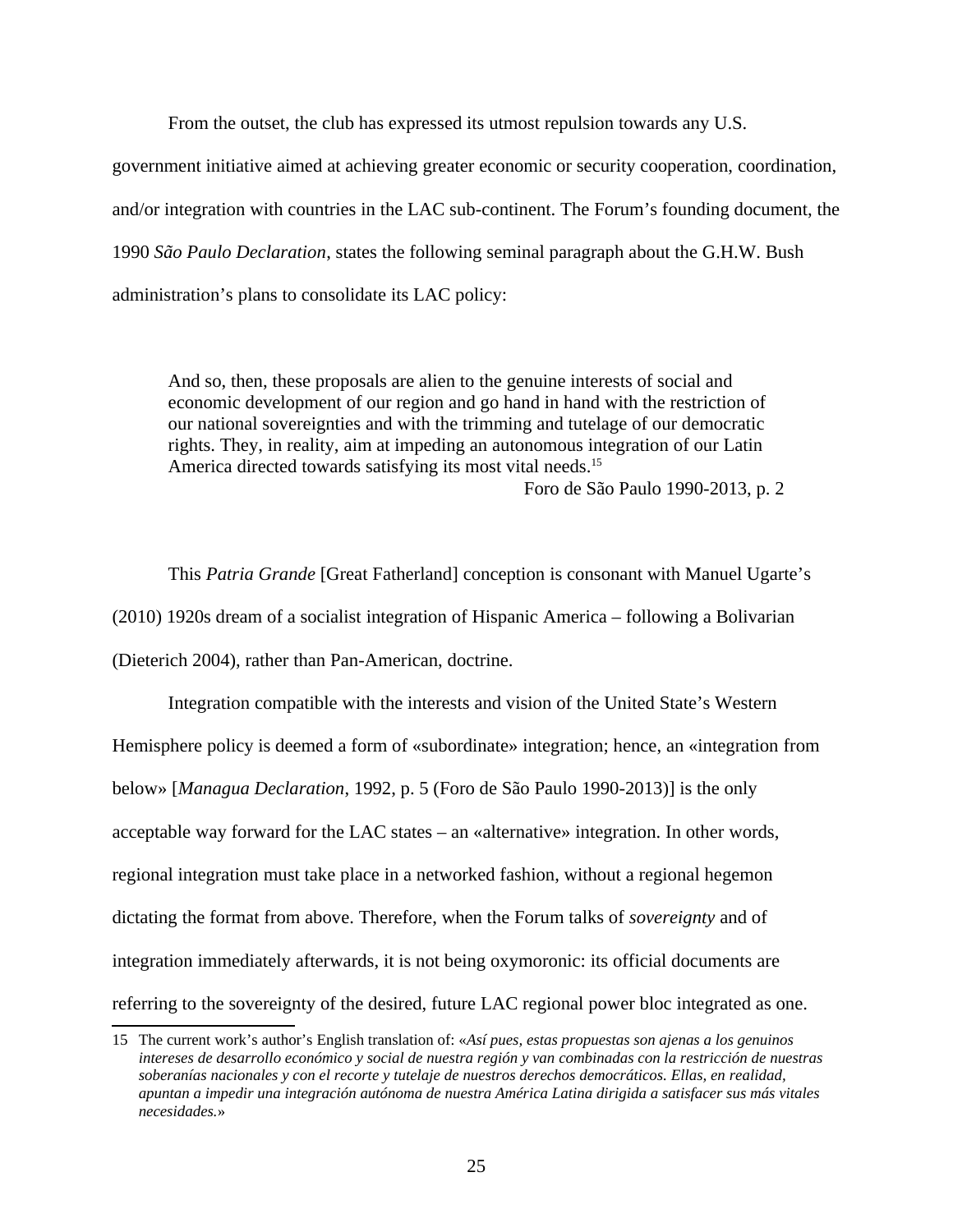Elsewhere, the SPF also hints that such a project is a phase of the work towards forging a «new South-South integration» [*São Paulo Declaration*, 2005, p. 3 (Foro de São Paulo 1990-2013)], with the aim of achieving a «different globalization» – sometimes dubbed the "Global South".

The Forum wants complete withdrawal of all U.S. and NATO-allied forces from any and all territories in the LAC, including from Puerto Rico and from the Falklands – even peacekeeping and HADR (Humanitarian Assistance and Disaster Relief) missions. This translates to the complete absence of forward presence from USSOUTHCOM components<sup>[16](#page-33-0)</sup>, especially land forces, with the virtual erasure of the U.S. deployment footprint in the region – except for international waters and neutral air space.

The SPF wants impunity and free circulation of narco-terrorist networks and organizations in the key territories and points deemed strategic. Even the U.S. policy of reaching out to assist in the fight against transnational organized crime is viewed as an excuse for intervention and interventionism, under the guise of -in the Forum's own terms- the imperialist doctrine of «hemispheric security» [*São Paulo Declaration*, 2005, p. 4 (Foro de São Paulo 1990- 2013)]. At some point, the SPF has reiterated its commitment to the «head-on fight against the free enterprise of narcotics» [*Mexico Declaration*, 1998, p. 10 (Foro de São Paulo 1990-2013)]; however, its concrete call to action demands a «peaceful and concerted» solution to this «world problem». The hemispheric security doctrine<sup>[17](#page-33-1)</sup> «promotes [and/or augments] militarization» [San *Salvador Declaration*, 2007, p. 1 (Foro de São Paulo 1990-2013)], rather.

In turn, the mere presence of active USSOUTHCOM components -like the IV Fleet [U.S. Navy Forces South]- is considered, from time to time, a symptom of the progressive

<span id="page-33-0"></span><sup>16</sup> At some moments, this even includes U.S.-government or allied civilian components: «[…] the presence of the intelligence and police services, under varied pretexts.» [Buenos Aires Declaration, 2010, p. 5 (Foro de São Paulo 1990-2013)]

<span id="page-33-1"></span><sup>17</sup> The SPF claims that such a geostrategic «doctrine» provides the United States with the intellectual scaffolding to support its «system of continental domination» [*San Salvador Declaration*, 2007, p.3 (Foro de São Paulo 1990-2013)].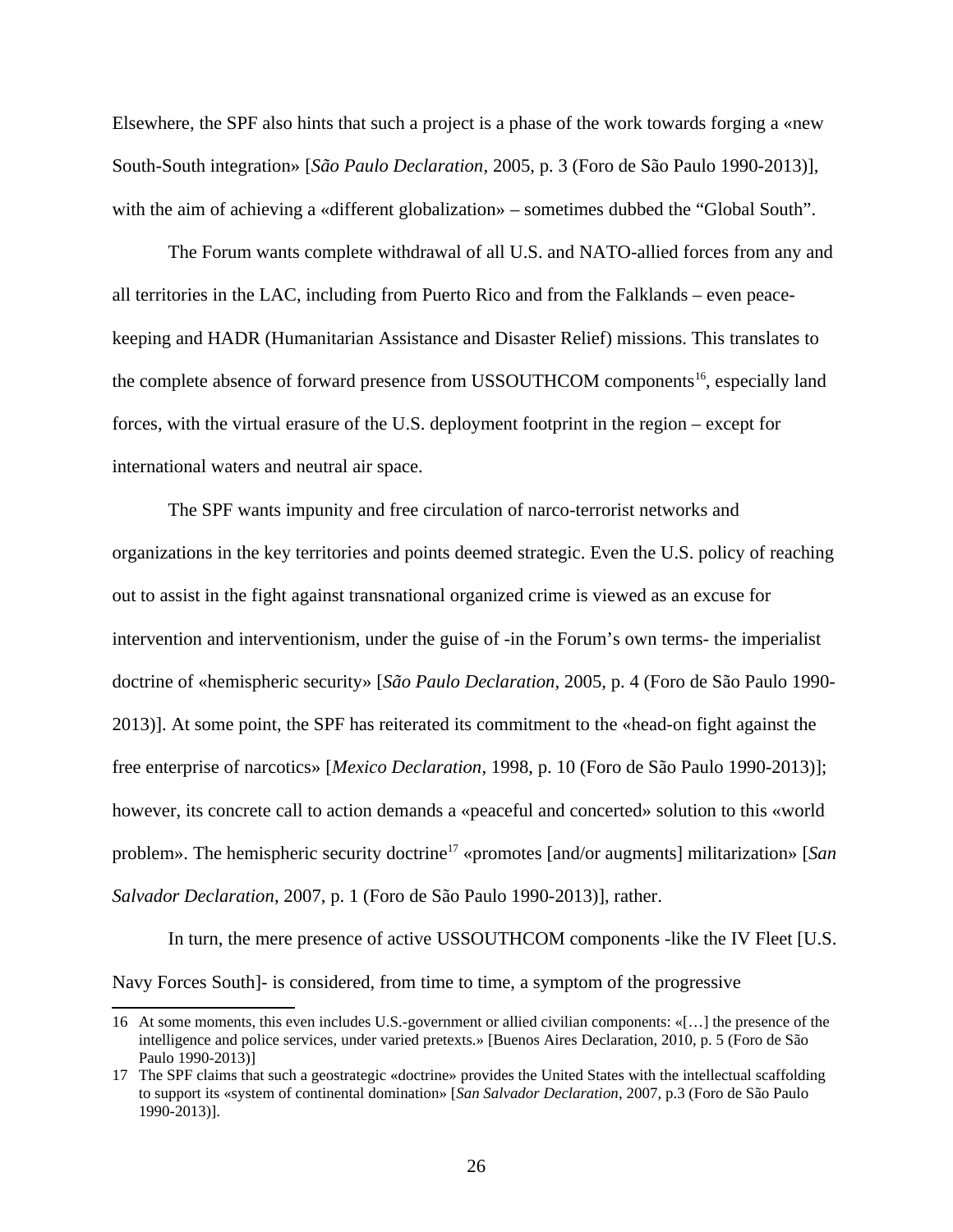militarization of the region. In other words, military presence is equated with a policy of militarization. More widely, any Western-allied [they talk about «extra-regional»] military presence in the LAC is considered, by the Forum, a threat to the security, peace, human rights, and democracy of the entire region.

In multiple declarations throughout its years of existence, the SPF makes a point against border security, which is viewed as a component of the U.S. concept of hemispheric security. The Forum argues that its position opposes the criminalization of Latin-American migration, which is done, according to the argument, by equating it to the fight against narco-trafficking and terrorism. In 2008, the SPF essentially declared itself to be in favor of open-borders policies worldwide.

There has been a push for the non-military resolution of the Colombian insurgency conflict for many years now, preferably by negotiation with external mediation, a humanitarian agenda, and the exclusion of «the presence of extra-regional military forces.»[18](#page-34-0) [*São Paulo Declaration*, 2013, p. 3 (Foro de São Paulo 1990-2013)] The political solution to the narco-terrorism activity was emphasized by the SPF long before the 2016 Peace Accords<sup>[19](#page-34-1)</sup> between the FARC-EP and the Santos administration, that originated in Cuba. The language traditionally employed by the SPF, in reference to violent extremist organizations in Colombia, some of which have been involved in narco-terrorism, is revealing: the *Niquinohomo Declaration* [2000, p. 3 (Foro de São Paulo 1990-2013)], for instance, calls them «military political movements».

Accordingly, the U.S.-sponsored 'Plan Colombia' defense and security cooperation program received continuous condemnation by the SPF, who labeled it an interventionist and neo-colonialist initiative functional only to U.S. global strategy [*Havana Declaration*, 2001, p. 3

<span id="page-34-0"></span><sup>18</sup> Mainly alluding to the U.S. armed forces.

<span id="page-34-1"></span><sup>19</sup> When the so-called Havana Peace Dialogues kicked off, the Forum then went on to advocate for «the insertion of other insurgent forces into the peace process.» [*São Paulo Declaration*, 2013, p. 3 (Foro de São Paulo 1990- 2013)]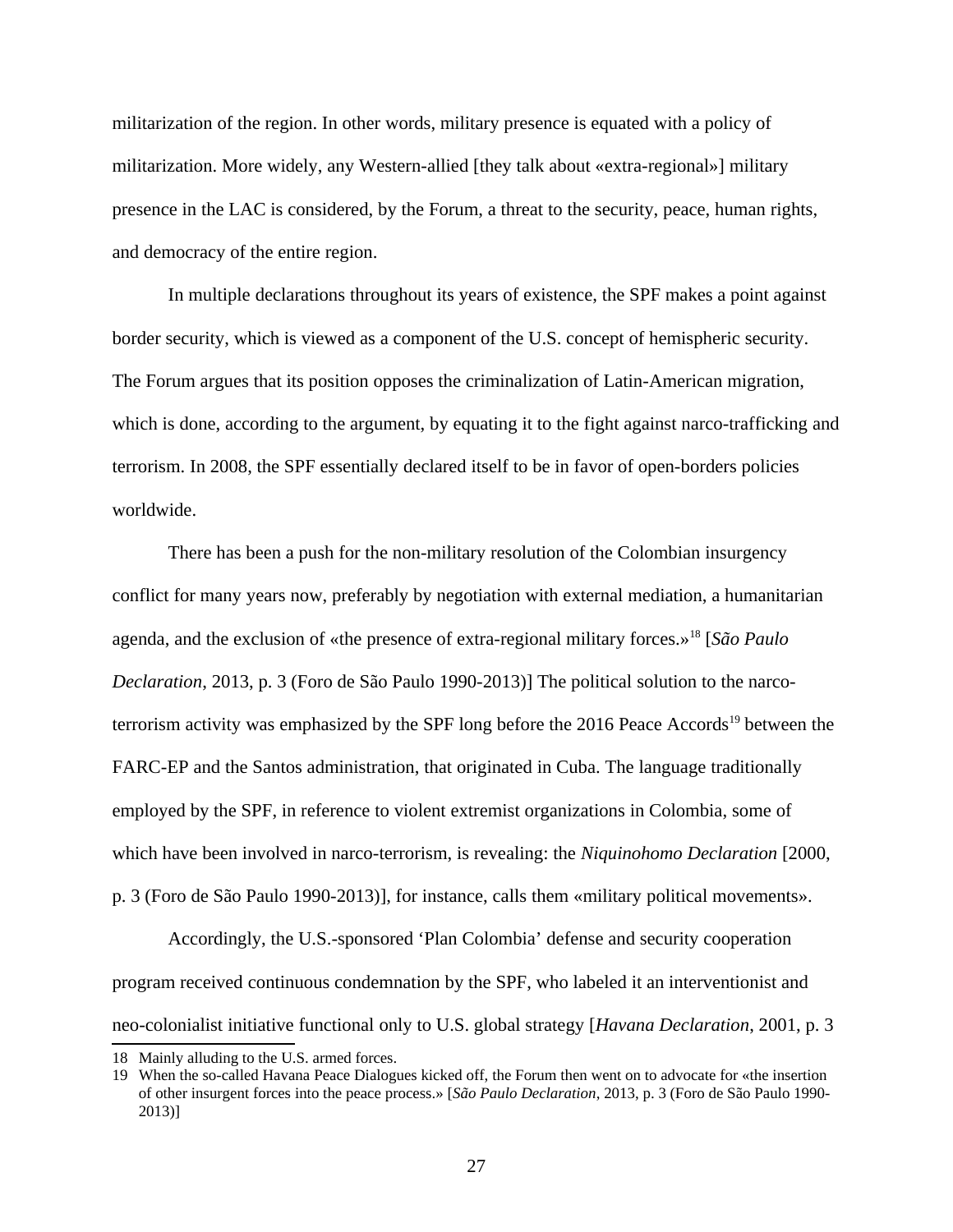(Foro de São Paulo 1990-2013)]. The same applied to 'Plan Patriota', a U.S.-supported offensive against the insurgents in the southern part of Colombia (Vieira 2004), during the Uribe administration. This initiative provoked a particularly intense reaction from the Forum, especially in  $2005^{20}$  $2005^{20}$ , when it declared that such U.S.-backed programs and actions revealed the intention of using Colombia as a beachhead and command base to «regionalize» the «war» against the Andean peoples, as well as to promote the undermining of the Revolution in Venezuela and in Cuba [*São Paulo Declaration*, 2005, p. 3 (Foro de São Paulo 1990-2013)]. Consequently, the SPF also condemned and denounced the Bush [43] administration's 'Andean Regional Initiative', or ARI.<sup>[21](#page-35-1)</sup> Other U.S.-sponsored defense- and national-security-related items/ projects that the Forum has publicly rejected, and voiced opposition towards, include the so-called "Plan Balboa"<sup>[22](#page-35-2)</sup> and the 'Mérida Initiative'<sup>[23](#page-35-3)</sup>. These plans and initiatives are labeled the «tip of the spear» of not only U.S. military intervention in the region, but also of political interference [*Montevideo Declaration*, 2008, p. 2 (Foro de São Paulo 1990-2013)].

The São Paulo Forum has a special place in its analyses for Colombia, for it has repeatedly identified the Colombian government as a political-military beachhead, or «bridgehead» [*Montevideo Declaration*, 2008, p. 2 (Foro de São Paulo 1990-2013)], of U.S.

<span id="page-35-0"></span><sup>20</sup> Insidious and revealing, the cited document goes back to the issue of the War on Terror as pretext for interventionism, imperialism, and domination of the LAC region, but it does so briefly mentioning Paraguay, Paraguayan national security policy, and the transnational terrorist threat that has long operated from and out of the tri-border area over there. We know today that Hezbollah and malign Iranian influence are of great concern precisely in that very same area.

<span id="page-35-1"></span><sup>21</sup> ARI was a fiscal year 2002 U.S.-government program aimed at funding, and assisting with, a multi-dimensional array of measures and actions to prepare Colombia's neighboring countries to better absorb and withstand the negative impacts that the Colombian conflict's escalation could predictably bring to those countries. The hope back then was that ARI would be a well-rounded initiative, helping with: the fight against organized crime, national and regional alternative-development efforts, and the strengthening of liberal-democratic institutions and systems (Office of the Press Secretary - The White House 2002).

<span id="page-35-2"></span><sup>22</sup> For a quick and succinct reference to this controversy, access GlobalSecurity.org 2017, for their article on the topic (details in bibliography).

<span id="page-35-3"></span><sup>23</sup> Initially signed into effect by Presidents Felipe Calderón (Mexico) and George W. Bush (USA), and later continued by Presidents Peña Nieto and Obama, this 'Initiative' sought to formulate, design, plan, and implement a comprehensive strategy to jointly deal with the causes and consequences of narcotics-traffickingrelated violence, and to elevate such a strategy to the more-permanent policy level of the bilateral security relationship between the two bordering countries. (U.S. Embassy and Consulates in Mexico n.d.)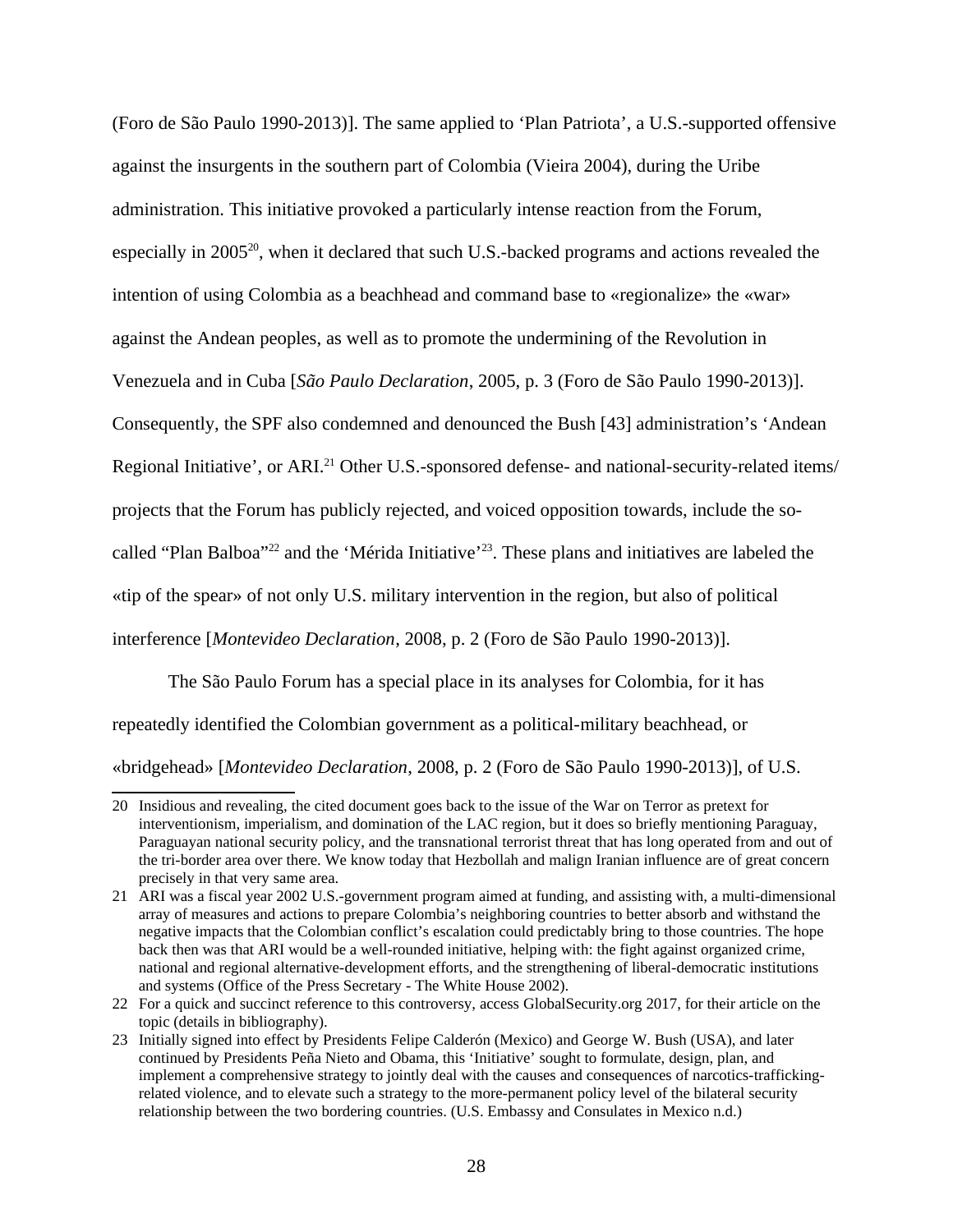intimidation, interventionism, militarism, and imperialism toward the wider region's governments and peoples. Examples of this include, but are not limited to: deployments of U.S. Naval Forces South (or U.S. Navy IV Fleet), the 2008 U.S.-supported military raids -against FARC encampments- that took place across the southern Colombian border into Ecuadorian territory, the presence of U.S. military advisers and training personnel in any LAC country, etc. Particular outrage came from the SPF upon the Colombian government's request to be incorporated into NATO, something deemed a grave threat to peace in the LAC.

As such, the Forum has reaffirmed its support for the political solution to the region's armed conflicts, while simultaneously expressing the legitimacy of insurgent responses to the governments and authorities it opposes. The immediate conclusion here is that this club will continue showing its sympathy towards ideologically-biased impunity for like-minded armed groups, alleging the principles of non-intervention and the self-determination of the peoples.

The SPF continuously advocates for the resolution of armed conflict through the United Nations (UN) and other international *fora*, despite condemning the policies of most multilateral organisms such as the World Bank, International Monetary Fund, and even the Organization of American States (OAS) or the UN itself. However, the SPF has consistently expressed its repulsion towards unilateralism in matters of global security of peoples and nation-states.

On a brief note about the Forum's declared WMD (Weapons of Mass Destruction) stance: The support towards the free and unrestricted use of atomic energy for peaceful purposes, in the context of underdeveloped nations (including Iran)<sup>[24](#page-36-0)</sup>, is simultaneously voiced with the condemnation of the existence of all nuclear arsenals worldwide – calling for their dismantling and elimination.

<span id="page-36-0"></span><sup>24</sup> Explicit support for the May 17, 2010, joint [Brazil, Iran, and Turkey] 'Tehran Nuclear Declaration' even appears on page 4 of the Forum's 2010 *Buenos Aires Declaration* (Foro de São Paulo 1990-2013). «International norms» are said to give support for the right to nuclear-energy technology.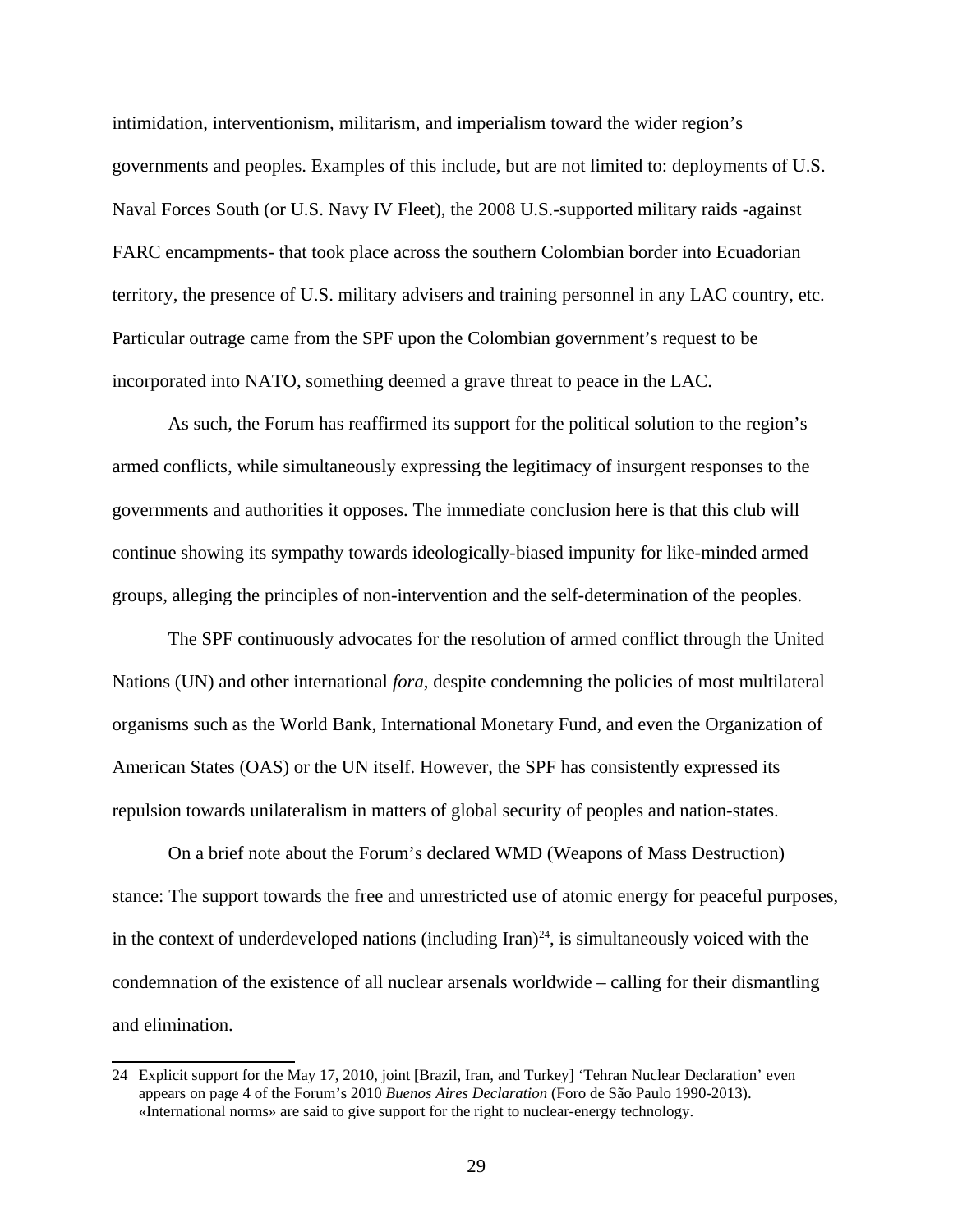Lastly, it's fair to say that the SPF doesn't believe in keeping the military, or any other defense-and-security-sector state institution for that matter, strictly apolitical – while not openly advocating for partisanship. Active members of the military who have historically shown decisive support towards -or sympathy for- the Left-wing agenda, within the countries in which the SPF did not have a member party in high office, are called «democratic military»<sup>[25](#page-37-0)</sup>. This implies an understanding that holds, essentially, that being politically motivated towards the Left is equivalent to the desired institutional attitude [mandate] of the armed forces: in other words, respect towards the democratic process and defense of the constitutional republican system.

# **Bottom Line**

Each and every one of the São Paulo Forum's Final Declarations considered for this project [1990-2013] treats the issue of national security, defense, and/or the armed forces: in the most recent documents of the analyzed period, it had dedicated permanent sections, whose paragraphs where conclusions emanating from the themed «workshops» -functioning within each gathering- that specialized on these topics and themselves emitted further in-depth statements. These thematic workshops were established later on in the Forum's history, and are like congressional committees and subcommittees at the working level of the SPF and of its gatherings, parallel to the plenary sessions. They highlight the importance that some policy areas have acquired over time.

The Forum has at least four non-negotiable points in this agenda: Total and absolute decolonization of the LAC sub-continent, in order to guarantee the absence of NATO forces and/ or infrastructure in the region, as well as the political perviousness of the newly-independent

<span id="page-37-0"></span><sup>25</sup> So it has been expressed and presented, not just in the official SPF *declarations* that are produced at the end of each one of the large, quasi-annual gatherings, but also in other documents pertaining to conferences and debates of a more intellectual/academic nature that are closely linked with the SPF's activity. The papers on the topic of national defense and security presented in *América Libre* are one example of the latter.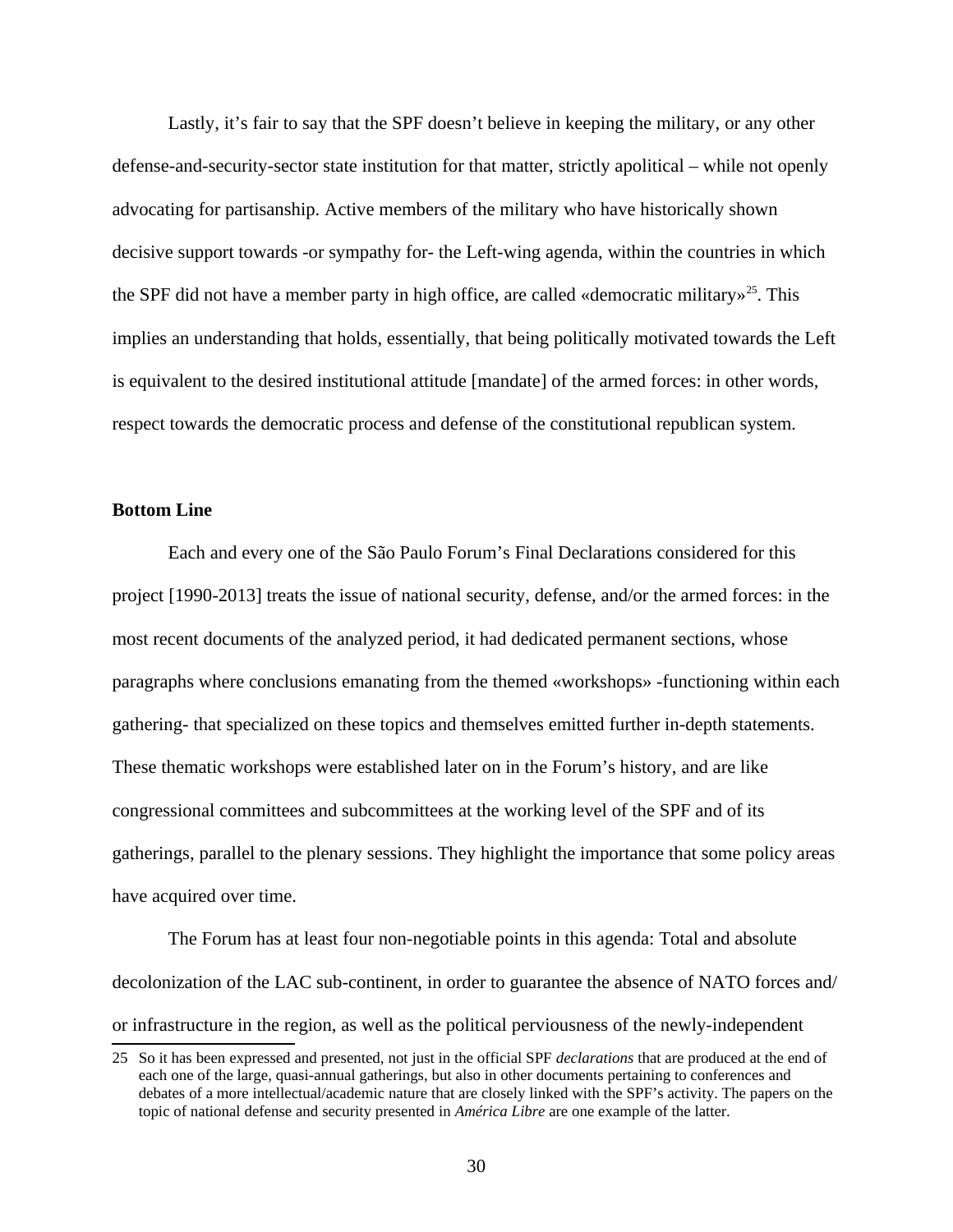nation-states. Complete decoupling of the LAC's defense and security sectors from any form of commitment, cooperation, or coordination with any United States government entity. This includes doing away with the so-called Good Neighbor Policy, the concept of hemispheric security, and the choosing of the U.S. as the "partner of choice" in these matters. Fast demilitarization of the solutions to the narco-terrorism problem in the region, including insurgencies and the fight against transnational criminal organizations. Intra-regional, political, negotiated solutions are taken as the ideal. A drastic change in national strategic culture and grand strategy must take place throughout the entire region. This shall happen in order to accommodate for an anti-imperialistic and revolutionary set of strategic and operational doctrines, and for a foreign policy dictated by the geostrategic imperative of social, economic, political, and military integration of the LAC into a single regional power bloc (Dieterich 2004).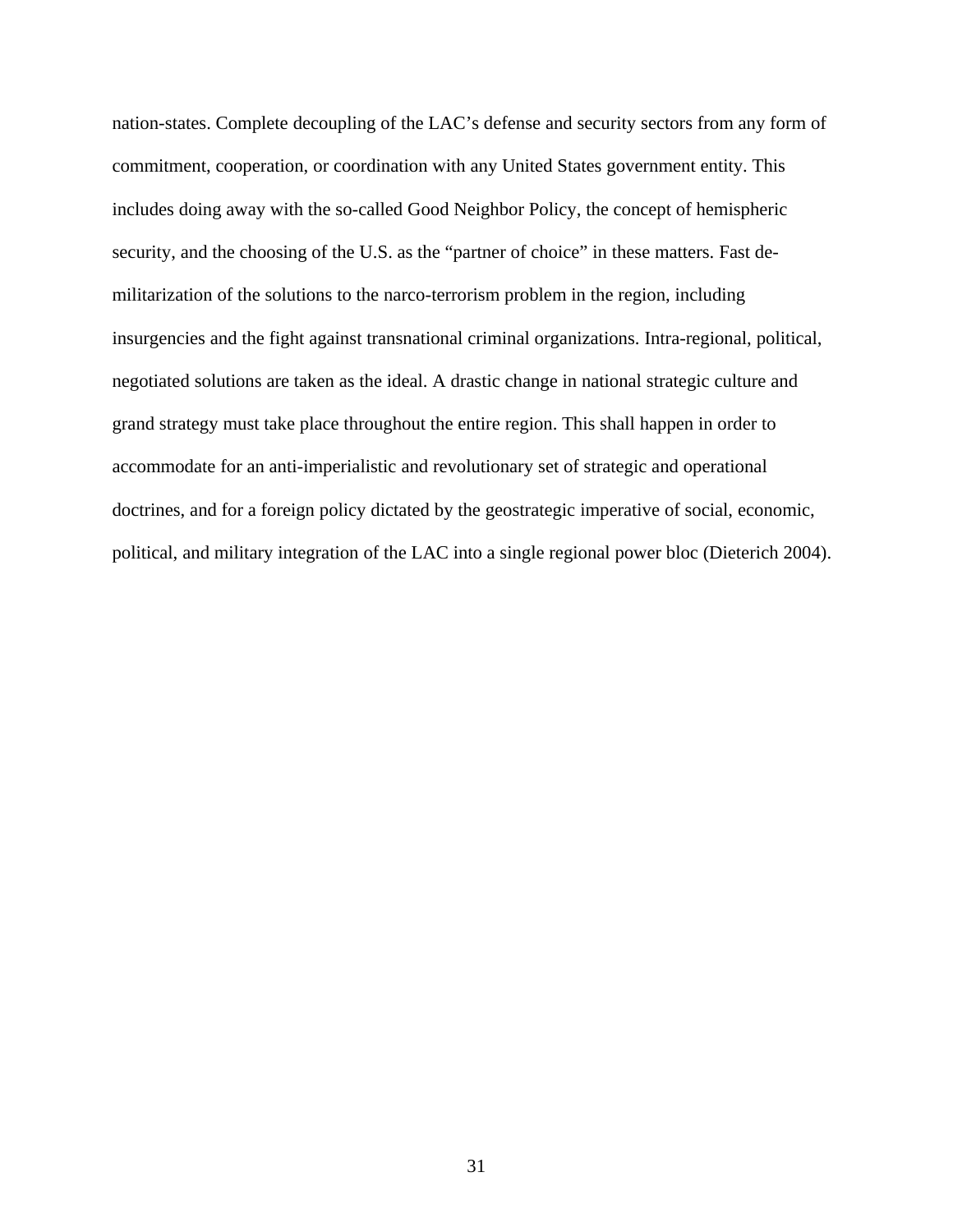# **CHAPTER 2: CHÁVEZ TRANSFORMS VENEZUELA'S MILITARY**

In December 1998, Hugo Chávez won the Venezuelan presidential elections, assuming office in February 1999. He was the country's first military president in almost four decades. He had campaigned without a formal political party, no real political trajectory, and on a vindictive platform of punishment against the status quo. More significant, however, was the event that would launch Chávez's public career after being released from prison (for leading a failed military coup d'etat against the Carlos Andrés Pérez administration in 1992): the 1994 visit to Havana, where Fidel Castro received Chávez with the equivalent honors of a head of state.

From the start of his presidency, Chávez made sure that his admiration for -and will to emulate- the Castro regime in Cuba became notorious. Even the Chávez administration's (1999- 2012) earlier Defense Ministers acknowledged this public reality, however "neutral" or rationalizing their stance would be, facing the media, regarding the defense and security implications of Chávez's stated vision and desire (Arena 2000).

Any claim of political-ideological ambiguity from Chávez and his entourage, before 2009 [when, finally, he publicly declared himself a Marxist (Chávez: "Soy socialista, bolivariano, cristiano y también marxista." 2009 - Cuba Hoy)], can be dismissed upon a quick review of: his government's "special relationship" with Castro's Cuba, his 1994 speech at the University of Havana, and his upholding of Bolivarian socialism as the overarching doctrine for his project. This doctrine represented nothing new: it merely was a re-branding and relaunching of the classic Venezuelan Left's own bid for a "socialism with Venezuelan characteristics" [very much like the Chinese Communist Party's version]. Such an interpretation of the more Jacobin portions of Simon Bolivar's thought and deeds stemmed from a long tradition of Left-wing ideologues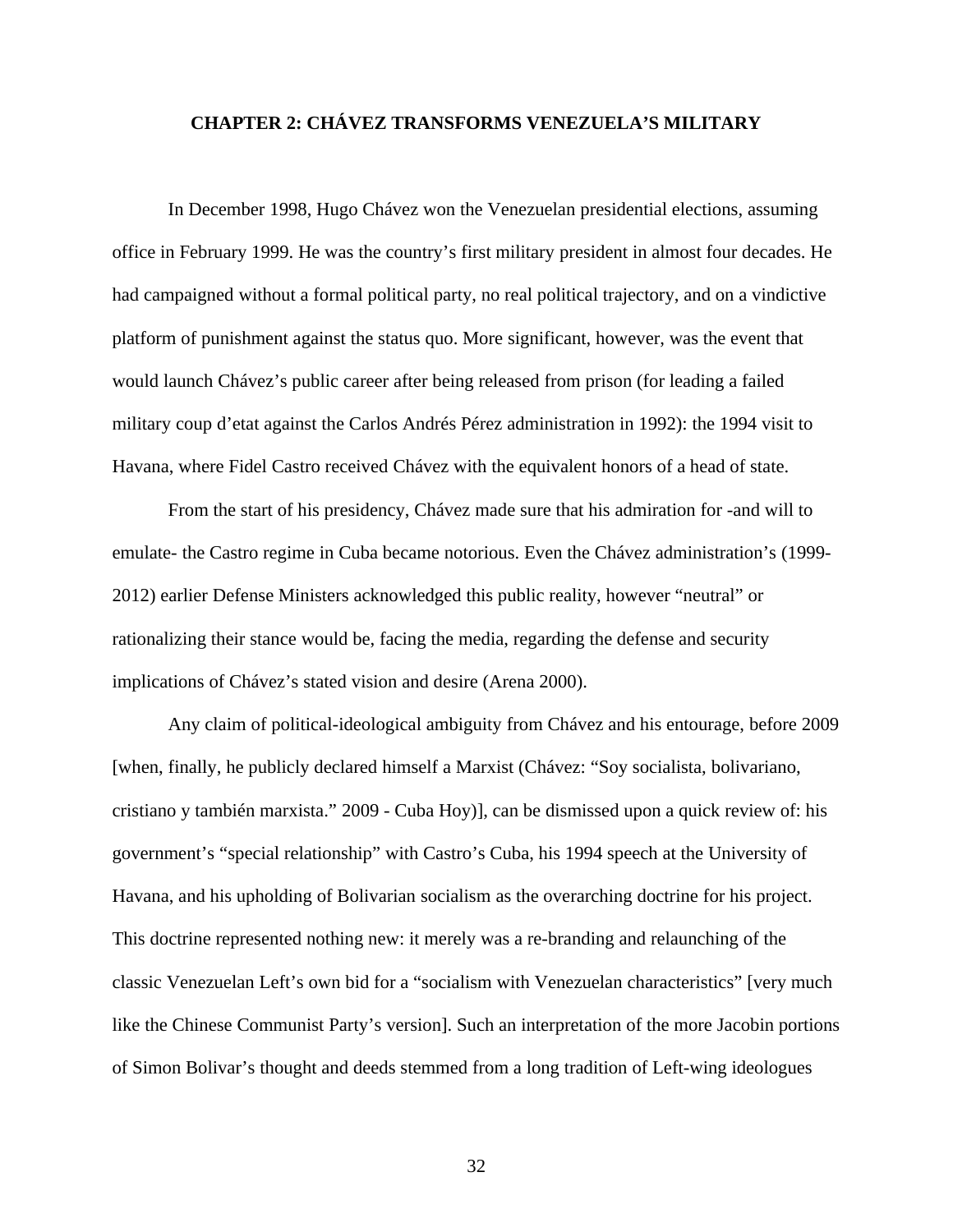and intellectuals, stretching all the way back to the early 1920s with the works of Manuel Ugarte (previously mentioned as the author of *The Great Fatherland*) and others. It can be summed up as a Leninist reading of Bolivar's geopolitical and grand-strategic reflections, especially regarding Empire and the geostrategic situation of the newly-formed Western Hemispheric republics. More importantly, the interpretation helped the Chavista project to legitimize and make digestible, from the beginning, a large aspect of the adoption of the Cuban military doctrine (Dieterich 2004, Chapter 3). Little reasonable doubt was left about the totalitarian nature of the state that Chavez's government was constructing – least of all regarding the Venezuelan Armed Forces.

## **Civil-Military Union (Plan Bolívar 2000 and Beyond)**

One of Chávez's earliest and most controversial advisers/ideologues, Argentine sociologist Norberto Ceresole, characterized the need for implementing the doctrine of a civilmilitary union, or "alliance", as falling within the set of imperatives dictated by the popular mandate bestowed upon the figure of Chávez -as *caudillo* of the new Venezuela that he was leading the nation into-: the mandate to achieve as much centralization of power as possible, in order to effectively lead such a transition (Ceresole 1999).

Plan Bolivar 2000 was to be the first major policy manifestation of that doctrine. Launched on 27 February 1999, it set very flexible management parameters for military units to directly aid in the execution of, and logistical support for, so-called national- and socialdevelopment programs, projects, and actions: anything from food distribution, to school and hospital construction, to delivering civilian transportation routes (Strønen 2016). This Plan fell under the direction of then-Army Commander General Víctor Cruz Weffer, and initially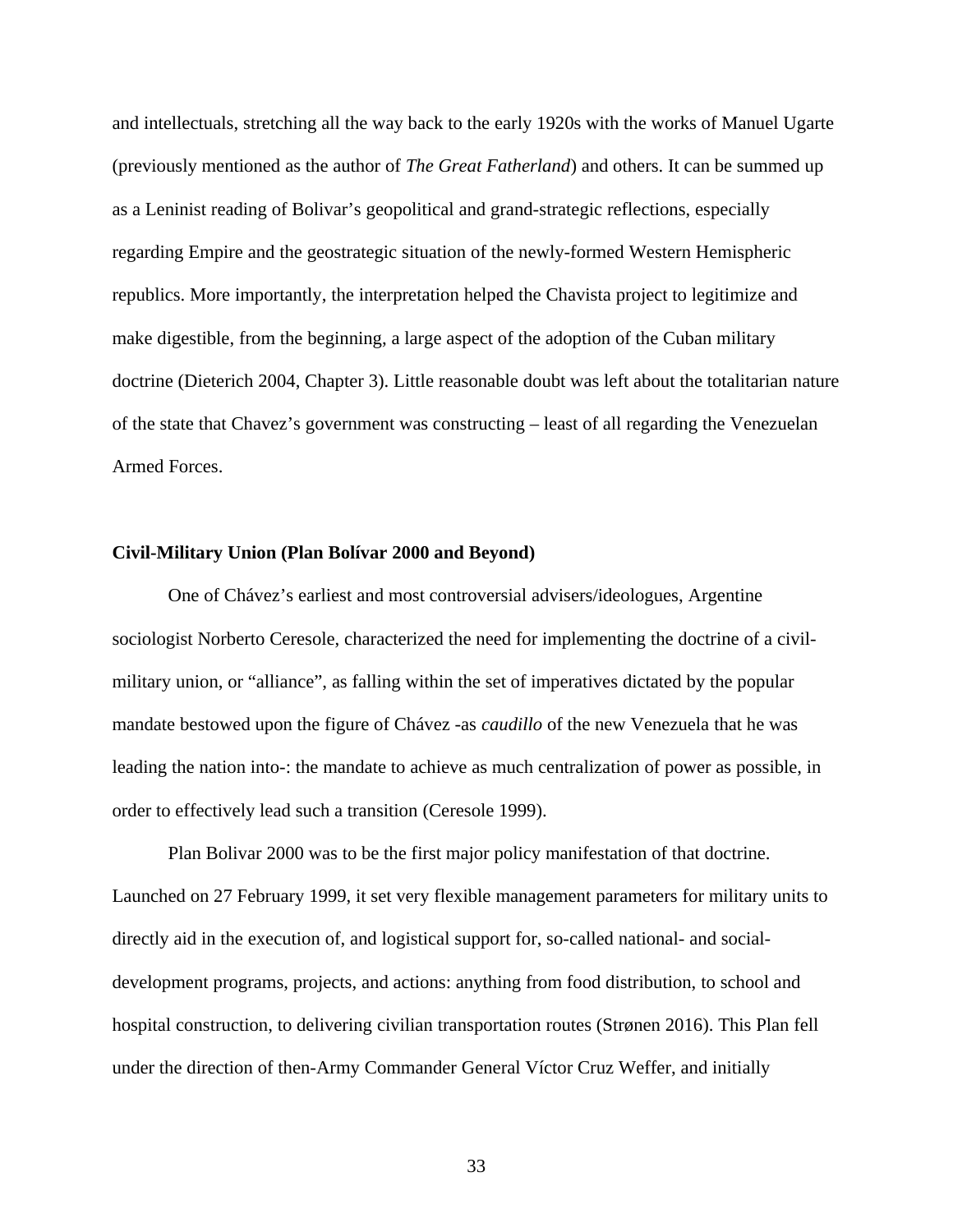mobilized 70,000 military personnel, along with materiel and equipment from the service components involved (Redacción El Estímulo 2018). It constituted the first of the many *ad hoc* / discretionary government initiatives for social aid and assistance, which later-on would adopt the official name of *Misiones* ("missions*"*).

Normatively speaking, Plan Bolivar 2000 was a natural consequence of the newlyimposed Bolivarian Constitution of the Venezuelan Republic, which augmented and added new roles and missions for the Armed Forces -writ large-, in order to foment their hands-on involvement in state-sponsored national-development policy items. Doctrinally speaking, the said plan, and the subsequent expansive presence of high-ranking military officers in public administration and high-level government positions, was meant to be a two-way street: it would bring down the social and psychological barriers erected between the civilian population and the Venezuelan military, eventually closing the historical gaps that existed between them, and it would provide the civilian world -especially in public policy and management- with the discipline, professionalism, and effectiveness that characterized military life. The doctrine of a civic-military union/alliance is perhaps best defined, in one sentence, by the regime's own propaganda: «the fusion between the Armed Forces and the People» (Redacción El Universo 2009, para. 5).

#### **Revolutionizing the Armed Forces' Legal and Judicial Frameworks**

The Chávez administration imposed deeper changes on the Venezuelan military and defense sector, and at a faster pace, after the failed attempt to remove Chávez from office (Jácome 2011) in April, 2002, and after the Altamira Square military insurrection of late 2002. Sweeping reforms were put in place to address two critical needs of the Chavista regime: the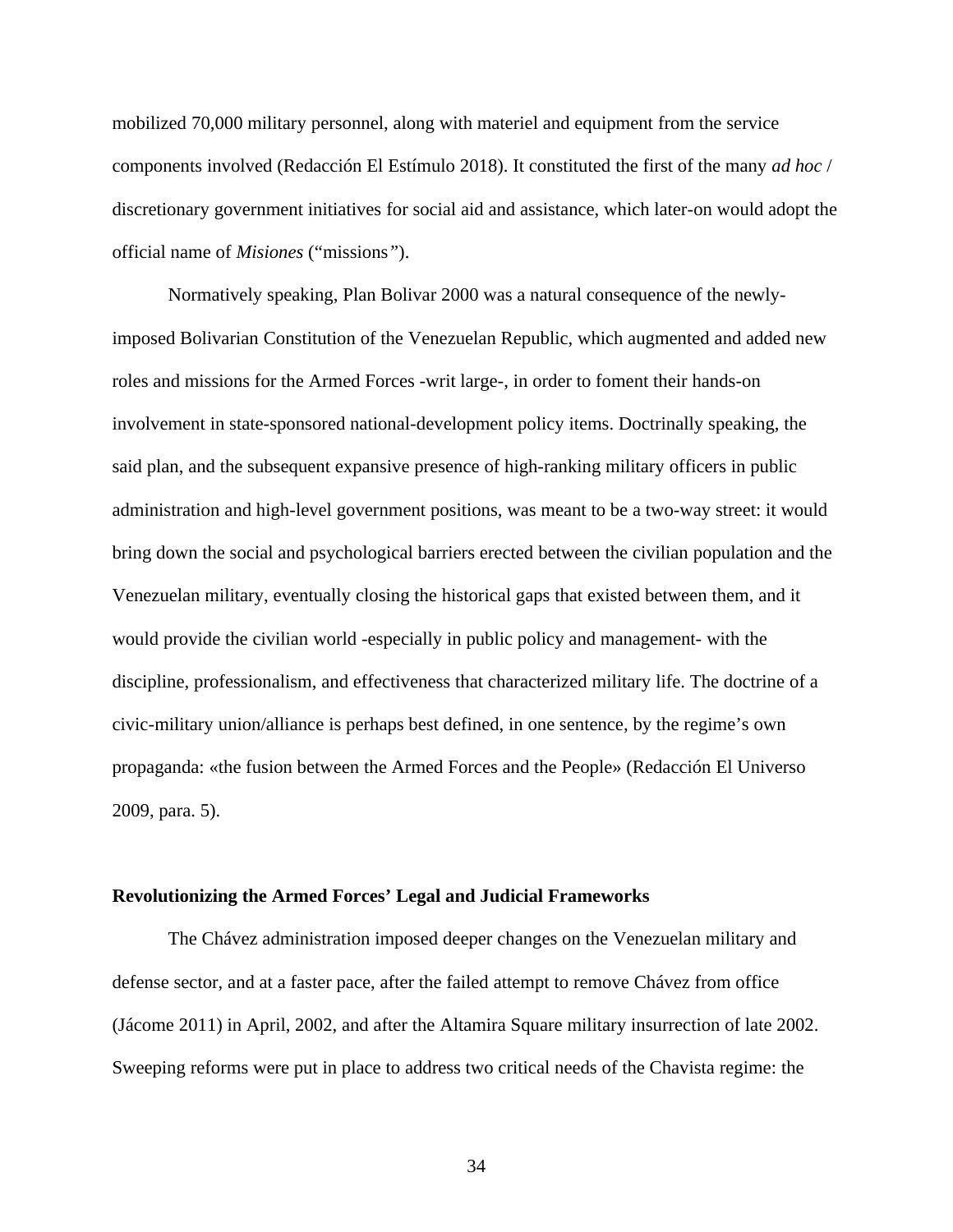insertion of government-backed, irregular armed groups into the larger structure of the Armed Forces and the formalization of the ongoing push to give the regular components of the military services an unequivocal political-ideological and partisan bias – which was growing but was still incipient.

These and other critical power-building needs of the Chávez era were partially addressed, on a normative level, with the passing of (Jácome 2011, p. 6): the 2002 Organic Law of National Security, the 2005 Organic Law of the National Armed Forces, the 2008 Organic Law of the Bolivarian National Armed Force (LOFANB in Spanish), the 2008 Organic Law of the Police Service and of the National Police Corps, the 2009 Reform of the LOFANB, the 2010 Reform of the LOFANB, and the 2011 Reform of the LOFANB.

Notably, the July 31<sup>st</sup>, 2008, Ley Orgánica de la Fuerza Armada Nacional Bolivariana *(LOFANB)*, was an important piece / Act of legislation which was also called for, following the enactment of the 1999 -Bolivarian- Constitution – and coming as a natural step after the "floodgates" had been opened by this document and by the previous two major organic laws put in place. Within Venezuela's legal system, organic laws regulate the existence and governance of entire public "organs" or sectors of the nation-state, particularly those under the Executive branch of government, but not exclusively. This regulatory piece of legislation, however, provides only a general set of parameters and limitations, pending the approval of more detailed norms and controls further down the road.

It is outside the scope of this work to get deeper into the profound changes brought about by the birth of the 2008 LOFANB, but suffice it to say that it: consolidated a delicate process of shattering the vertical sense of hierarchy within the Venezuelan Armed Forces; expanded even more the functions of military authorities and command figures into the spheres of civilian life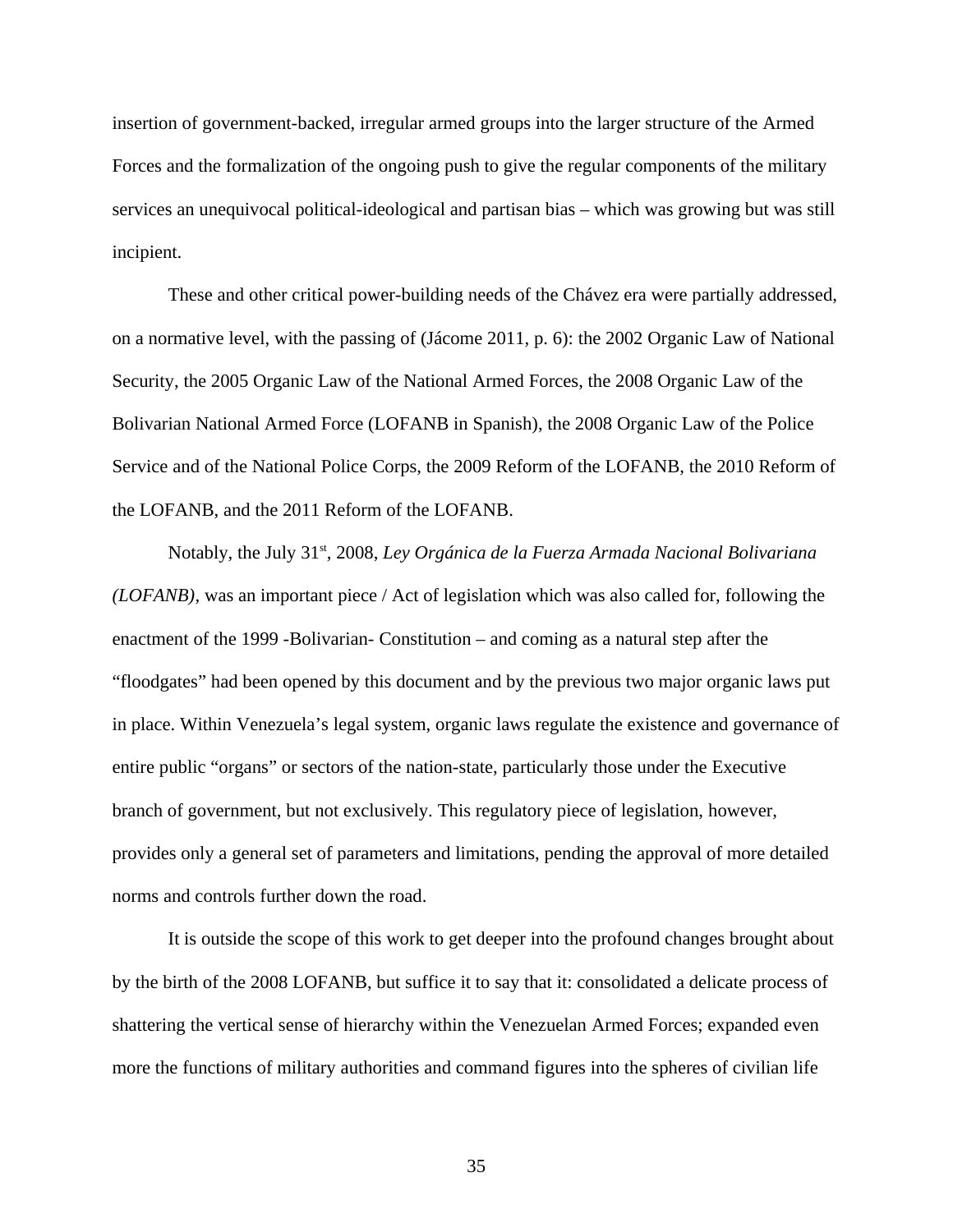on multiple levels across the country; allowed for a larger encroachment of the military upon the functions and tasks of non-military security services and agencies; and, last but not least, this law dramatically expanded the direct, discretionary powers and command attributions of the President / Commander in Chief – in obvious disregard for the traditional chain of command and the ascendancy of rank or merit (Redacción El Universo 2009).

## **Military Vote and Politics in the Barracks**

As has been hinted at before, one can trace the origins of the process of partisanship of the Venezuelan Armed Forces back to the 1999 Constitution. This document not only opened the gates and set normative incentives for the open and active role of military personnel in the economic, political, social, and cultural worlds of civilians, through state interventionism. The Bolivarian Constitution also changed the official name of the republic and set in motion an allencompassing revolution of the symbols of national identity, pride, and power – including those of the defense and security sectors (Perera 2019). Therefore, by both the ruling party and, later on, the defense and security services identifying as the sole representatives of the nature of the new republic, the state became a *de facto* one-party system – of which the Armed Forces became its "gun", and within which all other tendencies (everything outside Bolivarian socialism) were to become only marginal actors with virtually no chance of embodying the new system's ideology and with practically no representative power.

The 1999 Constitution also gave the military the right to vote. It is true that it also expressly prohibits active-duty military personnel to engage in partisanship and activities like campaigning (Redacción BBC Mundo 2013), however, the Chavista regime has gone to great lengths to blur the lines demarcating such Constitutional prohibitions in practice. The conceptual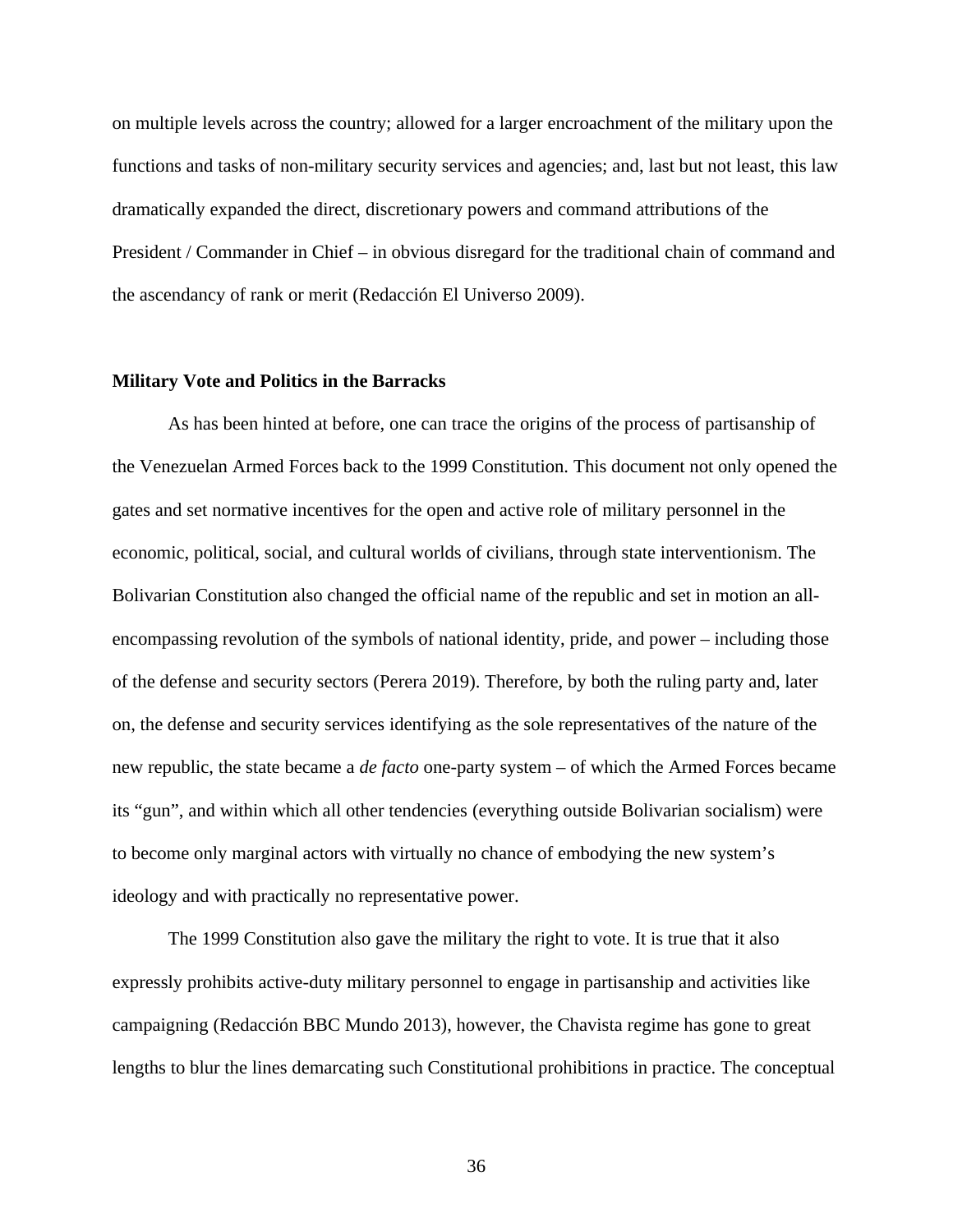debate here centers around the issue of the deliberative vs. non-deliberative nature of this armed body within a modern republic. The actual policy decision towards one or the other direction, nevertheless, responds to a political-ideological project.

#### **New Approach Toward Guerrilla Movements**

The Chávez administration implemented multiple 180-degree turns regarding the Venezuelan Armed Forces and the country's defense and security sector, writ large. The engagement of insurgencies and insurgent groups is perhaps one of the most noticeable rubrics in which radical changes took place. It would be impossible to cover in this chapter the entire timeline and sequence of actions that link Chávez's political and personal relationship with the Left-wing guerrillas of the region to the new policies and practices imposed upon the Venezuelan Armed Forces. Some of the earliest episodes of irreconcilable friction and fallout with his military and defense advisers, and with many high-ranking military officers in positions of authority, had to do with the new doctrine of indifference and/or direct support -even financial support- $^{26}$  $^{26}$  $^{26}$  vis-a-vis insurgent units on either side of the border with Colombia<sup>[27](#page-44-1)</sup> and within the urban centers of Venezuela (Markovits 2019). The tolerated presence of groups like FARC, ELN, *Frente Francisco de Miranda*, *Frente Bolivariano de Liberación* (FBL), Tupamaros, etc. was notorious – and the consequential Venezuelan regime's diplomatic breakups with the Uribe administration, in Colombia, received wide media coverage. This radical change in doctrine was coupled with the vocal support<sup>[28](#page-44-2)</sup> -during Chávez's years in office- by the ruling party towards officially removing the "terrorist" / "narco-terrorist" label from the international community's

<span id="page-44-0"></span><sup>26</sup> The Colombian attack on FARC positions across the border with Ecuador, in March of 2008, resulted in the capture of FARC senior commander Luis Devia's -AKA "Raul Reyes"- computer, which provided direct evidence that Chávez was very much involved with the FARC leadership (Tosta 2019, sec. 3).

<span id="page-44-1"></span><sup>27</sup> See Napoleón Bravo's recent interviews with Rear Admiral (ret) Carlos Molina Tamayo, former Venezuelan National Defense and Security Adviser, here: https://youtu.be/j4s6MG8W-ew

<span id="page-44-2"></span><sup>28</sup> Expressed by Chávez publicly, as early as February, 1999 (Tosta 2019).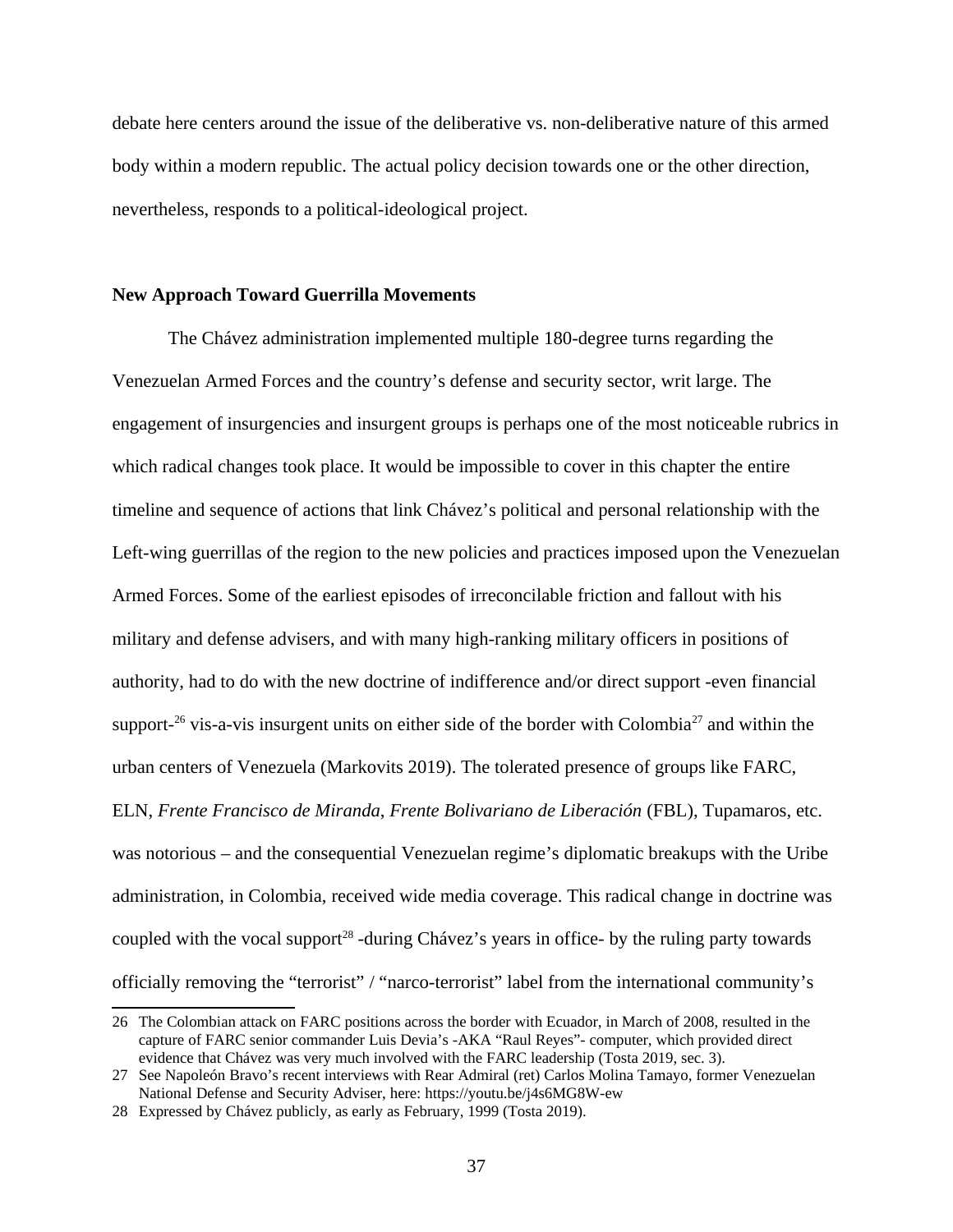reference of the Colombian insurgents and from their handling of the conflict in that country. A push for the treatment of FARC and ELN as belligerents [formal combatants, with political recognition] was being consummated (Tosta 2019), at the same time that Venezuela allowed sanctuary and provided rearguard for such forces (Hernández-Mora 2013) and their illicit activities. For all intents and purposes, an alliance had formed.

Chávez's regime showed sympathy and admiration for extra-regional insurgent and terrorist entities such as the basque ETA, the Irish IRA, jihadist movements like Hamas and Hezbollah, among others. A case could be made that this attitude towards violent extremists was part of a coherent revolutionary policy, regarding state and non-state entities which the U.S. and its allies and partners, worldwide, consider to be rogue and dangerous.

## **Doing Away with All U.S. and NATO Ties**

The Venezuelan armed services were once highly-capable, professional forces who participated in multiple joint and combined exercises with regional partners, under the auspices of USSOUTHCOM. These events were truly multinational in nature and would eventually expand in both scope and complexity, involving other NATO [North Atlantic Treaty Organization] states such as the Netherlands, the U.K., Canada, Spain, and France (U.S. Southern Command 2009). Venezuela's continuous and exemplary partaking in long-running exercise programs, such as UNITAS, signaled not just an interest in bettering its own capabilities, improving interoperability with other forces, and absorbing knowledge and knowhow from other latitudes in order to overcome deficiencies while facing the new challenges of XXI century military operations. This involvement also signaled a willingness to cooperate by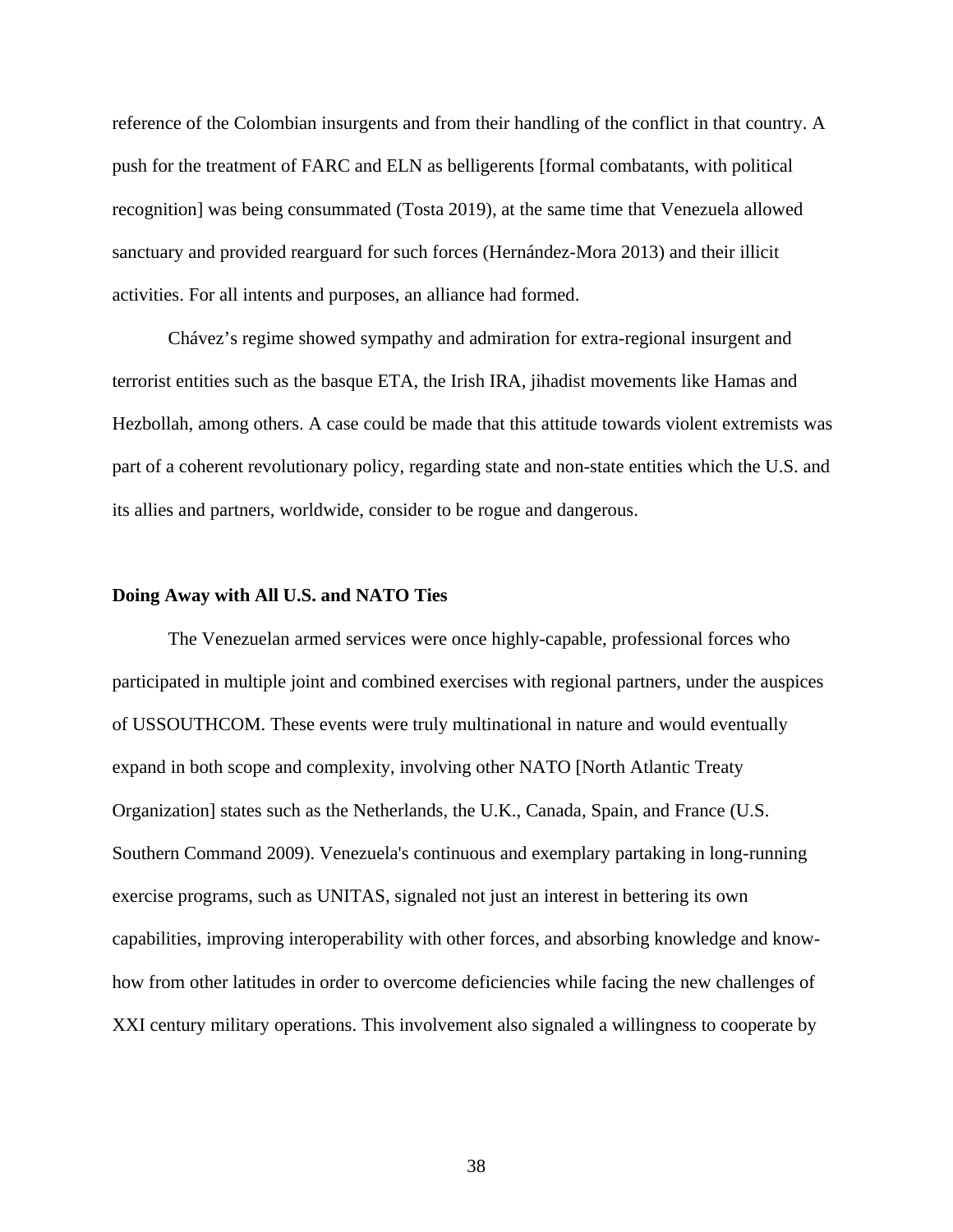way of the good-neighbor doctrine, in full acceptance of friendly extra-hemispheric partners who hold centuries-old interests in the LAC.

The Chávez administration progressively uprooted and upended the Venezuelan Armed Forces' ties, agreements, coordination instances, cooperative engagements, and military-tomilitary exchanges that Venezuela held with the Western-led international security architecture. The final cessation of all military ties between Venezuela's government and the U.S. was officially announced by Chávez himself in April, 2005. In practice, that cut didn't happen over night, given the fact that there were still 13 U.S. defense attaches stationed in Venezuela, plus 90 Venezuelan officers receiving military education in the U.S., by the time Chávez made the aforementioned announcement (Reuters 2005). Nevertheless, official defense and security cooperation between the U.S. and Venezuela eventually ceased to exist after that year.

#### **Creation of the Reserves and of the Militia as a Separate Branch**

«In 2008, the government passed a law forming the National Bolivarian Militia, and replacing the former civilian reserve corps» (Strønen 2016, sec. 16). This sentence refers, of course, to the 2008 LOFANB, which was passed into law by executive order [«presidential decree» would be the term in Venezuela]. It also refers to the changes made to the National Reserve and the so-called Territorial Guard, both created via executive order, as well, before the September 6, 2005, organic law that better defined their actual roles & missions and their chain of command (Jácome 2011). In fact, both fell under the direct command authority of the President.

The 2005 organic law had defined two separate chains of command for the military writ large: one under the President and one under the Defense Minister. This piece of legislation,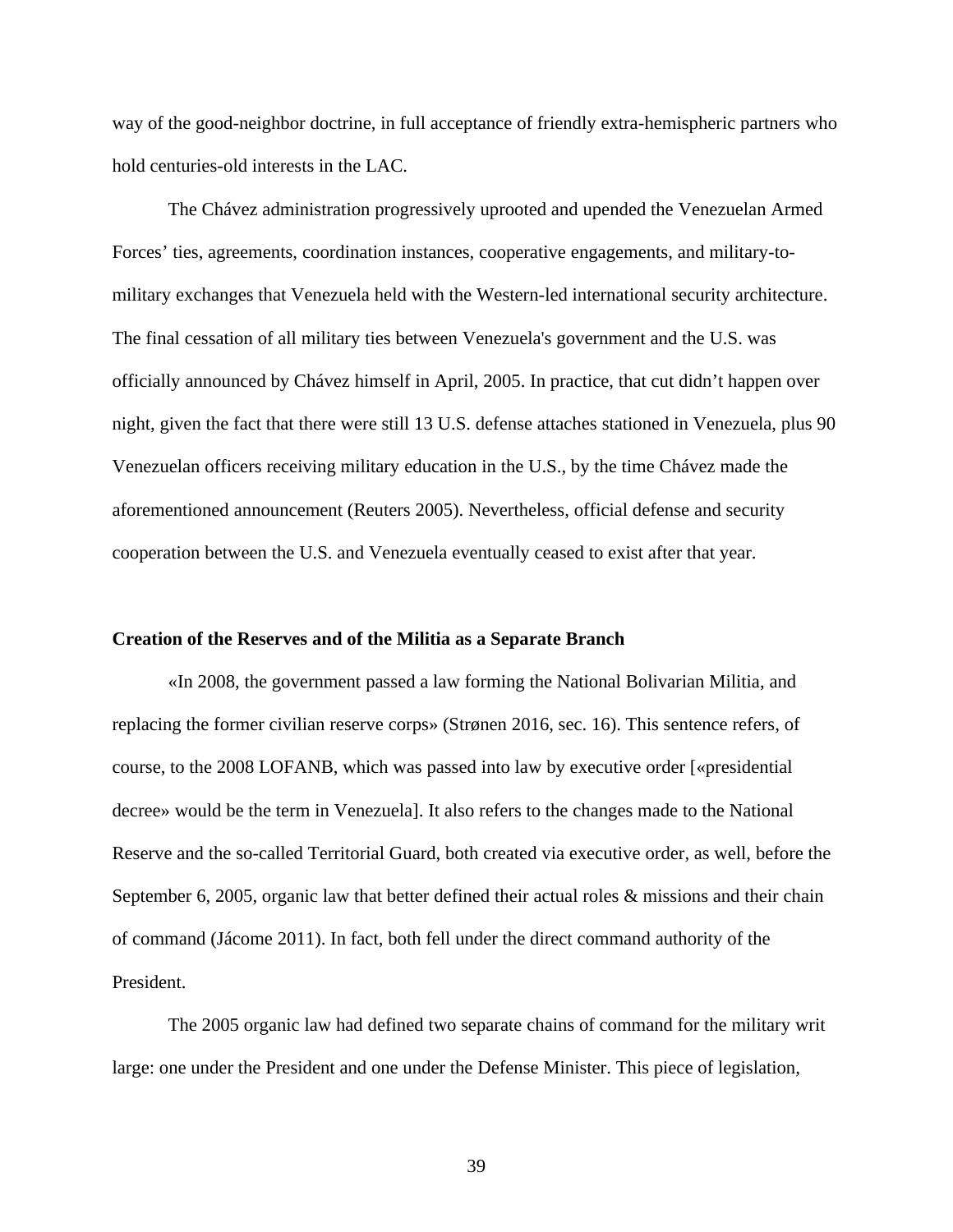therefore, had already fundamentally altered the overall structure of the Venezuelan Armed Forces (Jácome 2011), both in terms of command and in terms of the original four constitutionally-defined service components: Army, Navy, Air Force, and National Guard. Again, this paved the way for the new changes and modifications to come.

The nature, function, and command placement of the National Bolivarian Militia has remained in constant flux – and so has its interaction with other armed service components and branches. This is actually nothing strange in the contemporary Venezuelan military sphere, especially within the overlapping functions, roles, and responsibilities pertaining to internal security and civil-military cooperation tasks<sup>[29](#page-47-0)</sup>. What matters here is to understand that the idea of this Militia comes from a desire to incorporate armed civilians into military life ["the People in arms"], with the hope of eventually having an irregular force structure coexisting with and, perhaps in some circumstances, even exerting command authority over regular forces (Jácome 2011, p. 8). It is an idea not limited to the sole need of having a parallel [paramilitary] armed component that is unequivocally loyal to the ruling party and is hence directly controlled by the political leadership (Perera 2019). It also incipiently resembles the concept of the Iranian Islamic Revolutionary Guard Corps (IRGC), which formally coexists and jointly operates with the regular Iranian Armed Forces and has its own diversified branches within. «It would be a parallel army comprised of militants from the ruling party and with a chain of command carefully separated from the professional military structure.» (Otálvora 2008, para. 3)

### **Partnering with Russia, Iran, the PRC, Belarus...**

<span id="page-47-0"></span><sup>29</sup> For reference, see the example of the so-called *Guardia del Pueblo* (People's Guard), which was placed within the structure of the National Guard.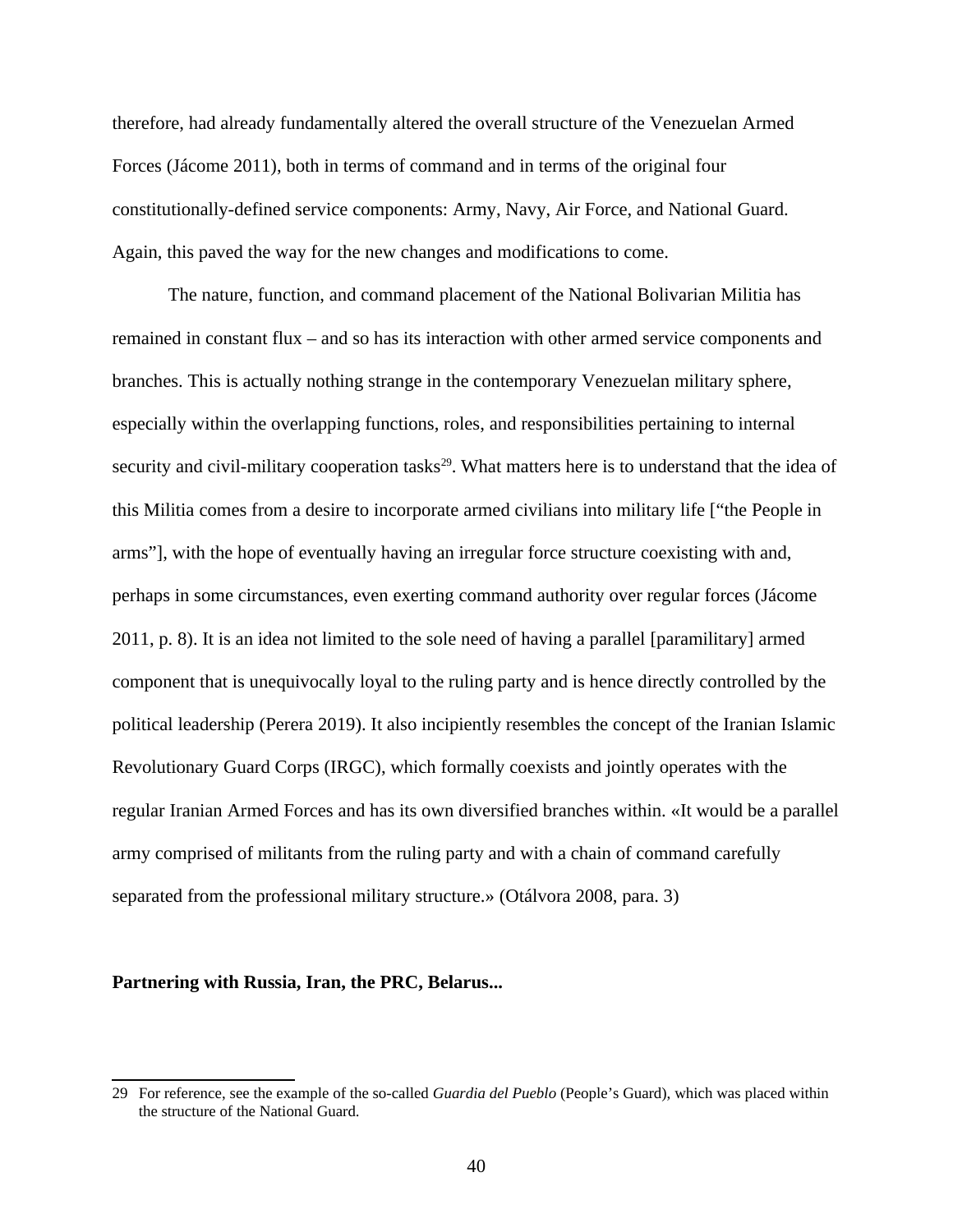Needless to say or highlight at this point, the Chávez administration cultivated friendly and tight military relations between the Venezuelan Armed Forces and those of other LAC states that were, or still are, under the rule of São Paulo Forum member parties. The most notorious examples being Cuba (whose military intelligence apparatus deeply penetrated all centers of power within the Venezuelan Armed Forces and foreign service), Nicaragua, and Bolivia. However, most noteworthy became Venezuela's military ties to larger U.S. adversaries on the world stage, such as Russia, Iran, or the People's Republic of China.

The purchase of equipment and weaponry has focused on both conventional offensive and defensive systems, geared towards both symmetric and asymmetric conflict scenarios (Jácome 2011); in other words: scenarios in which the fight takes place either against a peer adversary or against a superior adversary, respectively. During the Chávez era, the largest provider in terms of acquisitions and materiel support was the Russian Federation, becoming a sort of "partner of choice" that was repeatedly privileged -even opening up significant lines of credit- without much of a bidding process (Napoleón Bravo 2021). The Chávez administration got close to both the Iranian and the Russian nuclear programs, allegedly with peaceful/socioeconomic purposes, however, original ideas about co-development and co-establishment of assets, infrastructure, facilities, and processes, in that regard, seems to have been put on hold during those years.

But the chavista regime's military policy makers didn't approach major U.S. adversaries just to purchase and acquire hardware and ordnance. Interested partners, like the PRC, turned into the top choice for military-to-military exchange programs, training, and education (Farah and Babineau 2019; Schechter 2019). All in all, during the Chávez administration, the defense spending average per year amounted to a total of U.S. \$3.9 billion, according to the *Red de*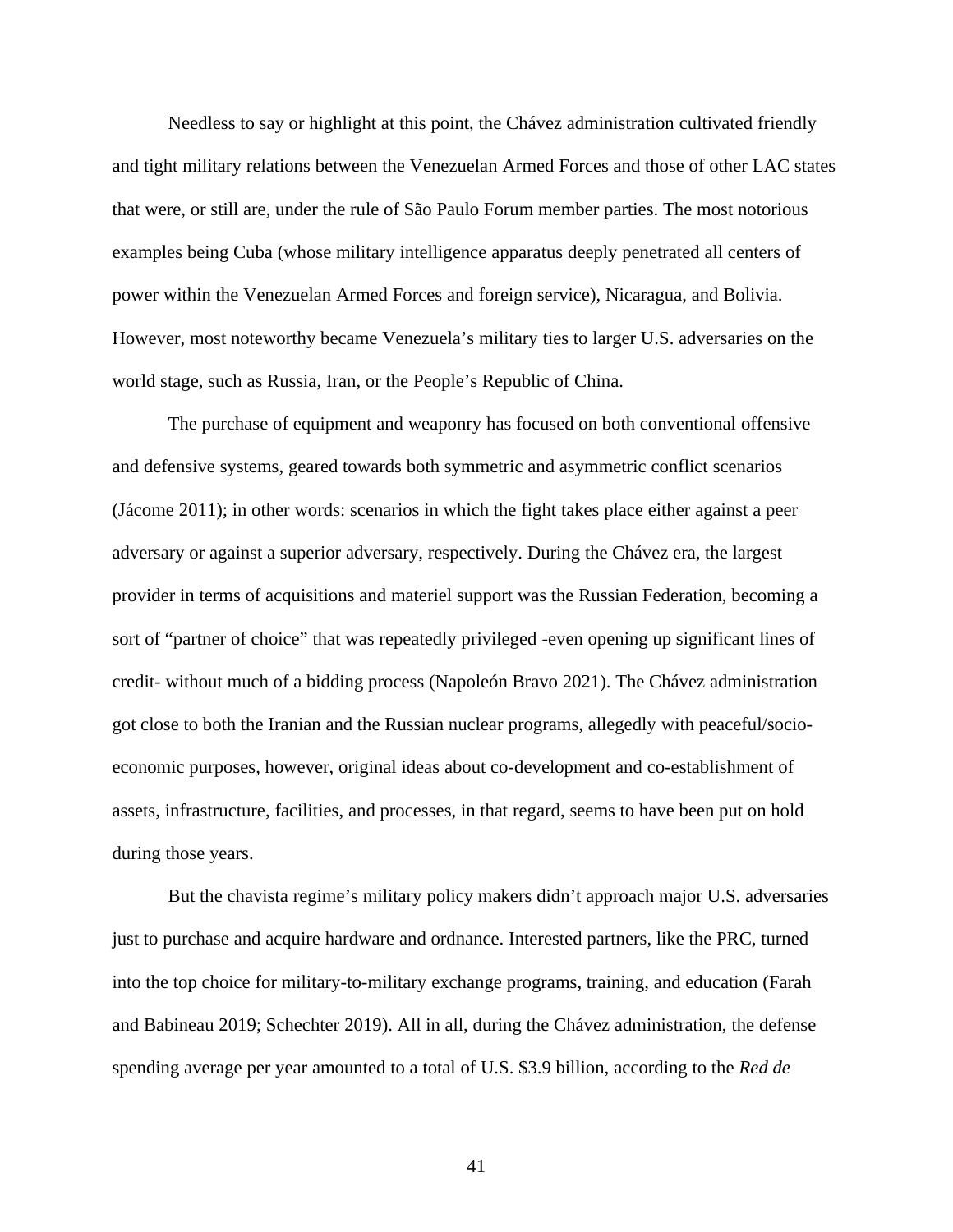*Seguridad y Defensa de América Latina (Redsal)* (La Tercera 2013). Of course, the list of countries with which defense business was done, during those years, is not limited to U.S. adversaries [even some NATO allies are on that list]; nevertheless, the doctrinal, geostrategic, and even operational concepts, that characterized the Venezuelan military before 1999, decidedly shifted in favor of accommodating to U.S. adversarial strategies, plans, and designs (Manwaring 2007).

# **Fuerza Armada Nacional Bolivariana (FANB) and the Subordination to the Socialist Project**

In 2007, a new motto or watchword (in Spanish: *santo y seña*) was instituted throughout the armed services: *Patria, socialismo o muerte. ¡Venceremos!* («Fatherland, socialism, or death. We will win!» [sic] – which is, of course, syntactically incorrect), signaling the new unconditional nature of the requirement of allegiance to Hugo Chávez's project of a 'XXI century socialism'. However, an inexperienced observer might not notice another point of continuity here: *Patria o muerte* («Fatherland or death») was the famous slogan of the Cuban revolutionaries, led by Castro, Guevara, Cienfuegos, etc., and became somewhat of an official motto of the revolutionary government that was formed after their triumph in 1959. Around the same year that the FANB instituted the new political-ideological watchword, Cuban flags started flying next to Venezuelan flags in military facilities all throughout the country.

Symbolically speaking, not much beyond the obvious has to be explained about the new status quo brought about by these changes. The attempt to equate the feeling of national pride with the active defense of the Marxist-Chavista project, became clear and rather blatant. In terms of broader defense policy, however, this symbolic transfiguration meant a kind of imposed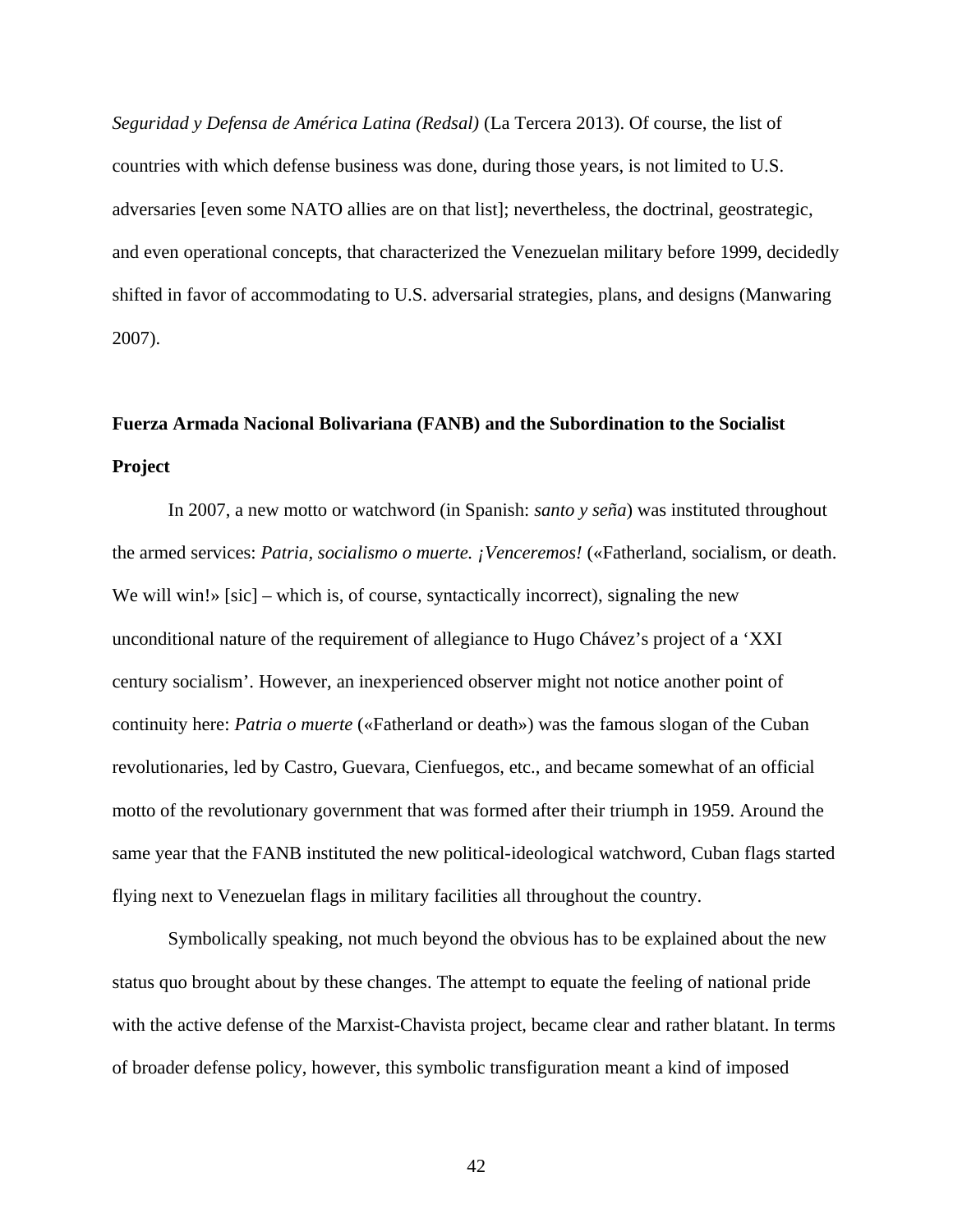psychological "seal of approval" regarding a major transfer of loyalty: from a defense of the nation and the republic, the Armed Forces were to now swear fealty to the ruling party. It meant a practical realignment of the military traditions of Venezuela, in order to fit Mao's maxim: «the Party controls the gun».

# **Anti-Imperialistic, Asymmetric Warfare Concepts**

This chapter began with a brief description of the Chávez era's main propensity within the defense policy arena. The "special relationship" with the Cuban government stretched well beyond the utilitarian/transactional aspects or schemes of, say, "oil and aid in exchange for regime security". A closer look $30$  at the nature and conception of the Cuban Revolutionary Armed Forces [Spanish: *Fuerzas Armadas Revolucionarias* – FAR] reveals, inductively, that there is a cogent policy program – a coherent vision guiding all the different radical, and sometimes reckless-looking, changes brought about in order to revolutionize the Venezuelan military altogether. A hypothesis exists suggesting that such a deep transmutation of the Armed Forces was operated in order to remake this institution in the image of the Cuban FAR. One of the ultimate goals of this remake would be to turn the FANB into a resistance warfare corps. This idea fits Chávez's «war of all the People» / «People in arms» slogans, reminiscent of the Chinese Communist Party's «People's liberation» war. The chief characteristic of such a force is the perfect and seamless blending, and joint interoperability, between regular and irregular units, all of which train in guerrilla/asymmetric warfare and exist, like Mao would say, «among the People like fish in the water».

<span id="page-50-0"></span><sup>30</sup> See: Dieterich, 2004, Chapter 3. Dieterich rose to notoriety around those years, as the chief ideologue and adviser behind Chávez's touted *XXI-century socialism*. This author explicitly and purposely dedicates an entire chapter of his book -on an envisioned military integration of the LAC region- to talk about how the Cuban FAR are an example to be emulated by the other Armed Forces in the region, mainly because of their value as a vehicle/agent for such an integration – an idea that is instilled in their doctrinal education and official strategic thought.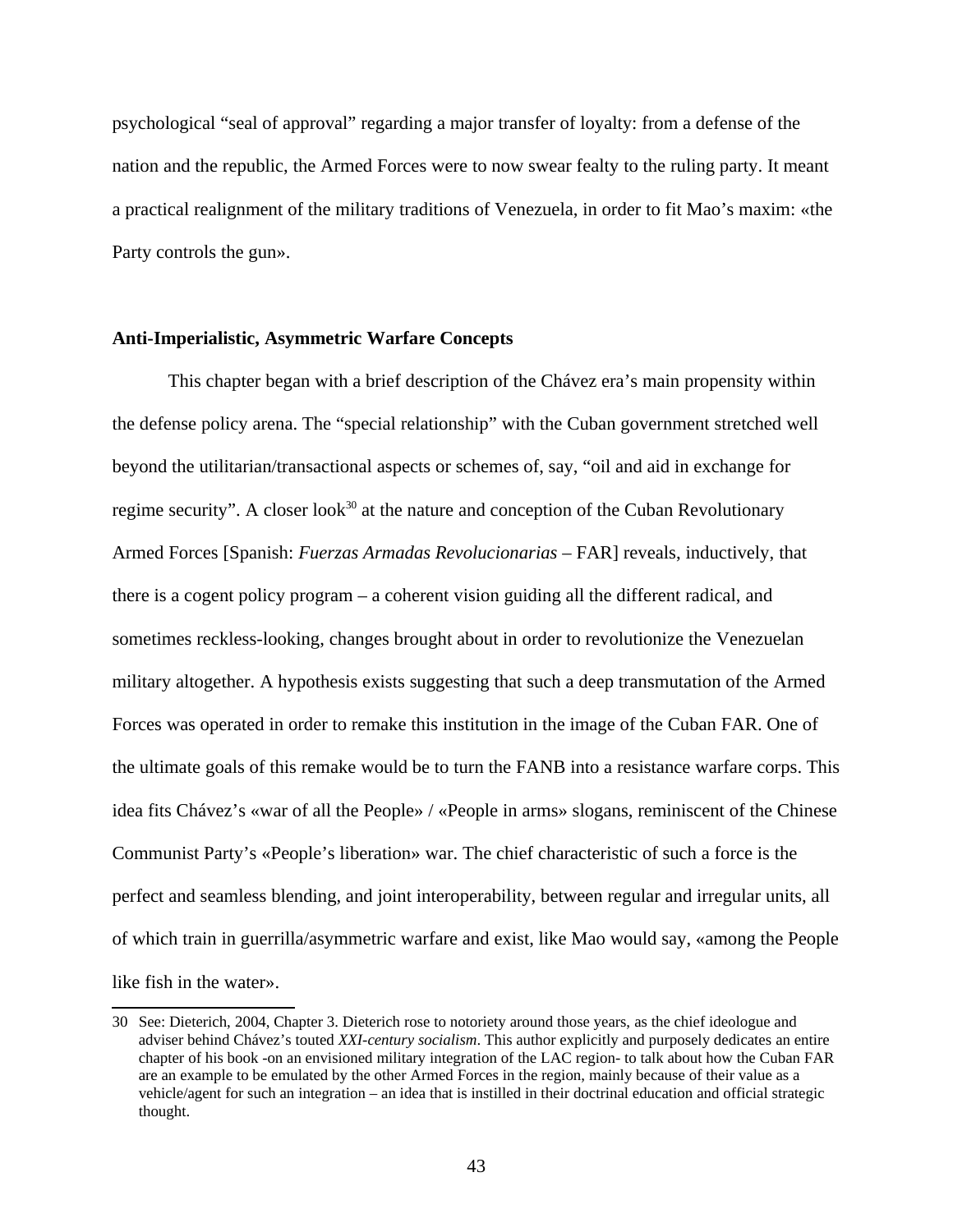The immediate insistence of the Chávez administration, upon assuming office in 1999, of both the urgency and importance of implementing the civil-military union/alliance, could be better understood by applying this framework to the case in point. There are other crucial aspects to the aforementioned remake. They pertain to a higher, grand-strategic level of analysis, and they are better illustrated by what Dr. Max G. Manwaring (2007) calls out as the quest for a fourth-generation-warfare [4GW] super insurgency. Such an approach would rest on a whole-ofnation, unrestricted use of the instruments of power to achieve victory through complex asymmetric means.

# **The Military Occupies Large Portions of the Government (Chinese- and Soviet-Style Praetorianism)**

The Chávez era brought about a dramatic and rapid expansion of the presence and power of Armed Forces officers, both retired and active duty, in the public sphere. Other related "innovations", such as the ability to bring officers back from retirement, or the large amounts of business concessions and even regional and local civilian attributions given to military authorities (at first, extraordinarily, but later more permanently), just go to show how the blending of the Armed Forces with the rest of the nation-state was a deliberate policy and not just a function of the President's background in the Army or the age-old popular perception of the military as the only efficient/effective state organ in Venezuela. While it is true that many of Chávez's co-conspirators and fellow insurgents from 1992, and from his military lodge (the MBR-200 or *Movimiento Bolivariano Revolucionario* 200), formed a special clique within the new regime's *nomenklatura*, which is still somewhat true to this day, it is also correct to point out that the hardcore civilian wing of Chavismo has always wielded immense power since 1999.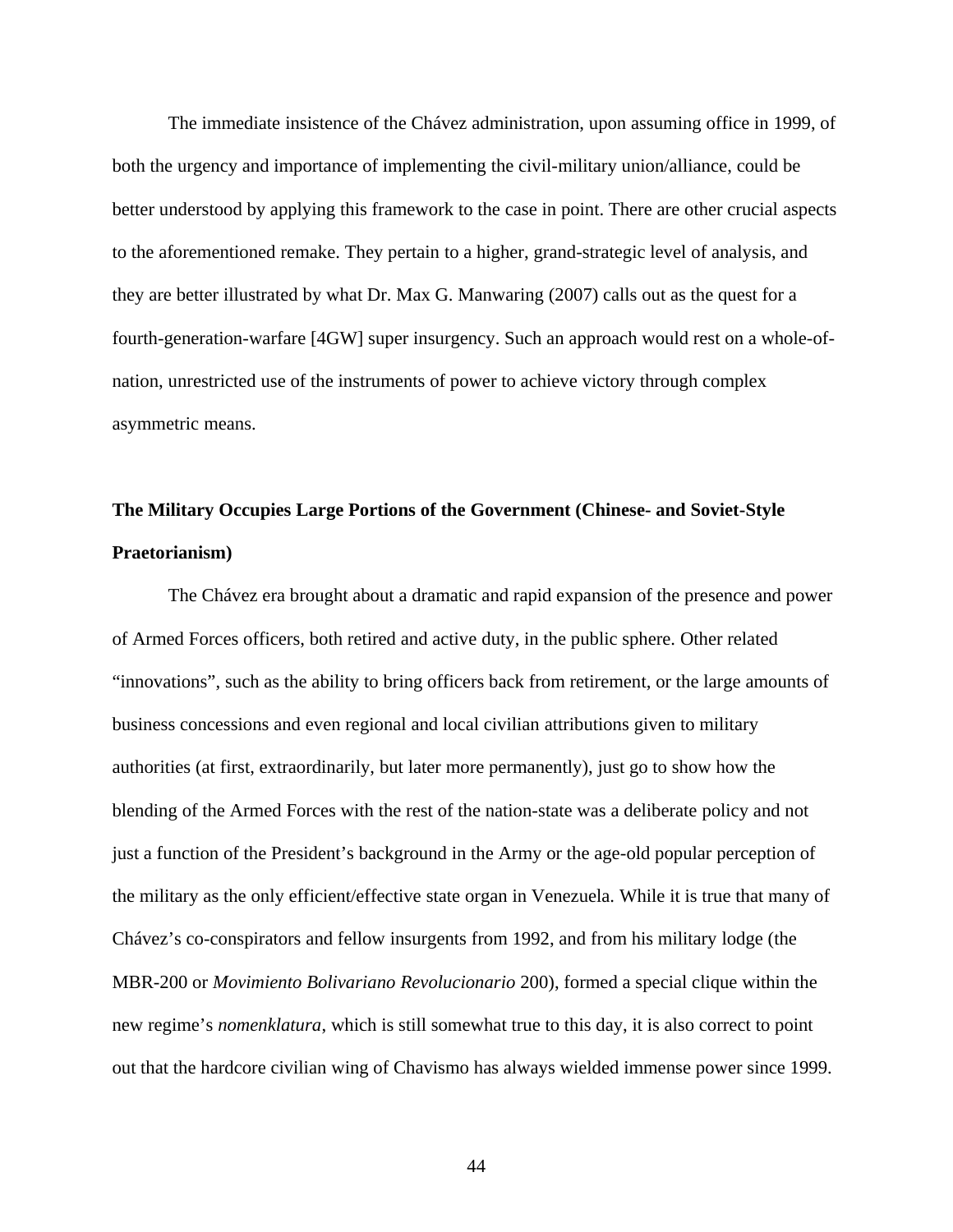A case could be made about the so-called militarization of the state and of society, writ large – and countless authors have suggested this as the only possible interpretation of the facts (Jácome 2011). But, without keeping in mind that the ruling party -with the help of foreign intelligenceultimately controls the Armed Forces, and that these coexist as peers with a myriad of armed irregular groups steeped in Marxist guerrilla ideology (Perera 2019), one can easily miss the point and think of Chavismo as another form of neo-militarism, neo-Prussianism, or as another re-edition of the National Security Doctrine regimes that the LAC region was familiar with in the XX century. And the point here could very well be that the Chavista project needed, as one of its power-building imperatives, to transform Venezuela into a one-party system as quickly as possible, and a culturally-acceptable and feasible means to achieve that goal was to turn as many state organs as possible into subservient limbs of the most critical asset held by the Leninist party: its gun.

#### **Creating the CEO (Comando Estratégico Operacional)**

The 2005 Organic Law of the National Armed Forces set the stage for securing the President's full, direct, personal, and permanent operational control over all military components in Venezuela, by way of the creation of the Strategic Operational Command, or CEO in Spanish. It did away with the old CUFAN (*Comando Unificado de la Fuerza Armada Nacional* or Unified Command of the National Armed Forces) and established the CEO to be on the same hierarchical level, within the triple chain of command, as both the Defense Ministry and the *Comando General de la Reserva Nacional y de Movilización Nacional* (General Command of the National Reserves and of National Mobilization). The CEO was to become the «top organ for programming, planning, direction, execution, and joint strategic-operational control of the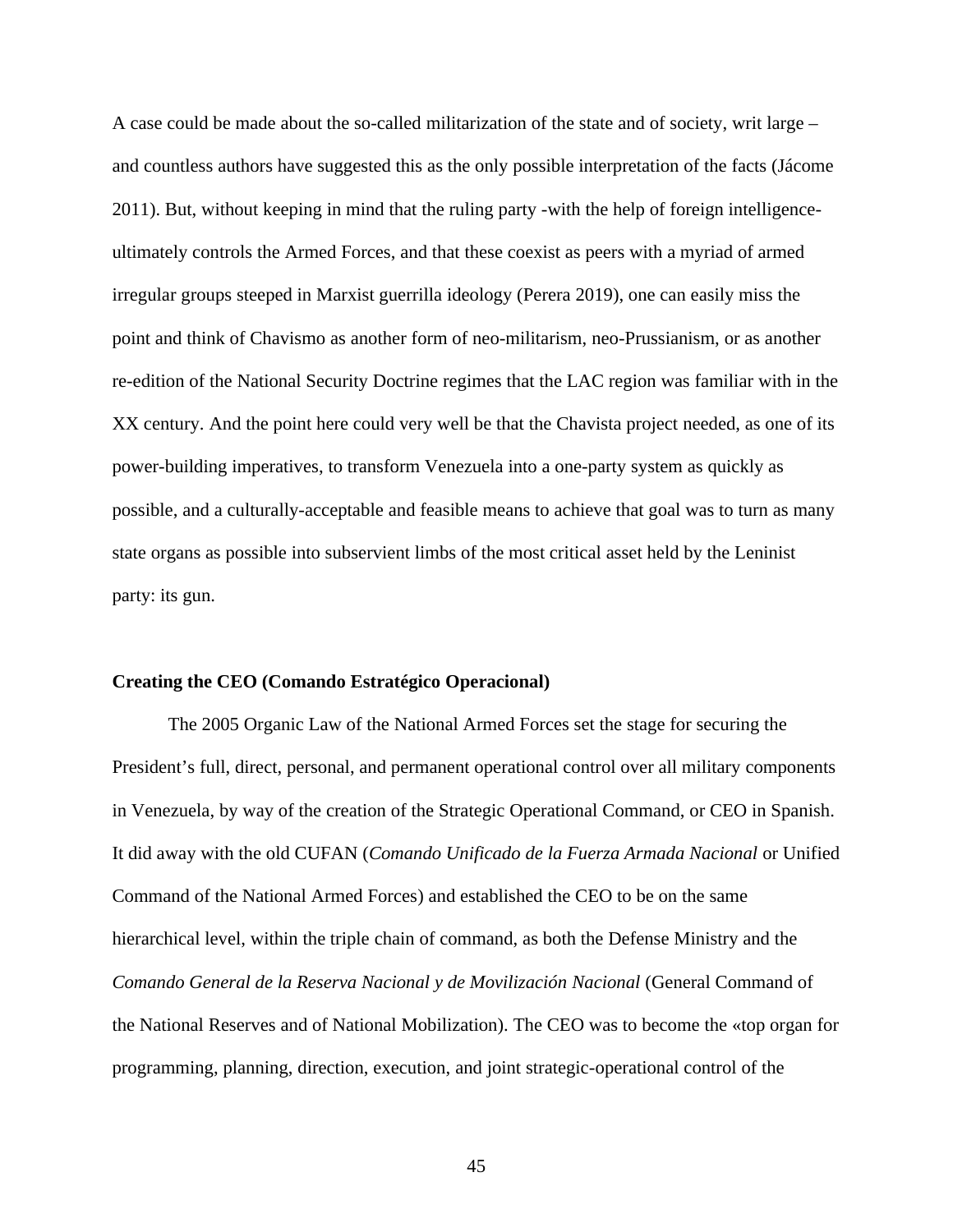National Armed Forces» (Belmonte Guzmán 2012, p. 144). The significance of the Chávez government's push for the establishment of this organ has been highlighted by both sympathizers and detractors of the regime, chiefly because it consolidated the Presidency's grip $31$  over the operational chain of command, later expanding the CEO's prerogatives into the areas of military thought and ideology, doctrinal development, concepts of operations, etc.

## **Creating New Ranks for the High Command**

On a final note regarding the most conspicuous policy changes made to the Venezuelan defense sector, during the Chávez administration (1999-2012), the creation of new ranks for the service components' hierarchies must be briefly addressed. To begin with, the formal rank of Commander in Chief was instituted for the President of the Republic, with its own symbols and insignia – and this meant the reinstatement of Chávez himself to the condition of active-duty military. Corps commander ranks were created for 3-sun [the U.S. equivalent would be 3-star] officers, designated as Major General and Major Admiral – depending on which service component they belong to. Above them, 4-sun officers will be promoted to the new ranks of General in Chief and Admiral in Chief, depending on the service. It has been pointed out that these new additions to the top of the hierarchy were an adapted copy of the Cuban FAR ranks (Otálvora 2008, sec. 2), meant to accommodate the new FANB structure to the concepts and functions of the FANB's new reality.

#### **Bottom Line**

<span id="page-53-0"></span><sup>31</sup> It wasn't a standalone innovation, however. Along with the making of the CEO and through subsequent pieces of legislation, such as the 2008 LOFANB, came other organs: «*Se instituye la Comandancia en Jefe, que personaliza en el Presidente de la República la responsabilidad del funcionamiento y empleo profesional de la FANB.*» [«The Office of the Commander in Chief is instituted, which personalizes, on the President of the Republic, the responsibility over the functioning and professional use of the Bolivarian National Armed Forces.»] (Belmonte Guzmán 2012, p. 199)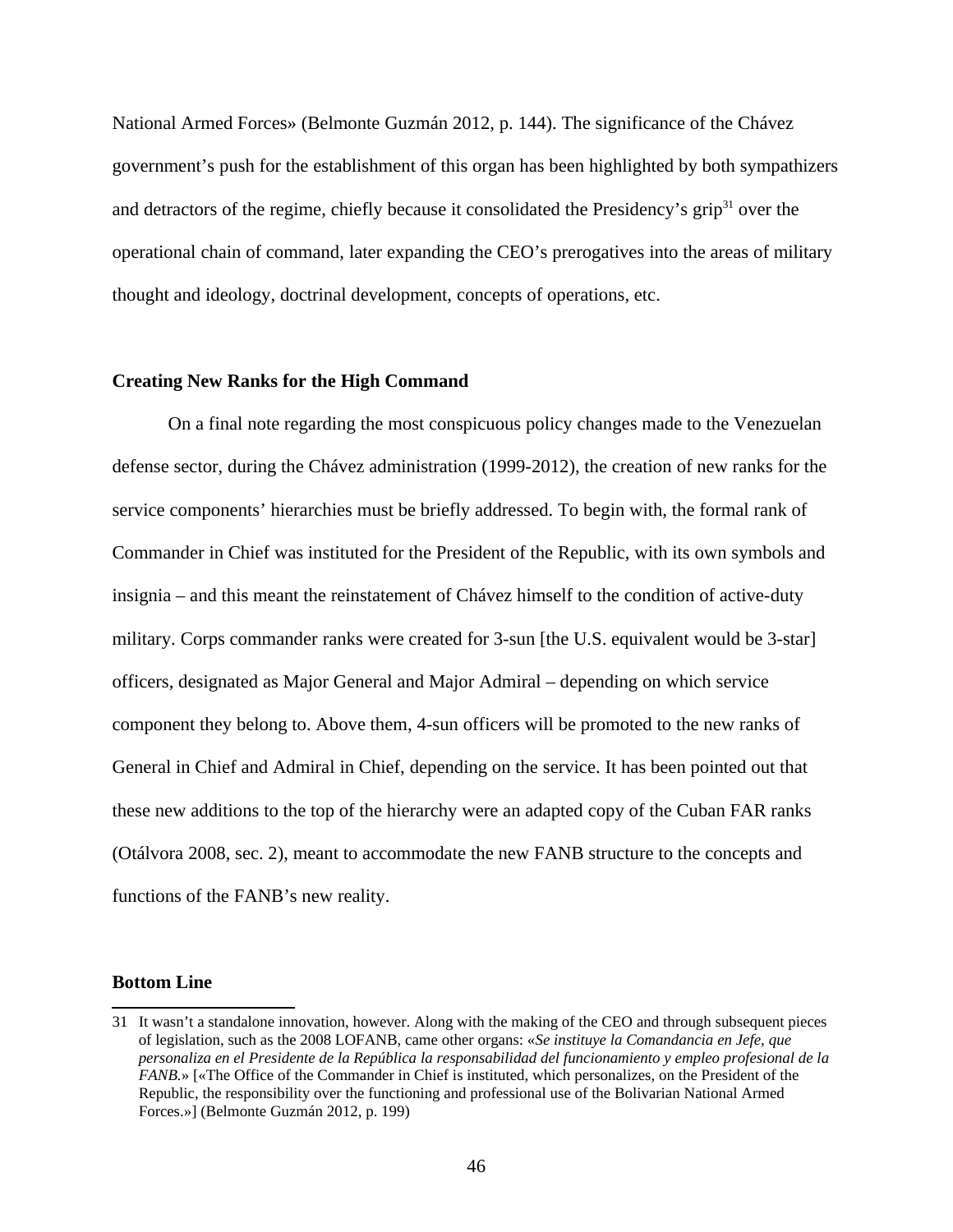In many respects, Chávez was one of the São Paulo Forum's most obedient and diligent soldiers. Despite not fulfilling every single point in the agenda, he was well under way towards completing the mission by the time he died. Venezuela's story under Chávez is an SPF success story. Chávez also laid the foundations of more future victories for the Forum.

His foreign policy was generally hostile to Western and NATO governments and interests, a fact that typically qualifies the Chávez regime as anti-imperialistic and anticolonialistic. This was mostly true, despite having dealt in defense-and-security-sector purchases with Spain and Turkey, for example, who are both NATO allies. But his dealings with state actors such as Cuba, Russia, China, Iran, Belarus, etc. demonstrate what type of imperialism or colonialism is acceptable to the Chavista revolutionary project and, by extension, to the Forum.

Severing all ties to the United States was a hallmark of the Chávez administration. It went well beyond rhetoric and reached deeply and widely into all aspects of the defense sector. Venezuela was basically taken out of any equation, possibility, or design to take part in the Good Neighbor Policy, becoming perhaps the antithesis of that vision-objective aspired by the United States in terms of what it desires the nations of the Western Hemisphere to evolve towards. Not only were all ties severed but also was anti-Americanism to become leitmotif, *raison d'être* of the Chavista revolution: an enemy without which the project could not exist.

Chávez would do a whole lot more than rock the Venezuelan military's boat: he set Venezuelan national security on a path of irreversible transformation. The foundational endgoals of the modern nation-state, in terms of administering justice, securing sovereignty and jurisdiction over the national territory and population, and defending those prerogatives against enemies foreign and domestic, were no longer priorities for the Venezuelan government. Narcotics trafficking, to name just one prevalent example, became not simply a low priority in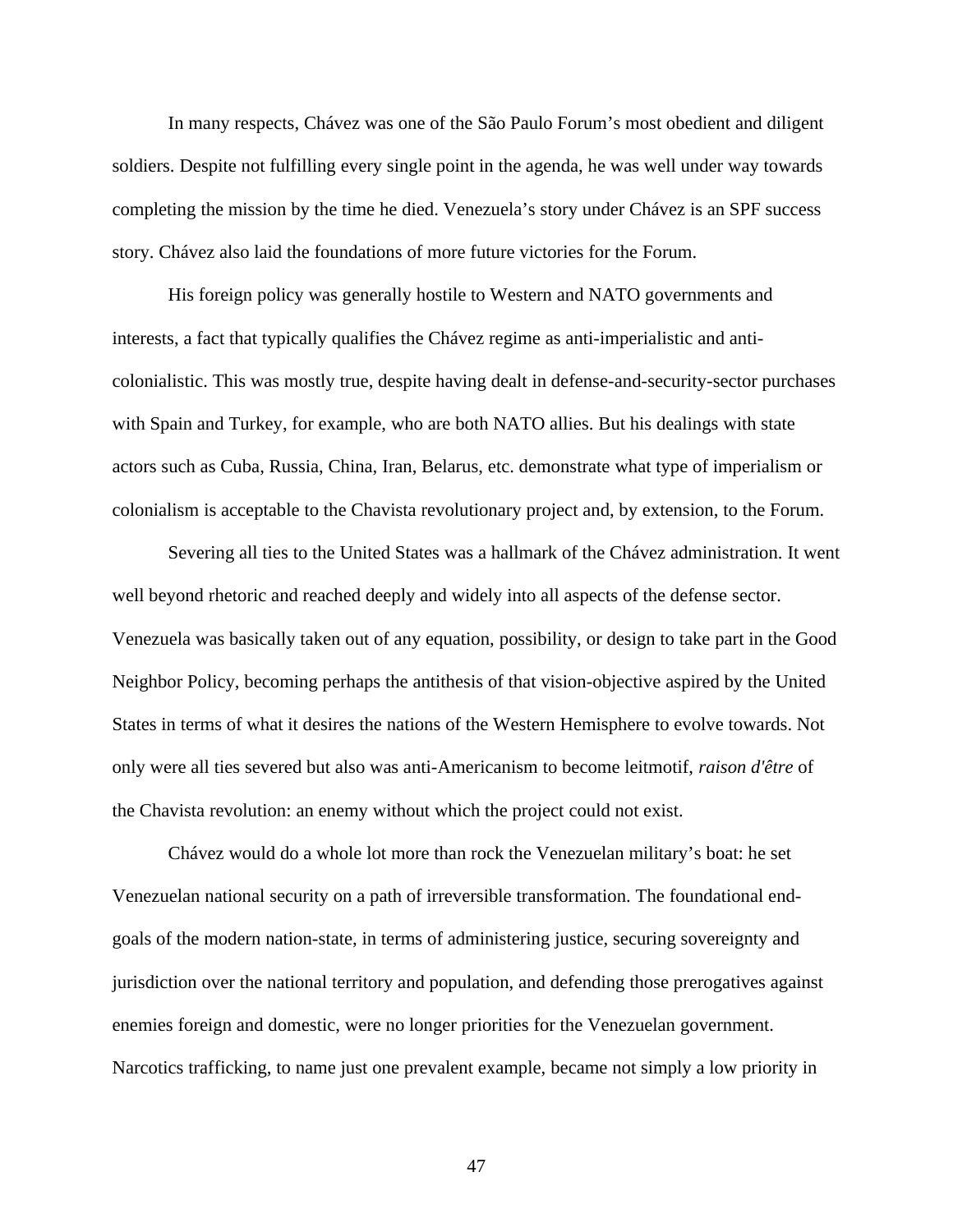terms of what the military was going to combat: it became one of the high command's most infamous trades. Venezuela's territory thus turned into one of the world's largest transportation hubs for illegal substances such as cocaine and heroine.

Chávez's legacy regarding the Venezuelan national security and defense sectors should perhaps be associated chiefly with the "irregularization" or even "paramilitarization" of the military. Some analysts have claimed that Chávez rendered the military useless, in terms of its classic republican role. Others have said that he turned the Venezuelan military into nothing more than the ruling party's praetorian guard. Yet some have argued that it is the totalitarian model of a blend between ideologically-fanatical, personally-loyal corps on one hand, and regular, traditionally-trained units on the other hand, what he was after – perhaps with the ultimate objective not of completely getting rid of the latter, but of eventually subordinating the latter to the former. Whatever the case may be, lest we forget two important historical facts. First, that the modern-day "collectives", who are -essentially- armed political gangs of civilians that aid in the repression and terrorizing of the dissident population in Venezuela, are in part a willful, improved offshoot from the early-day Bolivarian Circles, created before the first failed attempt to remove Chávez from office, in April of 2002, and organized precisely for such a scenario. Second, that then-Defense Minister General Raúl Baduel, who had a starring role in bringing Chávez back to power during the events of April of 2002, a few years later did everything he could to please Chávez's desire of parading the work -and the person!- of Spanish-French revolutionary intellectual Jorge Verstrynge to the Venezuelan officer corps, especially his most famous book on asymmetric warfare. What is made evident by all of this is the Chávez administration's undeniable, irrefutable policy of incorporating the civil-military asymmetric resistance warfare concepts and doctrines into all levels (tactical, operational, strategic),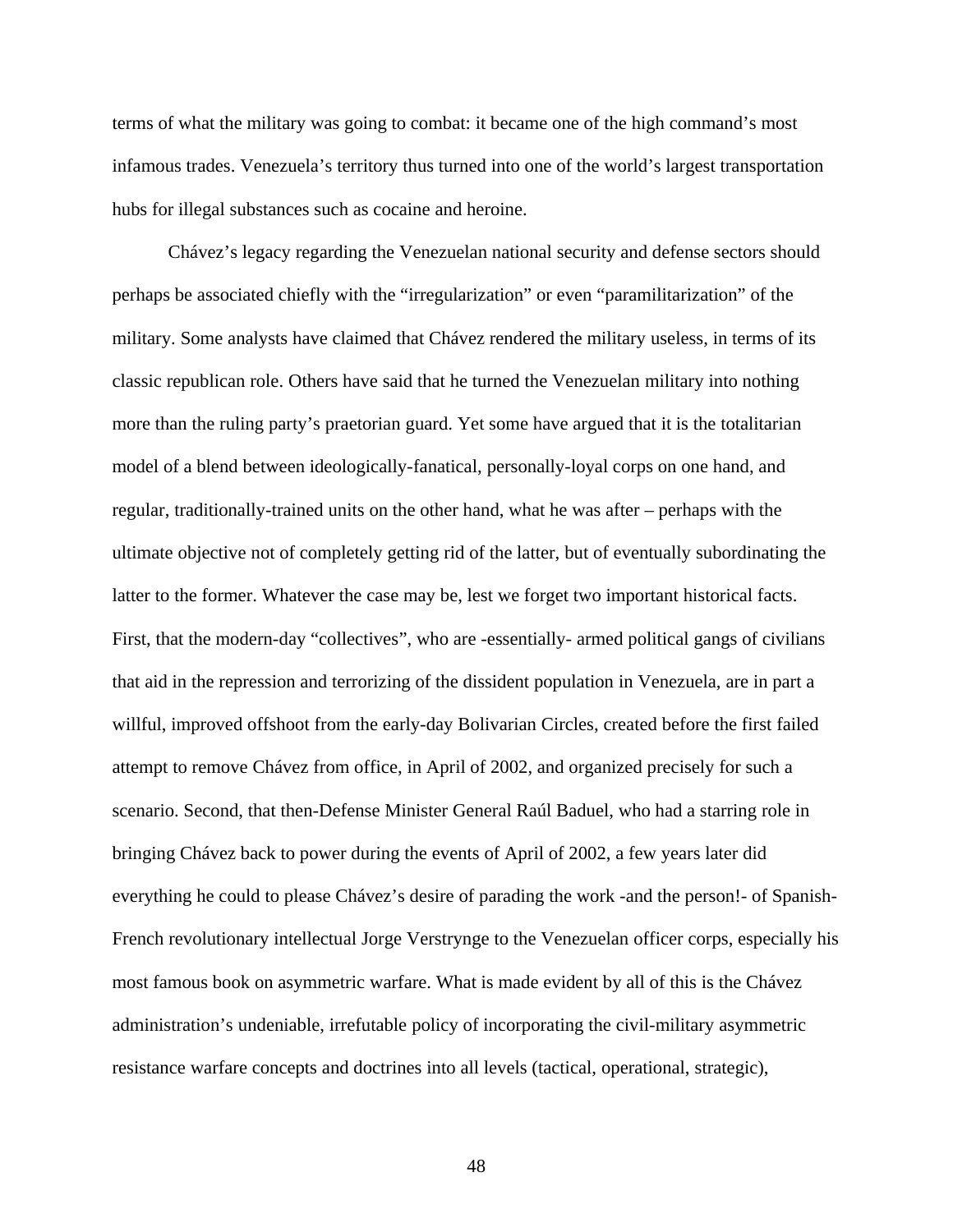domains, and dimensions of national security. This follows the SPF's prescriptions quite faithfully.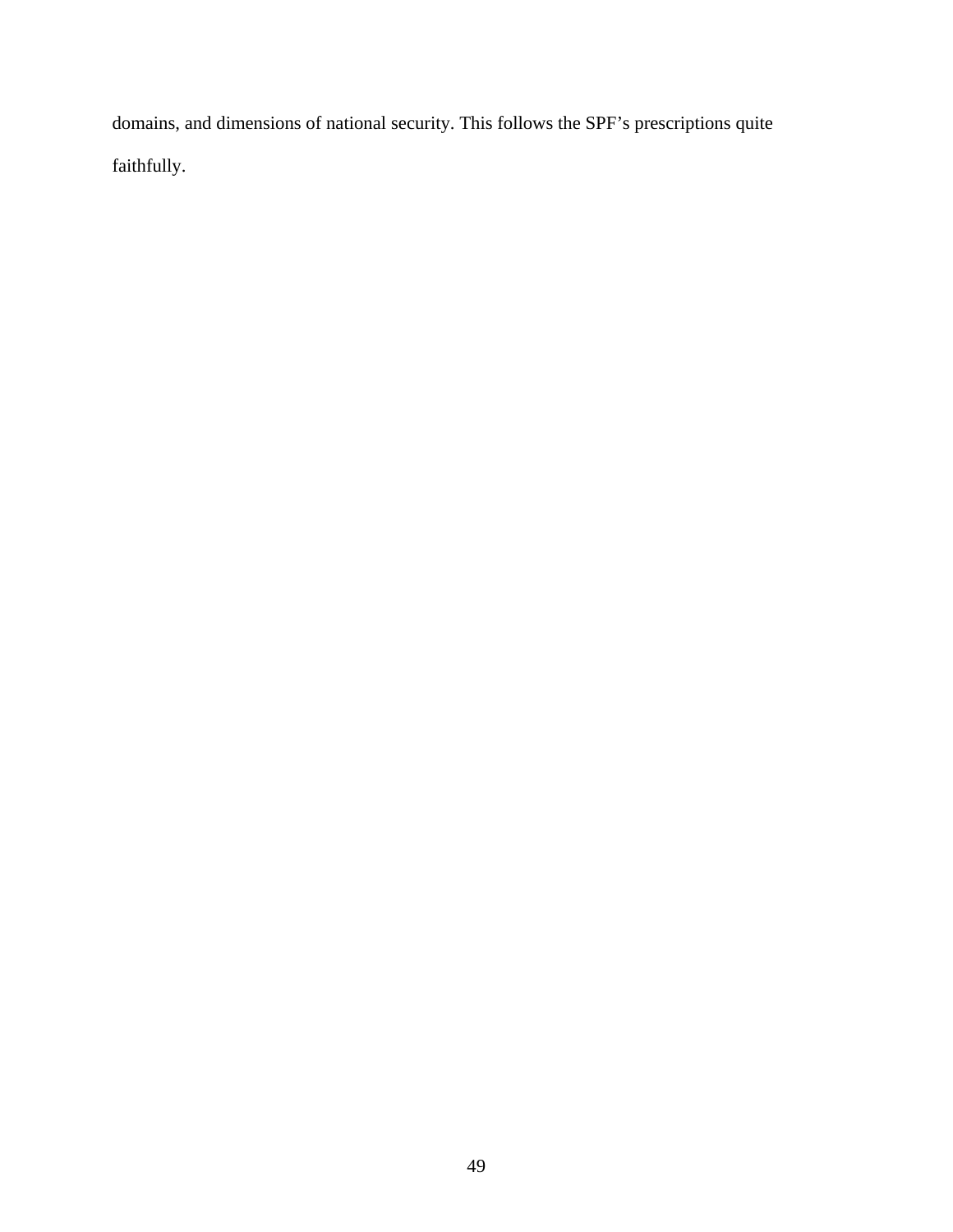## **CHAPTER 3: LULA PROJECTS BRAZIL'S MILITARY OUTWARD**

Luis Inácio "Lula" da Silva, Brazil's Workers' Party [PT] candidate for the Presidency in the October 2002 elections, defeated his opponent in the two electoral rounds held that year. He had been running for President almost consecutively since 1989, when a new era of democratic change was inaugurated in Brazil. Upon assuming office in January  $1<sup>st</sup>$ , 2003, Lula set out to reposition Brazil on the world stage. His administration (2003-2010) was the first to seek a distinct level of independence for the Brazilian defense sector, from the traditional grip of the diplomatic bureaucracy of the Brazilian foreign policy apparatus (Alves Soares 2012).

At the same time, this new-found autonomy meant a larger role for the Defense Ministry and the Armed Forces in the shaping of Brazilian foreign affairs. In this sense, Brazil used both diplomatic and defense instruments of state power to reassert its position regionally, vis-a-vis the United States primarily (Duarte Villa and Viana 2010). Brazil's military establishment traditionally had an inward-looking mentality, focused on internal security-and-order functions as an important subset of tasks for national development. This vision had translated into the Brazilian Armed Forces intervening in politics and civilian affairs, multiple times throughout the XX century, particularly during the bipolar contest of the Cold War, counterinsurgency, and anticommunist activity (Bitencourt 2018).

Under Lula, some transcendental changes were implemented in terms of giving renewed purpose, coherence, and grand-strategic weight to the roles & missions of the Brazilian defense sector. However, there doesn't appear to have been a major push, during Lula's time in office, to radically or essentially transform the nature and institutional function of the Brazilian Armed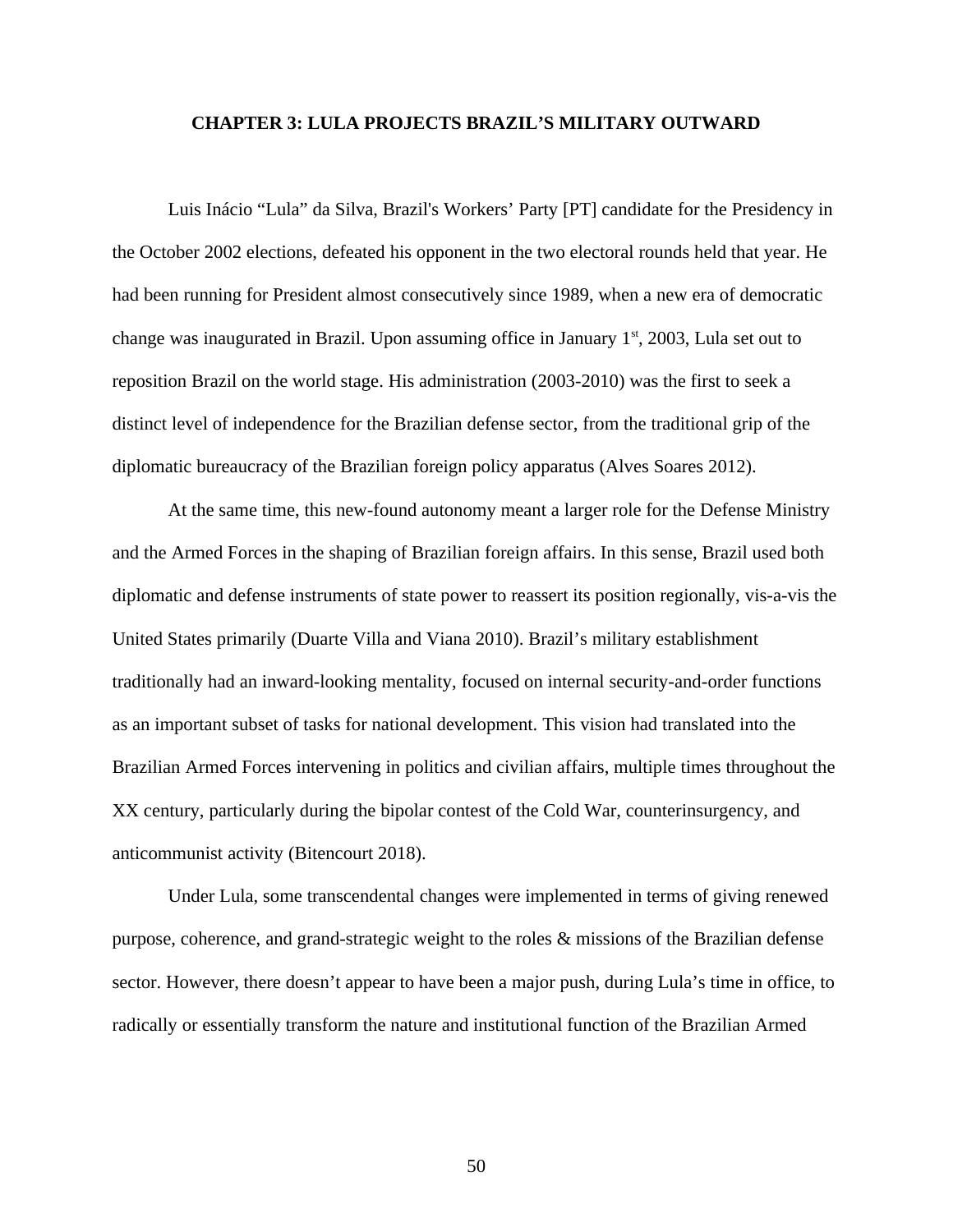Forces as the premier state organ charged with the defense of national sovereignty and territorial integrity. The following is a brief overview of what novelties did take place.

## **Brazil Signals an Opposing Regional Stance Regarding the Defense-Security Divide**

In the context of the OAS, during the Special Conference on Security held in Mexico City in October, 2003, the Brazilian delegation opposed the proposal presented by the U.S. delegation: it suggested deeper cooperation between the Armed Forces and national police forces in the fight against narcotics, terrorism, and illegal migration (Duarte Villa and Viana 2010). This signaled an internal shift in policy-direction, on the part of Lula's government team, because Brazil was no longer willing to consider the need to militarize police functions inside its borders and urban centers. It would also imply a deeper review of the approach towards the drug problem – a review which would manifest itself through such items as the stance regarding the Colombian FARC (Bula-Escobar 2016).

## **War on Terror in the LAC? What Terror?**

The Lula administration refused to wholeheartedly adopt the U.S. policy of a fight against international terrorism. Regarding South America, Lula's team wouldn't recognize the presence of terrorist organizations. They also didn't accept the designation of some regional insurgencies as terrorist groups, even in the face of U.S. and Colombian pressure (Duarte Villa and Viana 2010; Bula-Escobar 2016). In this sense, Lula's Brazil was following its 2003 incorporation of the concept of *multidimensional security*, which made grate emphasis on the analysis of the root causes of national security threats and vulnerabilities from an assessment of socioeconomic, cultural, sociopolitical, and other factors and catalysts.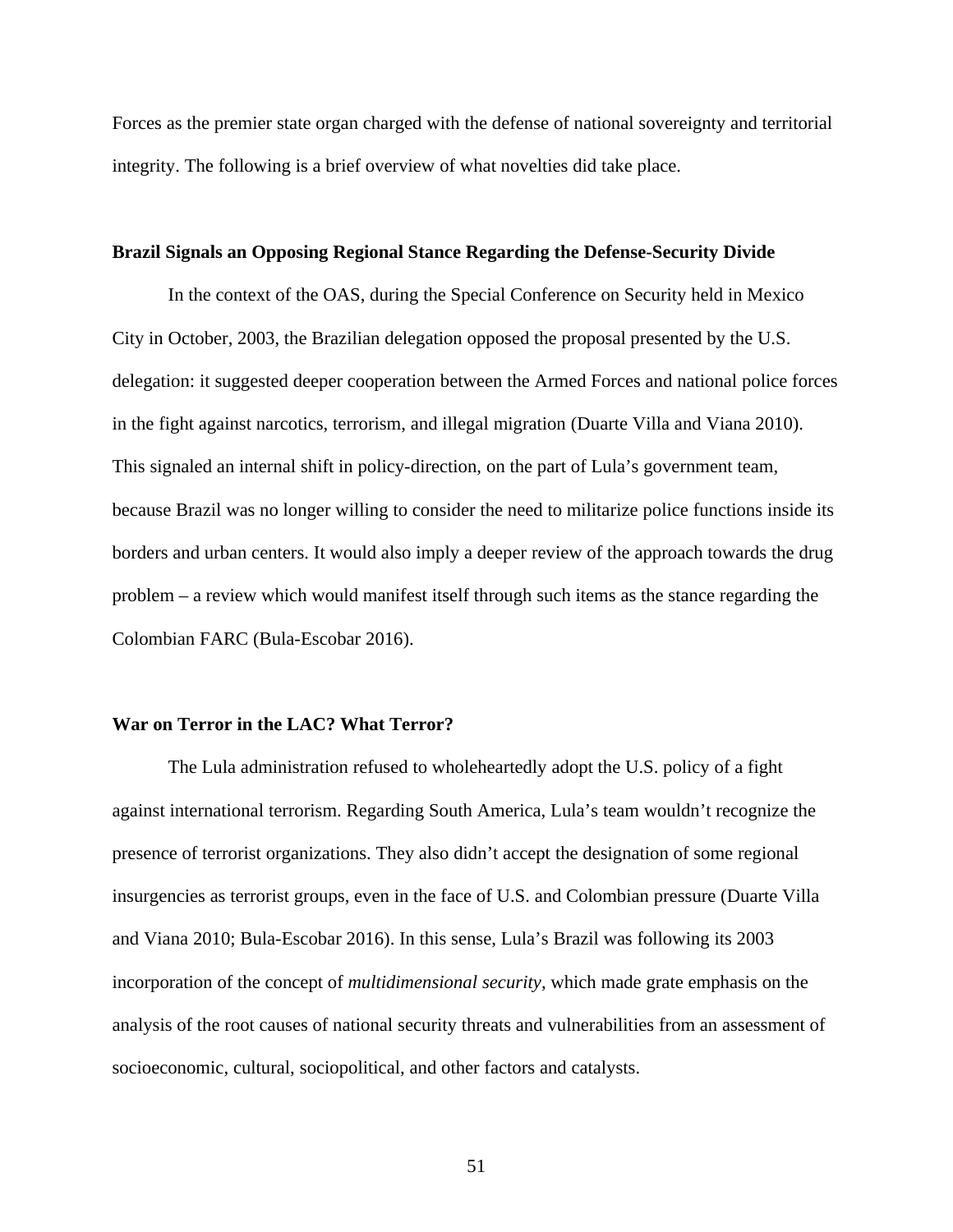## **A South American Defense Council at the Heart of UNASUR**

On March  $4<sup>th</sup>$ , 2008, President Lula made public his push for the establishment of a South American Defense Council [Spanish: *Consejo de Defensa Suramericano* - CODESUR]. The announcement came on the heels of Operation Phoenix: the attack on a FARC encampment, across the border with Ecuador, by the Colombian military, on March  $1<sup>st</sup>$ . The CODESUR was officially approved and launched on December  $15<sup>th</sup>$ , 2008 (Bitencourt 2018, p. 25). Some analysts have linked the Brazilian move to create the CODESUR as either: a smart leveraging of the so-called Andean diplomatic crisis of the time, that broke out between Ecuador-Venezuela and Colombia, in order to position itself as a regional leader in crises management (Alves Soares 2012); or as a stepping stone towards a higher goal, pertaining to Brazil's appetite for a permanent seat at the U.N. Security Council [UNSC]. After all, Lula had suggested, in his announcement, that the proposed CODESUR ought to have a representative country at the UNSC (Voice of America 2008). In addition to that, the CODESUR is meant to be at the very heart of the UNASUR bloc's integration structure [itself heavily influenced by Lula's PT, in its conception], breathing life into the Union by functioning as a permanent body for regional defense-and-security consultation, cooperation, and crisis diffusion/resolution (Marirrodriga 2008). Therefore, Lula's opportunistic move is also consistent with his administration's quest to reorient the focus of the Brazilian Armed Forces outward, gladly supplanting a perceived vacuum left by the U.S. government across the LAC region.

#### **Seeking the Technological Modernization of Brazilian Military Forces**

In September 2009, Lula and Nicolas Sarkozy agreed to begin negotiations facing the decision by Brazil to invest US\$14 billion in military hardware, marking the country's largest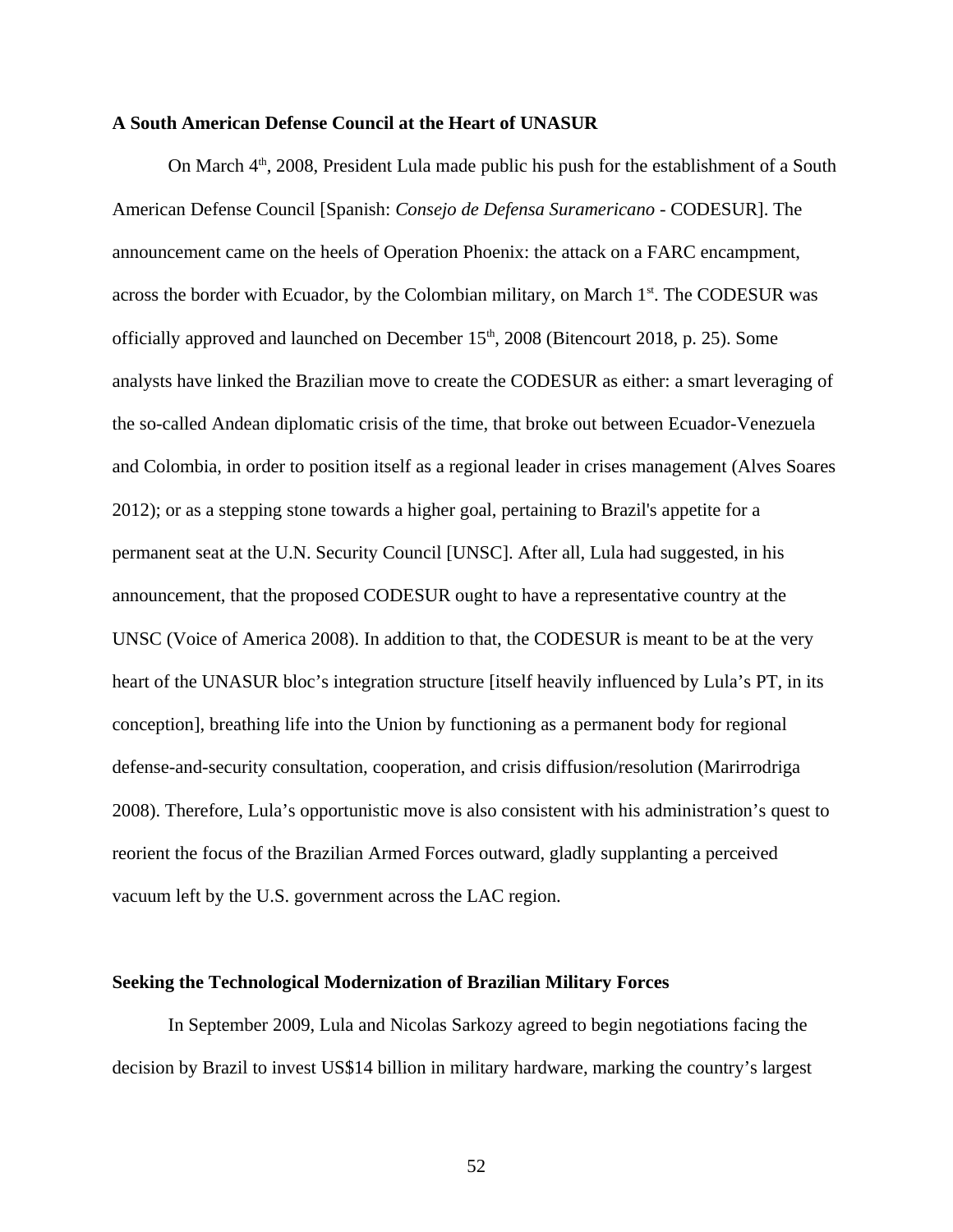defense-spending spree in more than 50 years (Perasso 2009). Brazil's nuclear submarine program was included in the list of goals set forth with this agreement, and such an ambition had been part of Brazil's military modernization plans for years. Conventional submarines, helicopters, next-generation fighter-bombers, and assistance with domestic defense-industrial development [technological transfer, etc.] were some of the items negotiated in this partnership with France. Lula had been very adamant about Brazil's potential to become a domestic-arms production powerhouse, in its quest to become both a regional defense leader and a considerable player on the international arena (Alves Soares 2012). Brazil thus turned into the number one defense spender in the LAC region, investing a total of US\$23 billion in 2008 alone – with an increment of 50% for the defense-and-security budget, since Lula assumed the Presidency (Perasso 2009, paras. 13–14).

## **Peacekeeping Mission to Haiti: Proving Brazil's Burden Sharing**

«Brazil provided the backbone of the UN peacekeeping mission in Haiti, MINUSTAH. Its troops were present for the duration of the mission between 2004-2017.» (UN News Date unavailable, sec. 3) With the deployment of Brazilian troops to Haiti, Lula was pursuing multiple foreign policy short-term objectives. In terms of defense policy, his administration was proving the Armed Forces' capability to provide an autonomous response to regional challenges. Lula was also therefore able to even out the perception that his government was looking to cancel U.S. military and security objectives in the region: by contributing to the U.N. mission, the idea of burden-sharing with regional partners, which is one of the core tenets of USSOUTHCOM's command strategy, was materializing, albeit in a non-coordinated way.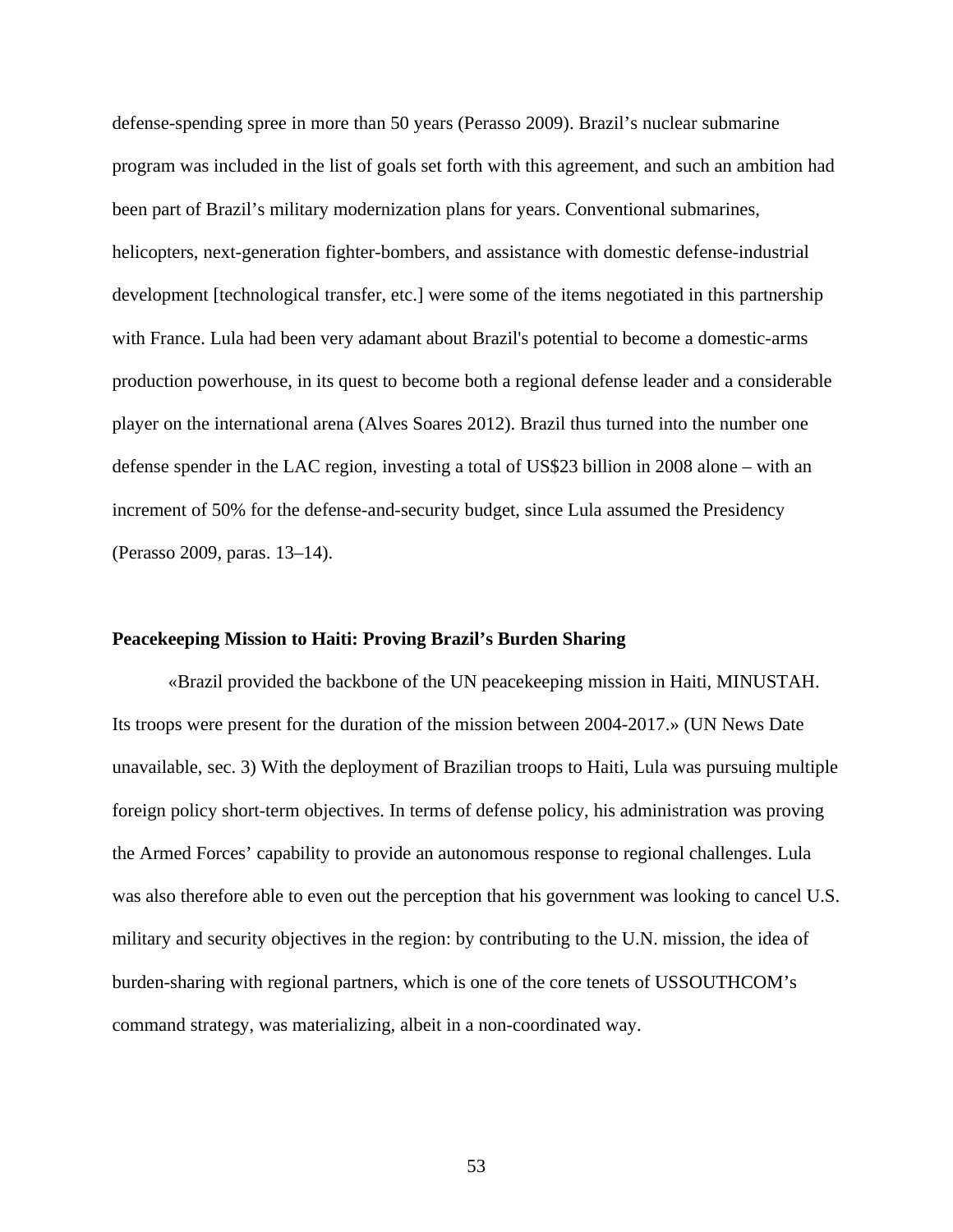#### **The Defense Ministry Assumes a New Stature**

The decision process to deploy Brazilian troops and command forces to MINUSTAH, during Lula's tenure, rested primarily on the Executive branch of government, particularly the Presidency and the Defense Ministry (Duarte Villa and Viana 2010). Brazilian foreign policy tradition dictated that the Foreign Relations Ministry [also referred to as Itamaraty] was the ultimate guiding hand in all matters pertaining to the interaction between Brazil and the world (Alves Soares 2012). The Lula administration forged a new degree of political control for the Defense Ministry over the Armed Forces and, at the same time, elevated the Defense Ministry's stance in foreign affairs – from a supporting role to a starring one. This empowerment was consistent with the Lula administration's desire to establish the Brazilian defense sector as a strategic leader in the LAC region.

## **Forging a Systematic Approach to Strategic Guidance**

During Lula's years in office, the national objective of strengthening Brazil's national defense agencies and military services was streamlined, on paper, to the country's global strategy. A new systematic approach to better instrumentalize the potential of Brazil's defense sector required a sort of re-intellectualization of strategy, planning, and force development. In September 2007, Lula launched a working group to direct the drafting of a modernization plan for the Armed Forces; the group was headed by the Defense Ministry and coordinated by then-Minister Head of the Secretariat for Strategic Affairs of the Presidency Roberto Mangabeira Unger.

Out of this initiative came the Strategic Plan of National Defense (Duarte Villa and Viana 2010), which sought: «I) to review defense strategies; II) to reactivate the domestic arms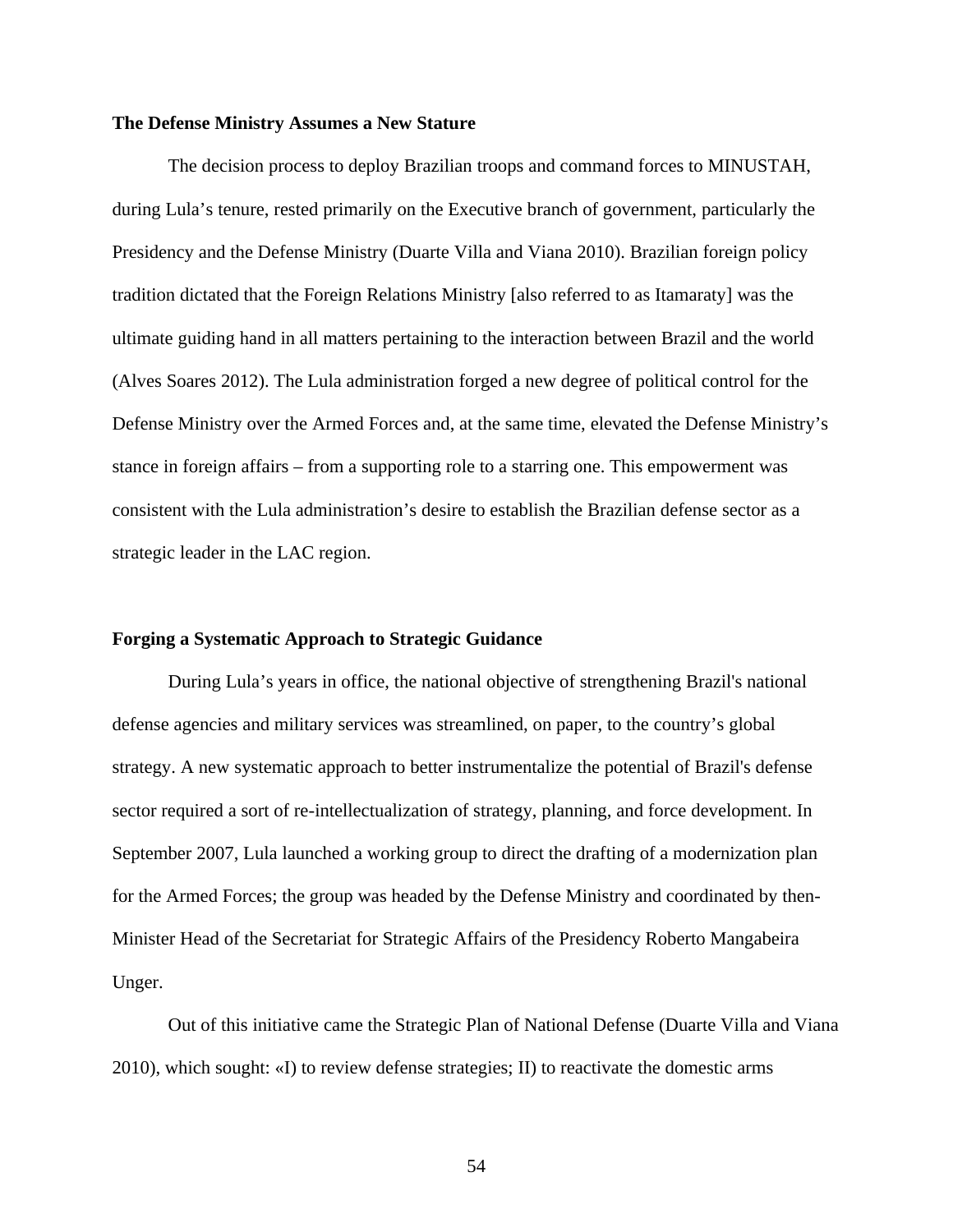industry; III) to assure [sic] the autonomy of defense policy.» (p. 8) This broad review also focused on rekindling: issues of national and territorial sovereignty and identity vis-a-vis the Armed Forces [giving special attention to the Amazon sub-region], strategic concepts for peace and war times, the technological and organizational upgrading of the military, issues regarding military service and social-development tasks, and the directives that the Armed Forces should operate on when called upon to perform as guarantors of internal public order, security, and law enforcement.

Brazil's re-insertion into the international community as an exemplary force to be reckoned with, which has been a historical item on the country's development wishlist since its independence (Degaut 2016), was a notorious theme of the Lula administration. The novelty seemed to be that defense policy would become a highly-visible part of the framework to pursue this ambition; accordingly, an agenda was adopted to shape that policy rubric (Alves Soares 2012).

In 2005, the Ministry of Defense's National Defense Policy document came out. Interestingly, this early national security guidance product of the Lula administration accepts a concept similar to that of the Venezuelan 1999 Constitution and 2002 National Security Organic Law: the concept of *integral defense and security*; in other words, the emphasis of coresponsibility over national defense and security that exists between the sate and society. Hence, in the very first paragraph, the document already mentions the involvement of the civilian world in national training for all spheres of national power (Ministry of Defense 2005). And the document highlights how «[I]t is imprudent to imagine that a country with the potentiality of Brazil doesn't have disputes or antagonisms when aiming to reach its legitimate interests. One of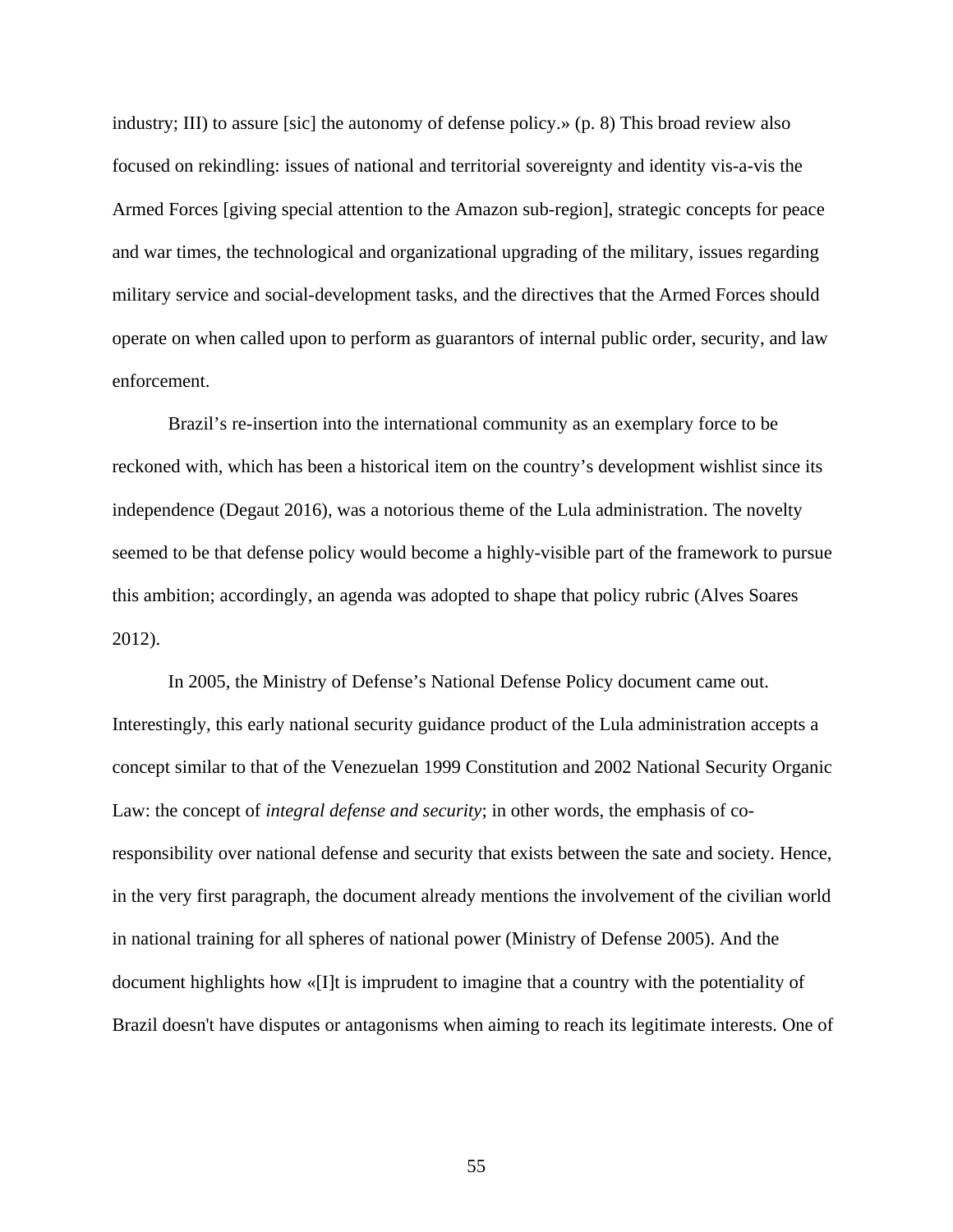the purposes of the National Defense Policy is to make all the segments of the Brazilian society aware that the defense of the Nation is a duty of all Brazilians.» (p. 1)

Three years later, the National Strategy of Defense was approved and published by way of Lula's presidential Decree no. 6703, of December  $18<sup>th</sup>$ , 2008. This document presented a much more detailed argumentation of how the defense and security goals set forth by the Lula administration stemmed from the Federal Constitution's mandates, the previous defense policy documents/whitepapers, and the national interests of Brazil – as defined by both its foreign policy tradition<sup>[32](#page-63-0)</sup> and by its economic- and social-development imperatives (Alves Soares 2012; Ministry of Defense 2008). Some common themes are revised in this document: reorganization and composition of the Armed Forces, restructuring the domestic defense industry, promoting the implementation of compulsory/mandatory military service, among others. Of note is the fact that: «[a] key NDS [National Defense Strategy] tenet is that Brazil can only achieve national independence and international prominence through mastery of sensitive technologies in the strategic sectors of space, cybernetics, and nuclear affairs.» (Diehl and Fujii 2009, para. 2)

Then, in 2010, Supplementary Law 136 restructured the Ministry of Defense -created in 1999- under three scopes: the creation of a Joint Chief of Staff and Joint Staff, the broadening of formal attributions of defense ministers<sup>[33](#page-63-1)</sup>, and the broadening and upgrading of the civilian staff of the Defense Ministry (Alves Soares 2012). Essentially, this legal instrument allowed the Lula administration to cement and solidify the conquests attained with, and projected through, the major defense policy documents of the preceding years. The still-young tool crafted a decade

<span id="page-63-0"></span><sup>32</sup> Three essential principles stand out: non-intervention or non-belligerence, defense of peace, and peaceful resolution of conflicts.

<span id="page-63-1"></span><sup>33</sup> The 2008 National Strategy of Defense exhorted the government to secure the institutional function/role of this office, as well as to ensure jointness among the three branches of the Brazilian Armed Forces [Army, Navy, Air Force]: «The Minister of Defense will fully perform all the direction of the Armed Forces, those the Constitution and the Laws do not explicitly assign to the President. The subordination of the Armed Forces to the constitutional political power is a basic premise of the republican regime and a guarantee of the Nation's integrity.» (Ministry of Defense 2008, p. 12)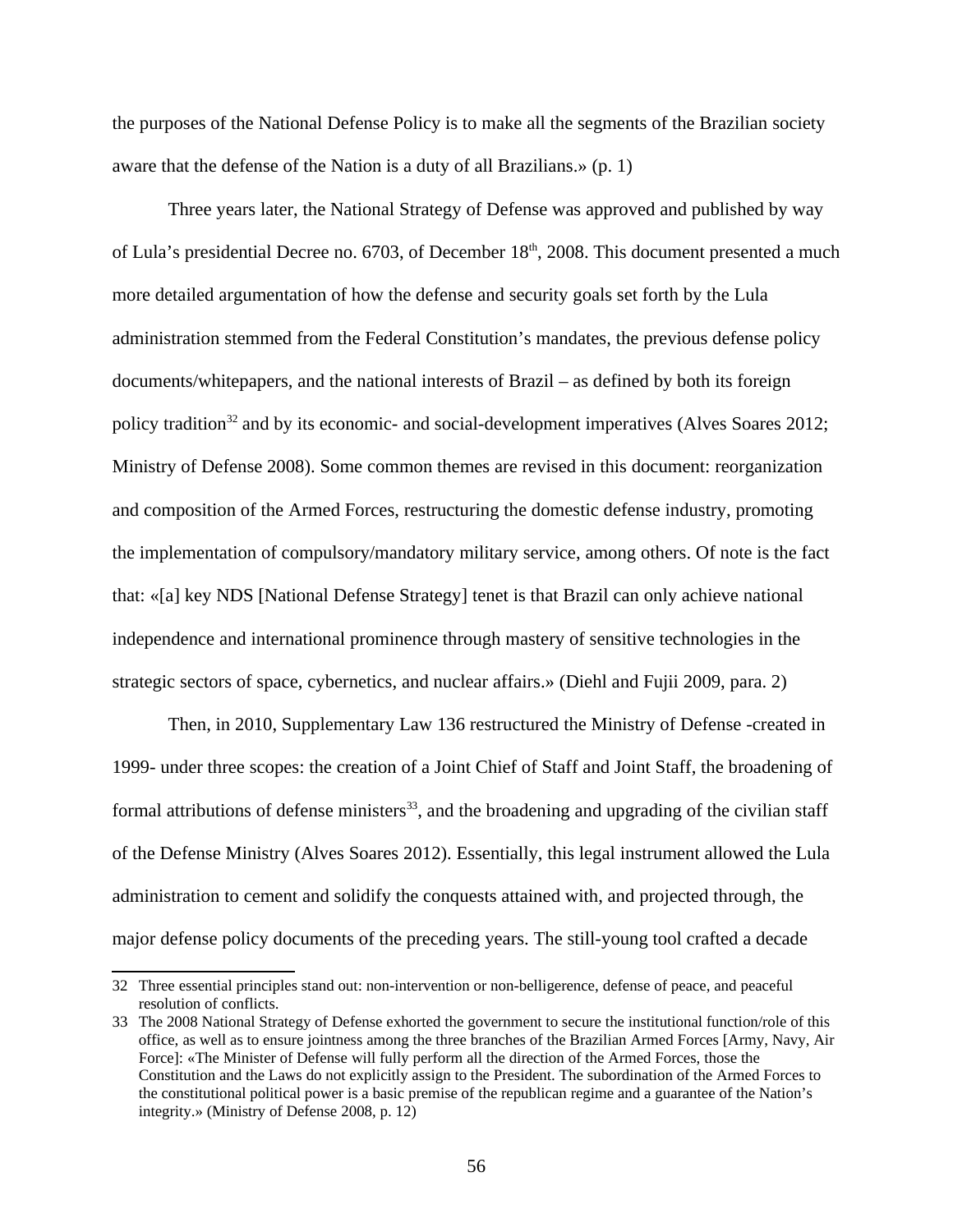earlier in order to begin implementing more serious civilian control over the military, the Brazilian Ministry of Defense, had just come of age.

## **Change with Continuity**

It is safe to say that it was particularly after 2007 that the major changes and reforms to the Brazilian defense sector were made by the Lula administration – that is, only after Lula had secured a second term in office. For instance, on 21 February, 2007, a newly-reelected President da Silva changed the commanders of the three branches of the Brazilian Armed Forces (Latinnews Daily 2007). This move was scarcely publicized and might have been motivated by the upcoming need to secure the support of the high command towards the new transformations in defense policy that were on their way that same year.

In an act of strategic wisdom, on April 12, 2010 the Brazilian government resumed the Defense Cooperation Agreement [DCA] with the U.S. The official press release by the U.S. Department of State, covering this event, concluded with:

The United States seeks partnership with the other nations in the Americas to address the complex security challenges that all our countries face. The strengthening of U.S.-Brazil defense cooperation at the strategic, operational and tactical levels will enable our two countries, and our neighbors, to come closer to achieving this goal.

Office of the Spokesman 2010, para. 5

Taking into account events like this one, some analysts claim that during the two recent PT administrations in Brazil, «military cooperation with the U.S. continued, and actually improved.» (Bitencourt 2018, p. 25)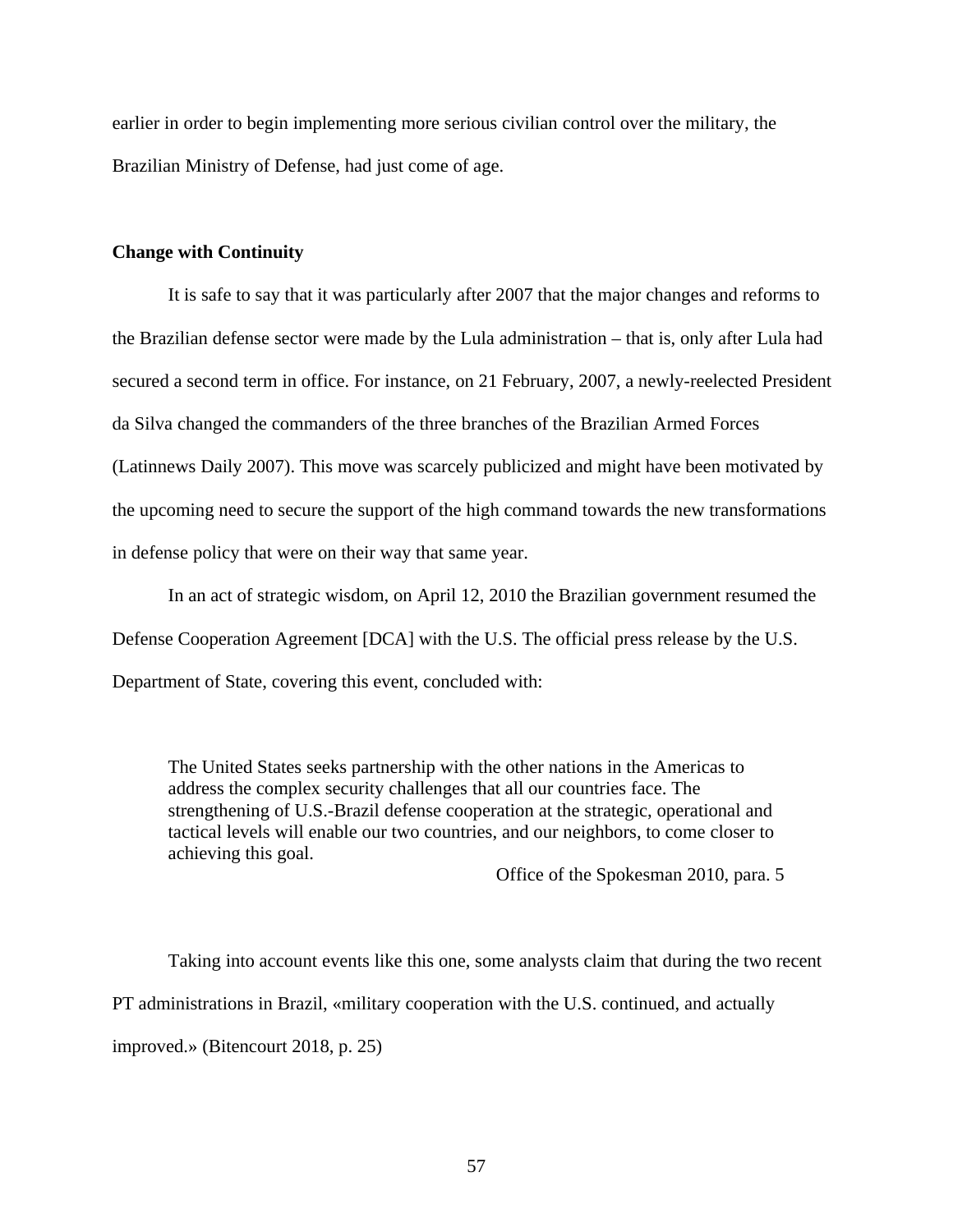Generally speaking, one can agree with Olavo de Carvalho in his popular assessment that "Lula" da Silva was a master player in the game of calculated perception and protagonism on the world geopolitical chessboard. He was able to please the liberal, global-capitalist interest groups while simultaneously managing to become a "rock star" figure for the socialist, international Left: Lula eventually received equal praise at the World Economic Forum in Davos, and at the World Social Forum in Porto Alegre. It was this sort of *scissors strategy* what his administration, with the key help of figures like then-Defense Minister Nelson Jobim, became famous for and perhaps applied internally as well as externally.

# **Bottom Line**

Narrowing down the scope and time frame of this case study to the years of the Lula administration, made the workload for analysis manageable and reasonable. This applies to the chapter on Venezuela, as well. However, it must be recognized that the openly-available information, in the English language, regarding the case study in point is not as abundant as the openly-available information, in Spanish, regarding the Venezuela case study. This difficulted things for the author of this thesis paper, for sure. Nonetheless, it is also likely that Lula did not attempt a radical, total transformation of the Brazilian armed forces. However assertive his agenda for «broadening Brazilian "South-South foreign policy"» (Bitencourt 2018, p. 25) may have been, and however much that political-ideological leaning may have unsettled policy- and decision-makers in Washington, D.C., the evidence suggests that Lula sought to appease -for lack of a better term- the Brazilian defense establishment. He strove to accomplish that with larger modernization efforts (both intellectual and material), bilateral cooperation with NATO allies, and a kind of "military *rapprochement*" with the United States.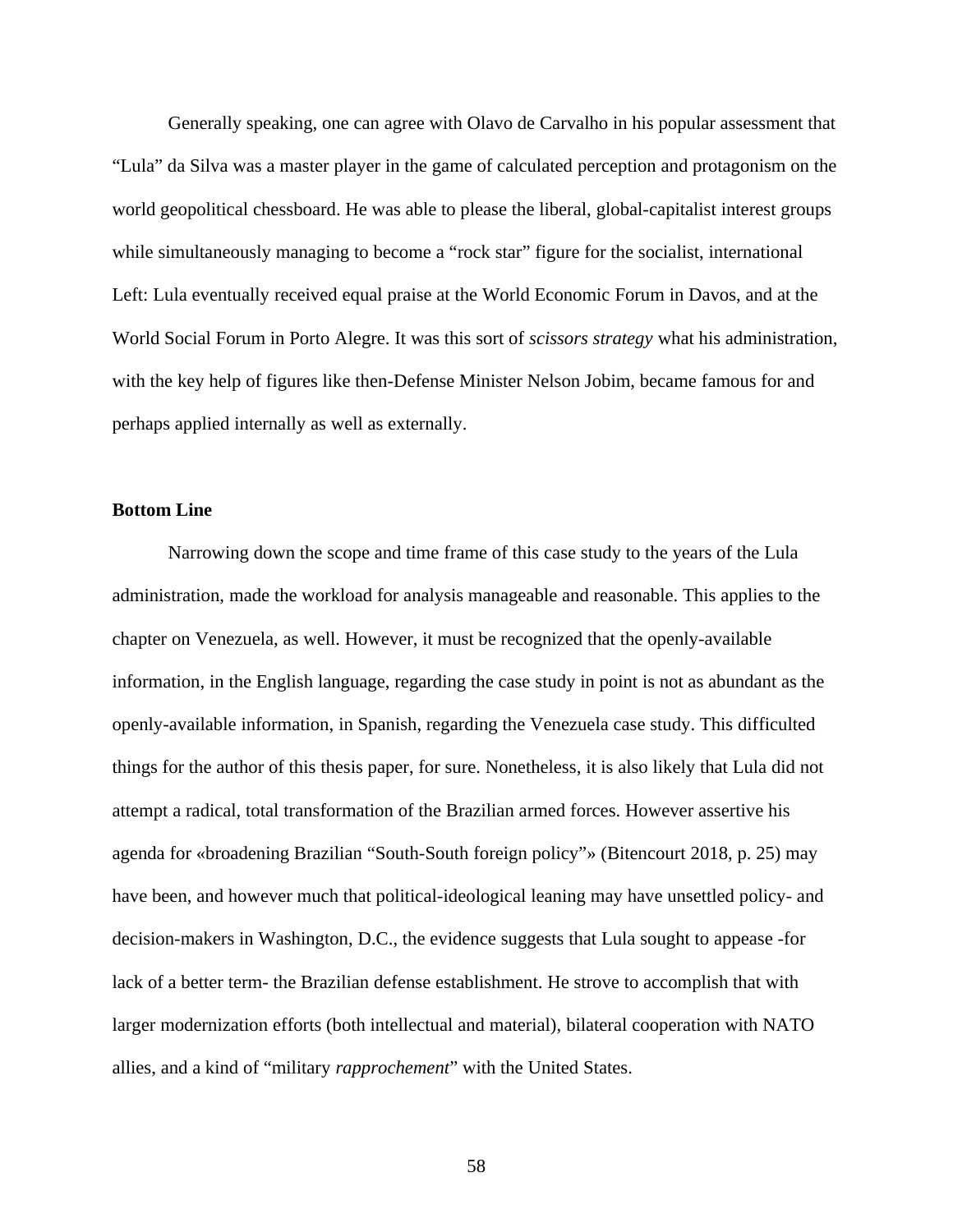Lula played the card of projecting the image of a "Brazilian giant" as a friendly regional hegemon: a kind of would-be mature, older-brother figure to other Latin American states. Defense and security affairs were a conduit for Lula's administration to play this card, at least according to many experts. At the same time, and knowing very well the historical propensity of the Brazilian armed forces to intervene in the country's major political decisions, Lula's team sought to refocus the military's energy to the outside world and the most pressing regional issues, without endangering the SPF's interests. This came about while the administration was slowly engineering ways to empower the Ministry of Defense, as a hub to secure and ensure the executive's political control over the Brazilian Armed forces. A big part of this change was achieved under the rubrics of modernization and professionalization.

The Lula administration was thus very careful, apparently, not to rock the Brazilian defense boat too much, and consequently played a very delicate game of change and continuity with stellar moments of satisfaction generated for the defense establishment, in order to please the traditional military organization. However, lest we forget that Lula is a founding member and figurehead of the São Paulo Forum, his party -the Workers' Party- the founding host of the Forum, and his city and state -São Paulo- the proud initial hub and operations base for the SPF's secretariat. Sure, there was a smart and timely recognition, from the PT's leadership, that the Brazilian defense and security sectors' "objective and subjective conditions" did not warrant a profound transformation of the armed forces and the associated power factors and centers. In other words, the military and their world were not ripe for radical change. But, even if unsuccessful and even if the later PT administration of Dilma Roussef couldn't finish the job, Lula's people did set the stage and the record straight for: getting the military mostly out of the War on Drugs and the War on Terror (e.g. largely ignoring threats like FARC, ELN, etc.), for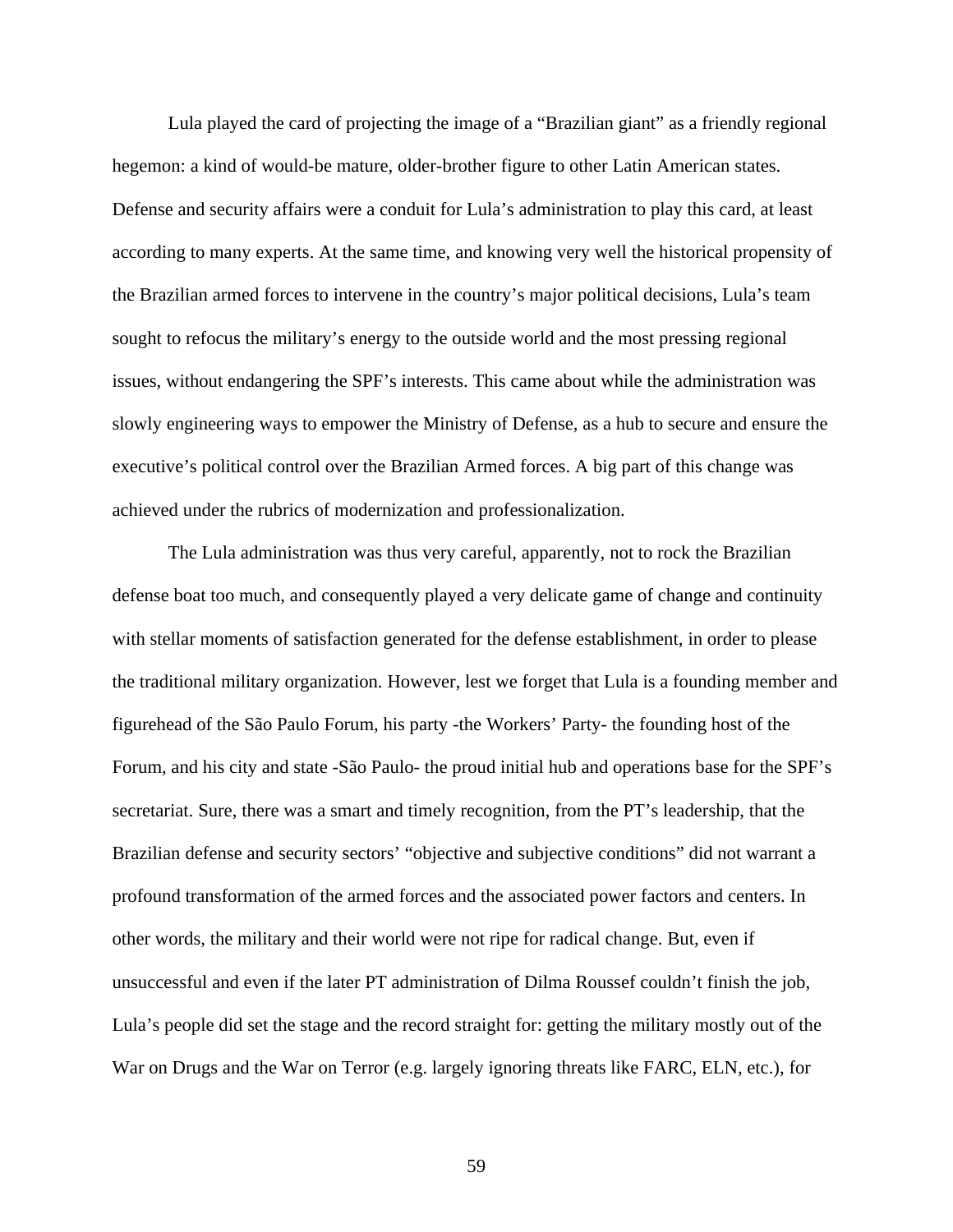establishing the architecture of a future military integration of Latin America and the Caribbean, and for plausibly paving the way towards political indoctrination of the defense and security forces by first securing their complete subordination to the political -away from the purely bureaucratic- leadership in the government.

Perhaps the PT didn't necessarily lack the skills, the concentration of power, or the wisdom to carry out the SPF's armed forces agenda: it appears rather that time wasn't on their side. If this is true, then a possible re-election of Lula to the presidency of the Federative Republic of Brazil could bring about a more assertive/aggressive program of radical transformation to the entire national security field in the country, along the lines of the SPF's agenda, with special emphasis placed on the armed forces and the rest of the defense agencies and stakeholders, both public and private.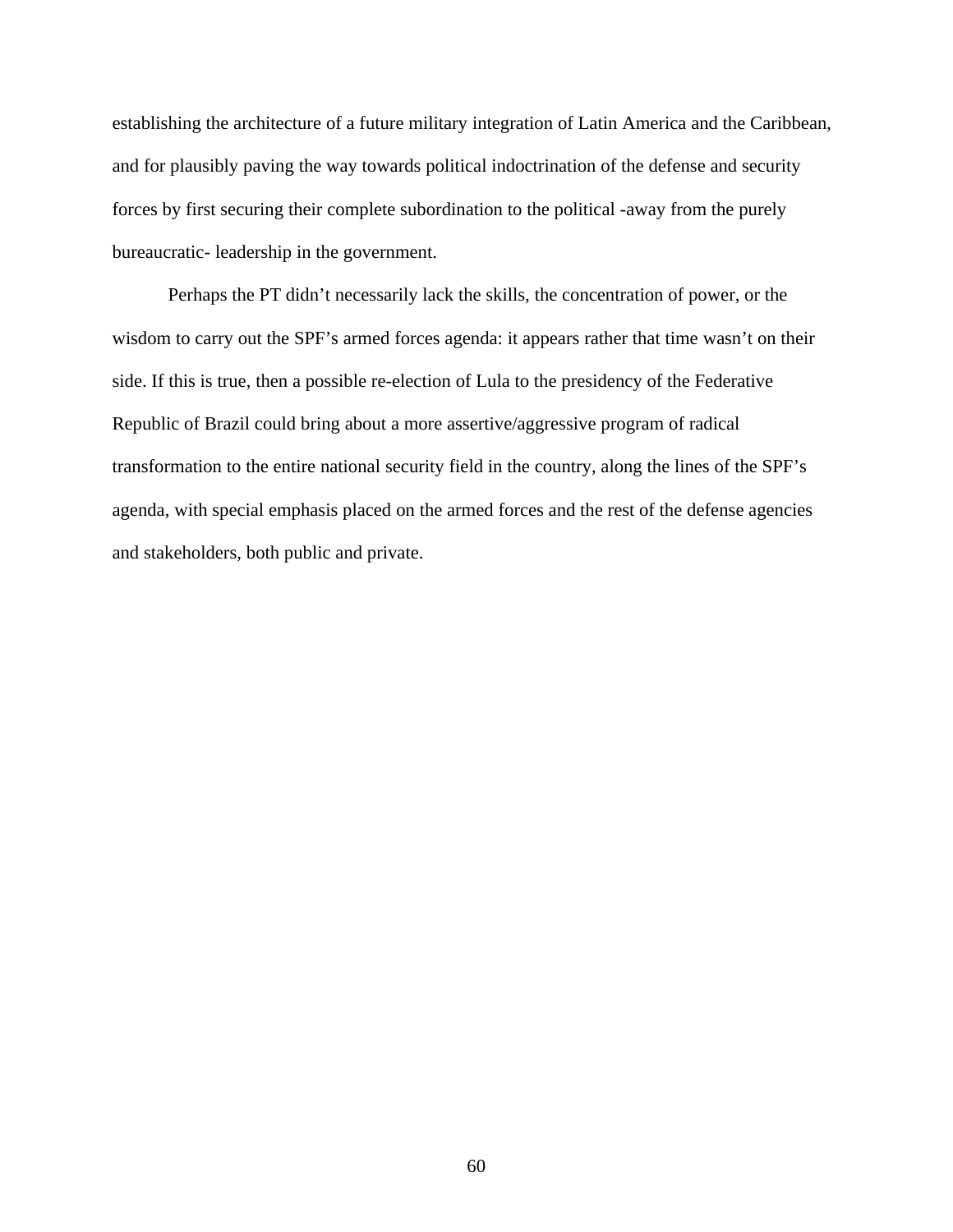## **CHAPTER 4: KEY FINDINGS AND WHY THEY MATTER**

Let us now turn to separately analyzing the correspondence -or lack thereof- between each case study's results and the policy-guidance synthesis performed in the second chapter of this work. In other words, the following is a look at the correspondence -or lack thereofbetween: the defense policy changes of the Chávez administration [Venezuela: 1999-2012] and the SPF armed forces agenda; and the defense policy changes of the Lula administration [Brazil: 2003-2010] and the SPF armed forces agenda.

# **Chávez-Era Venezuela**

The implementation of the civil-military union/alliance doctrine corresponds with the SPF's agenda. The radical transformation of the legal and judicial framework that sustains the armed forces' institutional role within the nation-state, in order to make way for concepts such as integral defense, regional military integration, the "horizontalization" of the chain of command, etc., corresponds with the SPF's agenda. On the other hand, the continuous expansion of the military's roles & missions into the realm and functions of internal security, public order, and law enforcement, well beyond the scope of the National Guard's traditional roles & missions, contradicts the SPF's agenda.

The normalization of a deliberative (politically active) military establishment corresponds with the SPF's agenda. The sympathetic, apologetic, and even protective approach towards the handling of a multiplicity of violent extremist organizations and other ideologically-motivated, violent non-state actors corresponds with the SPF's agenda. Severing all ties with the U.S. defense sector and cutting most military relations with NATO members corresponds with the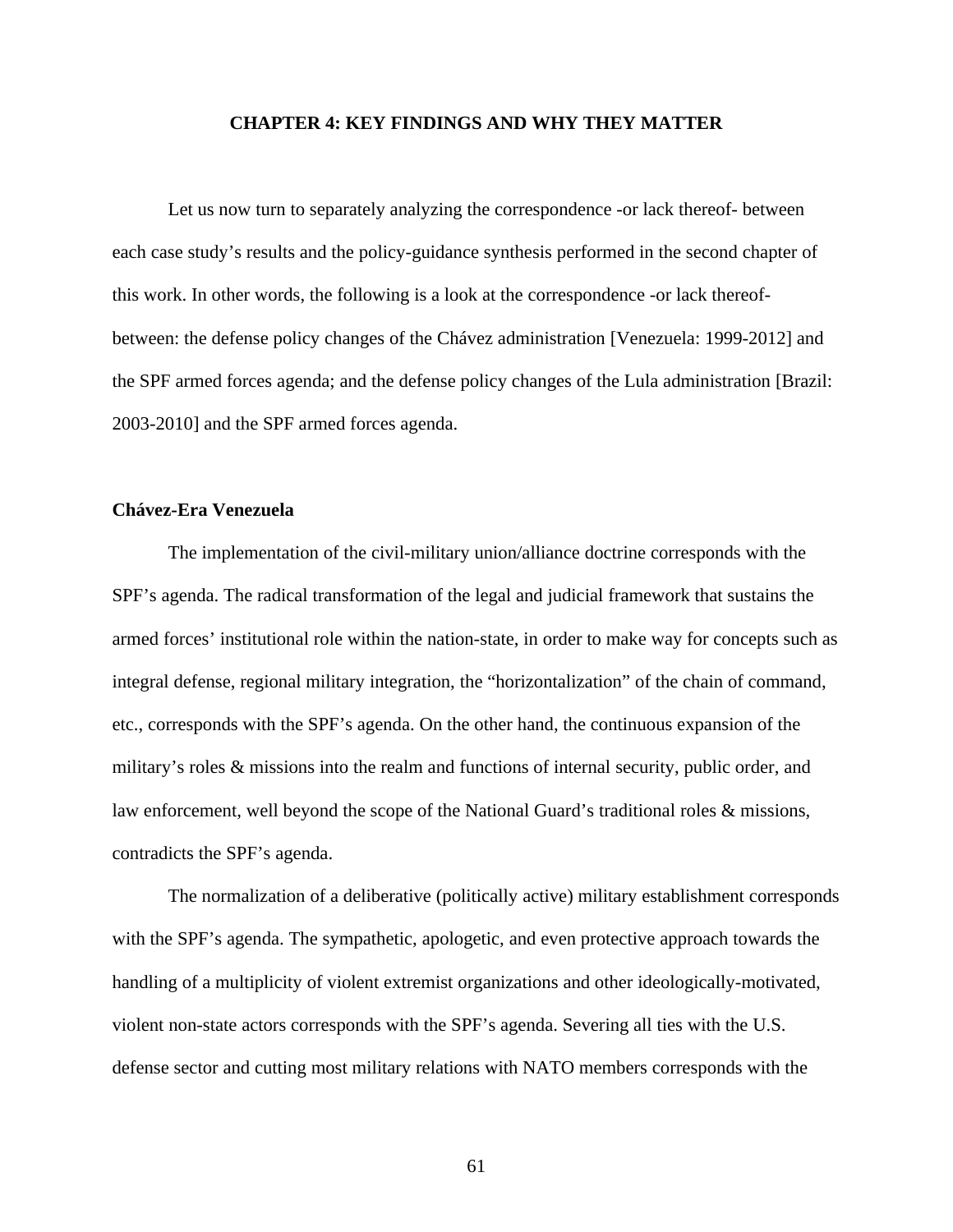SPF's agenda. Creating the Reserves and then the Militia as a separate branch, loyal exclusively to the party leadership, corresponds with the SPF's agenda.

Partnering with major U.S. adversaries, both regional and extra-hemispheric, corresponds with the SPF's agenda and the touted quest for a *multipolar world*. The subordination of the armed forces to the Revolution, and its defense as top priority, corresponds with the SPF's agenda.

The adoption of an anti-imperialistic, asymmetric/resistance warfare doctrine, concept, and military thought, by the armed forces, corresponds with the SPF's agenda. Fomenting the military establishment to fill in or occupy large portions of the country's government/public sector does not correspond with the SPF's agenda.

Establishing the CEO as a way of consolidating the Presidency's grip over the armed forces' chain of command corresponds with the SPF's agenda, in the sense that is secures political control over the military – strategically and operationally. The creation of new ranks within the military hierarchy, to emulate friendly militaries from the LAC region, corresponds with the SPF's agenda as a stepping stone towards achieving a future military integration of the regional bloc.

#### **Lula-Era Brazil**

Securing a sharper separation between the defense sector's activities and the security services' functions corresponds with the SPF's agenda. An apologetic and sympathetic approach towards handling terrorist, narco-terrorist, and/or insurgent organizations, and other violent nonstate actors and extremists, on the grounds of a supposed need to re-assess the root causes of violent conflicts in the LAC region, corresponds with the SPF's agenda.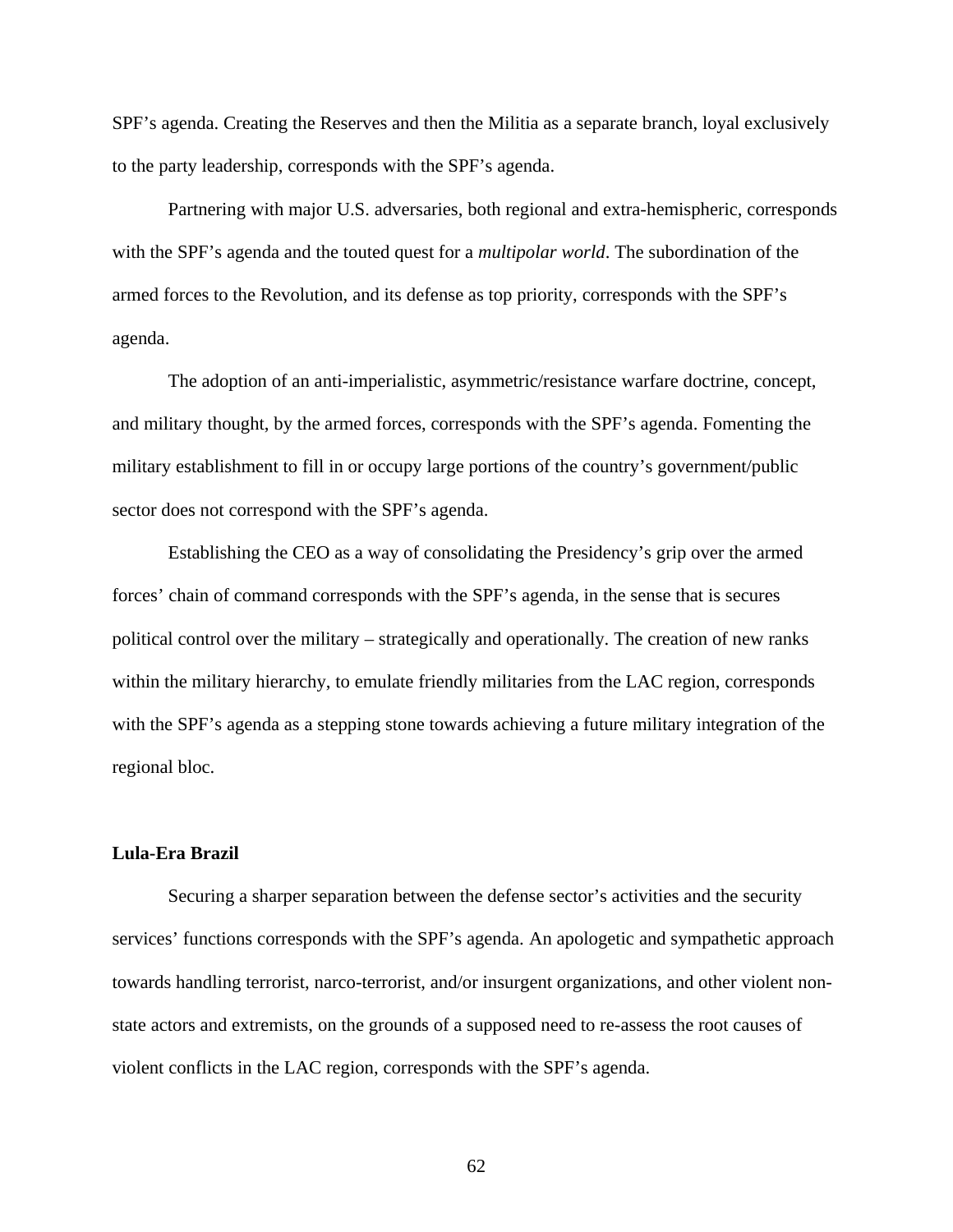The enthusiastic push for the establishment of the CODESUR as a tool for regional, autonomous military integration and as a stepping stone towards the strengthening of UNASUR, corresponds with the SPF's agenda.

The technological modernization of the Brazilian Armed Forces does not correspond with the SPF's agenda. What's more, the fact that this modernization effort -along with its intended beneficial repercussions upon the domestic Brazilian defense industry- was achieved through the significant involvement and cooperation of a NATO ally, contradicts the SPF's agenda.

Brazil's starring role in regional peacekeeping efforts, concocted by way of a unilateral decision-making process, does not correspond with the SPF's agenda.

Expanding and consolidating the institutional stature of the Ministry of Defense, beyond purely administrative functions, corresponds with the SPF's agenda inasmuch as this measure aggregates power on the most common instrument of civilian/political control of the military – curtailing its autonomy and own sense of "caste".

Streamlining a more transparent and systematic strategic-guidance development process for the defense sector, tying its upgrade to the country's own version of a *Manifest Destiny* and the so-called Brazilian exceptionalism, does not correspond with the SPF's agenda. On the other hand, opening the intellectual and legal gates up for a deeper adoption of the concepts of the integral defense doctrine, in the future, corresponds with the SPF's agenda.

Pursuing the normalization of a climate in which revolutionary changes to defense policy are the expectation within and outside the defense sector, corresponds with the SPF's agenda. Nonetheless, maintaining and improving defense cooperation -of any kind- with the United States contradicts the SPF's agenda.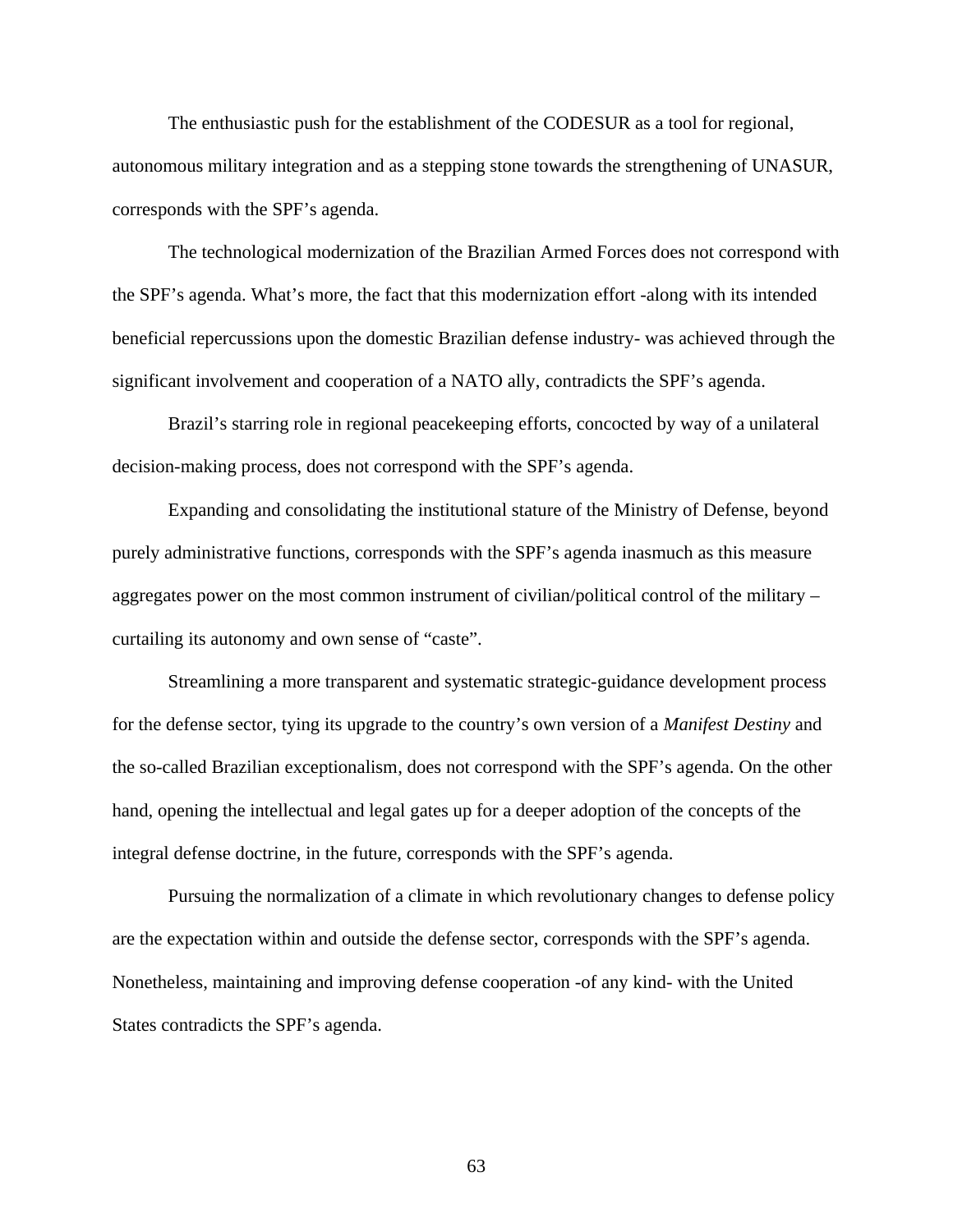#### **Lessons Learned and their Significance**

Why should these findings matter to the U.S. interagency, in consideration of American national interests? The answer is multi-pronged:

There is now less doubt about the weight of São Paulo Forum prescriptions over the governmental behavior of its member parties and figureheads, especially over those who find themselves in a position comfortable enough to pursue a more extreme/revolutionary agenda in their respective countries. Granted, the SPF's national security agenda is complex and sometimes covered in ambiguity or abstract generalization. It is most likely meant to be a flexible paradigm for members, rather than a detailed, specific recipe to follow. Nonetheless, the SPF is interested chiefly in the four "bottom-line" points described at the end of chapter 1 of this work. Given the intellectual heritage at the heart of the SPF's political-ideological record, it is not unreasonable to think of the Forum's strategy as being one of *attrition*: a sort of "long march through the regional institutions". Despite some of the media commentary from the last couple of years, the SPF's history reveals patience: a preference for a Fabian-socialist-styled gradual, progressive, and corrosive approach to radical change, seeking limited, cumulative effects rather than quick blows against the structures and practices they aim to transform or eliminate. The example of Brazil is probably a case in point. In 2003, during Lula's first year in office, a joint communique from Lula's party, the PT, and the SPF was emitted in support of the FARC, their struggle, and the multilateral effort that was then building up to scratch the FARC's name from the list of international terrorist organizations (Bula-Escobar 2016). That same year, such an attitude vis-avis the handling of the Colombian conflict would become the crux of the Brazilian Executive's official policy stance on the matter. Therefore, a review of the Lula administration's defense policy innovations may not reveal total obedience to the SPF agenda, in absolute terms. In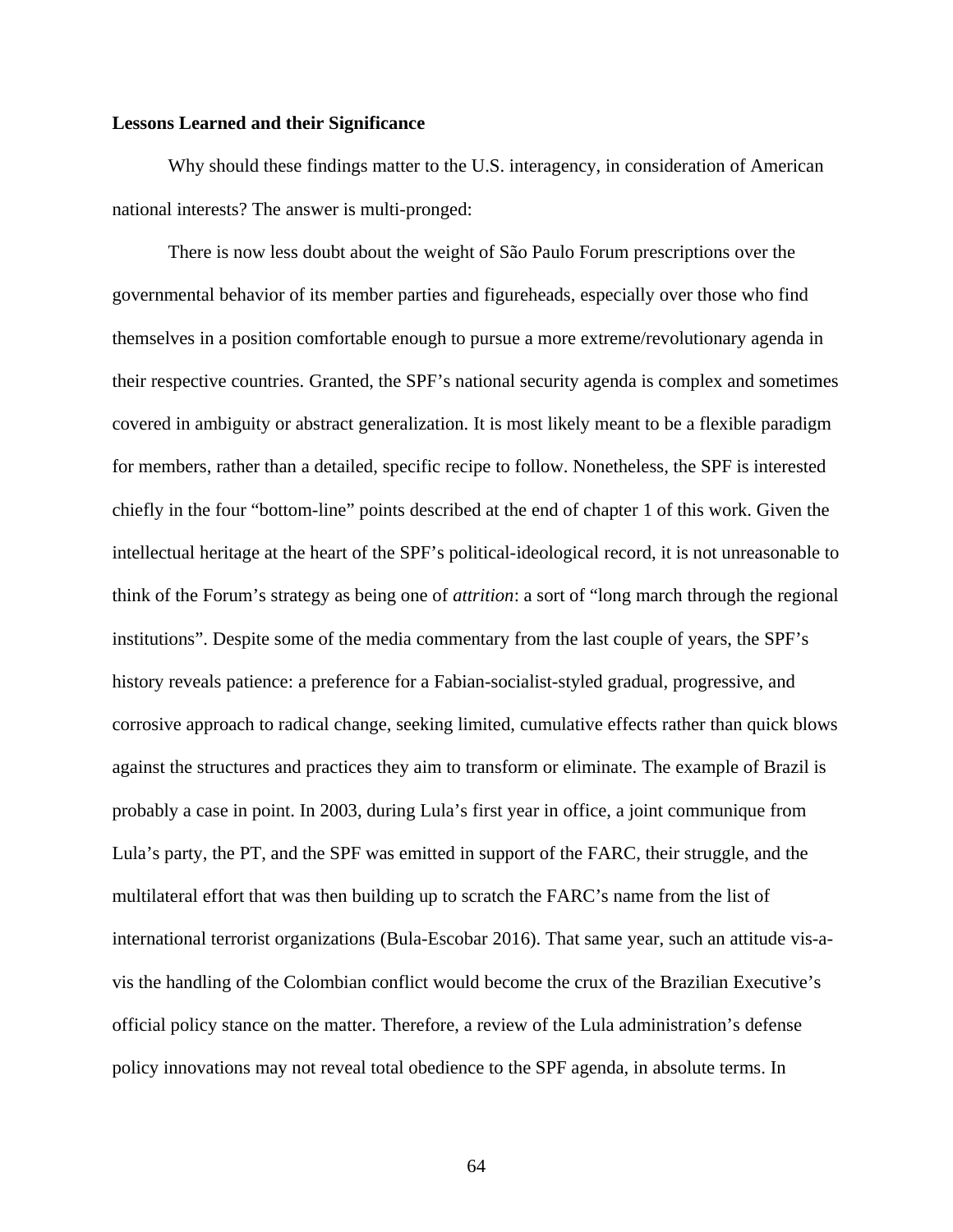relative terms, however, the qualitative advantage of having a regional leader such as the Brazilian government supporting the Forum's imperatives towards Colombia, has a massive beneficial effect for the SPF, even if it is only on that pressure point.

That being said, it may be easy to get carried away into thinking that both of the case studies covered by this paper represent the most striking/extreme cases of SPF national defense & security policy influence in the LAC. They're not – insofar as Brazil cannot be considered an extreme case. Nicaragua is perhaps another obviously striking case, akin to Venezuela. In Brazil, the PT administration/government was ousted and a very different political color rules the Executive now. This means not only that the military and the rest of the national defense/security establishment were not turned into an arm of the ideological project analyzed in the Introduction. It also means that, in the country where the Forum formally began and had one of its founding organizations and main sponsors become the ruling party for over 13 years, with one of its top founding leaders as head of state, the SPF could not effectively take over the entirety of the institutions necessary to stay in power.

The findings in this and previous chapters confirm a fascinating trait of international security and the dynamics both within and between nation-states: concrete -objective and subjective- conditions matter. Countries and nations and governments are not blank sheets of paper whose content unfolds in a geographical and historical vacuum. They cannot be transformed at will in only a few years. Political, economic, socio-cultural, technological, intellectual, ethical, ethnological, and other factors both enable and constrict change or continuity, and usually in very particular combinations thereof. In the reading of this work, a nation's strategic culture and, as one of its subsets, military culture become potent variables for understanding the directions taken by leaders and concrete government bureaucracies in the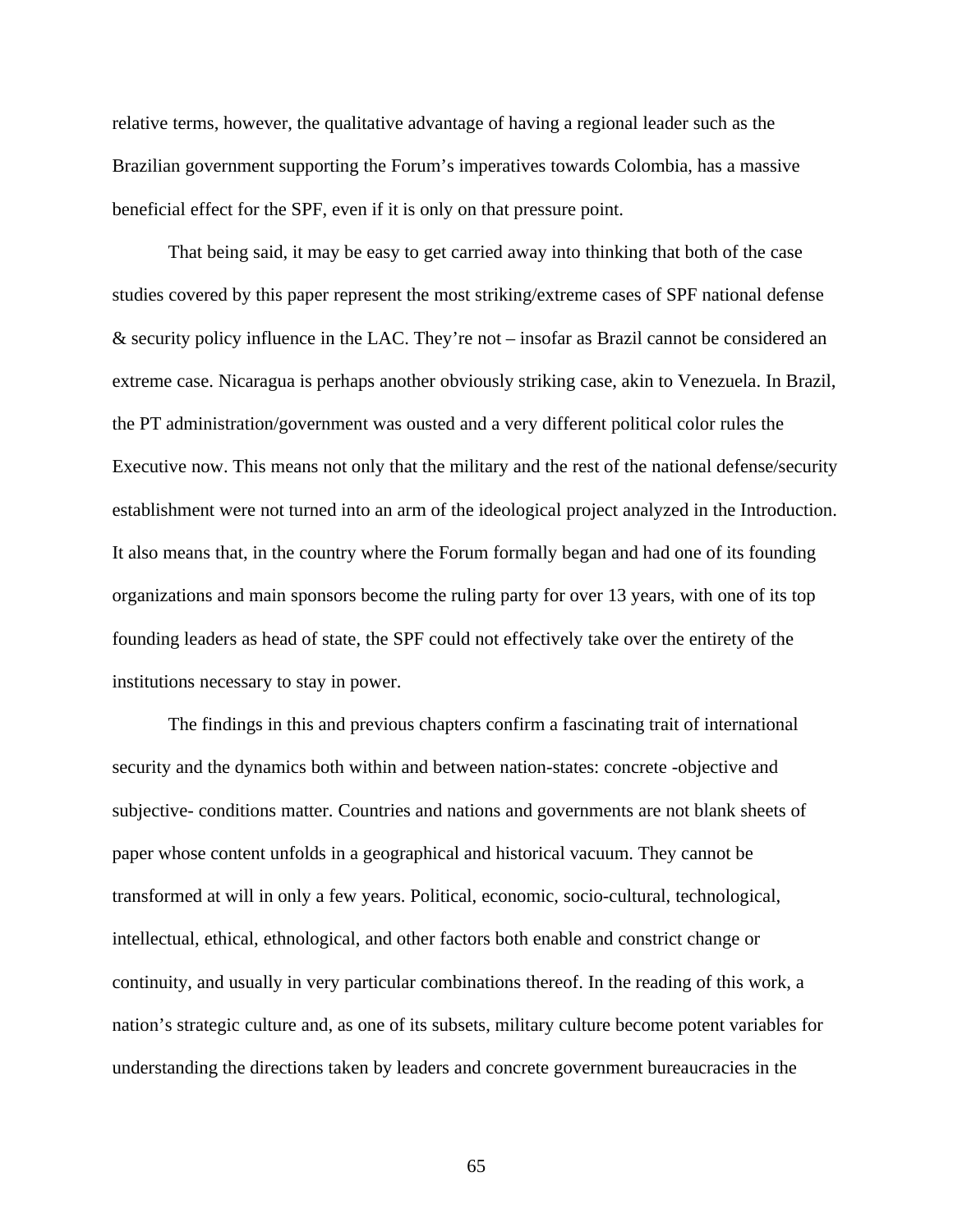realm of defense policy, and the whys and why-nots of change and continuity. Venezuela's was an exhausted, collapsing socio-political structure when Chávez assumed the Presidency in 1999. On so many levels, its societal institutions had be corroded and eroded to the point of showing little resistance to the revolutionary project. Political, economic, military, and cultural elite circles were pretty much impotent -and even sympathetic- when it came to facing the Bolivarian socialist strategy and tactics, despite some brief moments of intense challenge against the radical process taking place in the country. In Brazil, things were different. Even though the SPF was founded in Brazil by the very same PT, under the auspices of Lula, its conquest of Brazilian defense policy orientations was nowhere near as complete as it turned out in Venezuela, where Chávez's ruling party is by no means a founder, or even senior member, of the original alliance. Brazil had just recently (1985) transitioned out of a cycle of military dictatorships, its powerful foreign-policy bureaucracy was still strong and accustomed to a high degree of autonomy vis-avis the political flux of administrations and electoral contests, and its elites were likely still cohesive and able to wield a significant amount of hegemony over the Brazilian state's centers of power. The corollary from this being, in short, that politically-successful SPF members have to adapt to their own realities' objective and subjective conditions, showing flexibility and the will to apply Lenin's *two steps forward, one step backwards* maxim to their behavior in government and their public policy program. It is thus important that U.S. policy towards the Hemisphere be crafted only upon careful evaluation of the differing conditions and factors that shape the acceptance of, or resistance to, certain ruling-party programs and agendas. In other words, the U.S. antidote to the SPF agenda has to be as flexible and tailor-made as the Forum's own performance seems to be, regarding each and every country in the LAC region.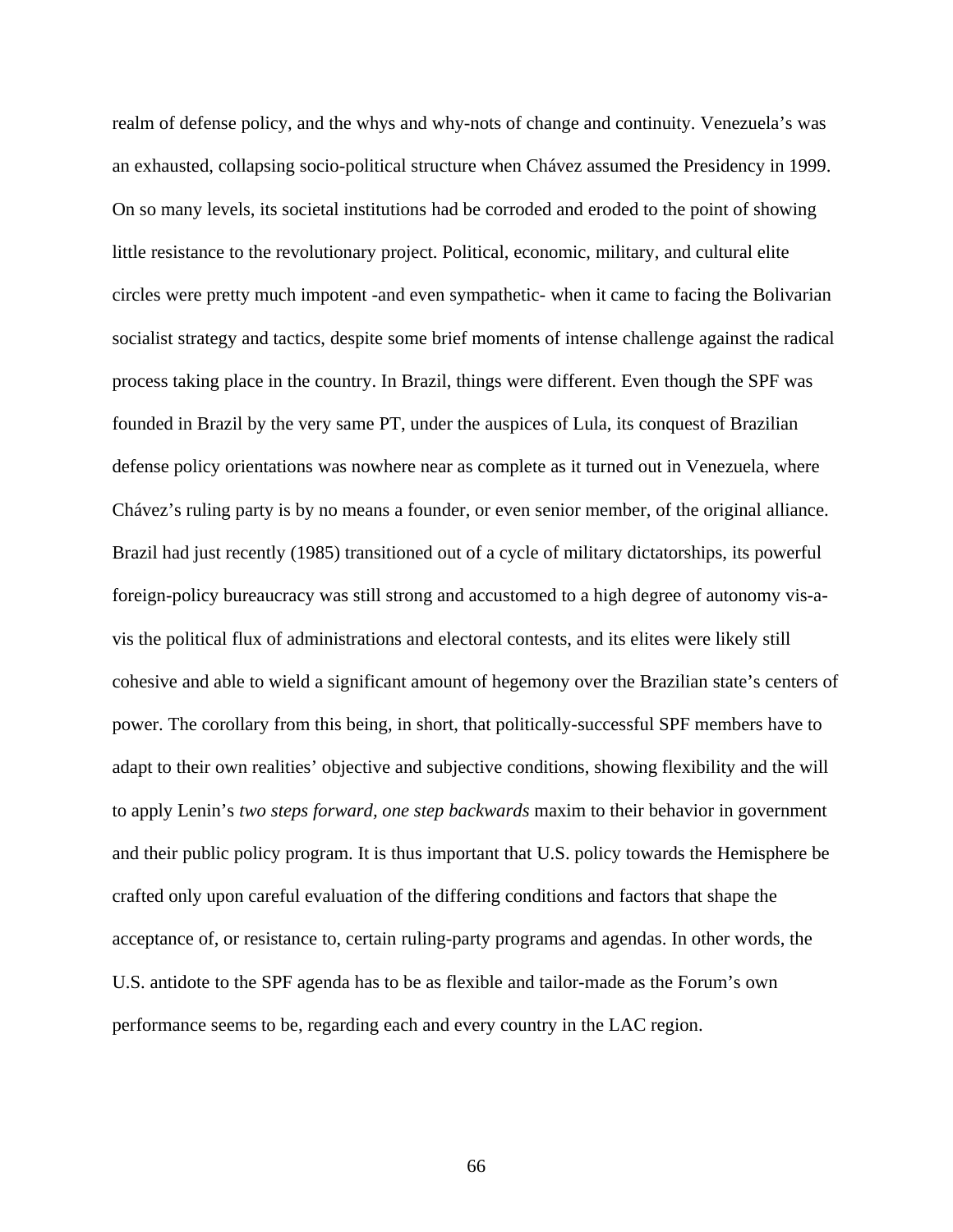The SPF does not operate in a geopolitical vacuum: the LAC region is not a standardized, one-size-fits all universe that lends itself to reductionist assessments of the strategic environment. Control over the Venezuelan state and its riches had been a decades-long ambition of the Castro regime in Cuba, therefore, its penetration of the Venezuelan government/state was already deep, by the time that Chávez first ran for office. In Brazil, the Castro-communist influence of Cuba and its regional allies and proxies seems to have been a lot less significant, at least within the governmental civilian and military spheres, when Lula won the presidential elections in 2002. Both countries had been largely successful at quelling the Left-wing guerrilla insurgencies of the 1960s and 1970s, nevertheless, the autonomic, far-less-dependent nature of the Brazilian state and its sources of wealth may have done a huge difference throughout its contemporary history vis-a-vis Venezuela's situation and ability to shield itself from extremist influence. Again, the U.S. must take into account all of these specific internal, bilateral, and multilateral geopolitical/geostrategic relations and interactions across each one of the countries that make up the LAC region, paying special attention to the weight of history in the crafting of policy responses to the subcontinent's ills.

The expansion of the SPF's country-by-country power and influence means the contraction of case-specific maneuver space for the U.S. government: it's a zero-sum game. Through Chávez's MVR/PSUV, for example, the SPF was able to completely shut the U.S. out of the defense equation for Venezuela – a process accomplished in 6 years. For Brazil, Lula's PT did not manage to block out the U.S. defense-sector presence and had, in fact, allowed for the bilateral defense relationship to rejuvenate, by the end of Lula's 8-year tenure. This means that the SPF had not gained the total net amount of power and influence that it had probably hoped to gain by way of the PT holding the highest office in the land. These statements are probably true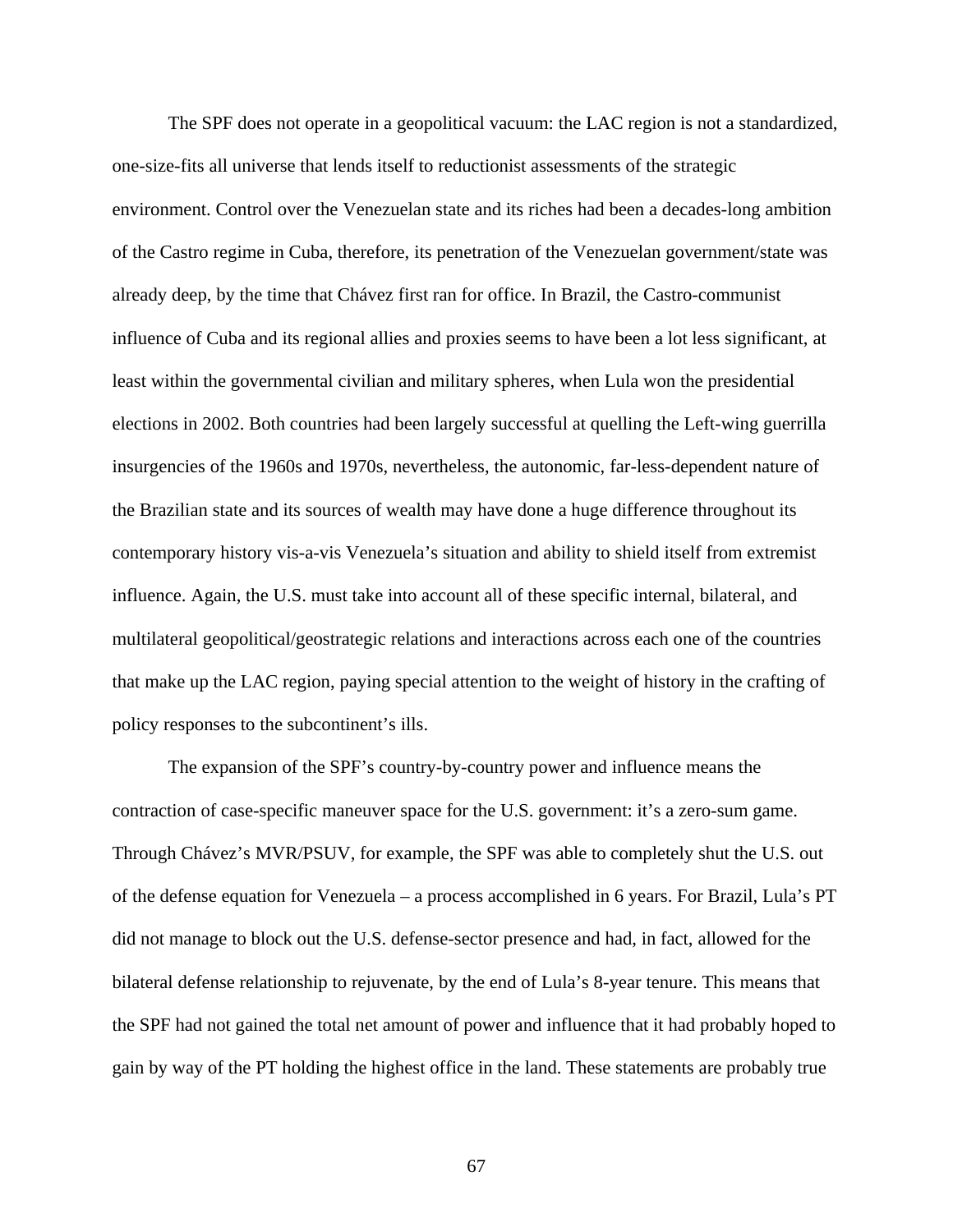even well beyond the fields of the national security and defense sectors and point to the living, non-static, shifting nature of the opportunities and challenges that the U.S. defense- and foreignpolicy organs must be able to play with in order to expand the geopolitical maneuver space. They must be able to translate such expansions into defeats for the Forum's network, perhaps even while a large amount of its members is still in power.

The price of neglect and ignorance towards the Western Hemisphere is the invitation for strategic competition with adversaries, at the U.S.' nearest front line: its own neighborhood. This lesson is likely a logical consequence or corollary of the previous item on this list, and lends credence to some portions of the *Realpolitik* or realist perspective in International Relations Theory<sup>[34](#page-75-0)</sup>. In the presence of a global strategic contest, «all the world's a stage», so to speak, and adversarial powers will always seek to gain advantage, in both space and time, to advance their interests. Penetrating, dominating, and then leveraging alliances and other power structures in the United States' own continental neighborhood is a sound geostrategic goal, from the viewpoint of capable adversaries such as Russia, the PRC, Iran, and even North Korea. However puzzling, amorphous, contradictory, or incoherent the ideological/intellectual compromises of anti-Western partnerships across the LAC region appear to some analysts (de Arístegui 2008), the truth is that a common enemy is a powerful unification factor. The SPF is, itself, proof of that. Its networked entities also apply such a logic and the appreciation of common hatreds, desires, and appetites when it comes to engaging and bonding with extra-regional: parties, non-state actors, non-governmental organizations, governments, intellectual circles, other multilateral *fora*, etc. U.S. national security and defense decision makers have been warned long enough (Faller 2021) against Latin America & the Caribbean falling to the bottom of the priorities list, in terms of U.S.

<span id="page-75-0"></span><sup>34</sup> Such as the adaptation of Elitist Theory to the field of international relations: whereby the rise in influence and projection of a rising power is always the function of a simultaneous decline in influence and projection of a waning power. There is also the related idea that the global geopolitical contest space abhors a power vacuum, and thus the absence of leadership is almost always filled by a competing symmetric or asymmetric force.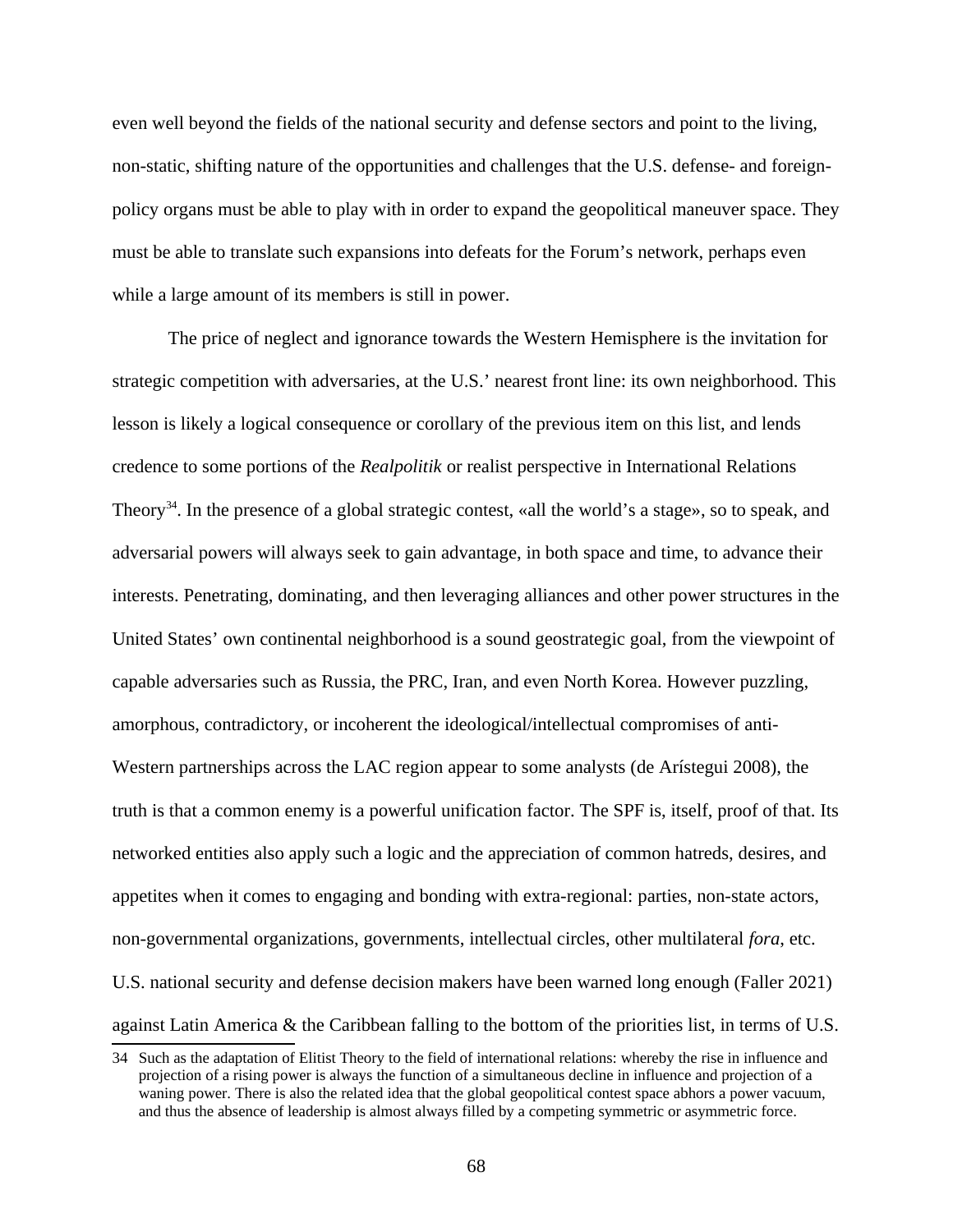engagement and focus. And the cost of such a derelict attitude towards the Western Hemisphere might be more than that of an imperfect preparation for conventional, high-end war in either the European or the Indo-Pacific theaters of operations.

It seems important to clarify that the São Paulo Forum *is not* a multilateral organization. It isn't – first and foremost for two obvious reasons: it is not integrated by states/governments, and it is not an organization (in the sense that its organs/parts perform the roles of facilitators in a relatively-loose network, which serves as a communicating vessel between state and non-state, national and transnational, legal and illegal, political and para-political, formal and informal entities and power players and brokers and factors). The SPF exists beyond -sometimes behindthe functions of states/governments, even though it benefits from concrete governments and exists partly because it has its hands within certain governments (Hernández 2016). The Communist Party of Cuba is perhaps the only member which can be considered a "state actor" that enjoys an outsized role to play in the Forum, adding to the fact that such an entity has most likely been steering the SPF's development/activities since the network was conceived. But the fact that Brazil's PT and Cuba's PCC precede the Forum chronologically, ideologically, and strategically is not really an argument to suggest that the SPF is the instrument of particular Latin-American & Caribbean states/governments and their grand strategies / foreign policies. If anything can be hypothesized that far up the level of abstraction/analysis, it would be instead that certain governments throughout the LAC region have become, at certain points in time and to varying degrees, instruments of the Forum's grand strategy; whereas a smaller number of states/governments are now so enmeshed with the network's leadership (or central nodes) that it becomes rather difficult to separate the state actor's behavior from the goals of the transnational alliance. The fact that the SPF can remain both coherent and cohesive, in terms of ideology and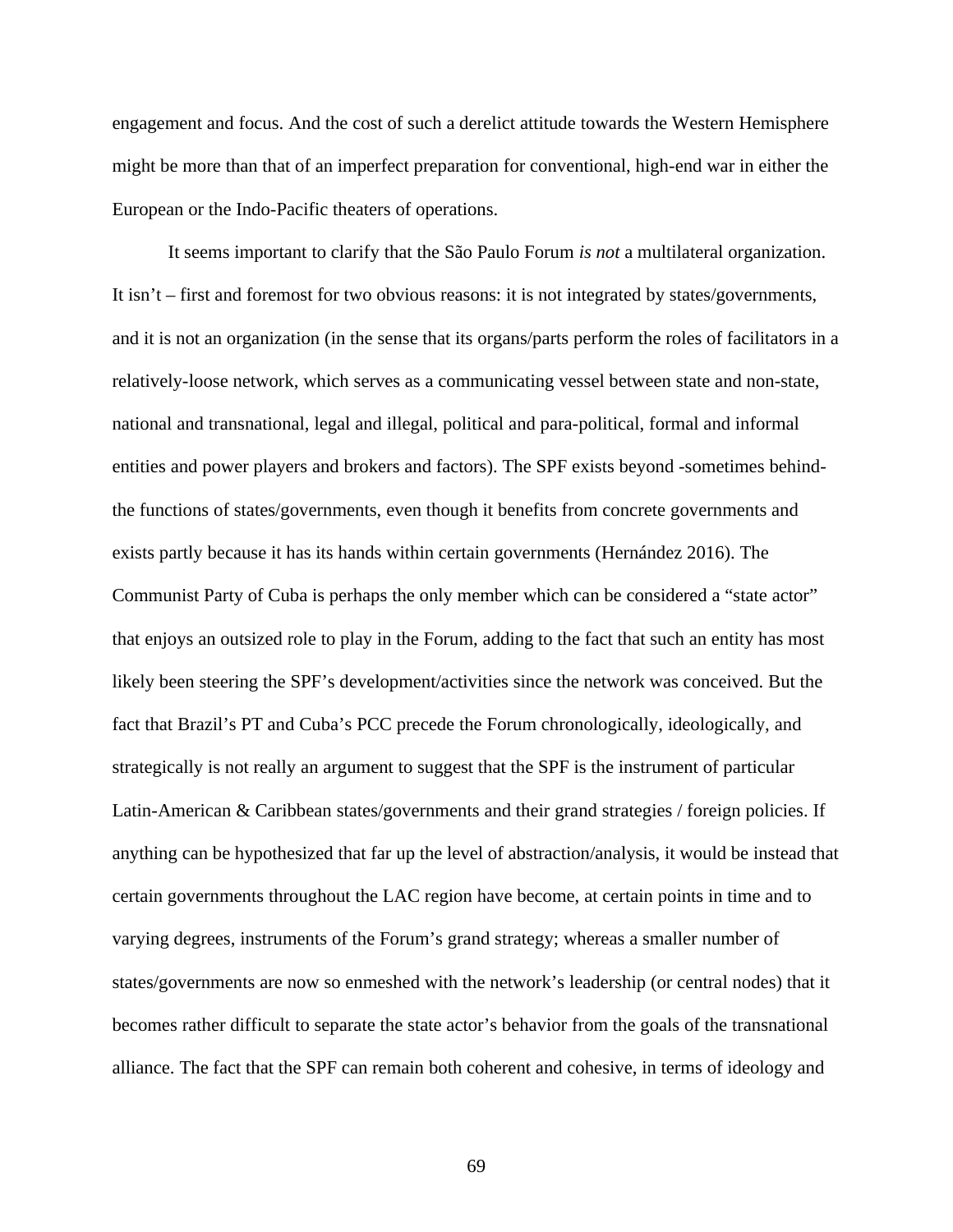objectives, while at the same time appearing so diverse and overcrowded, in terms of its member list and the nature of the members' specific platforms, says more about the historically overriding goals, imperatives, and necessities of the revolutionary Left's continental strategy than about the hypothetical presence of a group of official, orchestrating state hands from regimes like those in Cuba, Nicaragua, or Venezuela.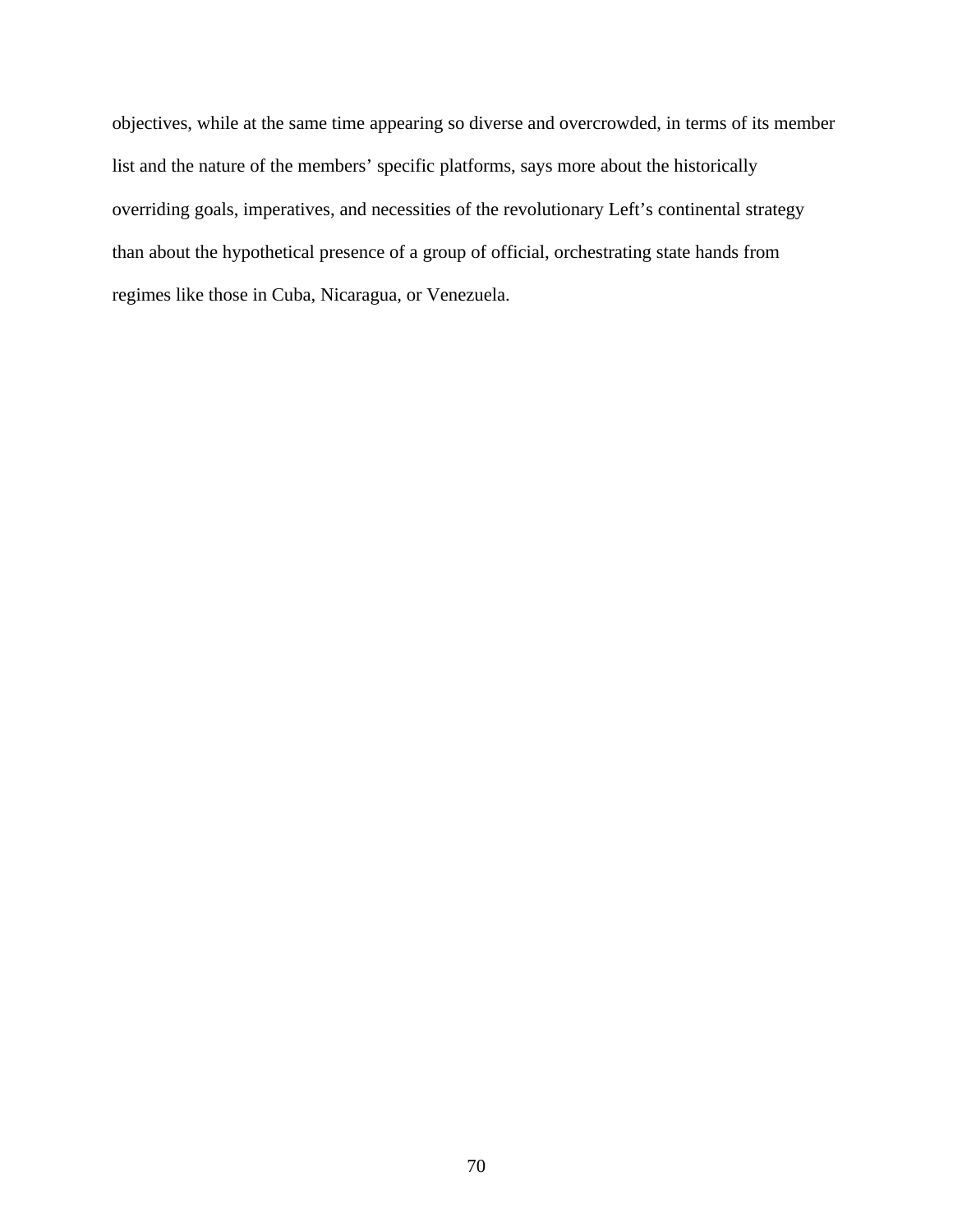#### **CONCLUSIONS AND RECOMMENDATIONS**

The foreign policy apparatus of the United States government, particularly the national security communities (intelligence, defense, law enforcement, strategic systems, etc.), typically generate periodic documents to guide policy and strategy at the federal level. In these documents and summaries, at least in the ones unclassified, the different agencies, organs, and bodies that carry out the functions and tasks of national security divide world security threats into two large camps, however problematic the two are conceptually: *state* actors and *non-state* actors.

The São Paulo Forum, by virtue of its power to steer the national defense and security policy programs of its members, should be regarded as a threat to international and regional security. The reason for that categorization is that once a member reaches high office they will try to implement the agenda, with varying degrees of success; that is: they will try to make some or most changes necessary to radically transform the defense-and-security sectors and forces of their respective countries and governments, in ways that partially or completely antagonize with stated U.S. goals and objectives in the Western Hemisphere (Joint Chiefs of Staff 2016). Chances are that, at a minimum, these SPF members will be able to generate some negative effect with their policies once they're installed in office; an effect that, if aggregated to other such effects throughout the LAC region, generated by similar actors, predictably and collectively can have a lasting detrimental impact on U.S. strategy and efforts to promote stability, peace, and prosperity.

Even if only qualitatively important, one Venezuela-style debacle (Reuters Staff 2012), one Bolivarian Revolution is one too many in the LAC region. The disruptive, destabilizing, and destructive potential stemming from such a security-threat exporter and hub can multiply and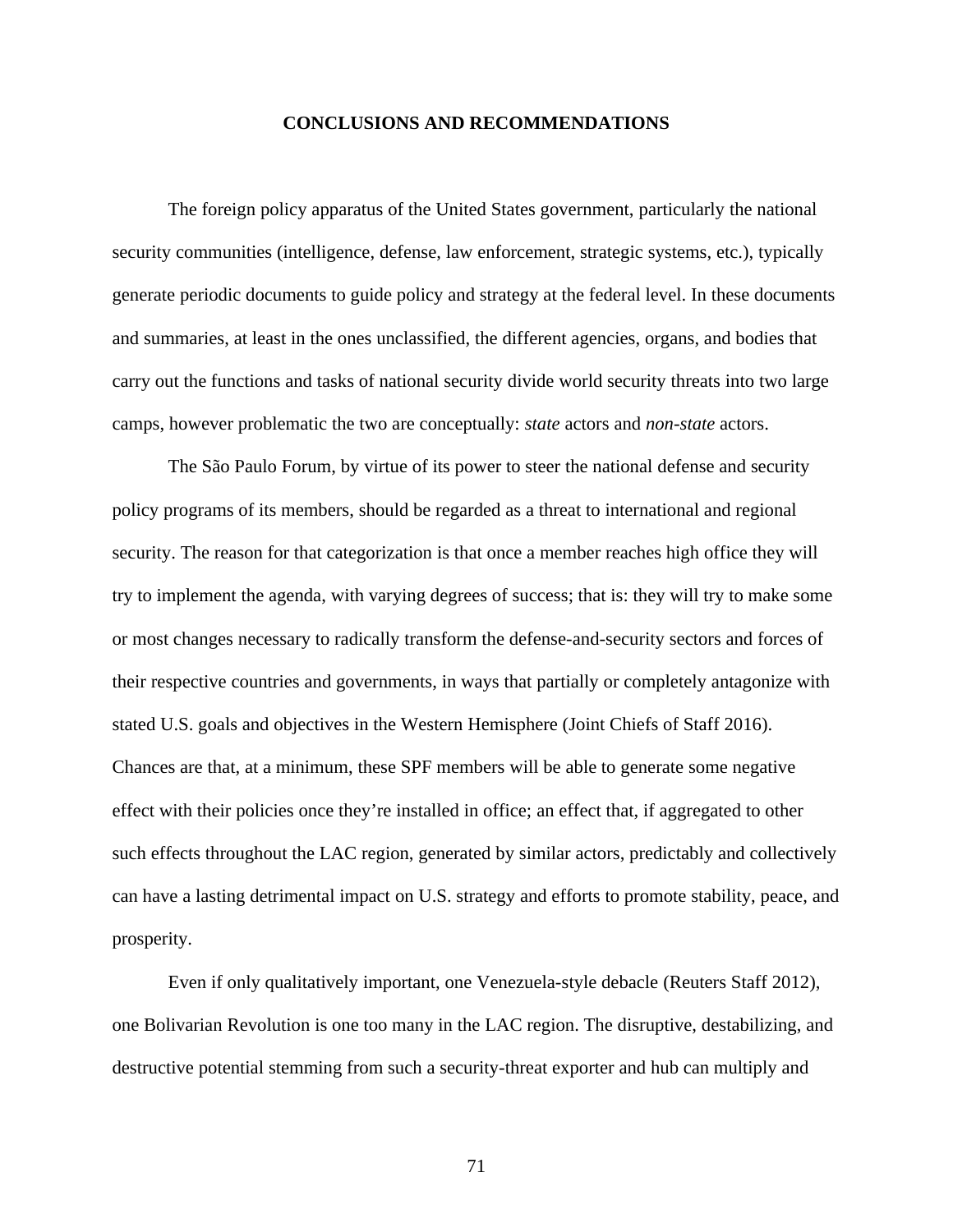grow exponentially, if never checked. The radical effects of such a transformation can be most clearly glanced at with other examples such as Cuba, Nicaragua, and even the powerful non-state actors associated with the Colombian conflict. The damaging effects brought upon the Western Hemisphere by these hubs, in terms of sharp power, is also subjecting many nations and governments to unprecedented levels of institutional corruption, coercion, and corrosion. This onslaught of so-called *strategic corruption* not only erodes these states' ability to then respond to major security threats of any kind and contribute their part to the Good Neighbor Policy, but it also cements the vulnerabilities -new or old- that are then exploited by malign non-hemispheric state and/or non-state actors in order to advance their strategies. Overall, the risk to regional security is increased many times over whenever there is another SPF revolution on the horizon – if we consider that  $Risk = Valnerability \times Thread$ .

But under what "camp" should the SPF be labeled? Is it a non-state actor, really? Given the fact that it operates mainly to conquer state power and that it strengthens itself by way of its members' control of national or sub-national governments, can it be properly considered a classic non-state entity? And given the fact that it is truly international -and even transnationalin its dealings and in the networked nature of its individual member organizations and persons, is it merely the equivalent to a government in disguise? Or is it actually a formidable supranational entity/organism? Any answer to these questions would be, at this point, merely speculative, as it would greatly surpass the explanatory potency, not to mention the research goals and objectives, of this study. The few experts out there that can comment long enough on the nature of the Forum do not agree on a defining terminology. Hence, transplanted or adopted terms-of-art from the U.S. Department of Defense, such as transnational threat network (TTN) or superempowered TTN, never seem to fit the known description, however tempting it may be to use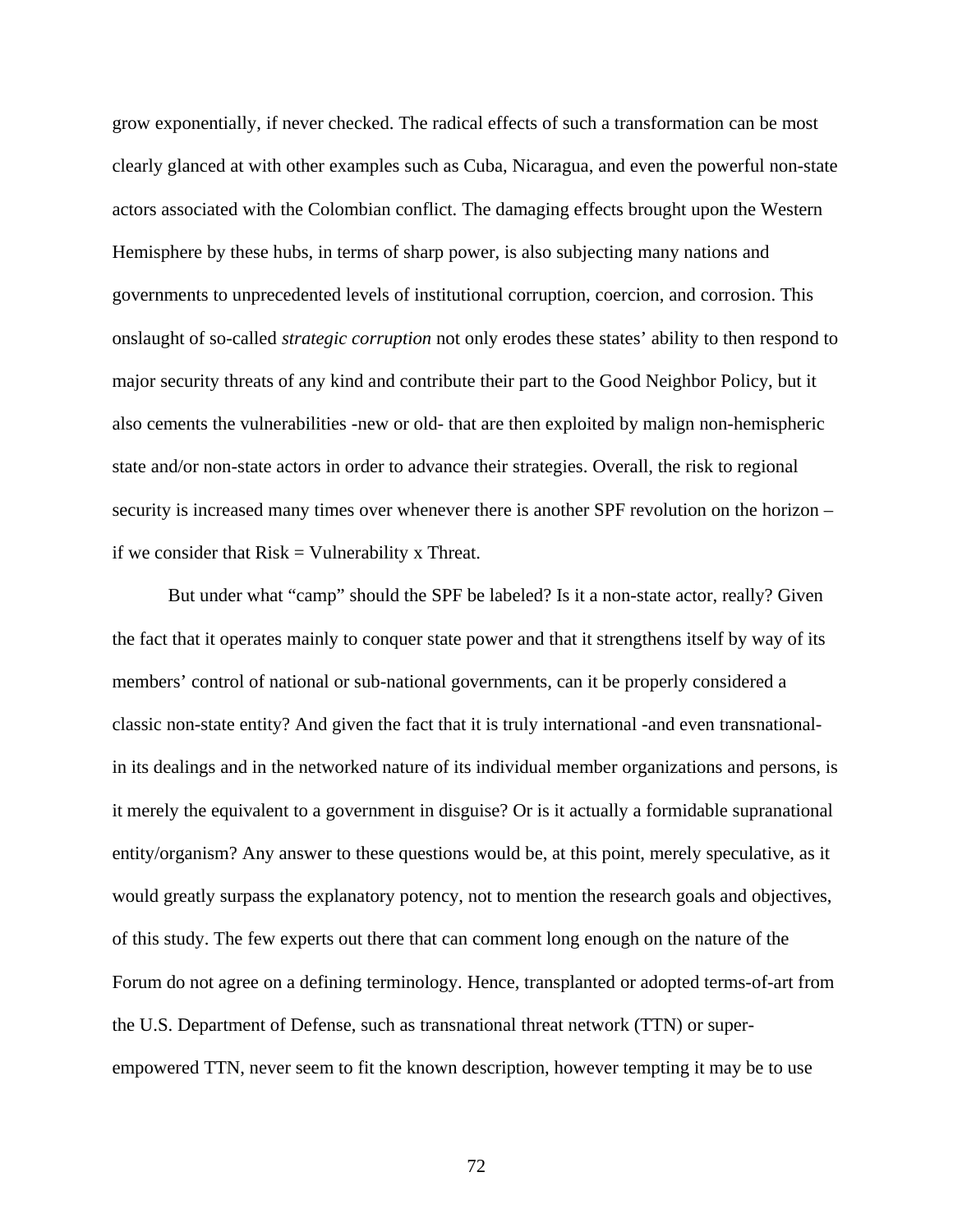such terms. In this regard, comprehensive and exhaustive multidisciplinary research is required to fully identify the SPF's underlying characteristics, in order to effectively tackle it as a threat to international security. The United States' and other regional partners' national security communities carry the burden of doing away with inadequate notions copied from the heyday of the Communist International or the OSPAAAL, and consequently need to look at the phenomenon from all angles and consider all possibilities without preconceived labels.

In this same vein, what follows in a list of broad conclusions directly extracted from the analysis performed at the intersection between this study's dependent and independent variables. The tail end of this thesis paper consists of two additional lists, similar to the general conclusions one: a list of recommendations for public policy, from the perspective of the United States federal government interagency, with a focus on the major defense-sector stakeholders in charge of these matters; and a list of recommendations for future academic and scholarly research, both following in the footsteps of this study or otherwise, within this field of work or parallel to it, with the hope of encouraging many disciplines to chime in with their own corpus of knowledge and contribute to the deeper understanding of this fascinating, albeit menacing, entity and the consequences of its activity.

### **General Conclusions**

The São Paulo Forum's defense and security agenda has influence over its members' administrations regarding their countries' defense sector policies, particularly their military policies. Nevertheless, this assertion carries within it multiple nuances. Influence does not -and cannot- amount to *dictate*, given the complex nature and structure of even the weakest and smallest modern republican governments. Public policy-making does not always translate well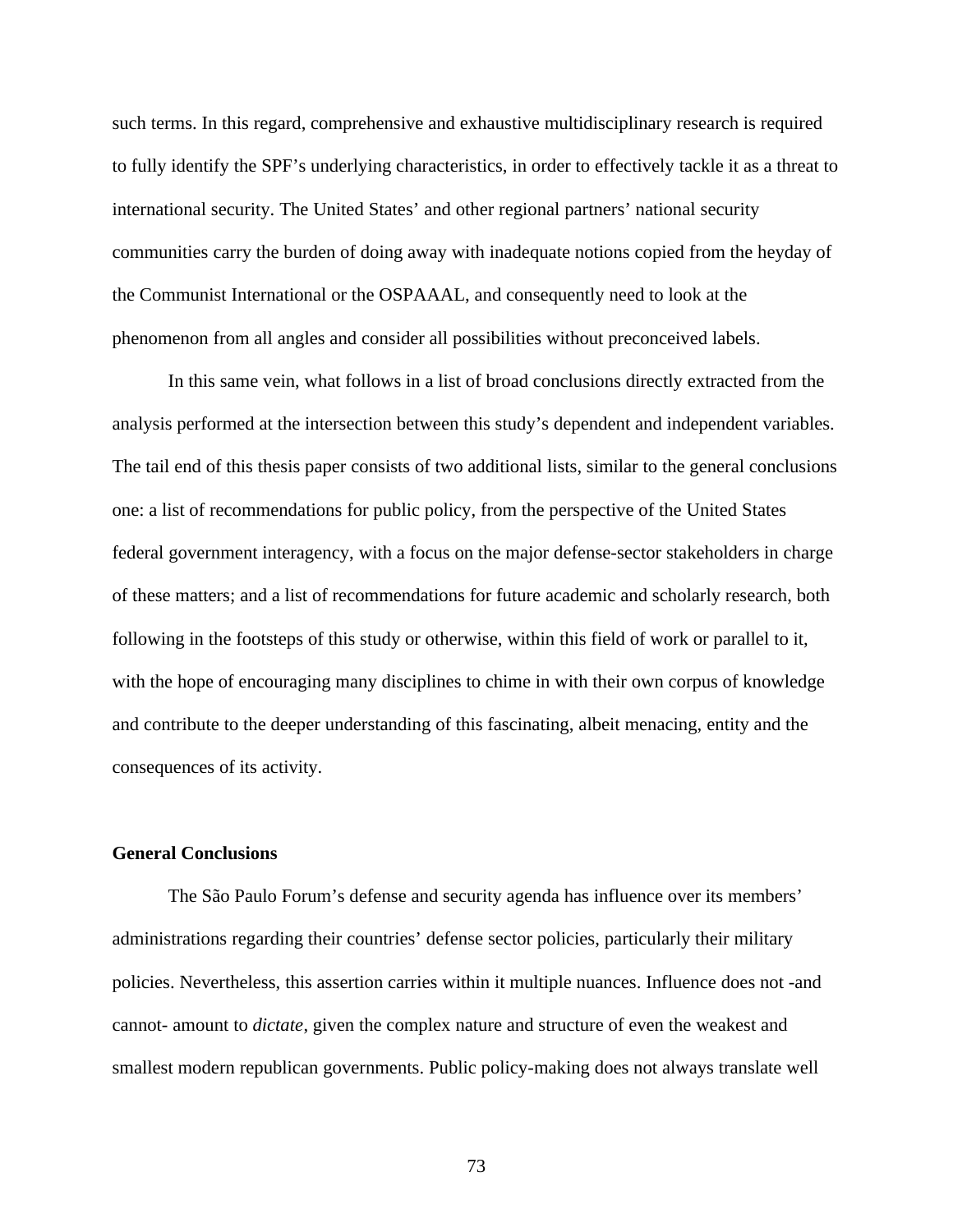into decision-making, let alone government action: a political and governmental system replete with internal friction, segmentation, and compartmentalization can easily be a formidable obstacle to the practical implementation of concepts, doctrines, or directives that maybe even look great on paper. This conclusion's assertion has to do more with the political actors' attitudes and volition, as it is the function of the actors' loyalty to a preexisting political-ideological power structure. It has to do less with the concrete end-result of the said actors' performances in governmental/bureaucratic positions of authority, as such performances are both limited and enabled by the actors' own traits and by the "objective and subjective conditions" under which these actors' performances take place. The aforementioned nuances might help this conclusion's assertion hold true in the face of discrepancies, originated from further scrutiny on the matter of the SPF's influence over the countries under its members' control; for instance: is the assertion also true for other countries whose leaders are members of the SPF, but have not implemented the SPF's agenda and policy prescriptions? Or, further still: although Chávez's Venezuela and Lula's Brazil can be considered SPF successes, why have other governments led by SPF members not been so successful?

The level of influence exerted by the São Paulo Forum's agenda over the defense policy initiatives of the Chávez administration (1999-2012), in Venezuela, was very high.

The level of influence exerted by the São Paulo Forum's agenda over the defense policy initiatives of the Lula administration (2003-2010), in Brazil, was moderate or partial.

The number one strategic imperative of the São Paulo Forum is the destabilization of the Latin America & Caribbean region, with the immediate goal of facilitating the crises and processes that can later be exploited to consolidate more power for its member organizations and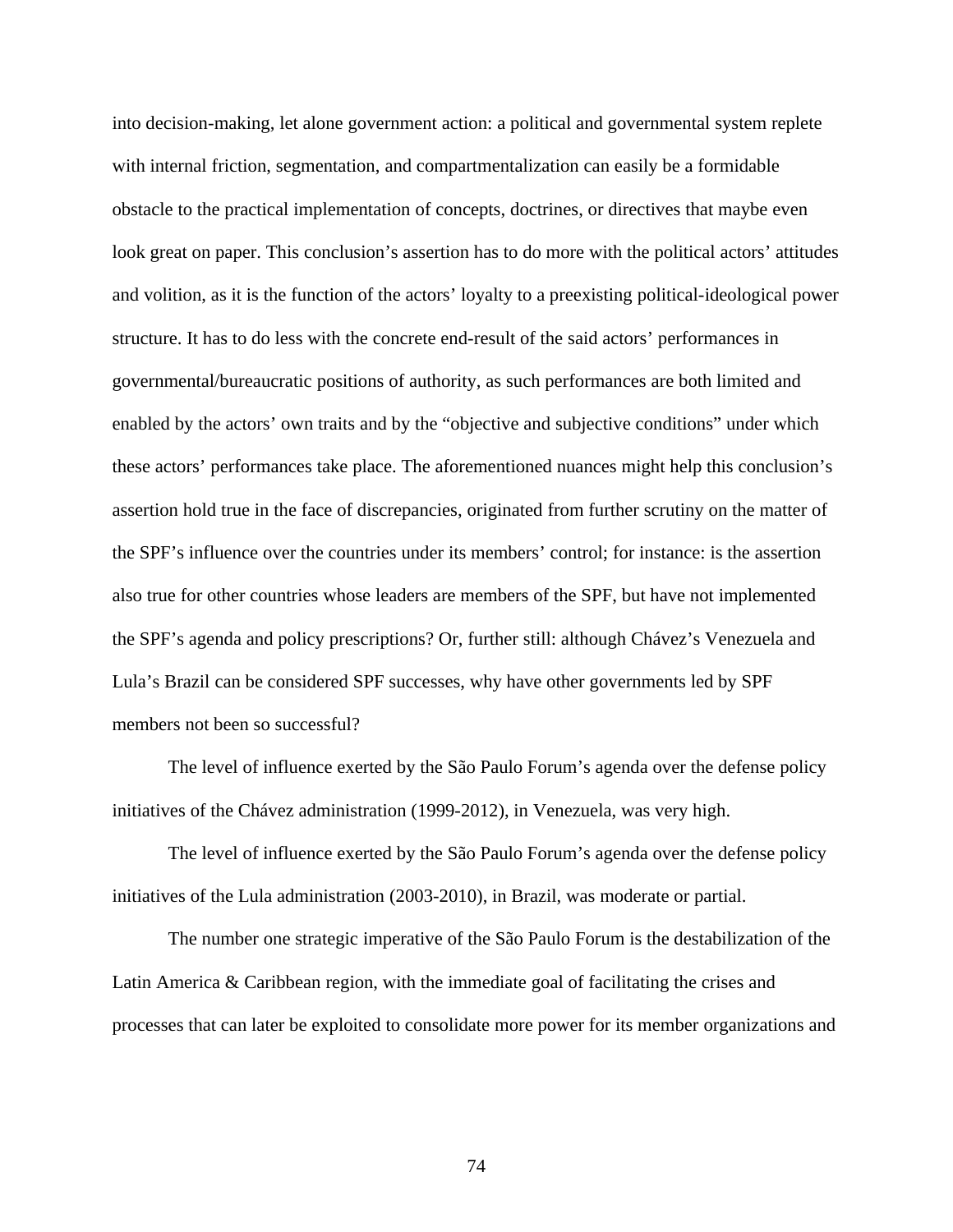leaders, in order to redirect such power towards the ultimate goal of a complete regional integration under a single ideology.

National strategic culture and, in particular, military culture can represent a significant obstacle for the successful implementation of the São Paulo Forum's armed forces agenda. In Venezuela, Chávez had to cater to the historical military temptation of seeking to expand its roles & missions into the realm of internal security, public order, and law enforcement. In Brazil, Lula had to cater to the traditional ambition of the Brazilian foreign-policy apparatus regarding the elevation of Brazil as regional leader and respectable world player with good relations with the West; he also felt the need to please the Brazilian military establishment by feeding its appetite for technological and operational upgrades, and by turning that appetite outwards – risking a degree of unilateralism.

The São Paulo Forum's policy agenda has not been a static product, neither in time nor space. The Forum recognizes the tactical imperatives of flexibility, adaptability, and crisis leveraging. These and other good practices in formulating and designing policy prescriptions and recommendations have allowed the Forum to incorporate new items -and expand old ones- to the agenda, adapt some items in view of a particular crisis or priority arising in one or more countries in the region, adjust the language and rhetoric pertaining to some items so as to accommodate the current global situation or accepted discourse, etc. The classic advice from revolutionary Marxist thinkers to always evaluate objective and subjective conditions in order to preserve the marriage between theory and *praxis*, so as to remain at the forefront of effective revolutionary strategy, is alive and well with the São Paulo Forum.

The complete fulfillment of the Forum's defense and security agenda would spell serious trouble for the objectives and means of USSOUTHCOM in the LAC region. The PRC, Russia,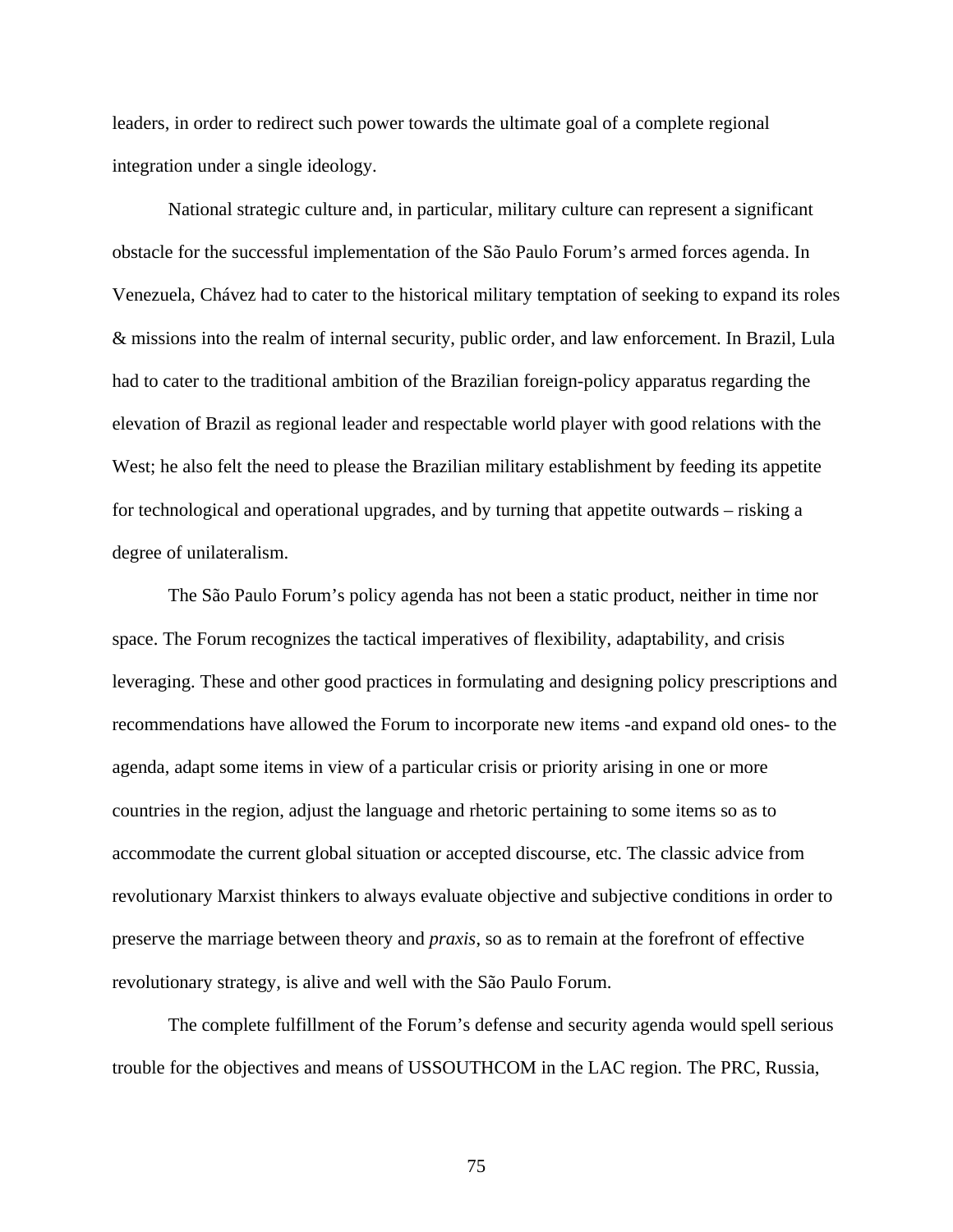Iran, North Korea, and international terrorist organizations, would each benefit from the lawlessness, ungoverned territories, illicit economies, ability to claim natural resources, state weakness/balkanization, corruption, and anti-U.S. indoctrination that would result in such a scenario. Each actor would benefit in their own way, of course, depending on their global strategies and characteristic approach/outlook – and that could even pave the way for a hypothetical catastrophic scenario of "turf war" competition between the adversaries, in this Hemisphere.

The São Paulo Forum's defense and security agenda's four non-negotiable / invariable points, during the period analyzed for this study (1990-2013), together amount to a defensesector picture that is very similar to that painted by the Cuban military doctrine and the concepts that the Cuban FAR is most comfortable with. Complete "decolonization" of the region, severing all defense and security ties with the U.S., de-securitization and de-militarization of regional conflicts and conflict actors' activities, and the adoption of an asymmetric/resistance warfare framework for the armed forces and society writ large, is exactly what the anti-imperialistic posture of the Cuban FAR handles best. This is, by the way, contrary to what the bulk of the regional armed forces have traditionally gravitated towards.

The ultimate success of the São Paulo Forum's strategy still rests on the ability to utilize the nation-state in favor of the Revolution. Using the resources, talents, bureaucracies, relative international stature, and diplomatic and defense power projections of each country in which they grab on to government control, is still the main means to the stated end voiced by the Forum. This implies that the São Paulo Forum does not exist but within a matrix in which its network is both enabled and constrained by concrete political, economic, legal, cultural, strategic, historical, and other realities that are not always under its exclusive sphere or radius of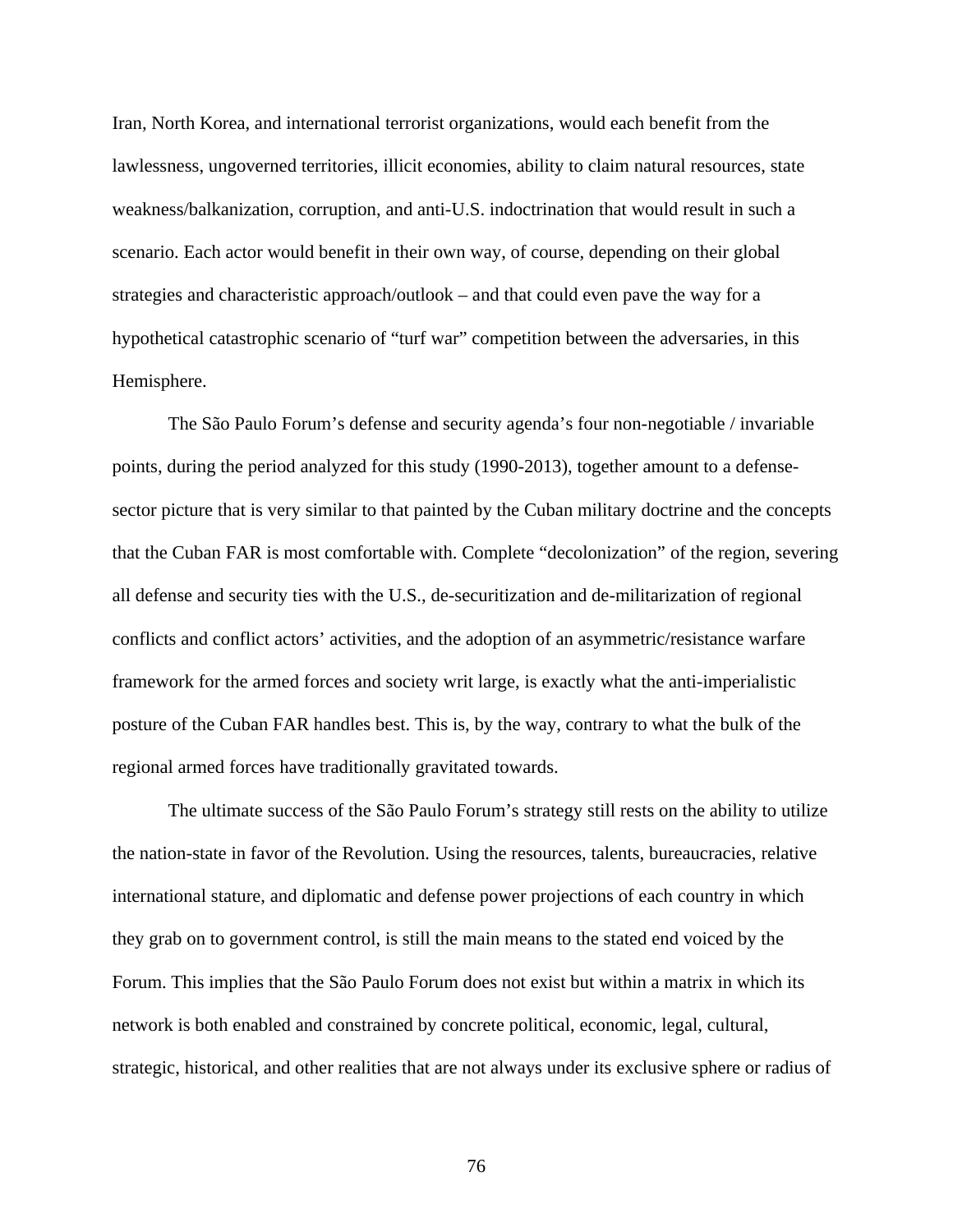influence. Some concrete realities might also even escape the Forum's ability to grasp, process, and analyze different scenarios for operation.

If the Venezuelan defense and security revolution, undertaken by Chávez's project, were to replicate many times elsewhere in Latin America & the Caribbean, and affect a majority of the countries in the USSOUTHCOM area of responsibility, the Department of Defense and the Department of State would have an almost impossible task of trying to restore some level of trust, cooperation, burden-sharing, or even governability and governance with and within most countries in the region. In such a scenario, the prospects for stability, peace, and prosperity throughout the Western Hemisphere would be slim-to-none. If the Brazilian case under Lula were to replicate thus, other concerns regarding strategic stability and conventional arms races would arise, and yet even more concerns would surface regarding the approach toward regional conflicts and security vulnerabilities. However, facing such a regional scenario (the latter scenario) would be easier for the U.S. to handle. This is true given the avenues for communication and close cooperation that would remain open with individual countries' defense and security sectors, and also given the superior defense and diplomatic stature that the U.S. enjoys as "natural", historical arbiter of disputes and schisms in the region, both bilaterally and multilaterally.

#### **Recommendations for Policy**

The first step to solving a problem is openly recognizing the problem. The national security establishment of the United States of America has yet to formally recognize the threat potential of a São Paulo Forum operating as a rogue transnational power network. Defense policy making also does not take place in a vacuum. It is not a linear process either. It is a multi-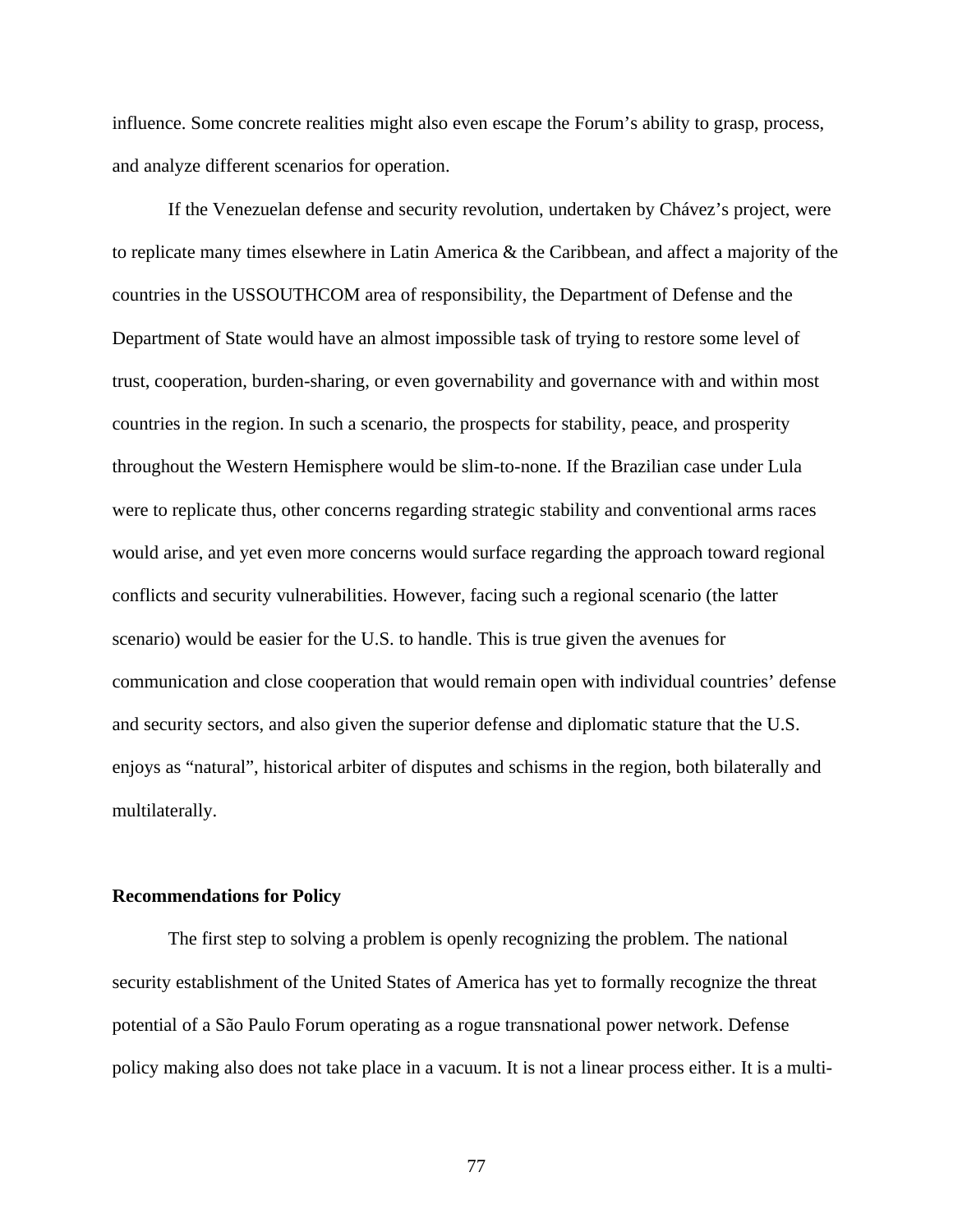dimensional, multi-disciplinary endeavor best understood as a complex negotiation between bureaucracies, external power brokers, and decision makers, and as a confluence of a myriad societal factors which condition the process. Influencing those who are the target of influence by the São Paulo Forum's and other malign agendas, across the LAC region, is a sound approach by the organs of U.S. foreign affairs.

The U.S. government must re-engage with the LAC region on a higher level of priority. This can be justified as an *Americanist* geostrategic doctrine that does not lessen commitments and deterrence objectives in other critical hot spots across the globe, but rather couples them with a recognition of the obvious need to secure the Western Hemisphere and, especially, the southern approaches to the United States, as a minimum requirement for successful strategic competition with major adversaries. There is nothing wrong with defending the neighborhood first. The U.S. national security community has to let go of all the self-imposed prejudices and perceived fears regarding benign U.S. intervention in Latin America & the Caribbean.

Military-to-military exchanges are perhaps nowhere near as crucial as they are with sympathetic countries in the LAC region. Restoring the perception of the U.S. as partner of choice, exceeding any reasonable benefits offered by the PRC or the Russians, can go a long way in creating a ripple effect on doubtful defense establishments who can still be persuaded to go American.

The end of the Venezuelan tragedy will most likely require the total defeat of the Marxist-Chavista force that occupies its government, at all levels of society. At this point, there is no easy or quick way out, but one has to start by at least identifying the enemy correctly. The Cuban Communist Party is a senior, determinant entity in the São Paulo Forum and, as such, can become the target of improved containment and disruption efforts. Conversely, the Brazilian case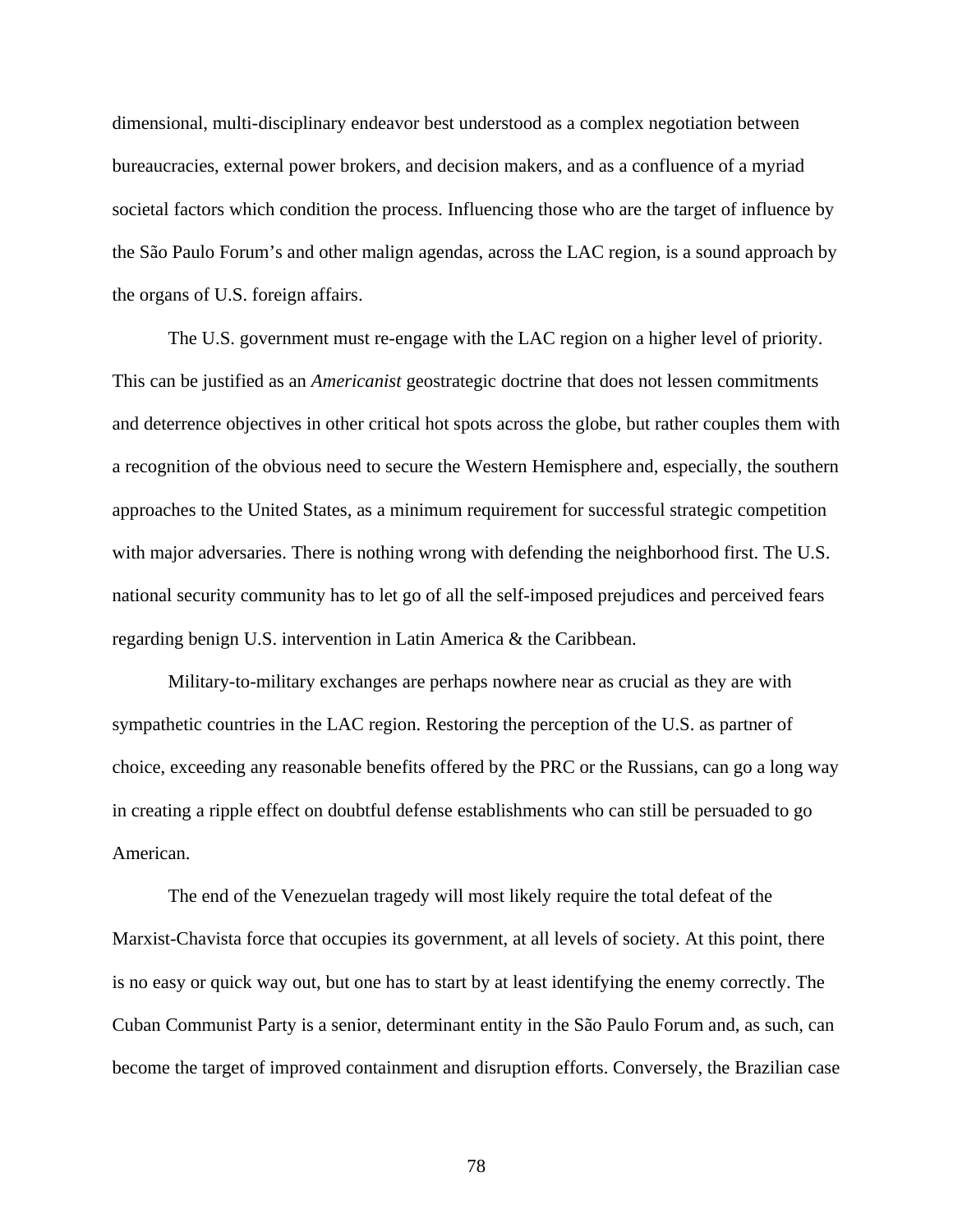can serve as an example of how sustained, robust defense cooperation can keep channels open for influence and understanding in the highest positions of power. The friendly encouragement of Brazil as a civilized regional leader can secure the sympathetic stance of its foreign policy leadership and bureaucracy, which can, in turn, guarantee a long-term priceless ally in the South, vis-a-vis the challenges to come. The same thing goes for Colombia. Interestingly, it is with these two nations that the U.S. will need to shoulder the most, in order to find realistic alternatives to be able to tackle the Venezuelan conundrum.

U.S. and allied intelligence capabilities need to be jointly employed in order to map out and analyze the São Paulo Forum's entire network (relations, sub-networks, centers of gravity, critical nodes, periphery, and global connections), especially by spotting the links with transnational organized crime and extremism. The network's real and perceived weaknesses, vulnerabilities, threats, and risks must be properly identified in order to figure out better ways to contain, disrupt, degrade, and defeat its operations and normal performance.

The United States government has superb public diplomacy and communications capabilities worldwide. Capacity should be expanded and geared towards better information warfare campaigns against the destabilizing effects of the Forum's existence. The SPF has relied for decades on not transcending very opaque, if any, media coverage, and it has succeeded in expanding and accumulating power under a shroud of denial. It is time to end that tactical advantage by resorting to the serious exposure of SPF goals and the disclosure of uncomfortable connections.

How has the Forum grown stronger and been able to stay resilient through so many political defeats and setbacks in recent years? Is there a steady stream of income sources for its regular operation? Is that stream perhaps tied to its more obscure relations with the regional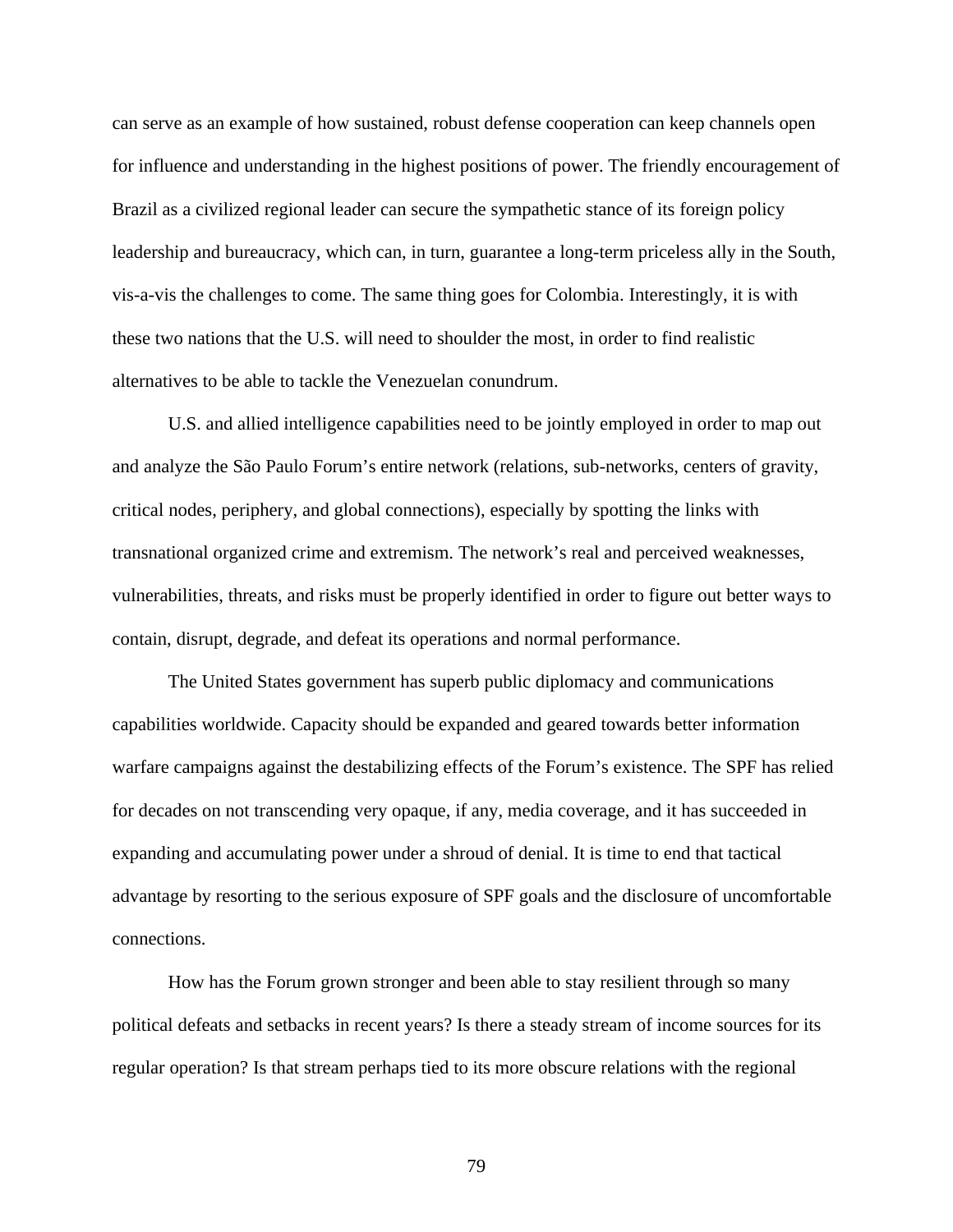criminal underworld? Only good intelligence collection and sharing can answer these questions in a professional way. But with USSOUTHCOM, and the interagency which aids its activities, facing year after year of underfunded budgets, limited asset availability, and shortage of resources to spend on even the most essential of its missions (like interdiction, all-source intelligence gathering, and maritime patrol), it is very difficult to get the structure to work  $-$  a structure that's already available and in place. Better resource allocation for these forces and agencies has to be guaranteed in this area of operations. The bare minimum is not enough.

The LAC region's private business sector has much to lose if the SPF's endgame materializes, given the extreme ideological leaning of the club. The United States public and private sectors have many shared interests throughout the Western Hemisphere, and the LAC region represents an almost limitless potential opportunity zone for many global markets. The U.S. government has the tools to renew efforts for international public-private partnerships that generate common solutions, as well as enduring platforms, to expose the Forum and defeat its agenda on the battlefield of ideas (hearts and minds).

Finally, a coalition of friendly regional neighbors can be formed and energized by a U.S. diplomatic and multilateral security initiative to openly oppose and condemn what is perhaps the biggest, most problematic generator of asymmetric warfare instability within the LAC region: the SPF.

## **Recommendations for Further Research**

Perform an open-source network analysis of the entire São Paulo Forum. Expand the amount of similar case-study analyses to other countries under SPF-member rule. Expand the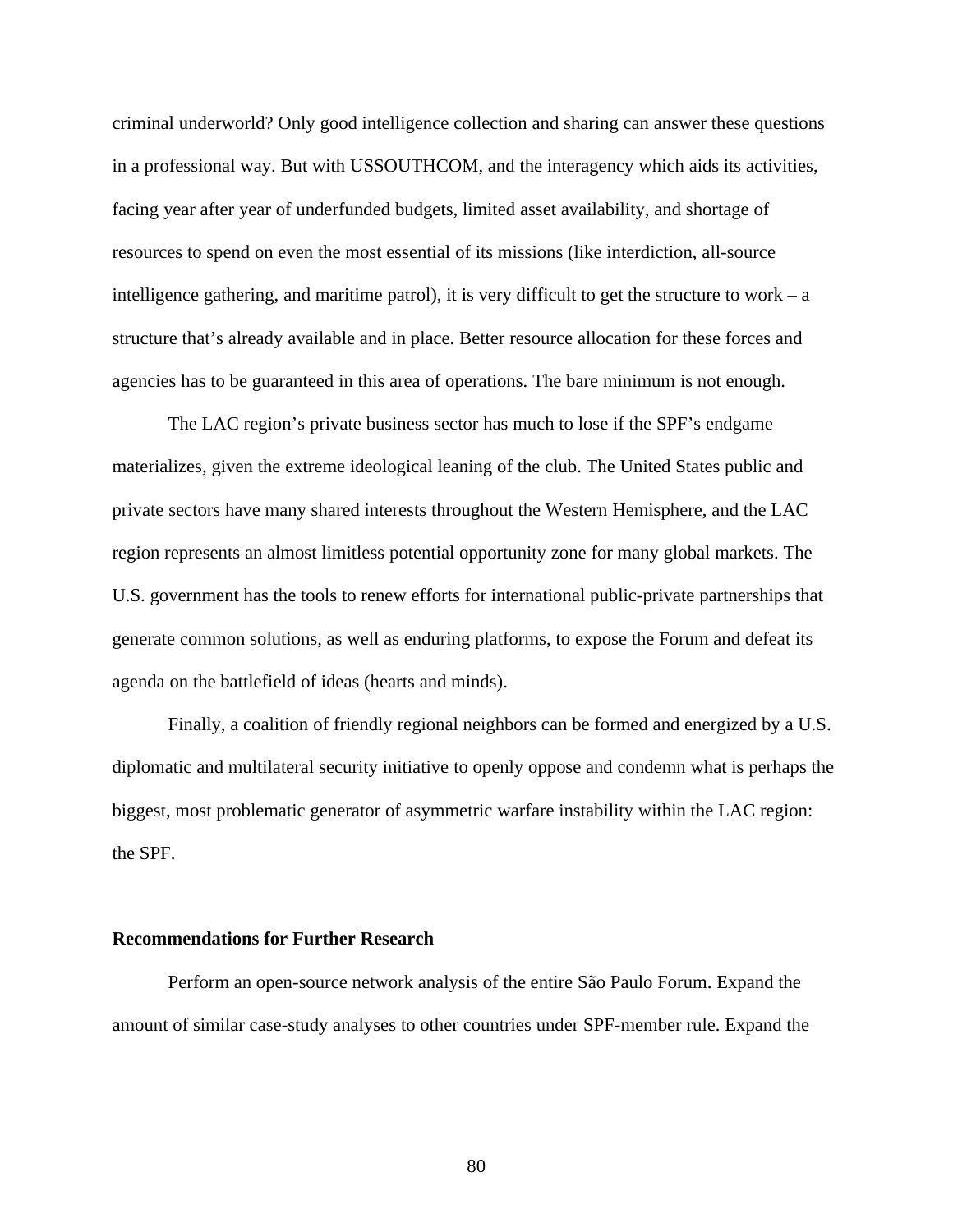scope of correspondence analyses, performed with each case study, to the wider realms of foreign policy and security.

Upon deeper case-study availability, perform comparative analyses between countries and administrations, in order to systematically spot patterns and common rubrics that make cases more or less distinct. Perform both longitudinal and cross-sectional studies of all the SPFmember administrations' defense and security policy initiatives, in order to identify robust commonalities in a comprehensive manner.

Perform a fully updated synthesis of the SPF's defense and national security policy agenda, compiling more detailed information from the Working Group and the theme groups at each one of the recent gatherings – including all the available documentation emitted by the Forum to date. Perform a comprehensive survey on irregular, asymmetric warfare theory and practice, as connected to the most notorious leaders within the SPF and their respective strategists, ideologues, geopolitical advisers, etc. This can begin by studying the case of Hugo Chávez and his ideologues and strategy "gurus".

Taking into account the absolute and relative importance of the SPF to the LAC region's new security reality, continue expanding and comparing research findings in the tradition and paradigm of Dr. Max G. Manwaring. Special attention should be given to his understanding and tracing of the origins of the project for a *fourth-generation warfare super insurgency* in the region, as compared to other similar approaches in other parts of the world.

In the same vein, a thorough documentary and theoretical study of the formation and evolution of the Cuban FAR should be carried out, in order to better grasp the doctrinal and conceptual direction in which regimes like the one in Venezuela or Nicaragua are taking their own defense and security sectors. Perform a region-wide study compiling all of the episodes and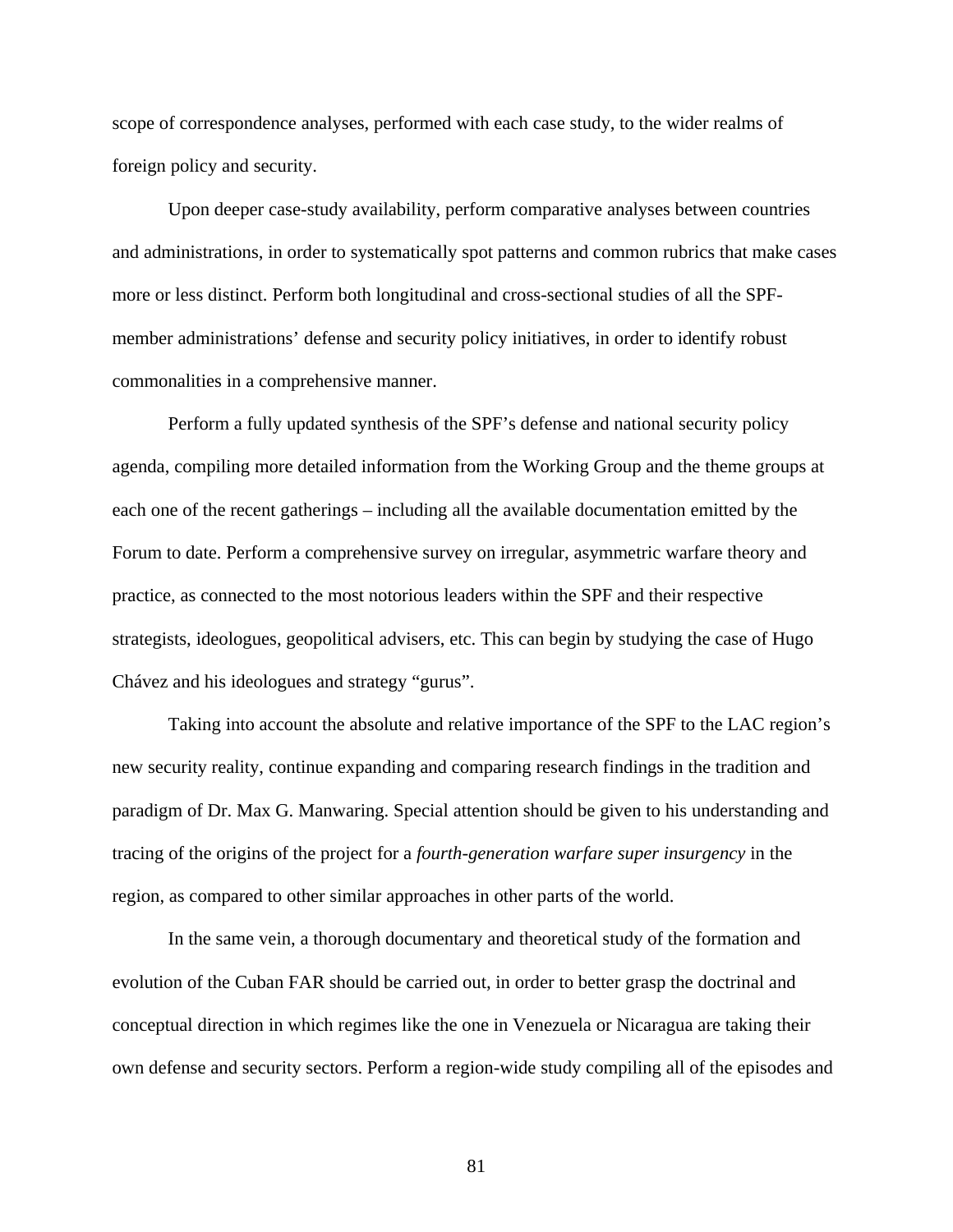actions of internal resistance against the imposition of the São Paulo Forum's defense and security policy agenda. This will allow the researchers to identify differences and commonalities, as well as useful patterns that can be leveraged by the U.S. to promote positive change within the countries under the rule of an SPF member.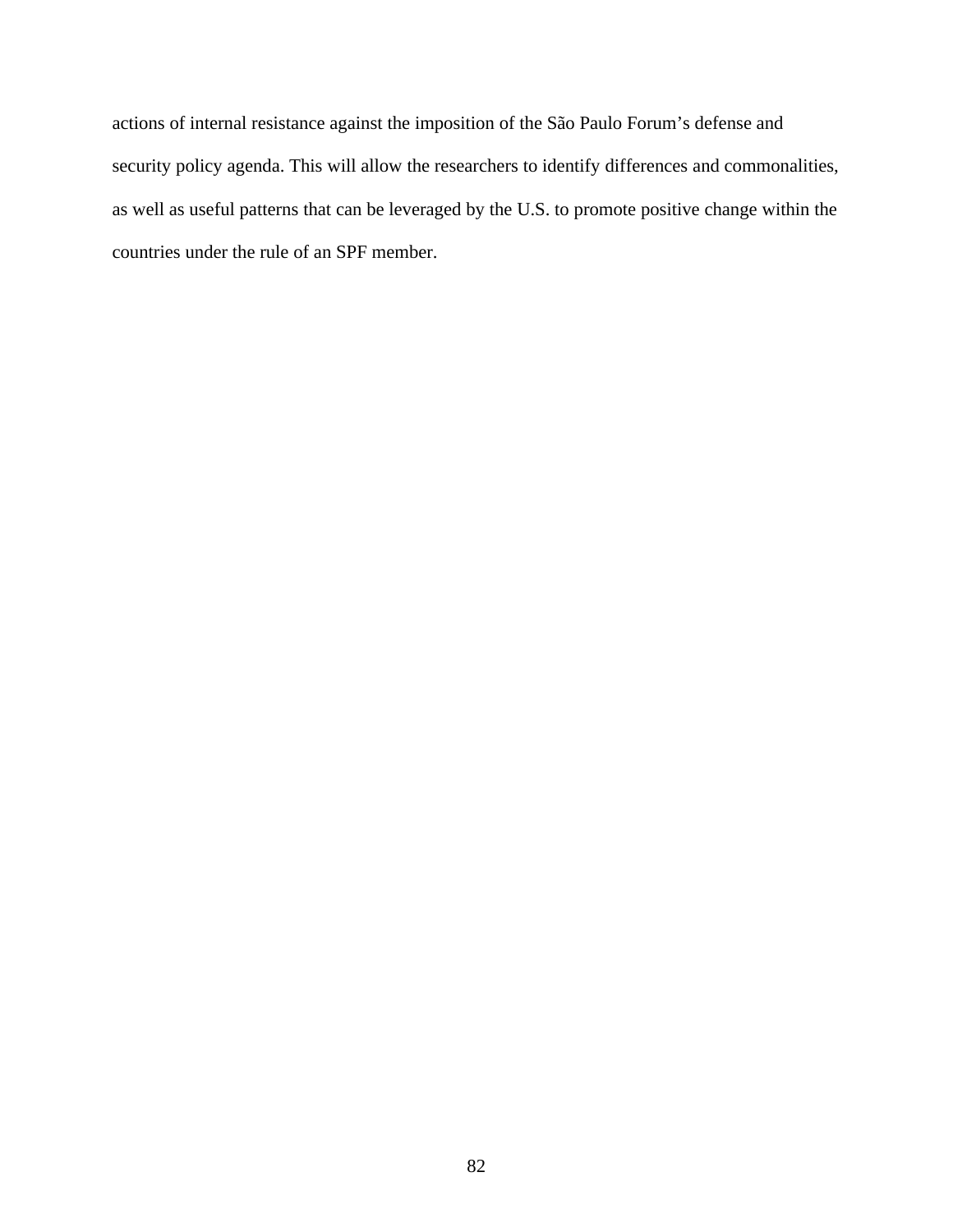# **REFERENCES**

- Alves Soares S 2012 Defence in the foreign policy of the Lula Administration: From the elusive to the proclaimed *World Affairs: The Journal of International Issues 16*(1) 88–103 [Journal Article] https://www.jstor.org/stable/48566185
- Arena M 2000 March 31 *Entrevista con Eliécer Hurtado Soucre, Ministro de la Defensa* [Digital press] Analitica.com https://www.analitica.com/opinion/opinion-nacional/entrevista-coneliecer-hurtado-soucre-ministro-de-la-defensa/
- Belmonte Guzmán A 2012 *Análisis de la política militar del Presidente Hugo Chávez Frías* [Doctoral, Universidad Central de Venezuela] Saber UCV http://saber.ucv.ve/bitstream/123456789/4109/1/T026800006552-0- Final publicacion Amalio Belmonte1-000.pdf
- Bitencourt L 2018 *Brazilian military culture* (Military Culture, p. 33) [Research findings] Florida International University's Jack D. Gordon Institute for Public Policy (FIU-JGI) and FIU's Kimberly Green Latin American and Caribbean Center (FIU-LACC), in collaboration with the United States Southern Command (USSOUTHCOM)
- Boccanera F 2019 October 23 El Foro de Sao Paulo: ¿qué es? [Blog] *Radiación de Fondo* http://federicoboccanera.blogspot.com/2019/10/el-foro-de-sao-paulo-que-es.html
- Boccanera F 2020 April 7 *Proyecto de tesis sobre el Foro de Sao Paulo (Apuntes)* [Personal communication]
- Boyd A 2009 October 22 Olavo de Carvalho explains Lula and the Sao Paulo Forum [Personal site] *Sapientiam Autem Non Vincit Malitia* https://olavodecarvalho.org/olavo-decarvalho-explains-lula-and-the-sao-paulo-forum/
- Bula-Escobar O 2016 *Watch your backyard: The clandestine threat of Islamic extremism and narcoterrorism* (1st ed.) CreateSpace Independent Publishing Platform
- Calvo González P 2018 La Organización Latinoamericana de Solidaridad (OLAS) a través del Boletín de Información de su comité organizador (1966-1967) *Revista de Historia Social y de las Mentalidades - Departamento de Historia - Universidad de Santiago de Chile 22*(1) 155–185
- Ceresole N 1999 *La Venezuela Del Comandante Chávez* (1st ed.) Libros Tauro https://www.librostauro.com.ar/
- *Chávez: "Soy socialista, bolivariano, cristiano y también marxista."* 2009 December 15 [Streaming] https://www.youtube.com/watch?v=fqV1BpDxy6c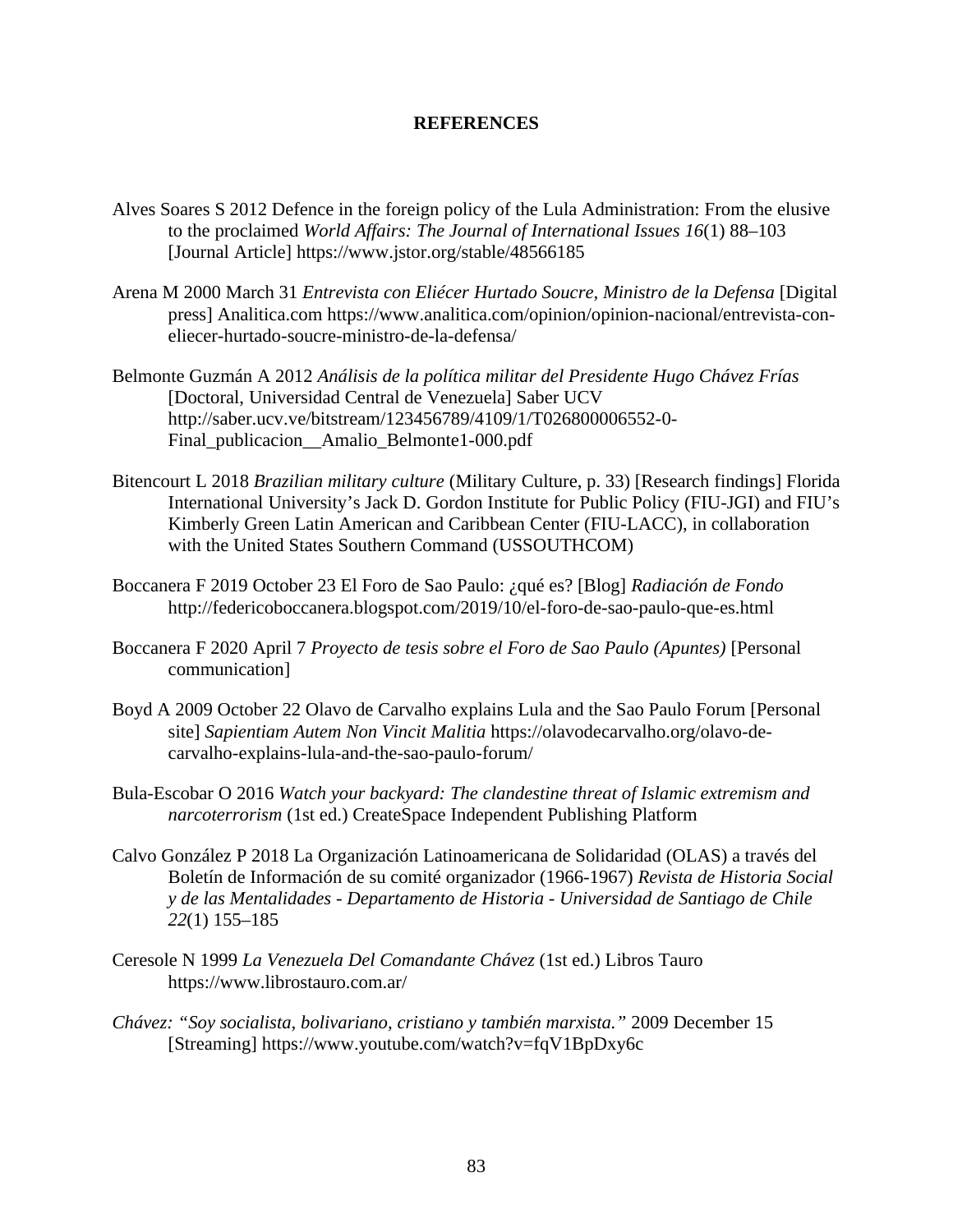- CIA n.d. *Central America: Nicaragua—The World Factbook—Central Intelligence Agency* The World Factbook. Retrieved June 2, 2020, from https://www.cia.gov/library/publications/the-world-factbook/geos/nu.html
- de Arístegui G 2008 *Contra Occidente: La emergente alianza antisistema* (1st edition) La Esfera de los Libros
- De la Peña S 2020 March 25 *Conversation with Deputy Assistant Secretary of Defense for Western Hemisphere Affairs* [Phone]
- Degaut M 2016 *Ideas, beliefs, strategic culture, and foreign policy: Understanding Brazil's geopolitical thought* (5105) [Doctoral Dissertation (Open Access) University of Central Florida] Electronic Theses and Dissertations https://stars.library.ucf.edu/etd/5105
- Diehl S and Fujii E 2009 October 30 *Brazil's new National Defense Strategy calls for strategic nuclear developments* [Institutional] Nuclear Threat Initiative (NTI) https://www.nti.org/ analysis/articles/brazils-new-defense-strategy/
- Dieterich H ed 2004 *La integración militar del Bloque Regional de Poder Latinoamericano* (1st ed.) Fondo Editorial Por los Caminos de América
- Douglass J D 2001 *Red cocaine: The drugging of America and the West* (2nd ed.) Edward Harle Limited
- Duarte Villa R A and Viana M T 2010 Security issues during Lula's administration: From the reactive to the assertive approach *Revista Brasileira de Política Internacional 53*(Special edition) 91–114 SciELO Brazil https://doi.org/10.1590/S0034-73292010000300006
- Ellis R E 2019 The U.S. military in support of strategic objectives in Latin America and the Caribbean *PRISM 8*(1)
- Faller A C S 2021 *Statement of Admiral Craig S. Faller Commander, United States Southern Command before the 117th Congress Senate Armed Services Committee* U.S. Senate Armed Services Committee 117th Congress https://www.armed-services.senate.gov/imo/ media/doc/Faller\_03-16-21.pdf
- Faller C 2019 *United States Southern Command Strategy—"Enduring Promise for the Americas"* U.S. Southern Command
- Faller C 2020 *Posture statement of Admiral Craig S. Faller -Commander, United States Southern Command- before the 116th Congress* Senate Armed Services Committee U.S. **Congress**
- Farah D and Babineau K 2019 Extra-regional actors in Latin America: The United States is not the only game in town *PRISM 8*(1)
- Foro de São Paulo 1990-2013 *Declaraciones finales* [Institutional] Foro de SP https://forodesaopaulo.org/documentos/declaraciones-finales/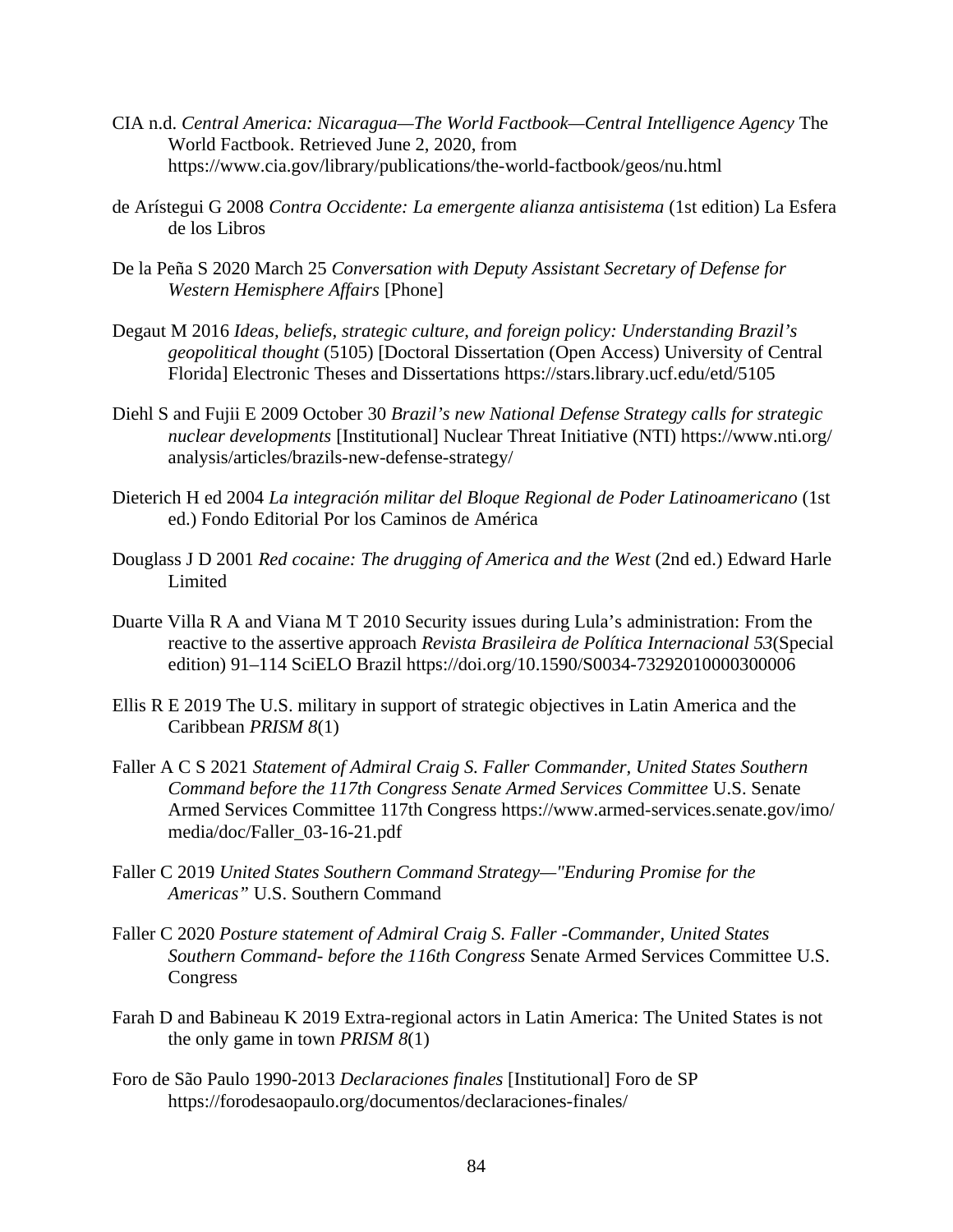- *Foro de São Paulo Partidos* n.d. Retrieved May 27, 2020, from http://forodesaopaulo.org/partidos/
- Fuentes N 2002 *Narcotráfico y tareas revolucionarias—El concepto cubano* (1st ed.) Ediciones Universal
- García Ponce A 2016 May 10 *Conversación con Antonio García Ponce en su residencia* [In person]
- GlobalSecurity.org 2017 December 8 "*Plan Balboa" Not a U.S. Plan To Invade Venezuela?* [Military] GlobalSecurity.Org https://www.globalsecurity.org/military/ops/balboa.htm
- Guenni D 2013 *Haciendo realidad el sueño de los trasnochados: El Foro de São Paulo como novísima expresión organizada del socialismo real en América Latina* (Self edited) UCAB: Electiva – Claves de Historia Contemporánea en América Latina
- Hernández D 2016 September 30 Proceso de Paz en Colombia. Entrevista a egresada del Curso de Altos Estudios de Políticas Estratégicas (CAEPE) de la Escola Superior de Guerra del Brasil [Página no oficial sobre seguridad y defensa] *Fuerzas Militares* http://www.fuerzasmilitares.org/proceso-de-paz/7111-paz-ribeiro.html
- Hernández-Mora S 2013 March 8 Las FARC y Chávez, una alianza pendiente de la continuidad del chavismo *elmundo.es* www.elmundo.es/america/2013/03/07/colombia/1362684353.html
- Jácome F 2011 Fuerza Armada, estado y sociedad civil en Venezuela *Documento del Instituto Latinoamericano de Investigaciones Sociales (ILDIS)* 25 https://library.fes.de/pdf-files/bueros/caracas/08765.pdf
- Joint Chiefs of Staff 2016 *Joint publication 3-25: Countering threat networks* United States Department of Defense https://www.jcs.mil/Portals/36/Documents/Doctrine/pubs/jp3\_25.pdf
- *José Luis Rodríguez Zapatero llama a poner a Estados Unidos en "una situación imposible."* 2020 June 7 El Mundo https://www.elmundo.es/espana/2020/06/07/5edd1c2121efa0042a8b4570.html
- La Tercera 2013 March 5 Las cifras que dejó Chávez durante su permamencia en el poder en Venezuela *La Tercera* https://www.latercera.com/noticia/las-cifras-que-dejo-chavezdurante-su-permamencia-en-el-poder-en-venezuela/
- Latinnews Daily 2007 February 22 *Brazil: Lula changes Armed Forces commanders* [Paid publication] Latinnews Daily https://www.latinnews.com/component/k2/item/33581 brazil--lula-changes-armed-forces-commanders.html
- Manwaring M G 2007 *Latin America's new security reality—Irregular asymmetric conflict and Hugo Chavez* (1st ed.) Strategic Studies Institute U.S. Army War College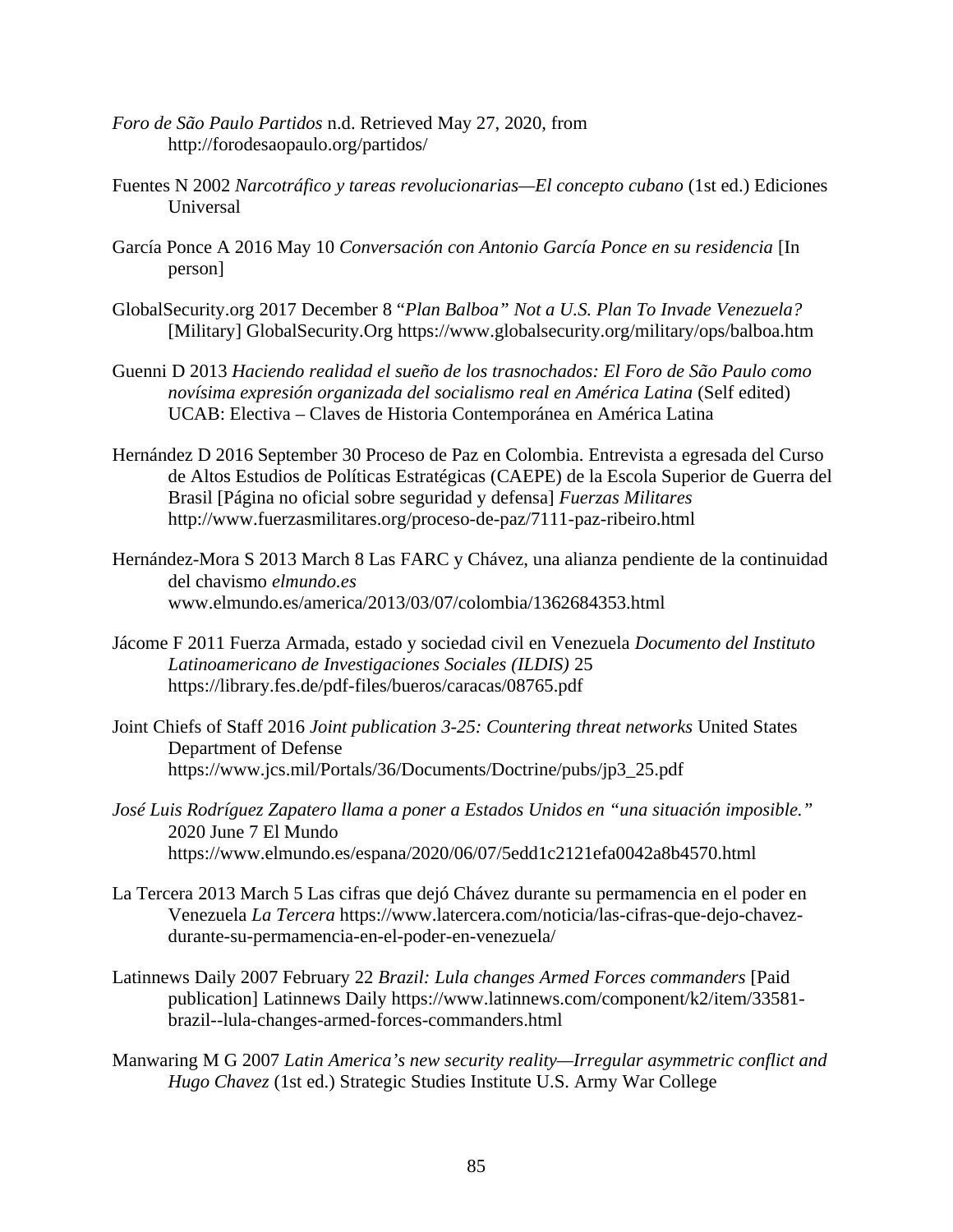https://www.google.com/books/edition/Latin\_America\_s\_New\_Security\_Reality/2 ieb94oFUsC?hl=en&gbpv=0

- Marirrodriga J 2008 May 23 Brasil impulsa un organismo común de defensa suramericano *El País* Unasur Diplomacia Brasil Política Exterior Latinoamérica Sudamérica Relaciones Internacionales América Relaciones Exteriores https://elpais.com/internacional/2008/05/24/actualidad/1211580001\_850215.html
- Markovits M 2019 *Tupamaro: Urban Guerrillas (2019)* [Documentary; Streaming] TubiTV.com https://tubitv.com/movies/522287/tupamaro-urban-guerrillas
- Ministry of Defense 2005 *National Defense Policy* Ministry of Defense https://www.files.ethz.ch/isn/154867/Brazil\_English2005.pdf
- Ministry of Defense 2008 *National Strategy of Defense—Peace and security for Brazil* Ministry of Defense http://www.bdo3c.f-sc.org/archives/621.pdf
- Mojena Milián B 2018a July 16 Sao Paulo Forum, a vital battle for unity *Granma International* (online) http://en.granma.cu/cuba/2018-07-16/sao-paulo-forum-a-vital-battle-for-unity
- Mojena Milián B 2018b July 17 São Paulo Forum for the Unity and Integration of Latin America and the Caribbean [Blog] *Internationalist 360°* https://libya360.wordpress.com/2018/07/17/sao-paulo-forum-for-the-unity-andintegration-of-latin-america-and-the-caribbean/
- Mora F O and Fonseca B 2016 United States Policy in the hemisphere: Influencing the state and beyond *PRISM 5*(4) https://www.jstor.org/stable/10.2307/26459213
- Napoleón Bravo 2021 February 23 *La salida para derrocar a la narco-tiranía es la injerencia militar* [Streaming] https://www.youtube.com/watch?v=j4s6MG8W-ew
- Newman A 2010 March 15 *Olavo de Carvalho on Communism in Latin America* The New American Magazine https://www.thenewamerican.com/world-news/south-america/item/10496-olavo-decarvalho-on-communism-in-latin-america
- Office of the Press Secretary The White House 2002 March 23 *Hoja de datos: iniciativa regional andina* [Government archives] The White House - President George W. Bush https://georgewbush-whitehouse.archives.gov/news/releases/2002/03/20020323-9.es.html
- Office of the Spokesman 2010 April 12 *U.S.- Brazil Defense Cooperation Agreement (DCA)* [Institutional] U.S. Department of State http://2009-2017.state.gov/r/pa/prs/ps/2010/04/140059.htm
- Ortega D 2003 September *Intervención de Daniel Ortega, Secretario General del Frente Sandinista de Liberación Nacional, ex Presidente de la Nicaragua, en el cierre del seminario* [Web Journal] América Libre https://www.nodo50.org/americalibre/eventos/ortega0903.htm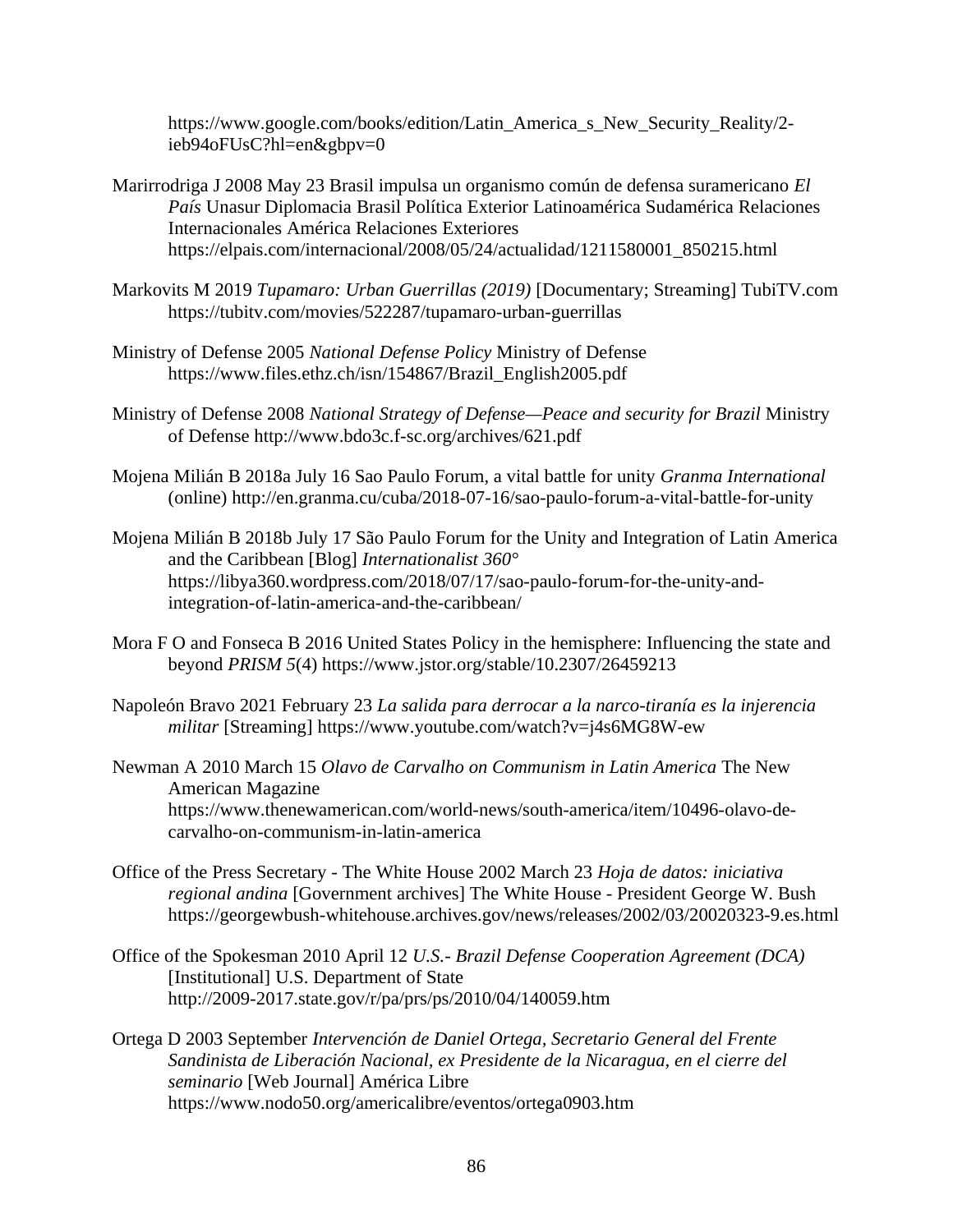- Otálvora E C 2008 August 15 *El ejército rojo de Hugo Chávez* [Opinion and analysis] WebArticulista.net http://webarticulista.net.free.fr/eco200815081753+Edgar-C-Otalvora.html
- Oxford V S 2019 Countering threat networks to deter, compete, and win: competition below armed conflict with revisionist powers *Joint Force Quarterly 95*(4th Quarter 2019)
- Peña Esclusa A 2010 *El Foro de São Paulo: Una amenaza continental* (2nd ed.) Grijalbo
- Perasso V 2009 September 8 Brasil, un gigante en armas *BBC News Mundo* https://www.bbc.com/mundo/america\_latina/2009/09/090907\_0206\_brasil\_francia\_analis is\_jg
- Perera F S 2019 December 15 How Chávez broke Venezuela's military [Online publication] *Americas Quarterly* https://www.americasquarterly.org/article/how-chavez-brokevenezuelas-military/
- Rajland B Díaz J and Sepúlveda R 2003 September *Mesa: Fuerzas Armadas, democracia y soberanía nacional* [Web Journal] América Libre https://www.nodo50.org/americalibre/eventos/mesaffaa0903.htm
- Rangel C 1977 *Del buen salvaje al buen revolucionario* Monte Ávila Editores
- Redacción 2019 November 19 ¿Qué es el Foro de Sao Paulo, que acusan de estar detrás del paro de Colombia, y por qué le preocupa tanto a la derecha de América Latina? *BBC News Mundo* https://www.bbc.com/mundo/noticias-america-latina-50465150
- Redacción BBC Mundo 2013 March 8 El papel de los militares en la Venezuela después de Chávez *BBC News Mundo* https://www.bbc.com/mundo/noticias/2013/03/130307\_papel\_militares\_venezuela\_cch
- Redacción El Estímulo 2018 March 21 Detienen a Víctor Cruz Weffer jefe del Plan Bolívar 2000 *El Estímulo* https://elestimulo.com/detienen-a-victor-cruz-weffer-jefe-del-plan-bolivar-2000/
- Redacción El Universo 2009 May 10 Fuerza Armada de Venezuela bajo la ideología socialista *El Universo* https://www.eluniverso.com/2009/05/10/1/1361/5F7B1B79E9EE44B0A88DFF7636301 E72.html
- Reuters 2005 April 25 Venezuela ends military ties and evicts some U.S. officers *The New York Times* https://www.nytimes.com/2005/04/25/world/americas/venezuela-ends-militaryties-and-evicts-some-us-officers.html
- Reuters Staff 2012 October 8 Datos-Los 13 años de Gobierno socialista de Chávez en Venezuela *Reuters* https://www.reuters.com/article/latinoamerica-venezuela-chavez-gobiernoidLTASIE89700B20121008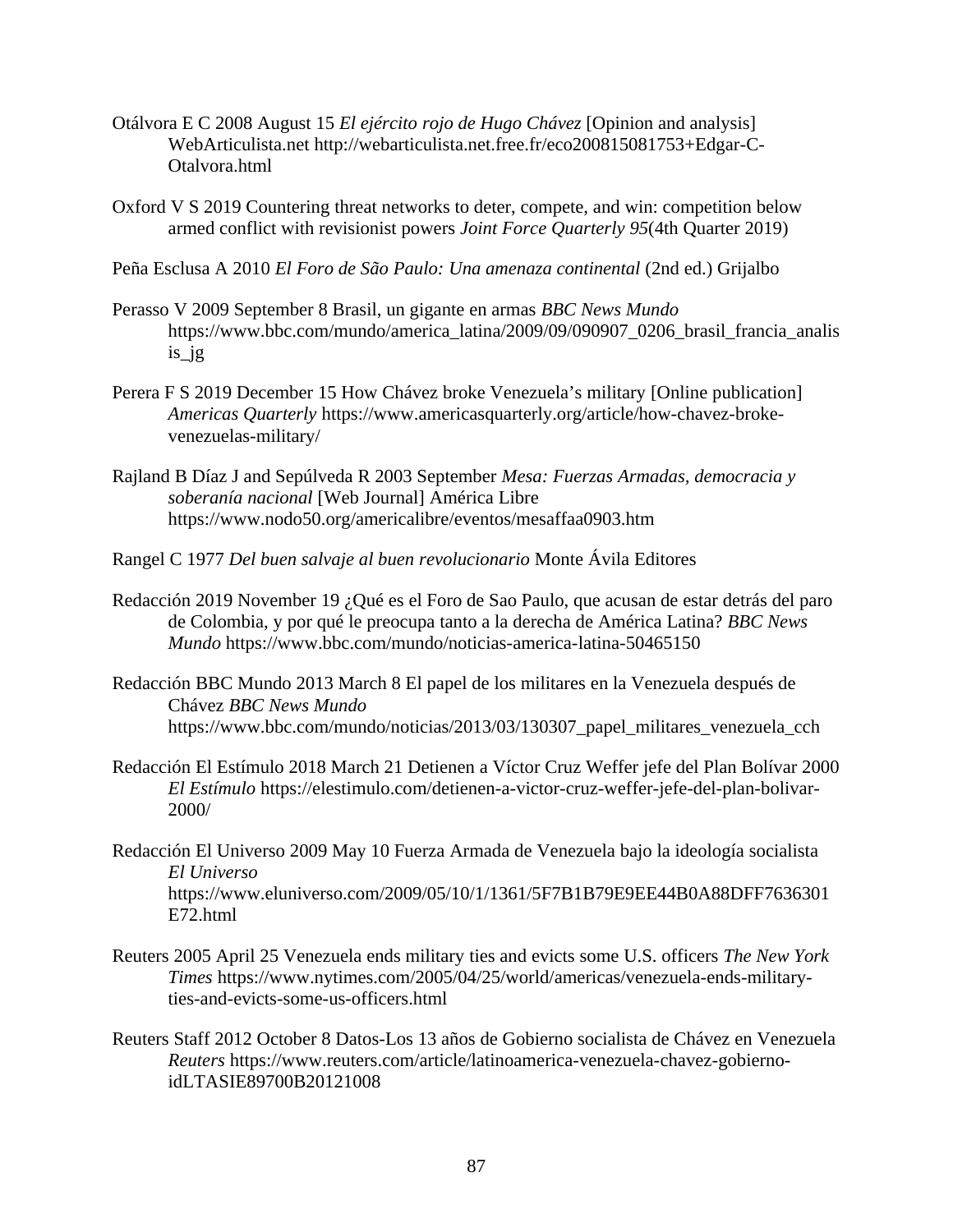Rodrigues F 2019 August 1 Partidos de esquerda de China e Venezuela ampliam relações em reunião do Foro de SP *Brasil de Fato* Unidade https://www.brasildefato.com.br/2019/08/01/partidos-dos-governos-de-china-evenezuela-ampliam-relacoes-em-reuniao-do-foro-de-sp

Schechter P 2019 The strategic price of neglect *PRISM 8*(1)

- Second Congress of the Communist International 1920 *Minutes of the Second Congress of the Communist International Petrograd, July 19—August 7, 1920* [History of the Communist International] M.I.A. https://www.marxists.org/history/international/comintern/2ndcongress/
- *SOUTHCOM Enhanced Counter Narcotics Operations* n.d. U.S. Southern Command. Retrieved May 3, 2020, from https://www.southcom.mil/EnhancedCounterNarcoticsOps/
- *SOUTHCOM's Area of Responsibility* n.d. U.S. Southern Command. Retrieved May 3, 2020, from https://www.southcom.mil/About/Area-of-Responsibility/
- Stavridis J G 2010 *Partnership for the Americas: Western Hemisphere strategy and U.S. Southern Command* (1st ed.) National Defense University Press
- Strønen I Å 2016 "A civil-military alliance": The Venezuelan Armed Forces before and during the Chávez era *CMI Working Paper WP 2016 4*(4) Bergen: Chr. Michelsen Institute https://www.cmi.no/publications/5808-a-civil-military-alliance
- The Inter American Institute 2013 *Know the history of the São Paulo Forum, the most powerful political organization in Latin America* The Inter-American Institute for Philosophy, Government, and Social Thought https://tiai.internet.webfactional.com/the-sao-pauloforum-the-most-powerful-political-organization-in-latin-america-timeline-1989-2013/
- Tidd K W 2017 *United States Southern Command 2017-2027 theater strategy* U.S. Southern Command
- Tosta A 2019 August 29 Las amistades peligrosas del chavismo con la guerrilla de las FARC *Clímax (Online)* Investigación https://elestimulo.com/climax/cuando-el-amigo-de-lasfarc-era-chavez-y-no-santos/
- Ugarte M B 2010 *La patria grande* (1. Ensayo Político. Historia de América. I. Título; 1st (digital reedition)) Capital Intelectual S. A.; Biblioteca Federal www.bibliotecafederal.org
- UN News Date unavailable *Brazil's enduring contribution to UN peacekeeping* [Institutional] UN News https://news.un.org/en/gallery/537202
- U.S. Embassy and Consulates in Mexico n.d. *The Merida Initiative* [Official government site] U.S. Embassy and Consulates in Mexico. Retrieved April 8, 2021, from http://mx.usembassy.gov/our-relationship/policy-history/the-merida-initiative/